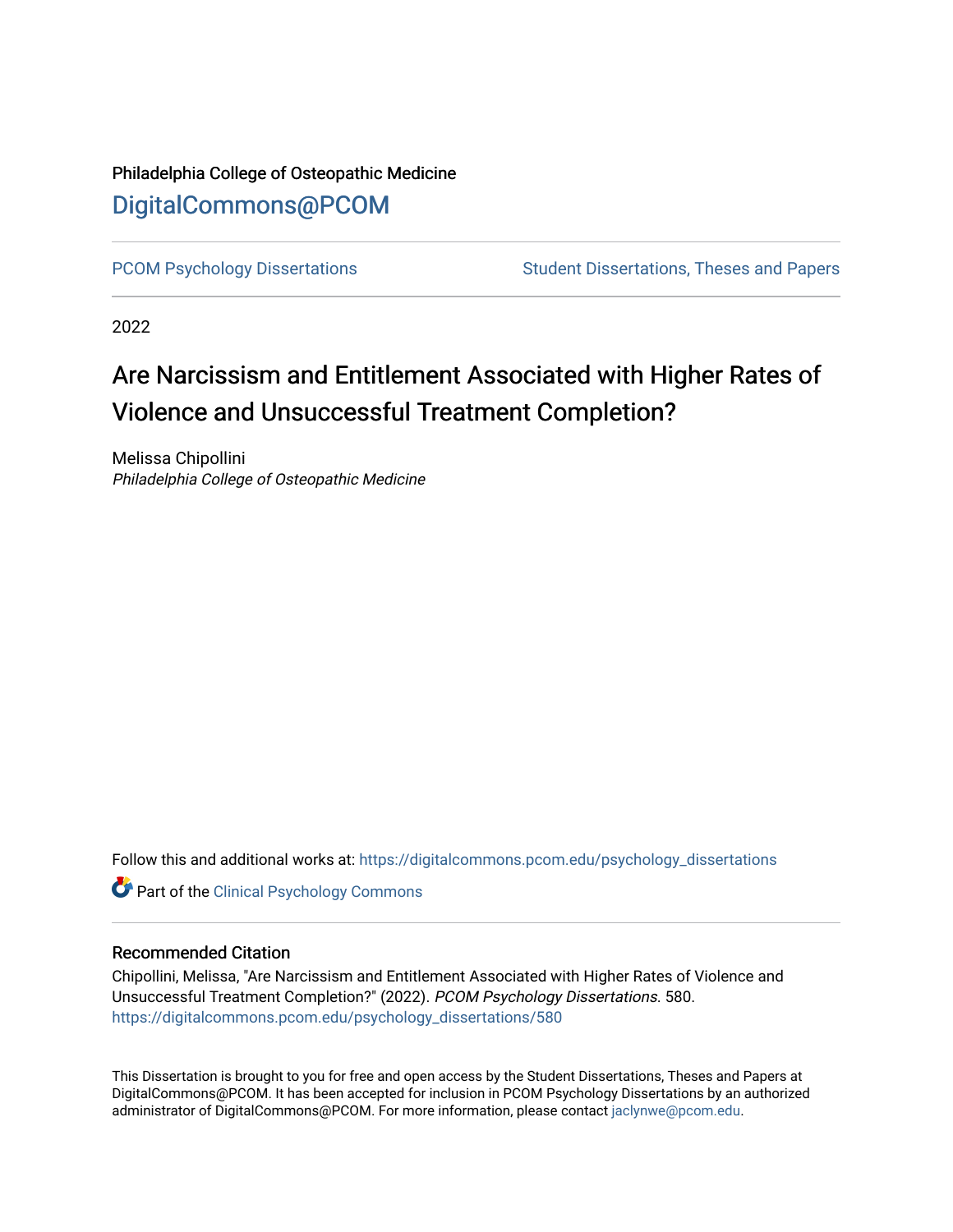Philadelphia College of Osteopathic Medicine School of Professional and Applied Psychology Department of Clinical Psychology

## ARE NARCISSISM AND ENTITLEMENT ASSOCIATED WITH HIGHER RATES OF VIOLENCE AND UNSUCCESSFUL TREATMENT COMPLETION?

By Melissa Chipollini

Submitted in Partial Fulfillment of the Requirements for the Degree of

Doctor of Psychology

March 2022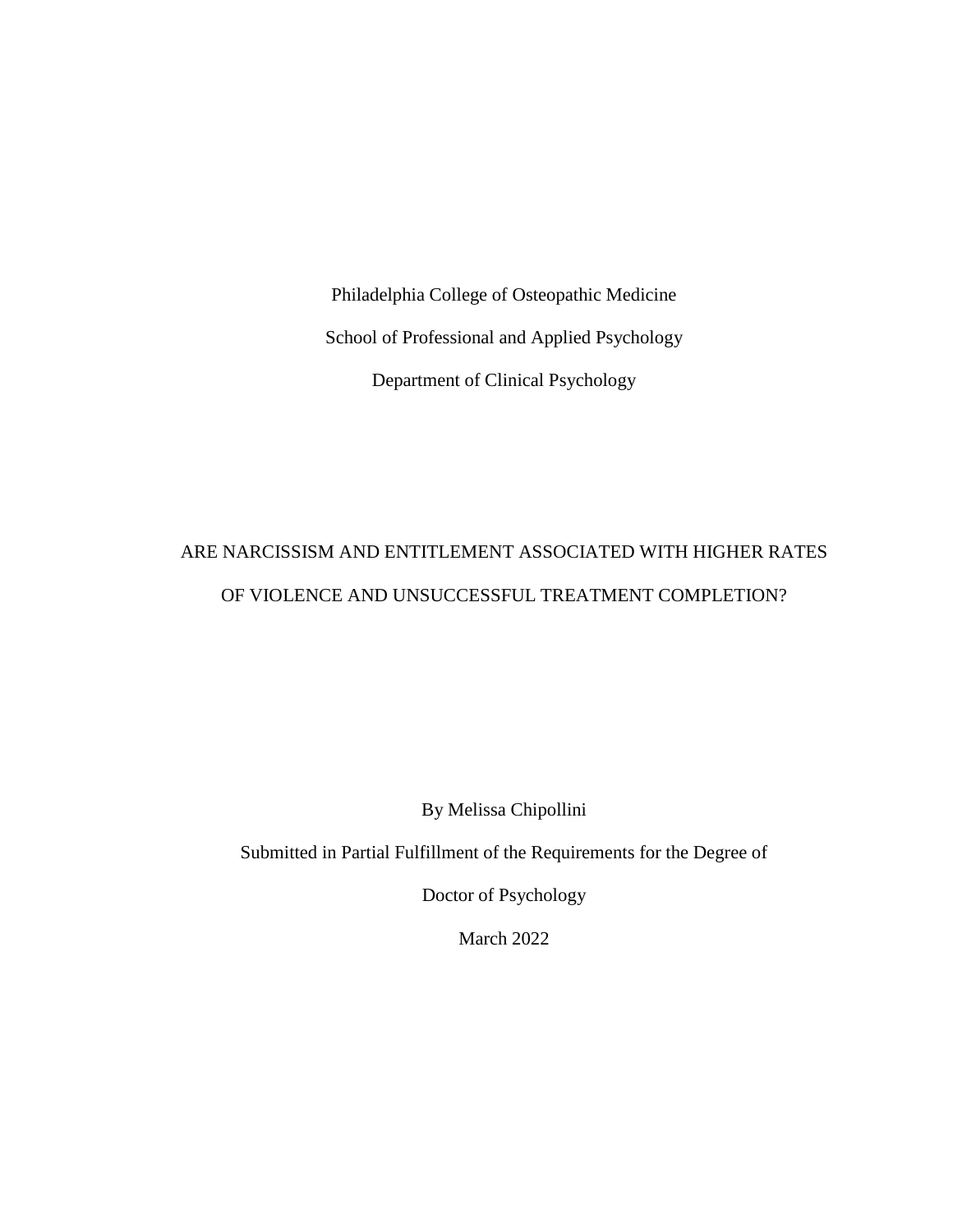# PCOM SCHOOL OF PROFESSIONAL AND

<u> De Bronse de Bronse de Bronse de Bronse de Bronse de Bronse de Bronse de Bronse de Bronse de Bronse de Bronse de Bronse de Bronse de Bronse de Bronse de Bronse de Bronse de Bronse de Bronse de Bronse de Bronse de Bronse </u>

# DISSERTATION APPROVAL

| This is to certify that the thesis presented to us by ____Melissa Chipollini________   |                                                                                    |
|----------------------------------------------------------------------------------------|------------------------------------------------------------------------------------|
| on the 12 _______ day of <u>Cotober</u> ________, 20_21, in partial fulfillment of the |                                                                                    |
| requirements for the degree of Doctor of Psychology, has been examined and is          |                                                                                    |
| acceptable in both scholarship and literary quality.                                   |                                                                                    |
| <b>COMMITTEE MEMBERS' SIGNATURES</b>                                                   |                                                                                    |
| Dr. David Festinger, Ph.D______________, Chairperson                                   |                                                                                    |
| Dr. Beverly White, Psy.D_________________                                              |                                                                                    |
|                                                                                        |                                                                                    |
| Stephanie Felgoise, PhD, ABPP_____________,                                            | Chair, Department of Clinical Psychology                                           |
| Psychology                                                                             | Robert DiTomasso, PhD, ABPP 2000 2000 2010, Dean, School of Professional & Applied |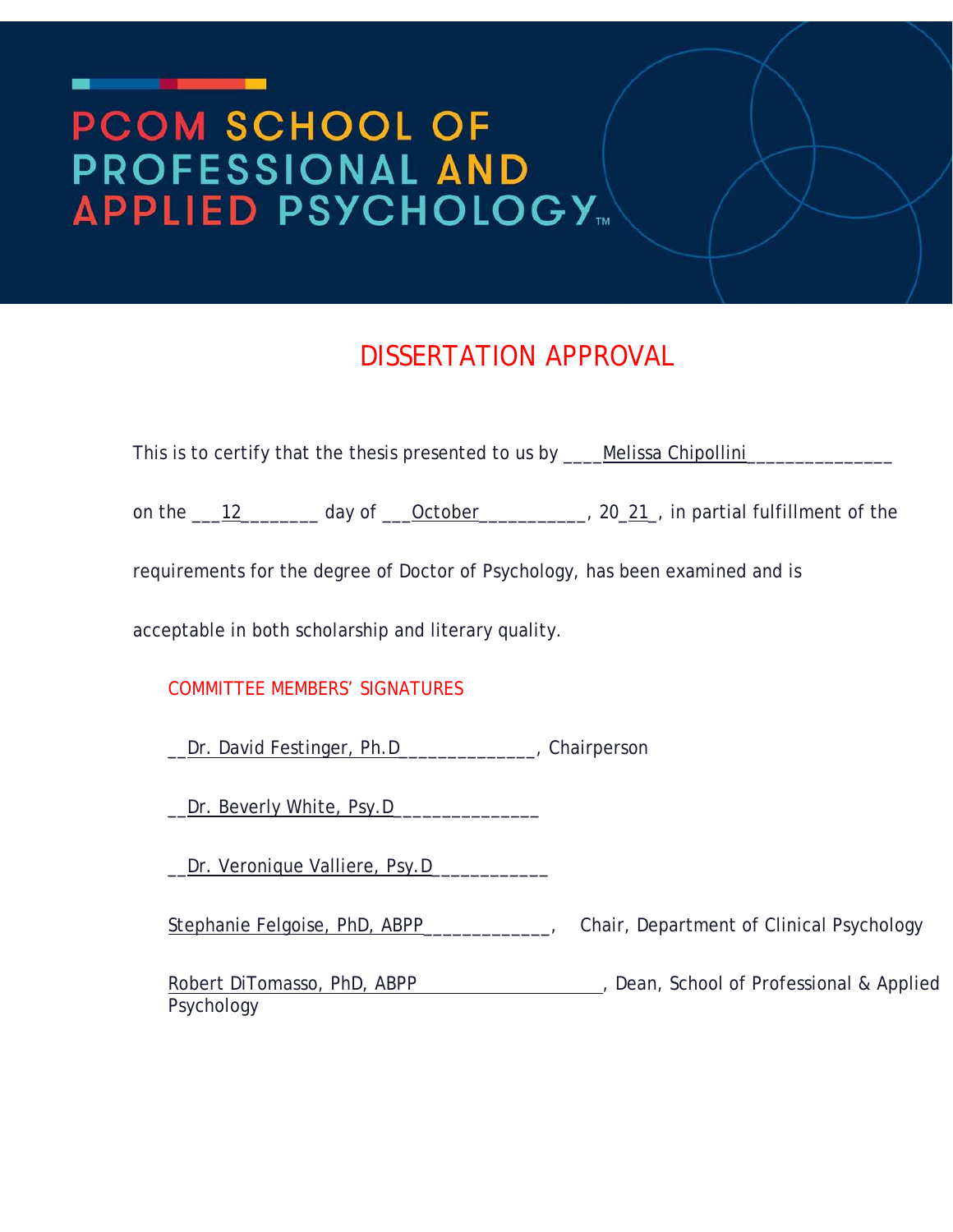#### **ACKNOWLEDGEMENTS**

<span id="page-3-0"></span>First and foremost, I would like to dedicate this work to the late Dr. David Festinger, my wonderful chair. I am eternally grateful for all the teaching and support you provided me throughout the years we worked on this dissertation. Thank you for respecting my ideas and passion, yet guiding this project to be, as you would say, "simple and elegant." You were right, the best dissertation is indeed a done dissertation! May you rest in peace. Your contributions to this field and the lives of your students, loved ones, and colleagues will live forever in our hearts.

I would also like to extend my gratitude to the rest of my committee. Dr. White, thank you for all your wisdom and support as well. I sincerely appreciate you always taking the time to listen to my ideas, even very early on in this process. Dr. Valliere, you have played such an integral role in developing my passion for forensic psychology. Thank you so much for all the wisdom and guidance you have passed on to me. Although not an official part of my committee, I also extend my gratitude to Drs. Beckwith and Myers for their support in making this dissertation come into fruition, and in my overall professional development.

To my wonderful family and amazing friends—thank you. I sincerely could not have gotten through this process without your love, support, and patience. To my parents: Mami, Papi, thank you for always believing in me and guiding me to follow my dreams. This one is for you! Tia Judith, thank you for your endless love and support, I would not have made it this far without you, and I am eternally grateful. To my Top8, thank you for being my rocks, my shoulders to cry on, my motivators, my teachers, and most importantly my friends. I could not imagine getting through this process without you.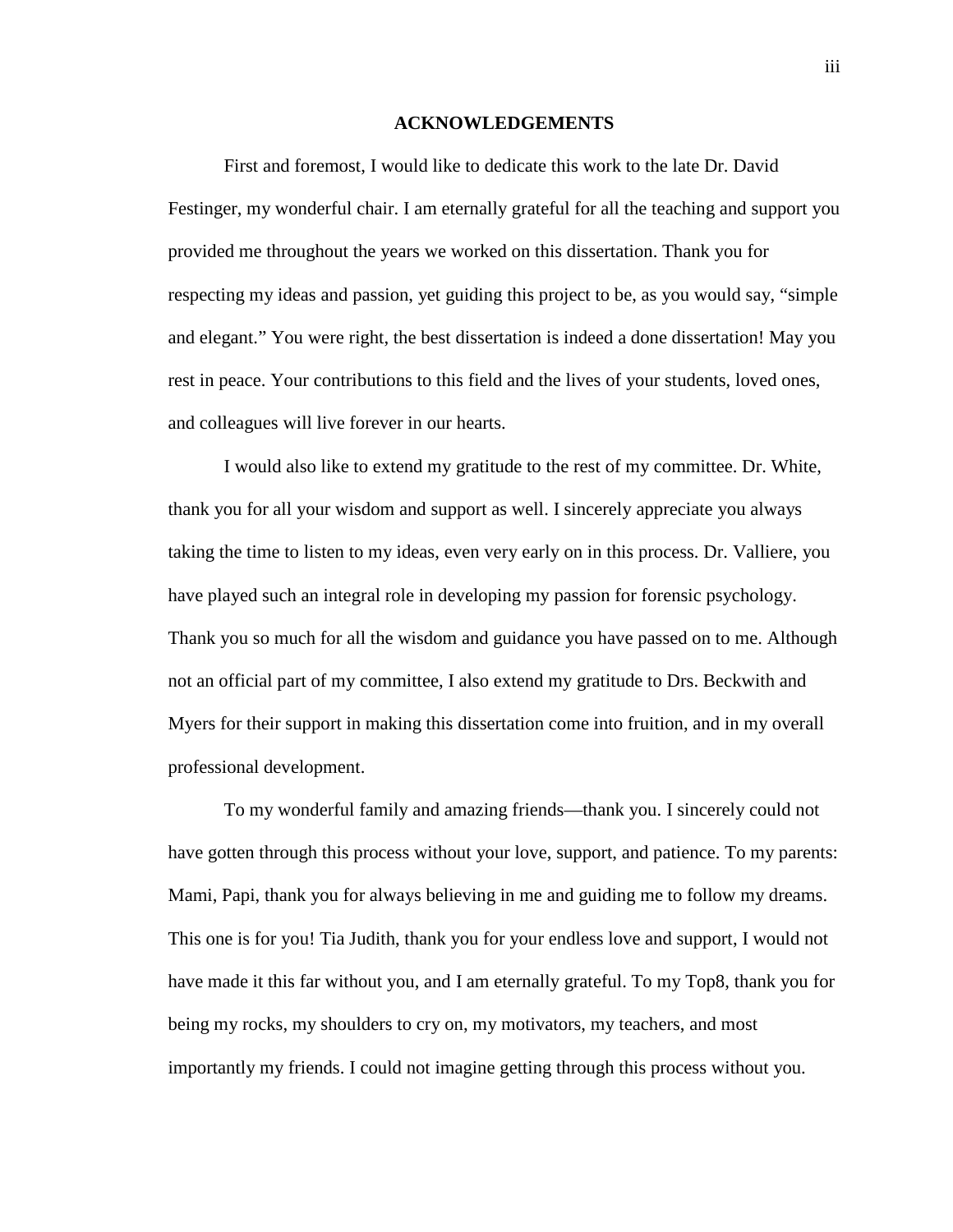You inspire me daily! To my SHC girls: Maya, Marge, Jahmya, and Kristen, thank you so much for believing in me, even when I didn't believe in myself. You ladies have been my biggest supporters since day one. Thank you for the endless love and support, for the impromptu girls' days and phone calls, for the yearly traditions, and for pushing me to live up to my full potential. I could not have done this without you! Finally, to my best friends: Julie and the boys, thank you for everything. Thank you for picking me up at my lowest yet supporting me at my highest. Thank you for celebrating all my wins and every step of this process. Thank you for being my confidants, for caring for me unconditionally, and most importantly for being you and adding to my well-being through your friendship.

Lastly, I would like to give a special acknowledgement to all the victims. I hope this dissertation can add to the literature base on violent and sexual offending and ultimately contribute to your protection and healing. By understanding the dynamics of perpetrators, we can learn how to break their cycles.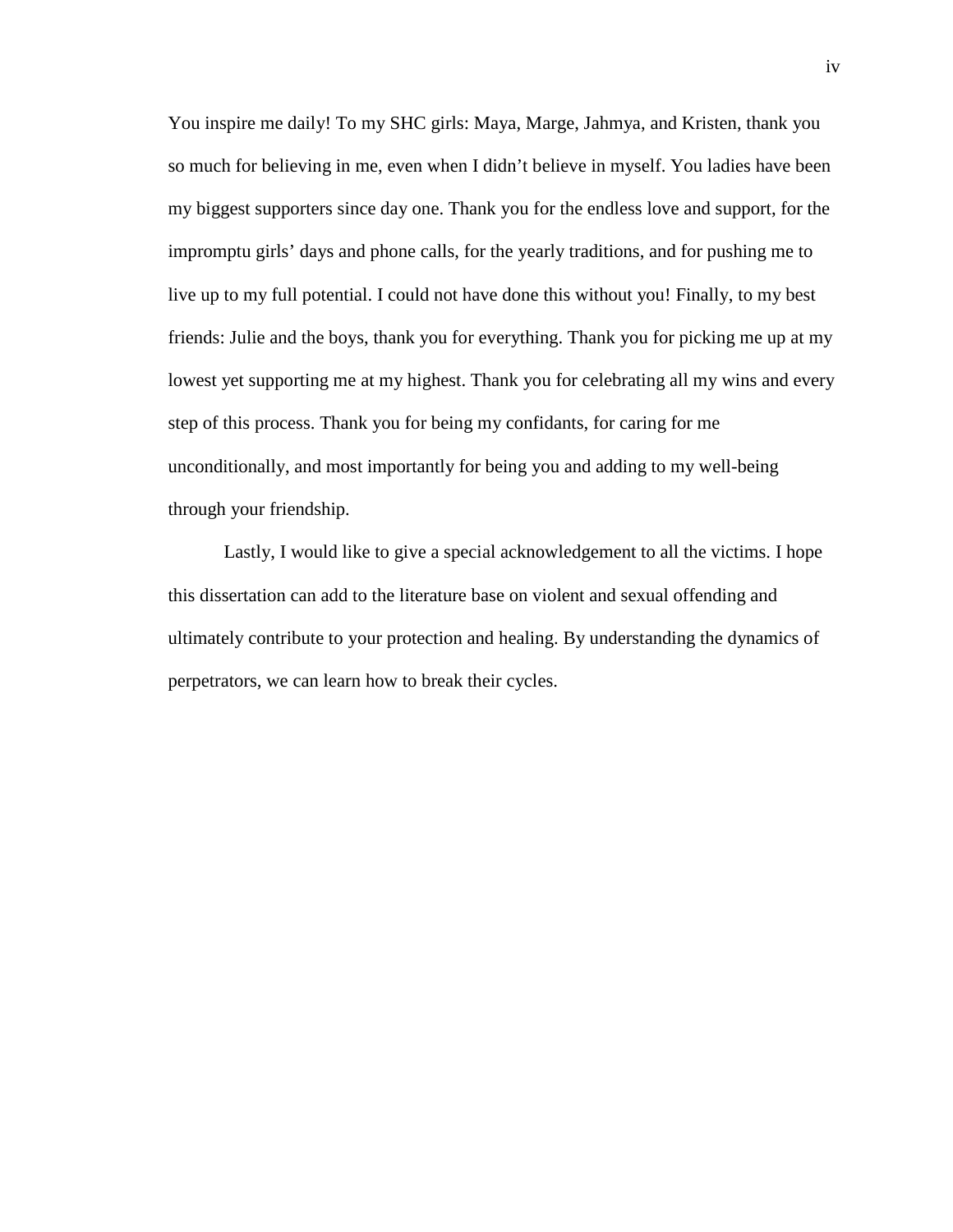### **TABLE OF CONTENTS**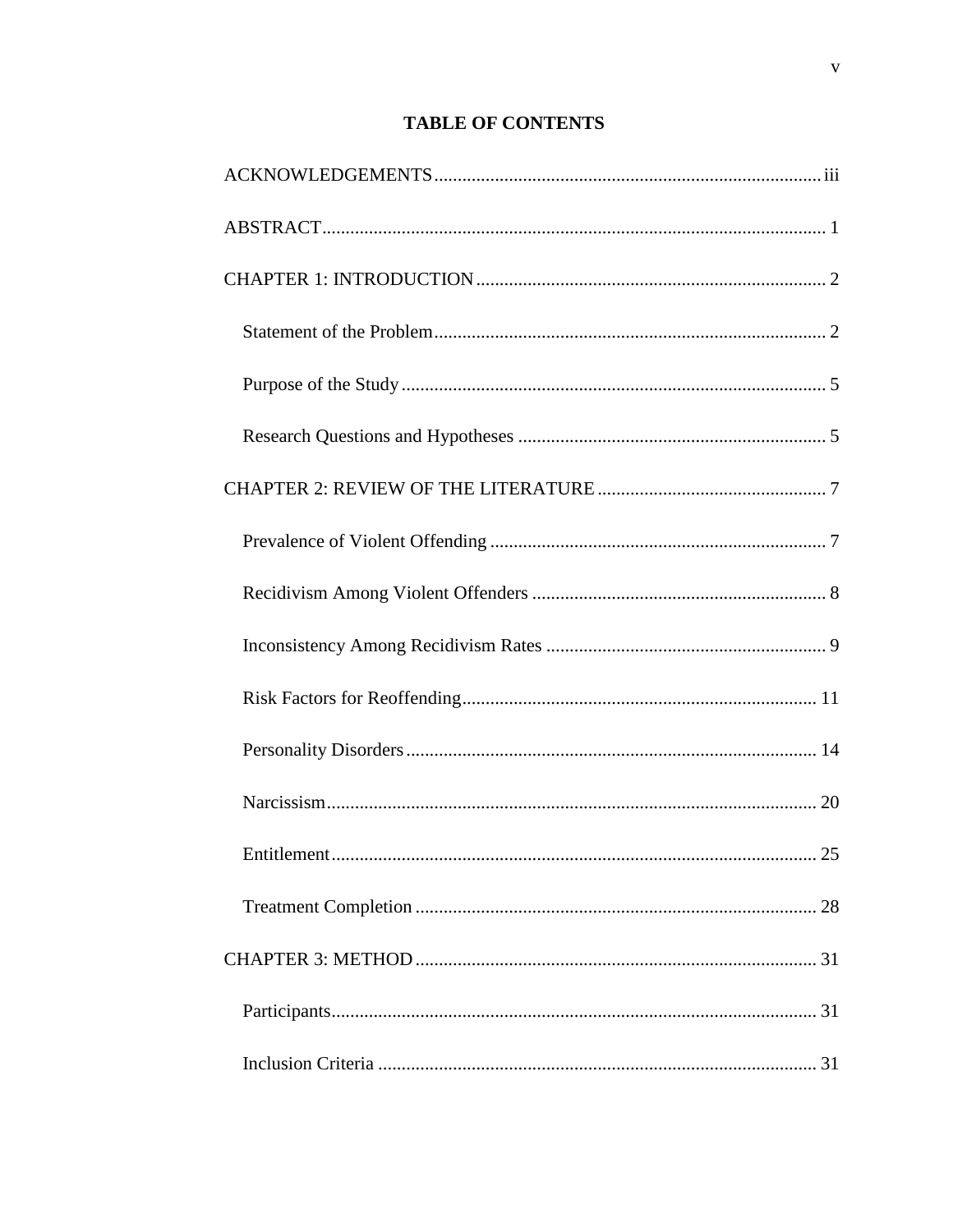| 46 |
|----|
|    |
|    |
|    |
|    |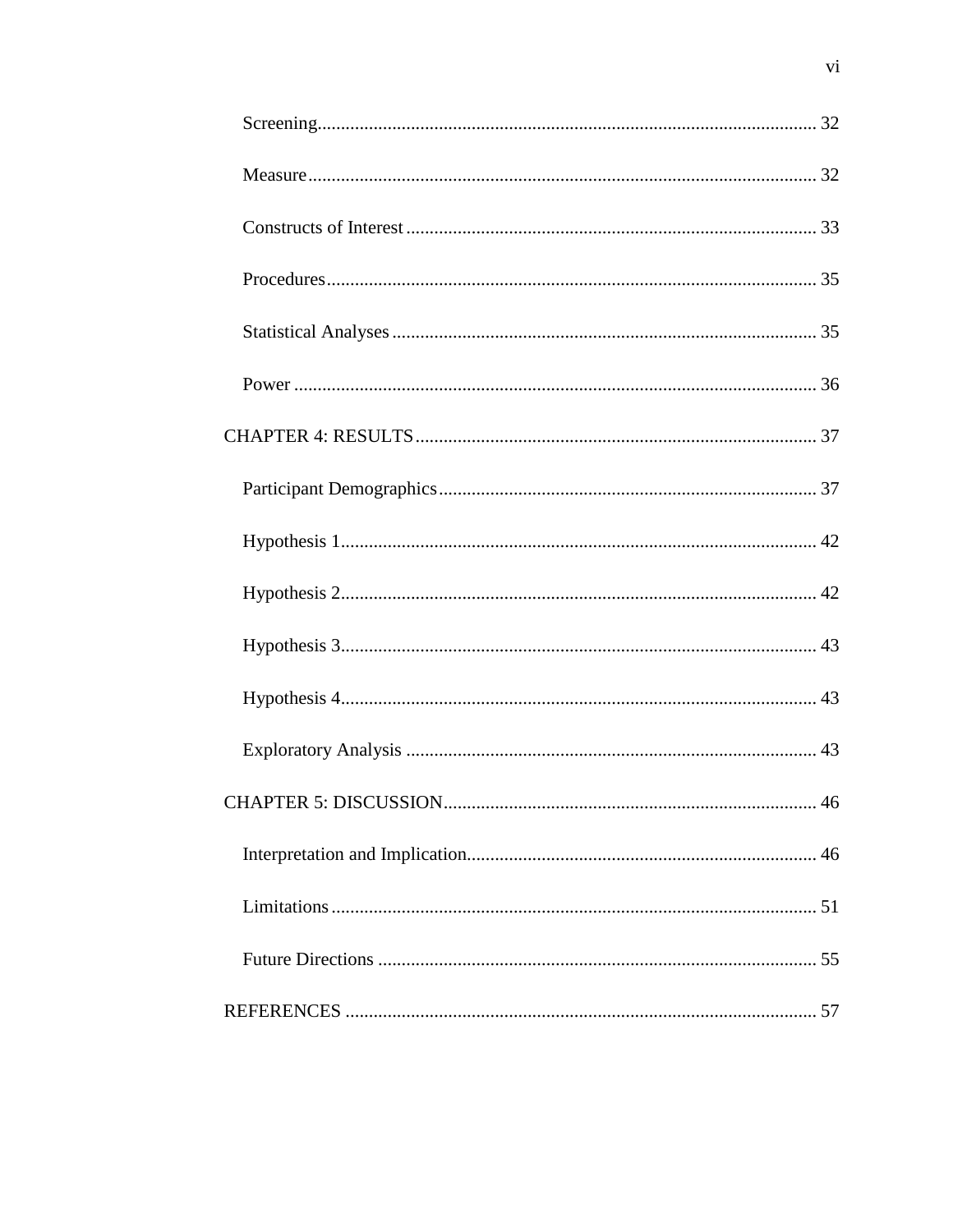#### **ABSTRACT**

<span id="page-7-0"></span>Following the dimensional-categorical model of personality functioning, this study used archival data to examine the degree to which narcissism and entitlement determined engagement in violent acts and treatment completion. The study reviewed MCMI-III/IV scores, discharge summaries, and violence histories for a sample of 105 individuals who were referred for forensic outpatient services by the court. One-way ANOVAs were used to assess all four of the hypotheses (a) individuals with more than one violent act (vs. one violent act) would have significantly higher mean scores on the MCMI-III/IV entitlement subscale, (b) individuals with more than one violent act would have significantly higher mean scores on the MCMI-III/IV narcissism scale, (c) individuals who had unsuccessful (vs. successful) treatment completion would have higher mean scores on the MCMI-III/IV entitlement subscale; and (d) individuals who had unsuccessful treatment completion would have higher mean scores on the MCMI-III/IV narcissism scale. Findings did not support these hypotheses. However, results supported literature highlighting discrepancies between conviction rates and offenders' and victims' selfreports of violent offending. Further, exploratory analyses were conducted to examine the relationship among Central Eight risk factors, narcissism, entitlement, violent acts, and treatment completion. Findings supported the Central Eight risk factors being predictors of violent engagement and correlated with treatment success and severity of narcissism and entitlement. Antisociality, as a Central Eight risk factor, was especially correlated with violent acts and treatment success. Overall, this study supported the dimensional conceptualization of personality disorders and expanded use of the risk-needsresponsivity model for treatment of violent offenders.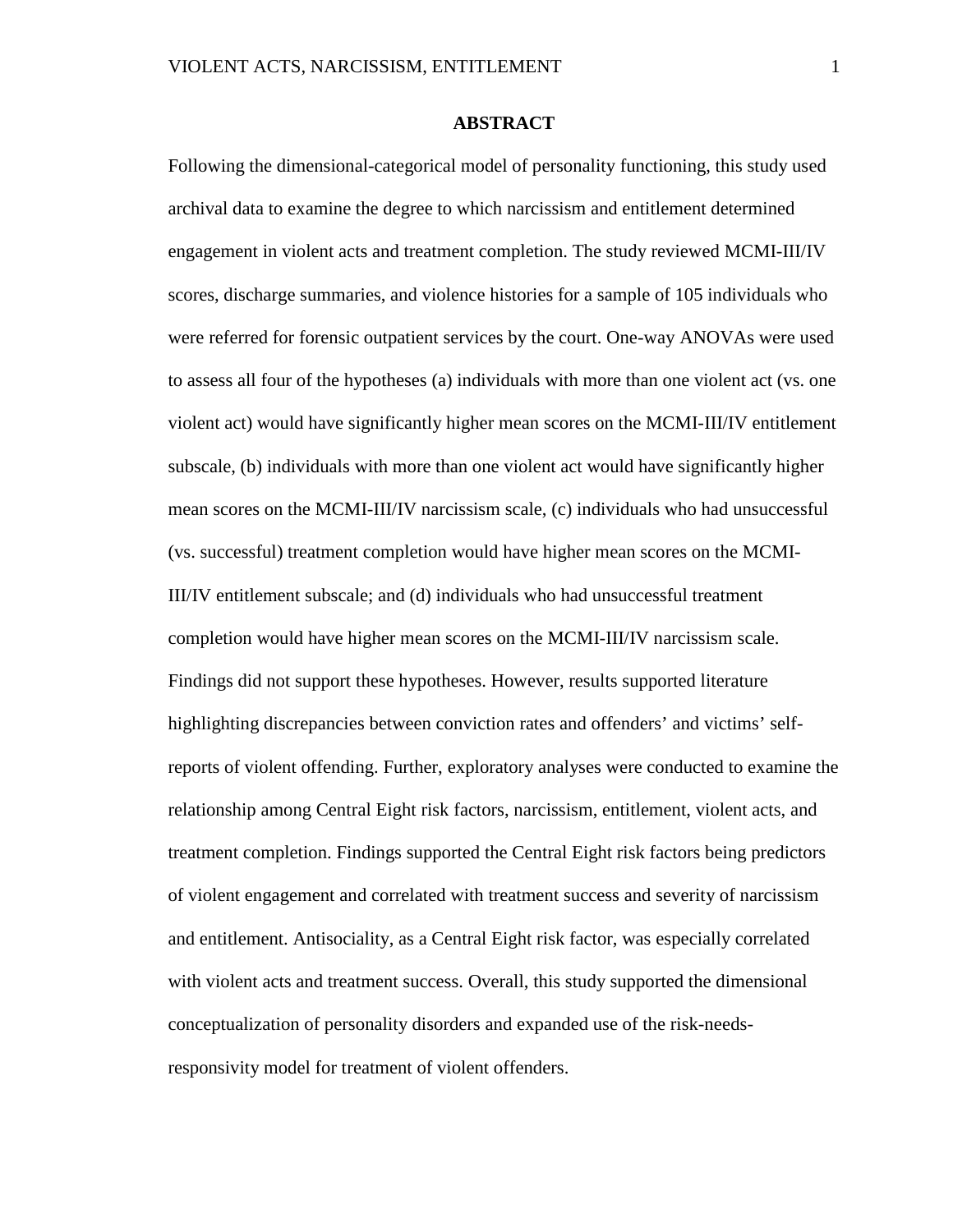#### **CHAPTER 1: INTRODUCTION**

#### <span id="page-8-1"></span><span id="page-8-0"></span>**Statement of the Problem**

Crime in the United States is categorized as either property (i.e., burglary, larceny-theft, motor vehicle theft, arson) or violent (i.e., rape, assault, homicide, robbery) offenses. In 2017, an estimated 2,362 property crimes and 383 violent crimes occurred per 100,000 U.S. residents (Federal Bureau of Investigation [FBI], n.d.). Drug-related charges are the leading cause of incarceration, followed by possession of weapons and sex offenses (Federal Bureau of Prisons, 2021). Upon release from custody, five in six individuals are likely to recidivate, or reoffend, within 9 years of release. Re-offenses typically include property, drug-related, and violent charges. However, violent offenders specifically tend to recidivate with violent charges (Bureau of Justice Statistics [BJS], 2018).

Violent offenses are of most concern to the general public, as they have enduring effects on offenders, victims, and the community. Victims of sexual violence (i.e., sexual activity without consent) are likely to have behavioral challenges, including substance abuse and risky sexual practices. They are also likely to have physical concerns, such as cardiovascular or gynecological complications, and emotional distress, including depression and posttraumatic stress (Centers for Disease Control and Prevention [CDC], 2021). Victims of childhood trauma (i.e., neglect, physical/sexual abuse) are also likely to engage in delinquent, violent offenses; have higher levels of psychological distress; and enter the criminal justice system at young ages (Mersky et al., 2012; Messina et al., 2007).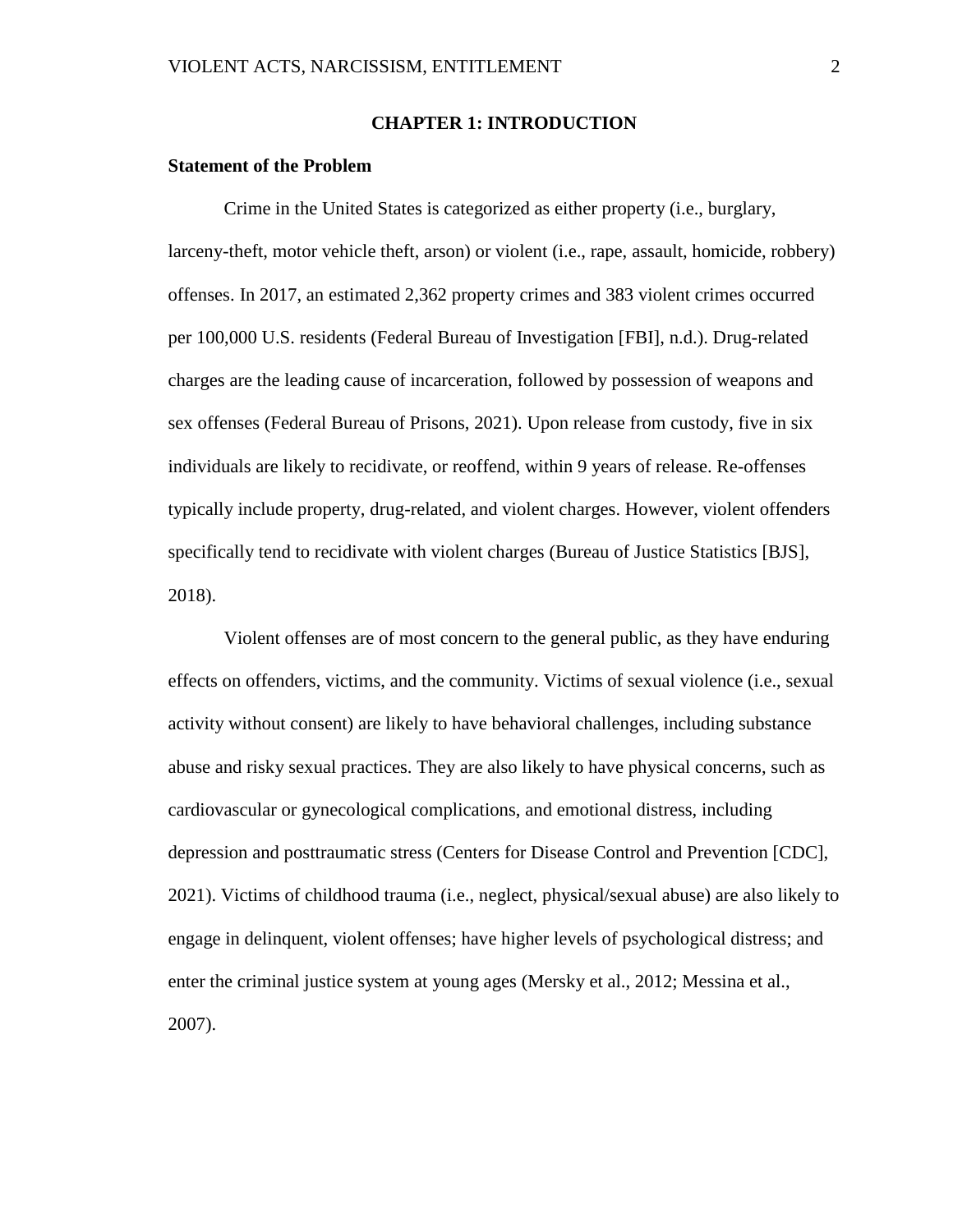Offending populations typically have high prevalence of personality disorders (Johnson et al., 2000). Psychopathy and Cluster B disorders, such as antisocial personality disorder and narcissistic personality disorder, are strongly associated with criminal behavior (Barry et al., 2007; Fazel & Dannsh, 2002; Hare, 2003). Approximately 80% of inmates are diagnosed with antisocial personality disorder, while 25% of the correctional population (i.e., inmates, forensic psychiatric patients) are considered psychopathic, and 3% of all offenders have narcissistic personality disorder (American Psychiatric Association [APA], 2013; Hare, 2003; Johnson et al., 2000; Torgersen, 2005). However, neither a diagnosis of antisocial personality disorder nor high scores on psychopathy scales (e.g., Psychopathy Checklist –Revised [PCL-R]) are always predictive of general or violent recidivism (Shepherd et al., 2018). For example, although individuals with antisocial personality disorder are likely to reoffend, they do not commit violent re-offenses at higher rates than individuals without antisocial personality disorder (Nilsson et al., 2011).

Disordered personality characteristics are more predictive of violent behavior than are diagnoses (Dune et al., 2018). Specific Cluster B personality disordered traits, such as low conscientiousness; low empathy; and narcissistic traits like grandiosity, entitlement, exploitativeness, and exhibitionism, are associated with violent behavior (Barry et al., 2007; Hepper et al., 2014; Johnson et al., 2000; Thornton et al., 2010; Torgersen, 2005). Narcissistic traits are specifically predictive of repeated engagement in violent acts (Barry et al., 2007; Hepper et al., 2014; Johnson et al., 2000; Torgersen, 2005). Longitudinal studies show that individuals presenting with facets of narcissism (e.g., entitlement, exhibitionism, exploitiveness) recidivate within 2 to 3 years (Barry et al.,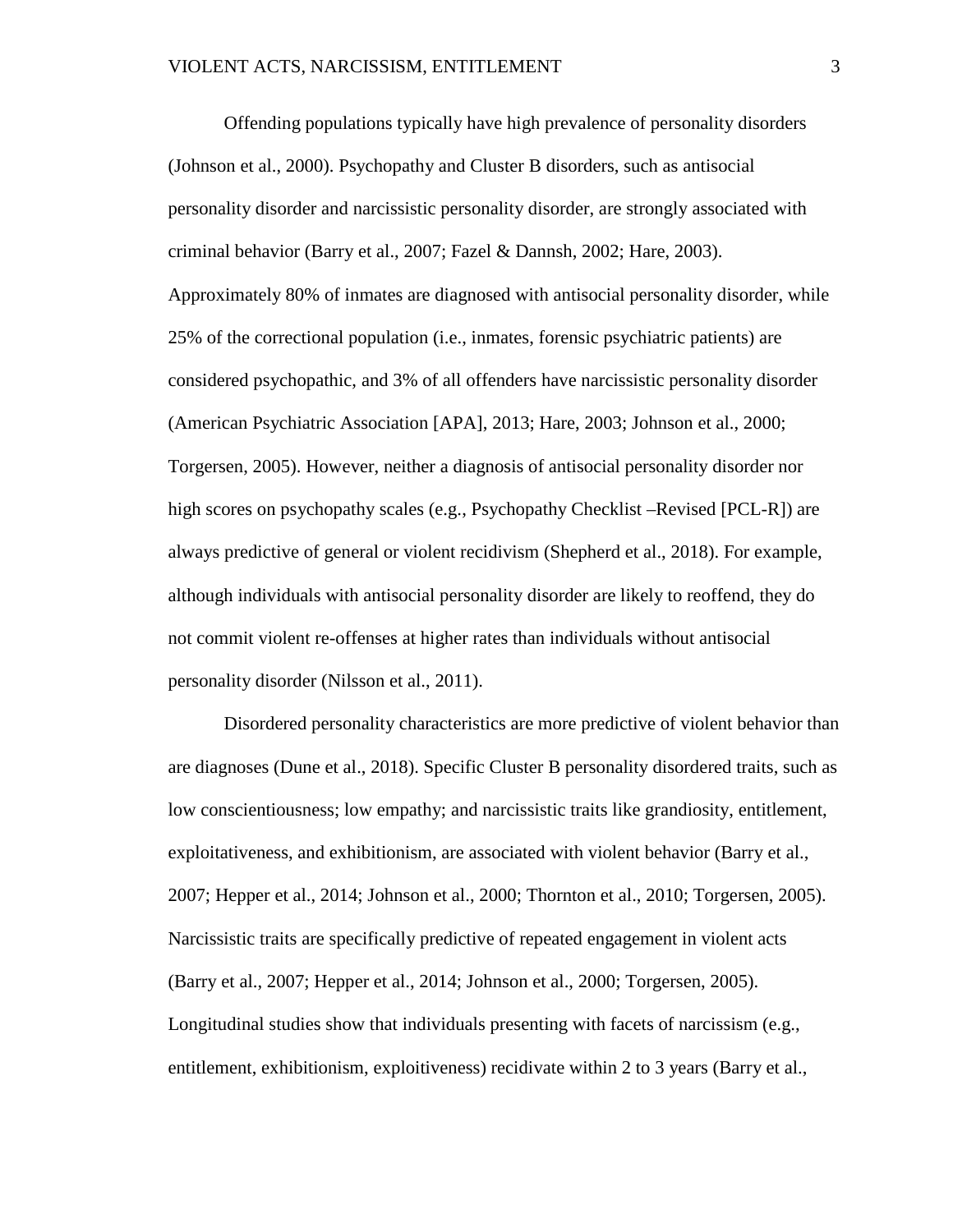2007). Further, having a sense of entitlement is a specific psychologically meaningful risk factor among sex offenders (Mann et al., 2010). However, whether a sense of entitlement is predictive of repeated violence among all types of violent offenders (e.g., child abuse, domestic violence) is unclear in the literature.

Risk factors for criminal engagement are both static and dynamic. Static risk factors are permanent, whereas dynamic risk factors are amenable to change. A combination of Central Eight static and dynamic risk factors are considered strong predictors of general and violent recidivism. These factors include criminal history, substance abuse, and antisocial personality traits (Andrews & Bonta, 2010; Bonta & Andrews, 2017; Bonta et al., 2014; Eisenberg et al., 2019). Psychological treatment can alter dynamic factors and reduce overall risk for reoffending (Andrews & Bonta, 2010; Bonta et al., 2014; Wooditch et al., 2014).

Treatment addressing psychological risk factors has been found successful in reducing violent reoffending (Manguno-Mire et al., 2014; Mann et al., 2010). However, this success tends to be specific to treatment that addresses cognitive aspects of criminality (Banse et al., 2013; Eisenberg, 2019). For example, literature on domesticviolence treatment shows offenders who continued to have entitled beliefs about their crimes did not successfully complete treatment (Catlett et al., 2010). Motivation for treatment also appears to impact treatment completion (Wooditch et al., 2014). As Zemojtel-Piotrowska (2016) argued, a high sense of entitlement may prevent offenders from becoming highly motivated to complete treatment. Thus, the impact of entitlement on treatment completion and reoffending needs to be further researched.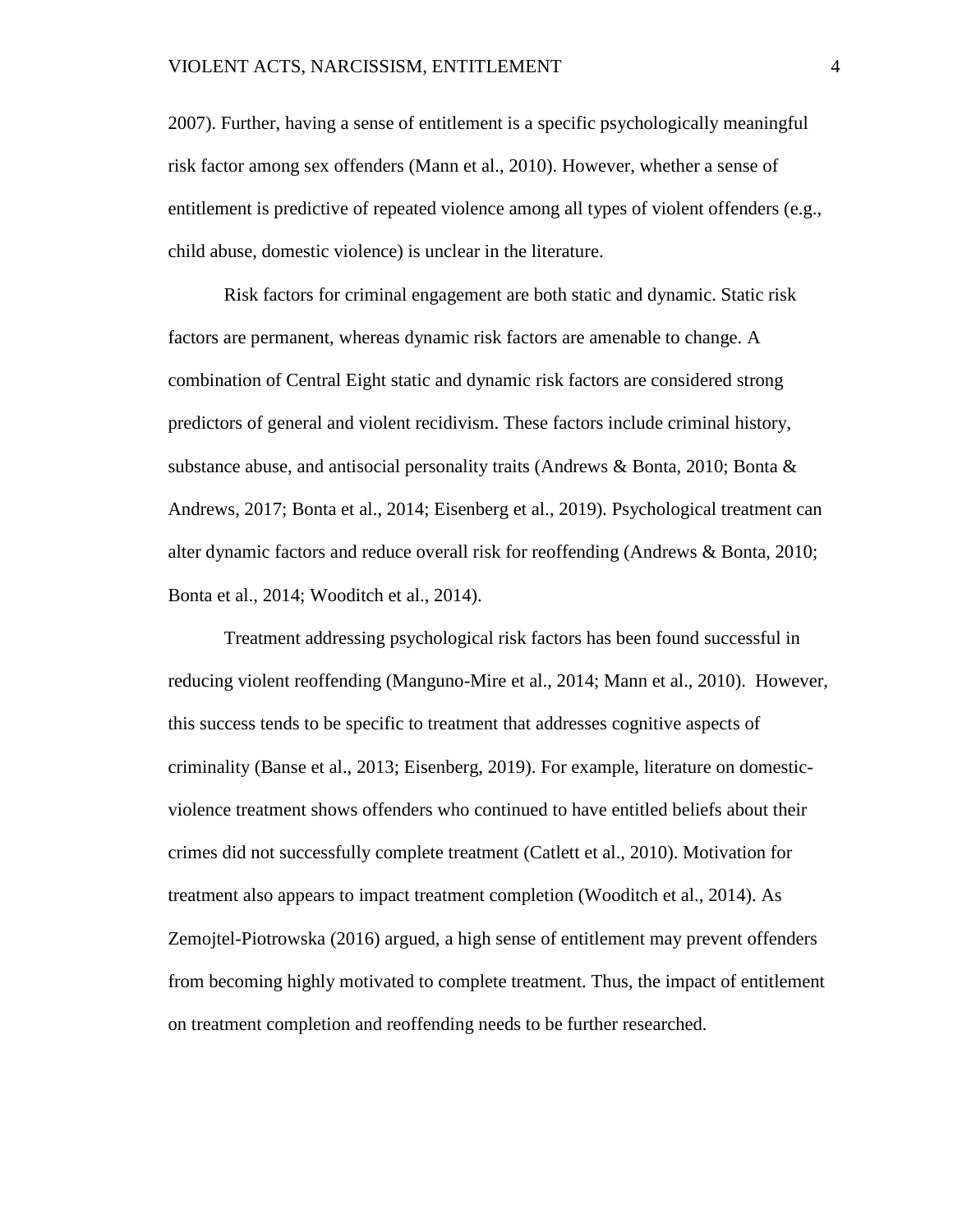#### <span id="page-11-0"></span>**Purpose of the Study**

The purpose of this study was to examine the degree to which narcissism and entitlement, as measured by the The Millon Clinical Multiaxial Inventory, 3rd or 4th edition (MCMI-III/IV), were significantly distinguished among individuals who engaged in one violent act versus individuals who engaged in multiple  $(> 1)$  violent acts. In addition, the proposed study examined the association between narcissism, entitlement, and successful treatment completion. Finally, the study examined the degree to which risk factors identified in the literature (i.e., Central Eight risk factors) and narcissism and entitlement were correlated with number of violent acts.

#### <span id="page-11-1"></span>**Research Questions and Hypotheses**

This study explored the following questions: Is narcissism associated with engagement in violent acts among violent offenders? Are violent offenders who endorse entitlement most likely to commit violent acts? Are entitled violent offenders least likely to successfully complete forensic outpatient treatment?

It was hypothesized that individuals with more than one violent act would have significantly higher mean entitlement scores on the MCMI-III/IV entitlement subscale than individuals with one violent act.

It was hypothesized that individuals with more than one violent act would have significantly higher mean narcissism scores on the MCMI-III/IV narcissism subscale than individuals with one violent act.

It was hypothesized that individuals who had unsuccessful treatment completion would have significantly higher mean scores on the MCMI-III/IV entitlement subscale than individuals who had successful treatment completion.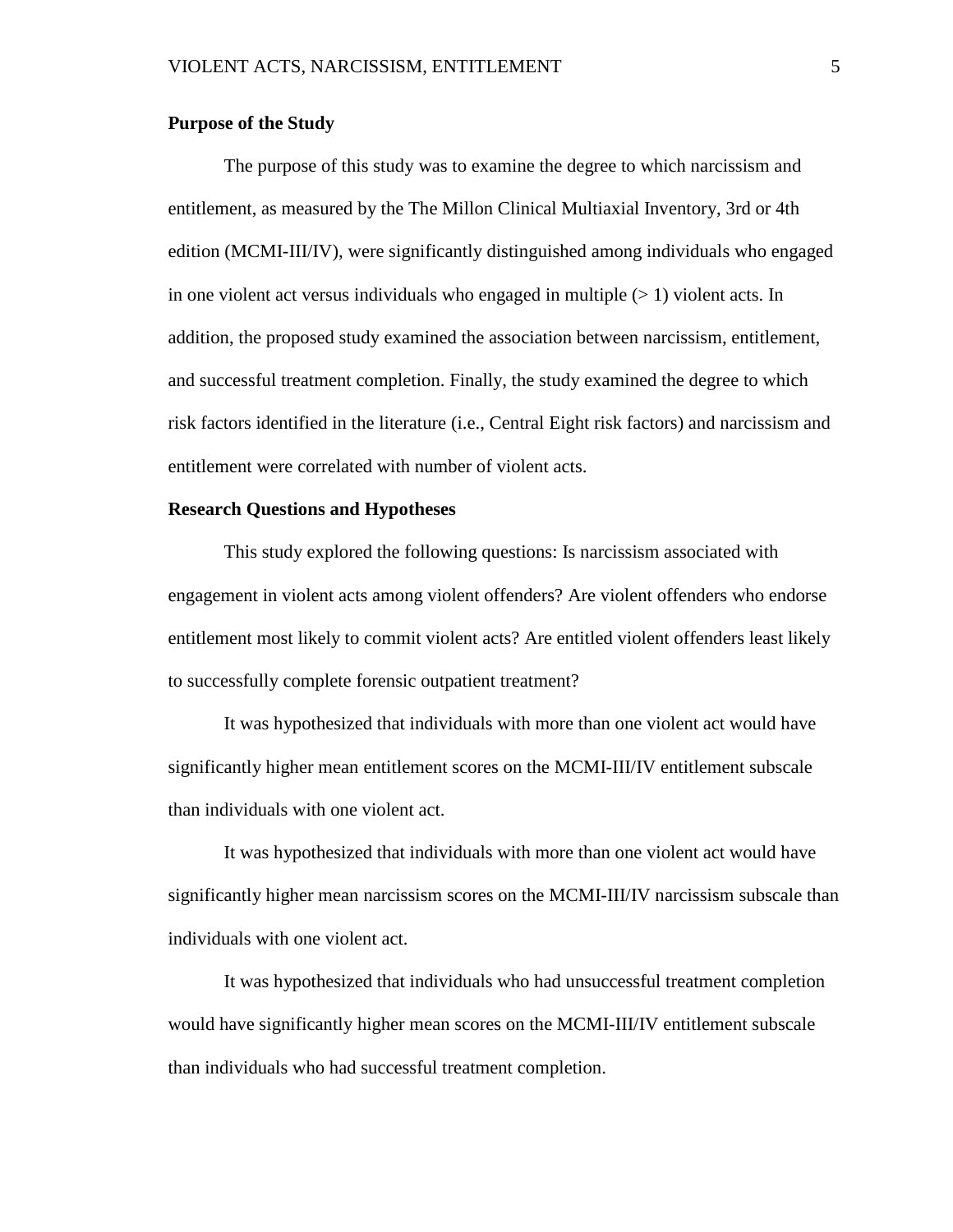It was hypothesized that individuals who had unsuccessful treatment completion would have significantly higher mean scores on the MCMI-III/IV narcissism scale than individuals who had successful treatment completion.

Lastly, exploratory analysis examined which Central Eight risk factors, along with entitlement and narcissism, were correlated with violent acts.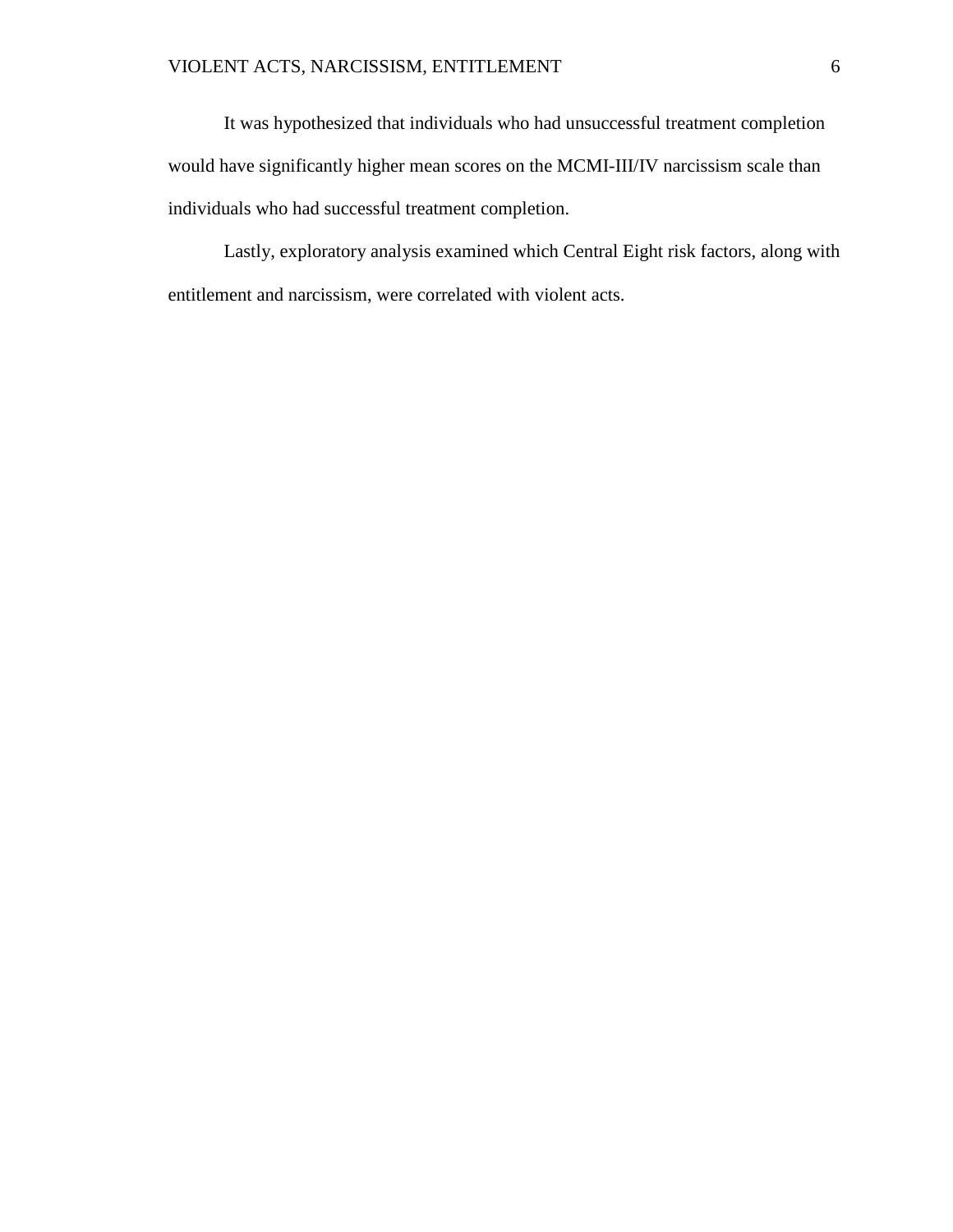#### **CHAPTER 2: REVIEW OF THE LITERATURE**

#### <span id="page-13-1"></span><span id="page-13-0"></span>**Prevalence of Violent Offending**

The World Health Organization (WHO) defines interpersonal violence as the intentional use (threatened or actual) of physical force against another person or community that is highly likely to result in injury, death, psychological harm, maldevelopment, and/or deprivation (Krugg et al., 2002). A violent crime in the United States includes acts of murder, rape/sexual assault, robbery, and/or assault (Bureau of Justice Statistics [BJS], 2021). Since 2012, the United States' homicide rate of 5.4 per 100,000 persons exceeds that of other high-income nations (i.e., Canada: 1.8; United Kingdom: 1.5; Australia: 1.1 per 100,000 persons; WHO, United Nations Office on Drugs and Crime, & United Nations Development Program, 2014).

Although fatal acts of interpersonal violence are well documented, nonfatal acts tend to be unreported, underreported, or undetected (Sumner et al., 2015). Nonfatal acts include child and/or elder abuse, domestic abuse, youth violence, and sexual assault (U.S. Department of Health & Human Services, Administration for Children and Families, Administration of Children, Youth and Families, & Children's Bureau, 2020). For example, although approximately 10 million children reported experiencing caregiver abuse through national survey data, police receive only about 480,000 annual reports of injuries related to domestic abuse (Finkelhor et al., 2013; Sumner et al., 2015). Further, only approximately 150,000 of these injuries receive medical treatment (Finkelhor et al., 2013).

Although violent crime in the United States has decreased overall since the 1960s, the trend since 2014 has moved upward (James, 2018). The total rate of violent incidents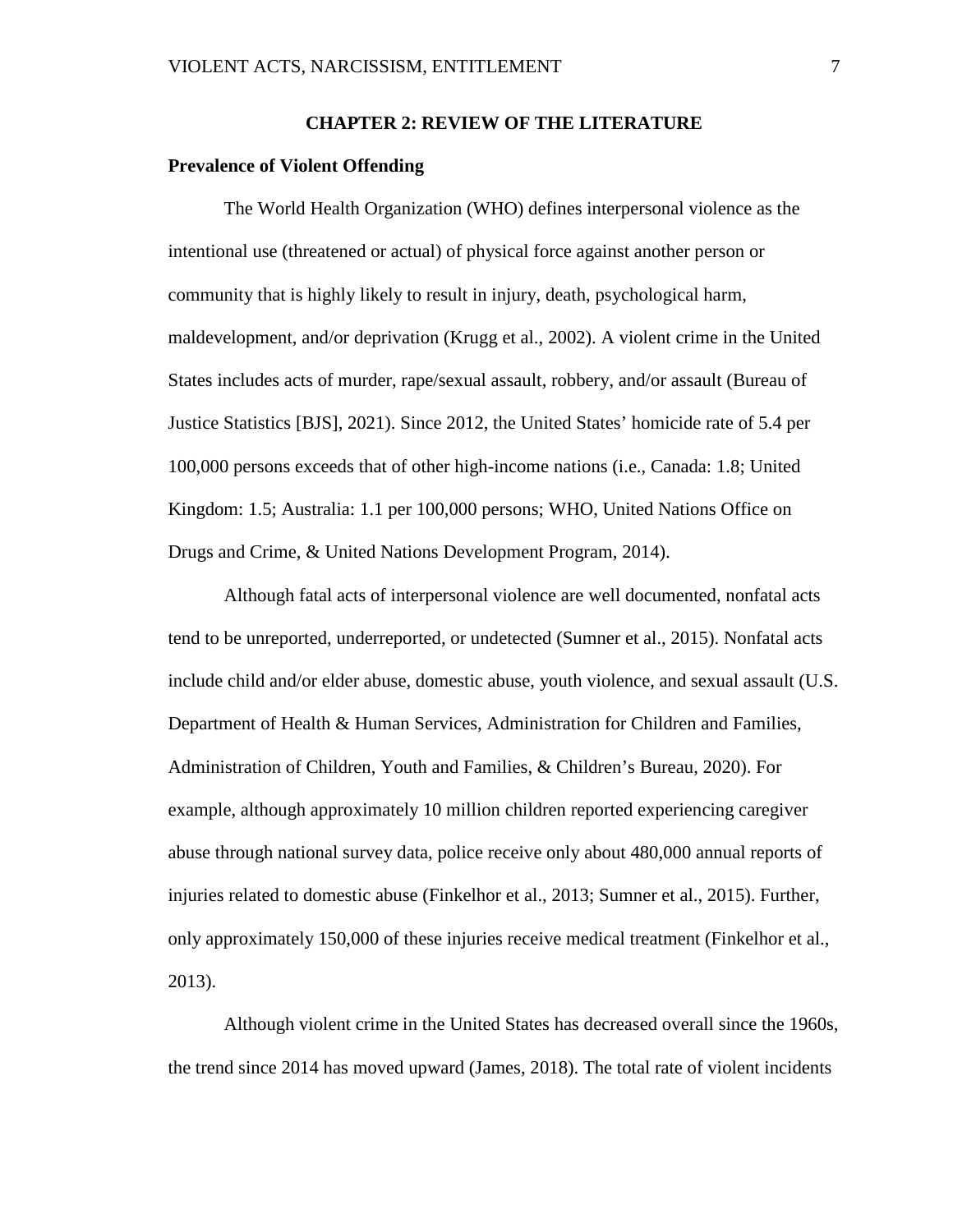(i.e., criminal acts against a victim) has increased from 5.2 million in 2017 to 6 million in 2018. Of these, the rate of completed violent incidents (vs. attempted/threatened) has risen from 5.6. to 6.9 per 1,000 individuals (aged 12years and older). Completed incidents of rape/sexual assault also increased from 1.4. to 2.7 per 1,000 individuals from 2017 to 2018 (BJS, 2018).

The number of victims of violent crime has also grown. In 2018, 3.3 million victims of violent crimes were reported nationwide, compared to 2.7 million in 2015 (BJS, 2018). Approximately 1 in 5 U.S. women (19.3%) reported experiencing completed or attempted rape throughout her lifetime (Breiding et al., 2014; Planty et al.**,** 2013). National data also suggest approximately 12 million individuals experience some form of domestic abuse (e.g., physical/sexual assault, stalking.) annually (Sumner et al., 2015). As such, in 2018, 1,770 U.S. children died from child abuse (U.S. Department of Health & Human Services, Administration for Children & Families, Administration on Children, Youth and Families, & Children's Bureau, 2020).

#### <span id="page-14-0"></span>**Recidivism Among Violent Offenders**

Violent offenders (i.e., individuals with minimally one violent offense on their criminal record) tend to have more extensive criminal records and recidivate at a quicker and higher rate than nonviolent offenders (Hunt et al., 2019; Kyckelhahnn & Cooper, 2017). According to national longitudinal data, 80% of violent offenders (vs. 44% of nonviolent offenders) have a previous criminal offense. They also tend to be placed in higher criminal history categories (vs. nonviolent offenders; see Kyckelhahn & Herbst, 2018) that reflect longer sentences and more serious convictions (Hunt et al., 2019; Kyckelhahnn & Cooper, 2017). As many as 28% of violent offenders (vs. 2% of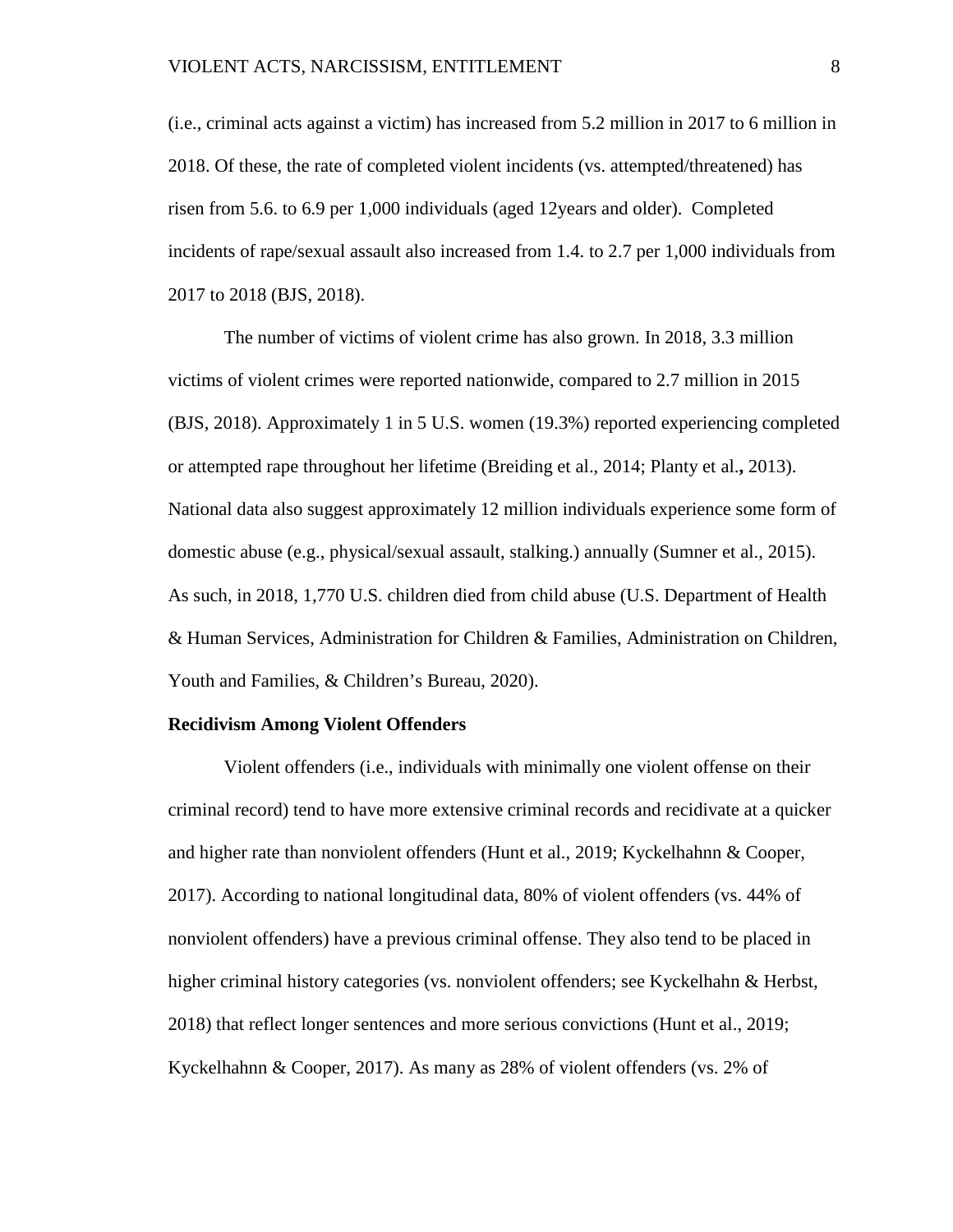nonviolent offenders) tend to recidivate with a violent offense, especially assault (BJS, 2018; Hunt et al., 2019). Rearrest typically occurs within 18 months of release (vs. 24 months for nonviolent offenders). However, 63.8% of federal violent offenders (vs. 39% of nonviolent offenders) released in 2005, were rearrested within 8 years of release (Hunt et al., 2019).

The rate of violent offending varies by age, race, and gender. Rearrests are more likely to occur within offenders' first year of release, especially for male offenders aged 24 years or younger (Fahlgren et al., 2017; Federal Bureau of Investigation [FBI], 2021). Further, review of Pennsylvania's Prior Record Score (i.e., classification system serving as sentencing guidelines; 204 Pa. Code §303.4) showed risk for recidivism to steadily decrease as age increased. Offenders in their fifties are 73% less likely to recidivate than younger offenders. Offenders in their twenties only had a 30% likelihood of being crime free (Hester, 2019). White offenders form the largest demographic of violent offenders (Hunt et al, 2019). However, Black offenders tend to have lengthier criminal records with more punitive sentences (Frase et al., 2015; Ulmer et al., 2016). They are 20% more likely to recidivate than White offenders (Hester, 2018). Men also have significantly greater involvement in violent offenses than women (Fahlgren et al., 2017; FBI, 2021). National longitudinal data show women comprise fewer than 10% of all violent offenders (Hunt et al., 2019).

#### <span id="page-15-0"></span>**Inconsistency Among Recidivism Rates**

Discrepancy among recidivism rates and self-reported offenses is high (Farrington, 1989; Farrington et al., 2014; Theobald et al., 2014). Recidivism is typically defined as an arrest, conviction resulting from arrest, and/or commitment following arrest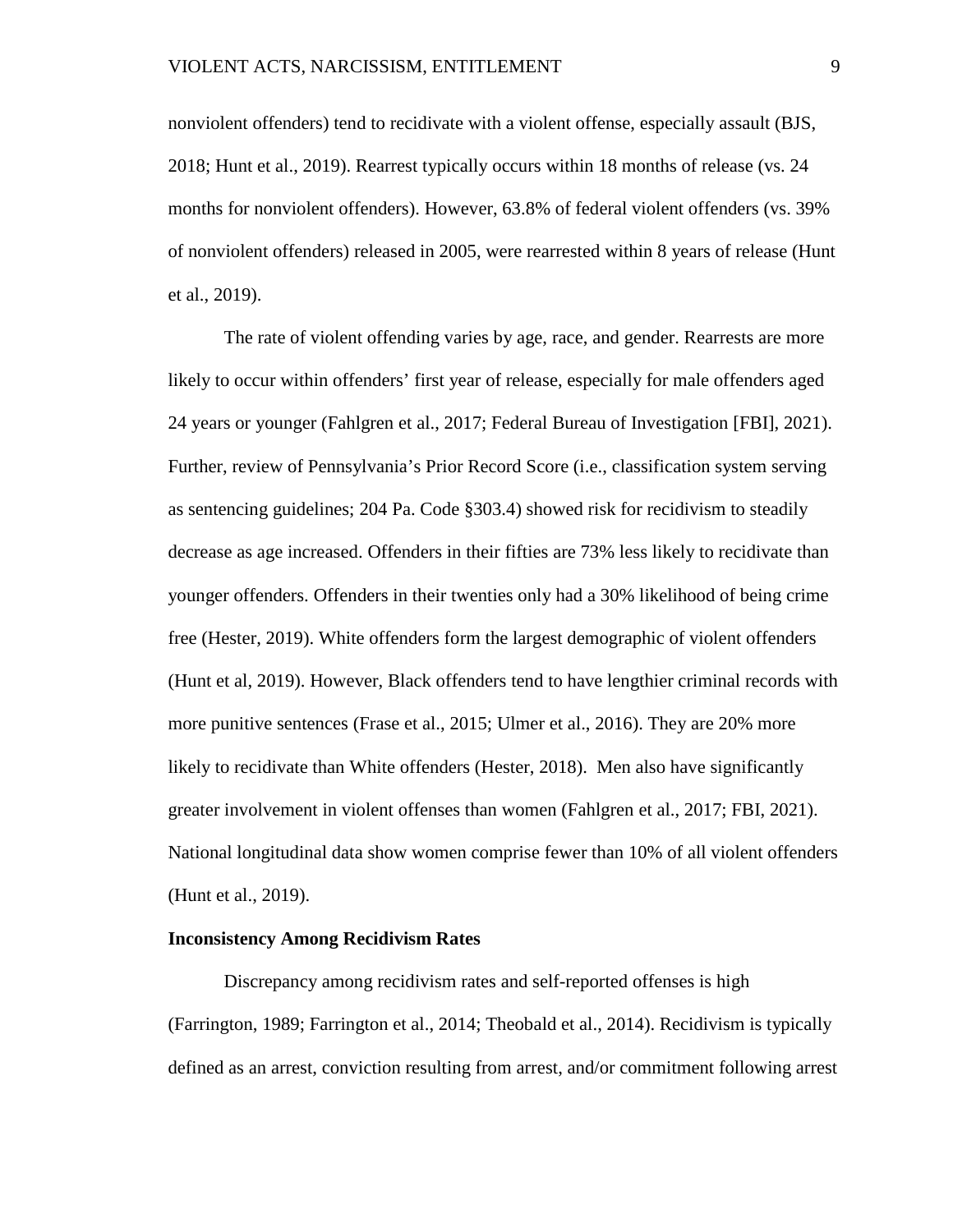after an individual was previously released from state/federal custody, completed a courtappointed program, or was placed on probation/parole (BJS, n.d.). However, recidivism rates under this definition typically captures only a small percentage of perpetuated offenses, as most offenses do not result in legal prosecution (Farrington et al., 2014; Prentky et al., 1997; Rice et al., 2006; Theobald et al., 2014). For example, in a longitudinal study of male offenders, 112 offenses were self-reported, yet only 3.3 resulted in conviction (Farrington et al., 2014).

Differences are also shown among recidivism rates and perpetration of violent/sexual offenses (Scurich & John, 2019). Some of this inconsistency is attributed to low rates of victim reporting. Research shows only approximately 14% of international sexual assault victims and 35% of U.S. victims report their attacks (Daly & Bouhours, 2010; Planty et al., 2013). Discrepancy is also attributed to differences in definitions and criteria met for violent charges (Prentky et al., 1997; Rice et al., 2006). For example, as Marshall and Barbaree (1988) found in their seminal work, the difference between offenders who were "re-convicted" (15%) and those "charged" with an offense (26%) was almost doubled. They also found that combined offense reports from child protective services and police precincts were about 250% more than those reported on official crime statistics. As such, recidivism literature often does not accurately capture all violent reoffending (Scurich & John, 2019).

Further, inaccuracy of violent reoffending rates is the result of discrepancies among offender self-reports. In some instances, offenders are convicted for fewer crimes than they commit. For example, Langevin et al. (2004) found the recidivism rate to increase from about 61% to 88% when combining sex offender self-report data with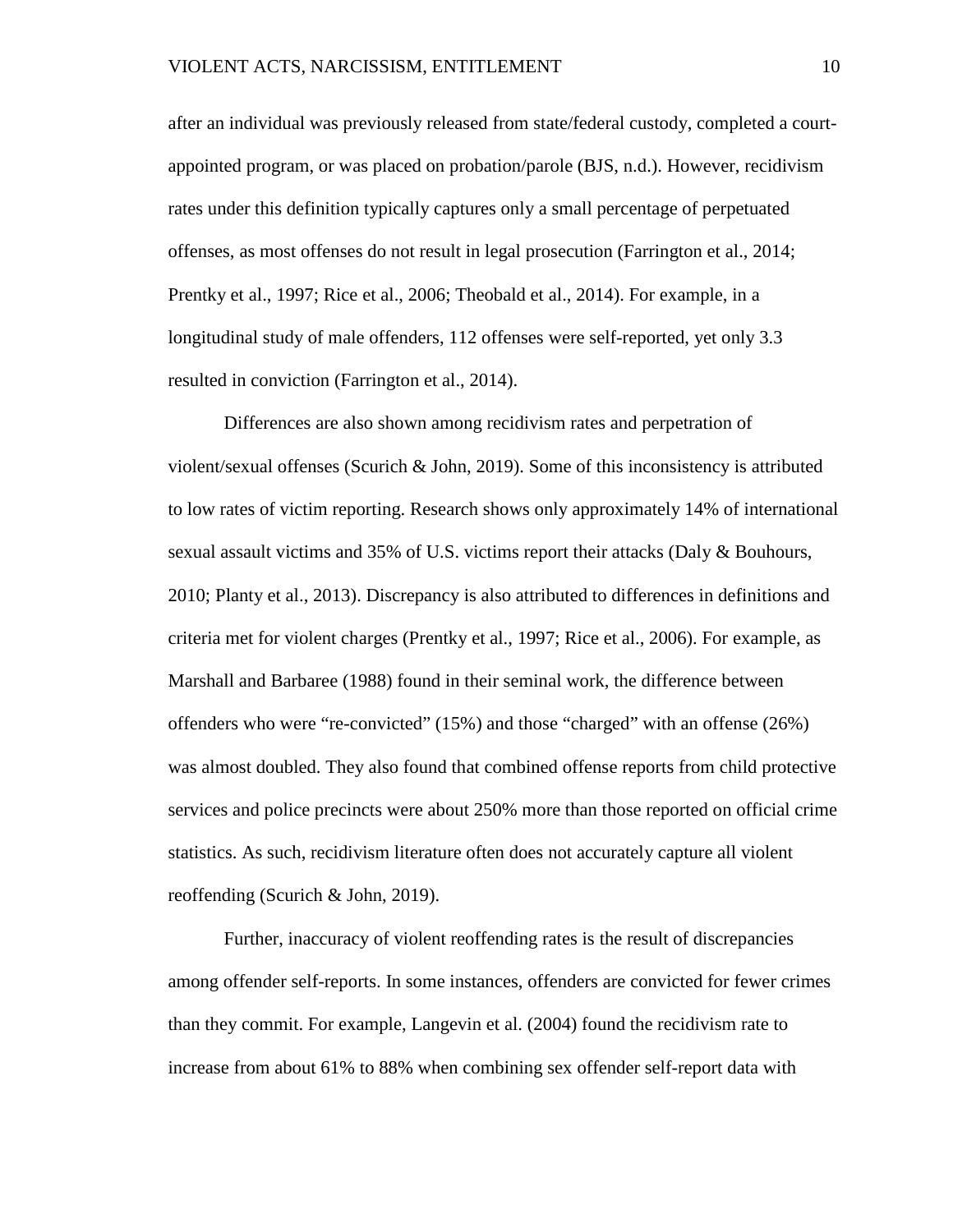crime statistics. However, offenders also often underreport their offenses. As such, presence of a polygraph when questioning offenders has been found to increase their reported number of victims and offenses (Bourke et al., 2015; Bourke & Hernandez, 2009).

#### <span id="page-17-0"></span>**Risk Factors for Reoffending**

#### *Static and Dynamic Factors*

Factors that typically predict reoffending for violent offenders are conceptualized in the literature as static or dynamic. Static risk factors (e.g., age, race, gender) are features of an offender that are not typically altered. Contrarily, dynamic risk factors (e.g., substance use, antisocial social peer engagement) can change over time (Bonta  $\&$ Andrews, 2017; Eisenberg et al., 2019; Mann et al., 2010). Static and dynamic factors can be interchangeable. For example, a history of substance use is considered static, yet becomes dynamic if an offender is actively using. Static factors tend to be most predictive of both general and violent recidivism (Bonta et al., 2014; Collins, 2010; Olver et al., 2014). Eisenberg et al. (2019) specifically found such static factors as criminal history and antisocial pattern of behavior to be the strongest predictors of both general and violent recidivism.

#### *Central Eight Risk Factors*

Research has found a compilation of Central Eight static and dynamic risk factors (mainly dynamic; Andrews & Bonta, 2010) that are predictive of recidivism (Bonta  $\&$ Andrews, 2017; Bonta et al., 2014). Risk factors include criminal history, antisocial personality traits (e.g., impulsivity, lack of empathy, aggressiveness), antisocial cognitions, level of involvement with pro-criminal friends, family/relationships, quality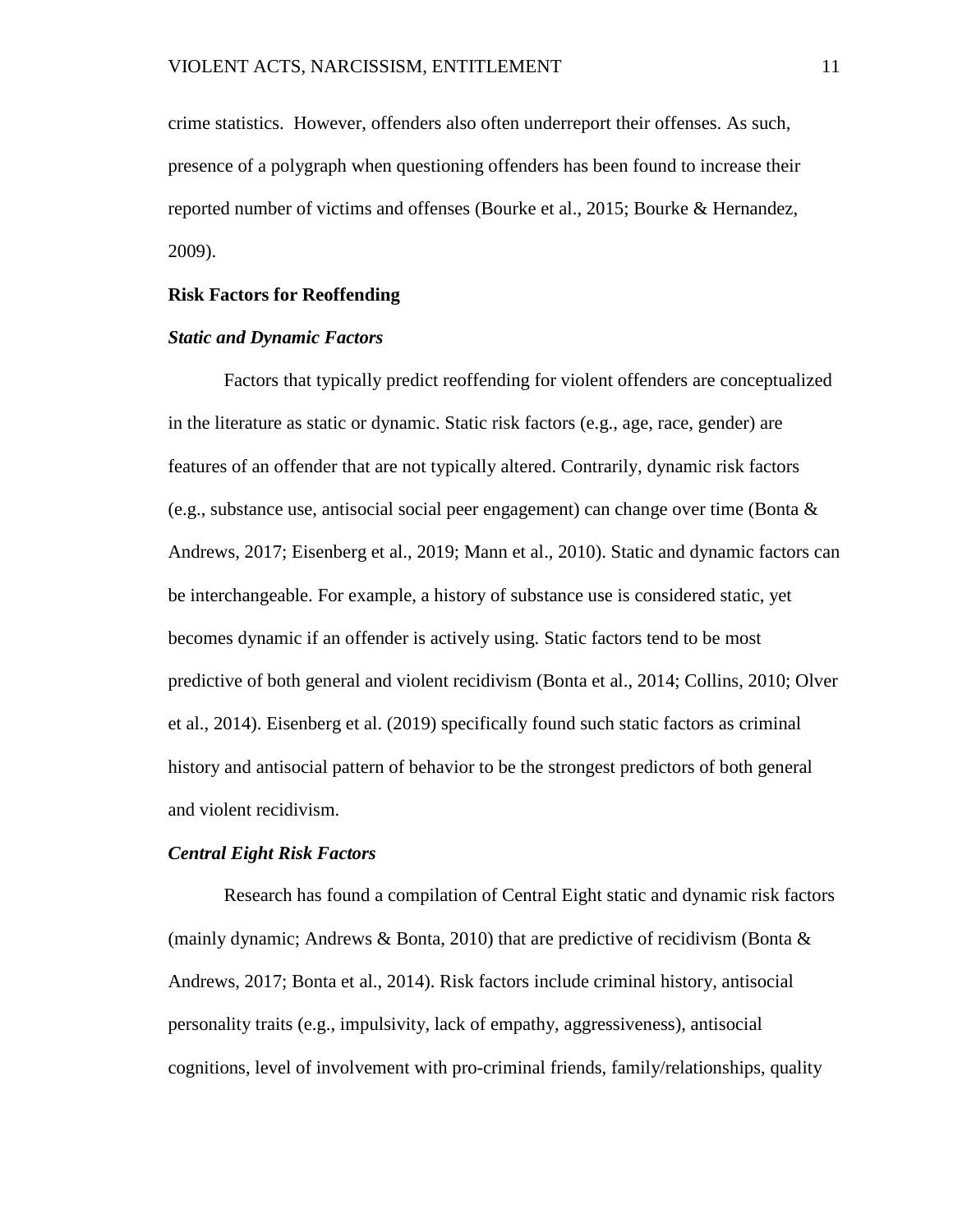of performance in school/work and leisure (i.e., involvement in prosocial activity), and substance abuse (Andrews & Bonta, 2010; Bonta & Andrews, 2017). Increased presence of these factors reinforces offending, thus also increasing the likelihood of reoffending (Bonta & Andrews, 2017). Dynamic factors have been found to reduce the probability of reoffending when altered with psychological treatment (Andrews & Bonta, 2010; Bonta et al., 2014). Further, when compared to static factors within the same domain (e.g., history of substance use vs. active substance use), dynamic factors were more predictive of reoffending (Eisenberg et al., 2019).

#### *Risk-Need-Responsivity Model*

Treatment addressing risk factors for reoffending typically adheres to the riskneed-responsivity model (RNR; Bonta & Andrews, 2017). The model is based on three principles: *risk,* which specifies treatment intensity to match recidivism (i.e., offenders with higher risk have more intensive treatment); *need,* requiring treatment to focus on criminogenic needs (i.e., dynamic risk factors) instead of less correlated factors of recidivism (e.g., mood); and *responsivity*, ensuring treatment fits with offenders' characteristics and learning abilities (Andrews  $\&$  Bonta, 2010). This model informs current correctional treatment and policies. For example, it has prompted the use of actuarial risk assessments (e.g., Static-99; Historical Clinical Risk Management-20 [HCR-20]), structured tools measuring the presence of static/dynamic risk factors and likelihood of reoffending (Beech et al., 2016; Heffernan et al., 2019; Helmus, 2018).

Implementation of the RNR model is empirically supported to reduce recidivism rates (e.g., Andrews & Bonta, 2010; Klepfisz et al., 2016; Wormith & Zidenberg, 2018). However, effect sizes appear to be low to moderate (Heffernan et al., 2019). In their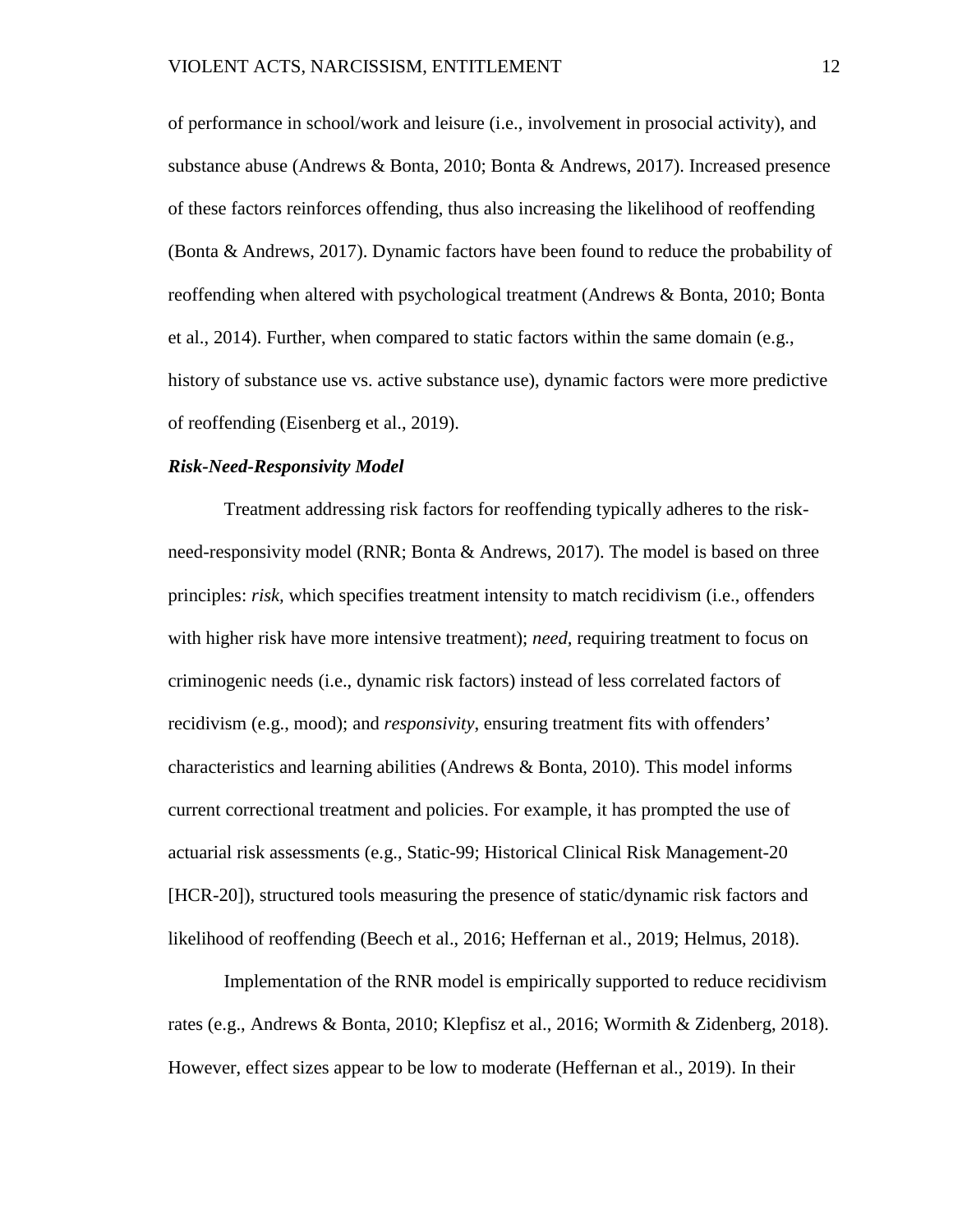meta-analytic research, Lipsey and Cullen (2007) found an average of 20% reduction in recidivism post treatment. Although this finding is still indicative of the effectiveness of RNR as a treatment model, it also underlines the lack of causality among dynamic factors and recidivism. As such, dynamic factors are not causal for offending, or at least are not the main cause of reoffending (Heffernan et al., 2019).

Recent literature conceptualizes dynamic factors as symptoms of underlying causal processes for reoffending (Klepfisz et al., 2016; van den Berg et al., 2018). Although the RNR model of treatment emphasizes focus on dynamic risk factors, static and dynamic risk factors overlap. Studies comparing static and dynamic risk assessments demonstrate small effect sizes and, thus, similar predicative value (van den Berg et al., 2018). Further, static and dynamic risk factors and protective factors are considered to measure different aspects of the same construct (Bonta & Andrews, 2017; Casey, 2016; Heffernan et al., 2019; Helmus, 2018). This finding fits accordingly with the propensities model of risk (Hanson & Harris, 2001), which divides dynamic factors into acute/imminent risk and stable/enduring vulnerabilities (e.g., personality traits), thereby depending on context to result in reoffending (Ward & Beech, 2004).

The application of static and dynamic risk factors within treatment does not match the original intent of its research base (Gannon & Ward, 2014). Andrews and Bonta's (2010) original research studied static and dynamic factors at a group level with intention of informing correctional policy (Gannon & Ward, 2014). However, the RNR model has taken over psychological treatment at an individual level. Treatment focuses on altering dynamic risk factors yet does not determine the relevance of risk factors at the level of the individual (Heffernan et al., 2019). Literature on dynamic risk factors and recidivism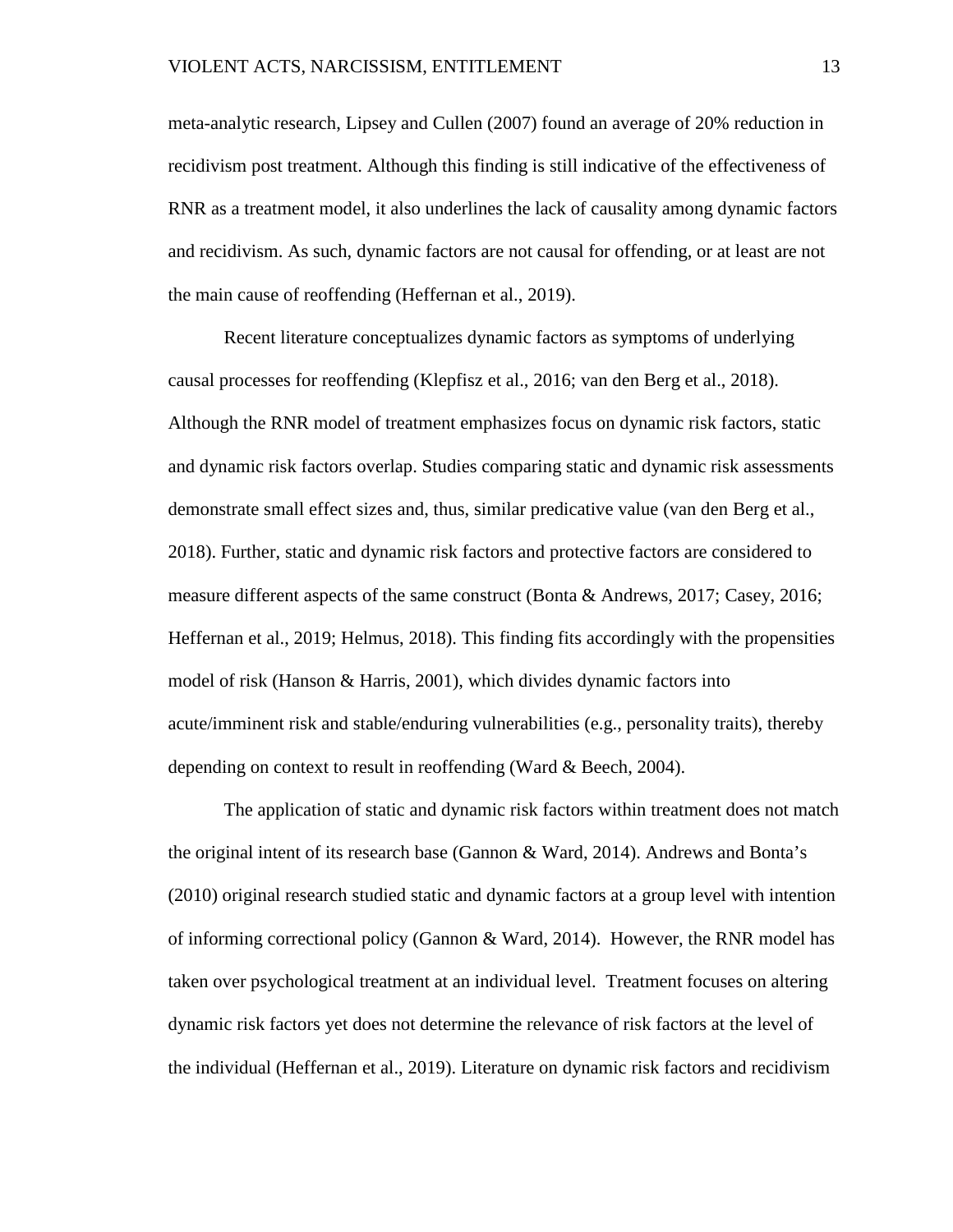reduction at an individual level has mixed results. Some studies (e.g., Olver, Mundt, et al., 2018) are supportive of this link, while others (e.g., Olver, Kingston, et al., 2014) show weak/limited support (Heffernan et al., 2019). As such, factors aside from the Central Eight factors have an influence on an offender's risk of recidivism (Beggs, 2010; Gannon & Ward, 2014; Heffner et al., 2019).

#### <span id="page-20-0"></span>**Personality Disorders**

Personality disorders are prevalent among offending populations*.* They are diagnosed among 42%-78% of violent offenders and 30% of sex offenders (vs. 4%-13% of the general population; Coid et al., 2006; Craissati et al., 2008; Fazel & Danesh, 2002; Singleton et al., 1998). Further, offenders who are diagnosed with personality disorders are more likely to recidivate violently (Jaimeson & Taylor, 2004). Community studies also show individuals who report engagement in violent activities (vs. nonviolent individuals) meet higher rates of diagnostic criteria for personality disorders (Craissati  $\&$ Blundell, 2013; Johnson et al., 2000; Thornton et al., 2010; Yang & Coid, 2007).

The *Diagnostic and Statistical Manual of Mental Disorders (5th ed.; DSM-5;* American Psychiatric Association [APA], 2013) defines a personality disorder as an enduring pattern of cognition, affect, interpersonal functioning, and/or impulse control. This pattern deviates from the cultural norm and impairs daily functioning in a manner that is stable across time and context. To be diagnosed with a personality disorder, one must meet criteria for possessing a minimal number of listed traits and/or cognitive, affective, and/or behavioral displays. Personality disorders are divided into three clusters. Cluster A is identified as "odd and eccentric"; it includes paranoid, schizoid, and schizotypal personality disorders. Cluster B is conceptualized as "dramatic, emotional,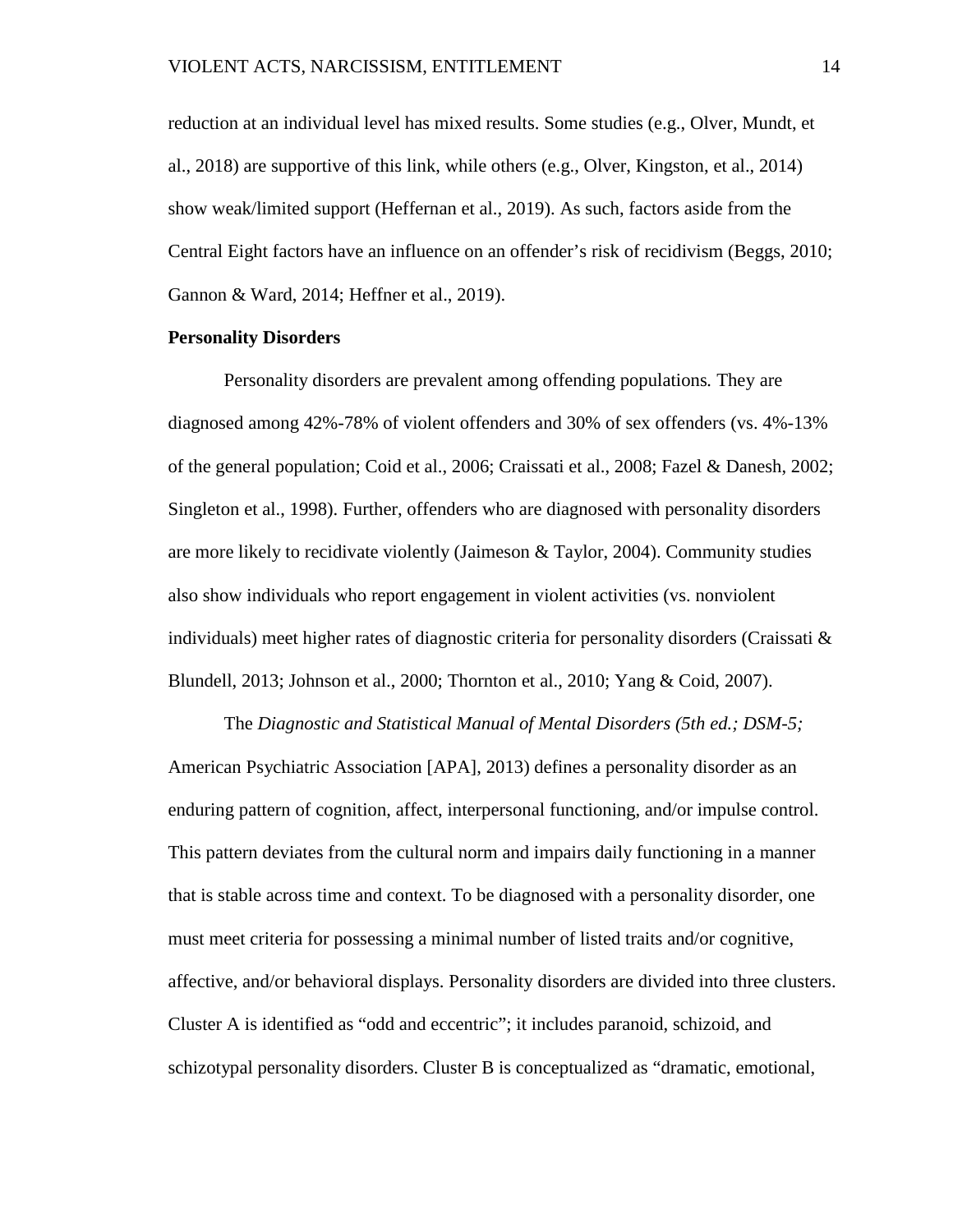and erratic," including antisocial, borderline, histrionic, and narcissistic personality disorders. Cluster C encompasses the "anxious and fearful" disorders, such as avoidant, dependent, and obsessive-compulsive (APA, 2013).

Personality disorders within Clusters A and B are most associated with violent and nonviolent offending (Dunsieth et al., 2004; Johnson et al., 2000; Thornton et al., 2010). Borderline personality disorder (i.e., characterized by instability in interpersonal relationships, self-image and affect, and impulsivity), and antisocial personality disorder (i.e., characterized by disregarding the rights of others/social norms, deceitfulness, impulsivity, and aggression) are the most common diagnoses among offenders (APA, 2013; Blackburn & Coid, 1999; Coid, 2002; Fazel & Danesh, 2002; Hare, 2003). For example, approximately 56% of sex offenders were found to be diagnosed with antisocial personality disorder, and 28% were diagnosed with borderline personality disorder (Dunsieth et al., 2004). Emmelkamp and Kamphuis (2007) also found antisocial personality disorder and borderline personality disorder to be specifically associated with violence perpetration both in and out of the home. Of the Cluster A personality disorders, schizoid (i.e., characterized by interpersonal detachment, restricted range of emotional expression, and exaggerated engagement in solitary activity) and schizotypal (i.e., characterized by reduced capacity for social relationships, cognitive/perceptual distortions, and eccentric behavior) have been most associated with violence for both men and women (APA, 2013; Craissati & Blundell, 2013; Ehrensaft et al., 2006). However, narcissistic personality disorder (i.e., characterized by grandiosity, lack of empathy, entitlement) and paranoid personality disorder (i.e., characterized by suspicion and distrust of others) have also shown moderate-to-high prevalence among violent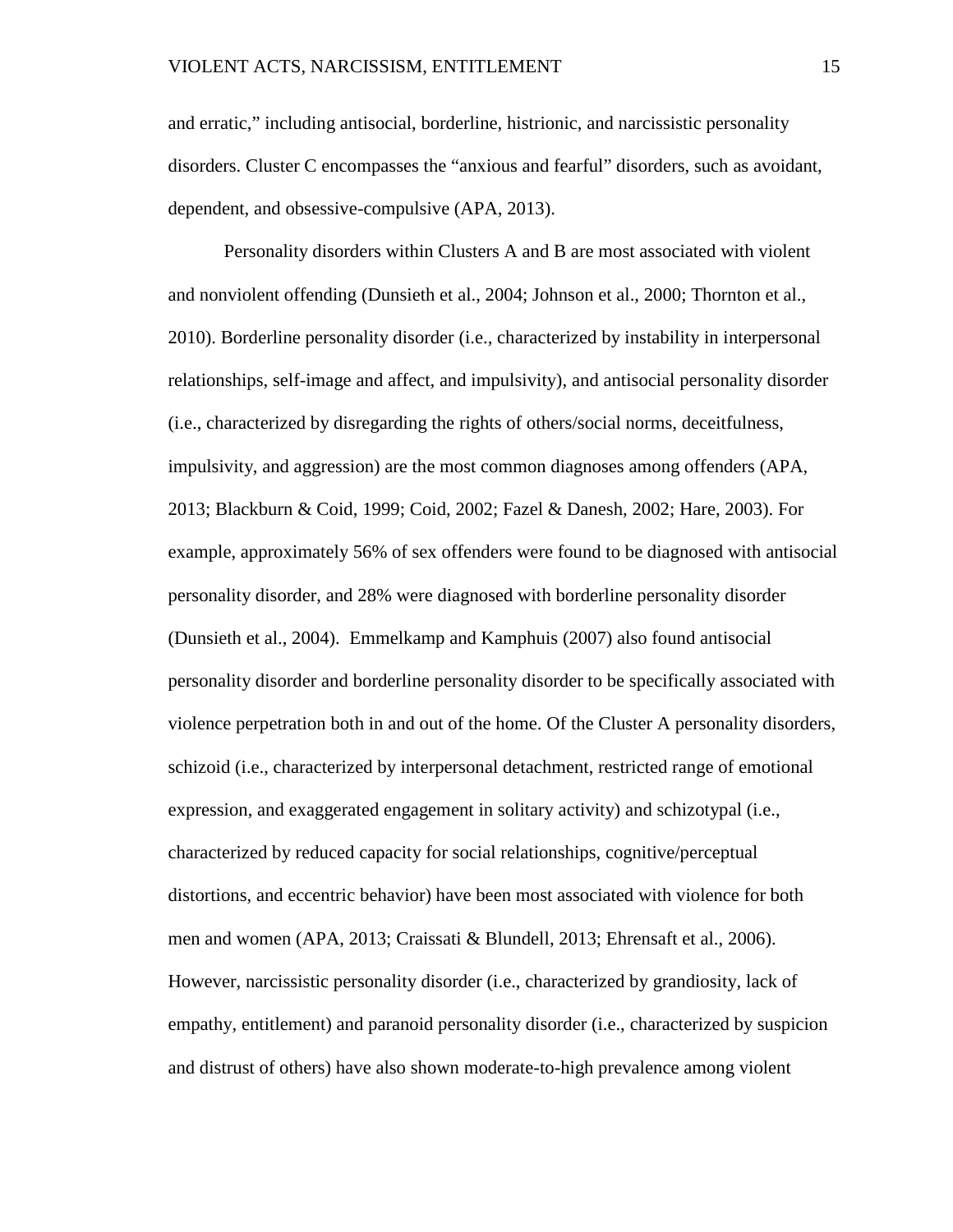offenders in forensic settings (Blackburn & Coid, 1999; Coid, 2002; Timmerman & Emmelkamp, 2001).

Cluster C disorders are also beginning to be associated with violent offending (Emmelkamp & Kamphuis, 2007). Sex offenders against children were found to have high rates of Cluster C diagnoses. Additionally, sex offenders in general also show high prevalence of avoidant personality disorder (i.e., characterized by social inhibition, sense of inadequacy, and hypersensitivity to negative evaluation), and obsessive-compulsive personality disorder (i.e., characterized by preoccupation with orderliness, perfectionism, and mental/interpersonal control), followed by schizoid, paranoid, and borderline personality disorders (APA, 2013; Francia et al., 2010). Cluster C disorders are also associated with intimate partner violence (Dutton 2002; Henning et al., 2003).

#### *Psychopathy*

Psychopathy is a clinical construct that has been well linked to criminality during the past 30 years (DeLisi, 2009; Dhingra & Boduszek, 2013; Hare, 1991; Olver, Neumann, et al., 2018; Reidy et al., 2015). High scores on the Psychopathy Checklist-Revised (PCL-R; Hare, 2003), the gold standard measurement, are predictive of violent offending and poor treatment outcomes among adolescents and adults (Asscher et al., 2011; Edens et al., 2007; Leistico et al., 2008; Wilson & Yardley, 2013). Psychopathic offenders (vs. nonpsychopathic offenders) are likely to recidivate within 5 years as the result of a new violent crime (Harris et al., 1991; Hemphill et al., 1998; Serin & Amos, 1995). They also tend to particularly engage in instrumental violence (i.e., controlled, purposeful, and used to achieve a goal), as opposed to reactive violence (i.e., impulsive, emotion-driven, and in reaction to a perceived threat; Cleckly, 1941,1976; Cornell et al.,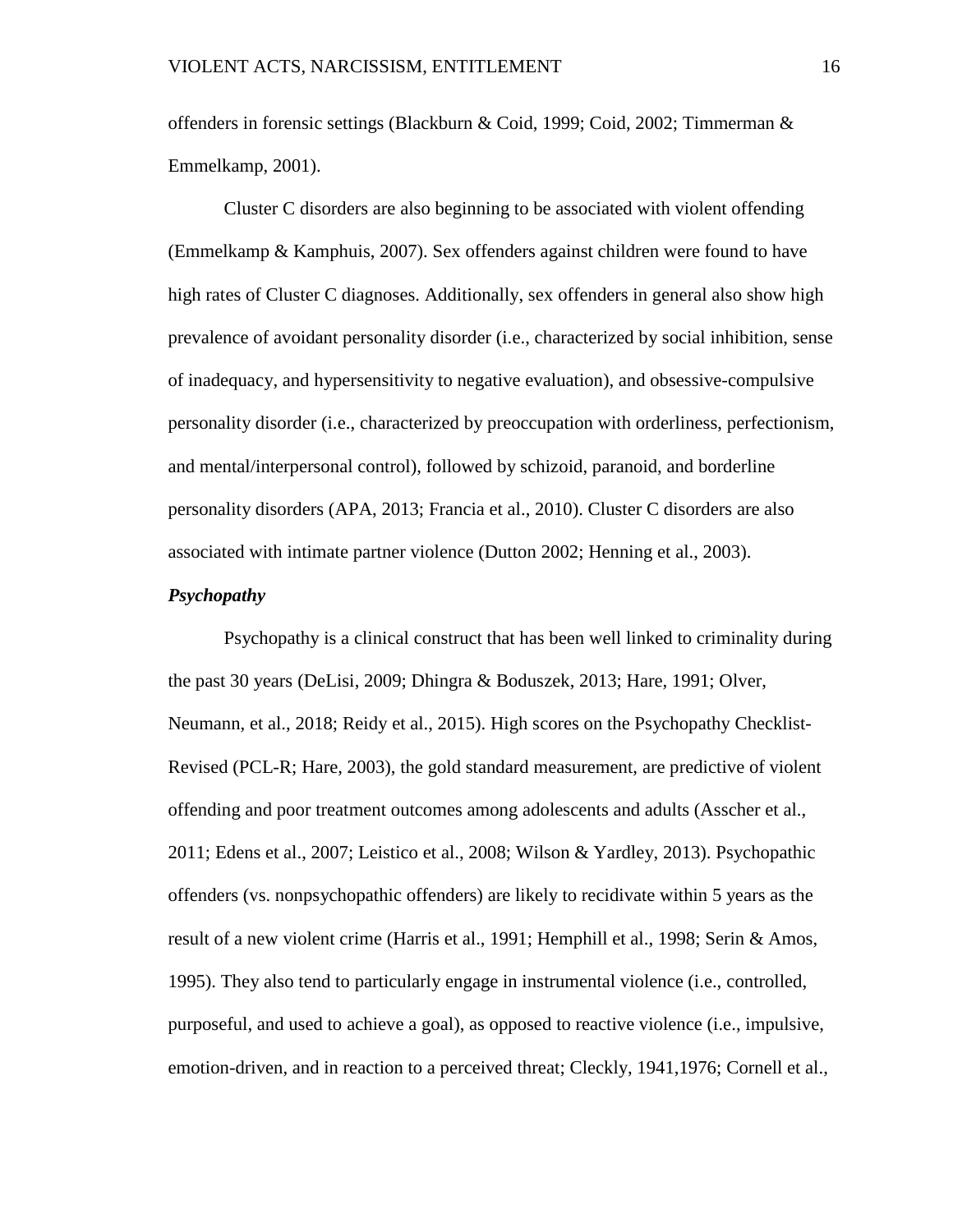1996; Dhingra & Boduszek, 2013; Meloy, 1997; Williamson et al., 1987). Sex and violent offenses perpetrated by psychopathic offenders are particularly violent and opportunistic (i.e., victims are not chosen by type but rather opportunity to offend; Knight & Guay, 2006; Knight & Sims-Knight, 2003; Porter et al., 2000).

Psychopathy as a construct consists of four dimensions encompassing personality traits and deviant behaviors. It differs from antisocial personality disorder, which primarily measures socially deviant behaviors (APA, 2013; Widiger et al., 1996). Measurements of these dimensions include interpersonal (i.e., superficial charm, grandiose sense of self-worth, pathological lying); affective (i.e., lack of remorse/guilt, shallow affect, callous/lack of empathy, failure to take responsibility for own actions); lifestyle (i.e., need for stimulation/proneness to boredom, lack of realistic long-term goals, impulsivity); and antisocial (i.e., poor behavioral control, juvenile delinquency, criminal versatility; Hare, 2003). Manifestations of these traits are stable over time (beginning in childhood) and said to have a genetic link (Hare, 1996; Larsson et al., 2006; Lynam et al., 2007).

More recently, the field has shifted to identify psychopathy dimensionally, rather than categorically (Edens et al., 2006; Guay et al., 2007). For example, interpersonal/affective dimensions are particularly correlated with perpetration of instrumental violence, whereas the lifestyle/antisocial dimensions are related to reactive violence (Declercq et al., 2012). This shift fits Hart and Hare's (1997) original explanation that endorsement of specific psychopathic traits (i.e., impulsivity, lack of empathy, grandiosity) are responsible for both decreasing behavioral inhibition and increasing the likelihood of criminal engagement. As Hare and Newman (2008)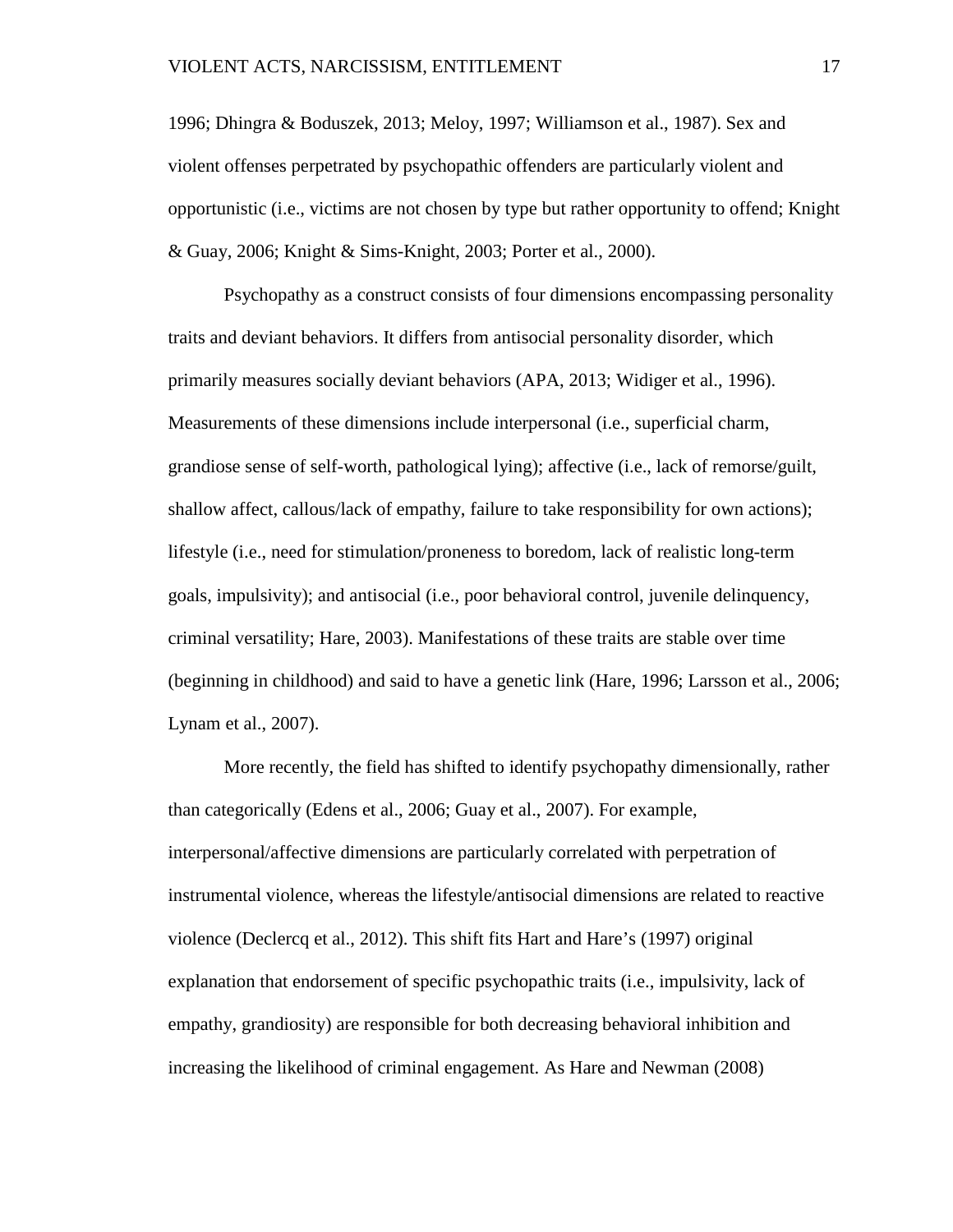explained, although psychopathy is common among offenders, it can be understood as a spectrum that indicates violence across the entire population (i.e., offenders and nonoffenders).

#### *Dimensional Conceptualization of Personality*

Although diagnosis of personality disorders remains based on categorical classification, there is a push in the field to understand them dimensionally. Under the dimensional-categorical model within Section III of the *DSM-5* (2013), personality disorders are conceptualized by specific impairments in functioning related to self/others (Criterion A) and level of adherence to specific personality traits (Criterion B; APA, 2013; Krueger & Markon, 2014). The dimensional-categorical model resembles models of normal personality (i.e., five-factor model; Costa & McCrae, 1990) by having variations among the domains of maladaptive personality traits (i.e., antagonism, negative affect, disinhibition, detachment, and psychoticism; APA, 2013). This model also drives an explanation for issues previously raised within the traditional categorical classification, such as overlap among diagnoses and differences in diagnostic presentation (e.g., irritability and impulsivity being features for both antisocial personality disorder and borderline personality disorder; Dunne et al., 2018). This model thus also allows personality disorders to be identified on a spectrum of personality functioning and for endorsement of personality traits to be emphasized.

Dimensions of adaptive and nonadaptive personality traits have been found predictive of violent offending. For example, dimensions within the five-factor model (i.e., extraversion, agreeableness, conscientiousness, neuroticism, openness/intellect; Costa & McCrae, 1990), such as low agreeableness and conscientiousness, and high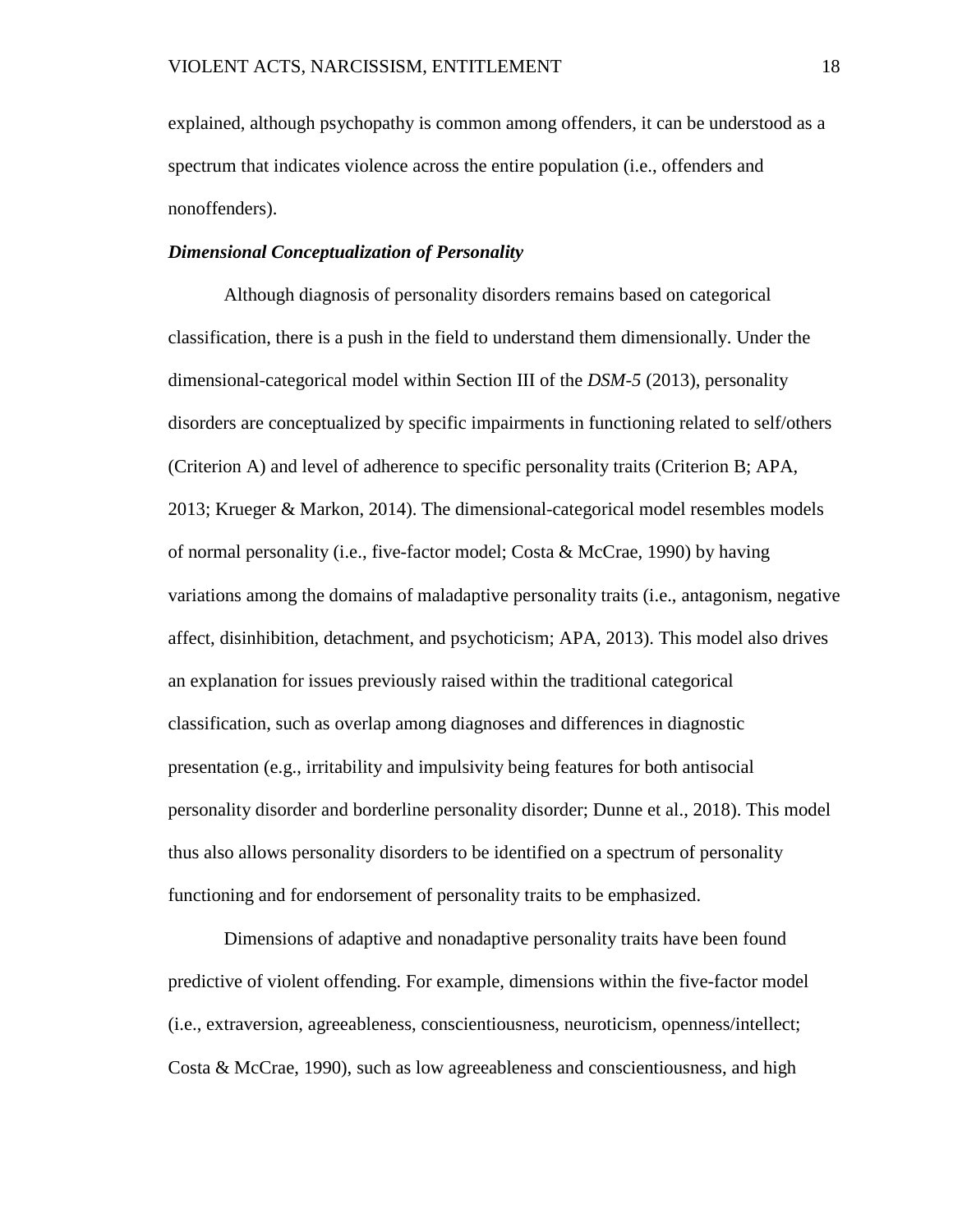neuroticism, are correlated with aggression and violence (Gleason et al., 2004; Thornton et al., 2010; Tremblay & Ewart, 2005). Individuals endorsing Cluster A and B traits also present with high dimensions of neuroticism and low dimensions of agreeableness and conscientiousness, respectively. They both have greater likelihood of violent offending (Thornton et al., 2010). Violence is also associated with variations in dimensions of the Personality Psychopathology Five (Harkness & McNulty, 1994). High levels of aggressiveness, negative emotionality, and psychoticism, as well as low levels of constraint and positive emotionality, are predictive of violent behavior (Gleason et al., 2004; Sharpe & Desai, 2001).

The *DSM-5* (2013) dimensional categorical model further divides its five domains into 25 facets. For example, the antagonism domain is composed of grandiosity, attention seeking, callousness, deceitfulness, and manipulativeness. Facets (vs. dimensions) tend to have greater predictability of behavior, such as aggression and violence (Dunne et al., 2018; Jones et al., 2011). As such, within the domain of antagonism, facets of grandiosity, attention-seeking, and callousness have moderate-to-strong associations with aggression/violent behavior (Bettencourt et al., 2006; Dunne et al., 2018; Enebrink et al., 2005). Contrarily, deceitfulness and manipulativeness have low-to-moderate effect sizes (Dunne et al., 2018; Jones et al., 2011). However, as Dunne et al. (2018) determined, the field must further distinguish which facets of personality characteristics best explain associations with violence.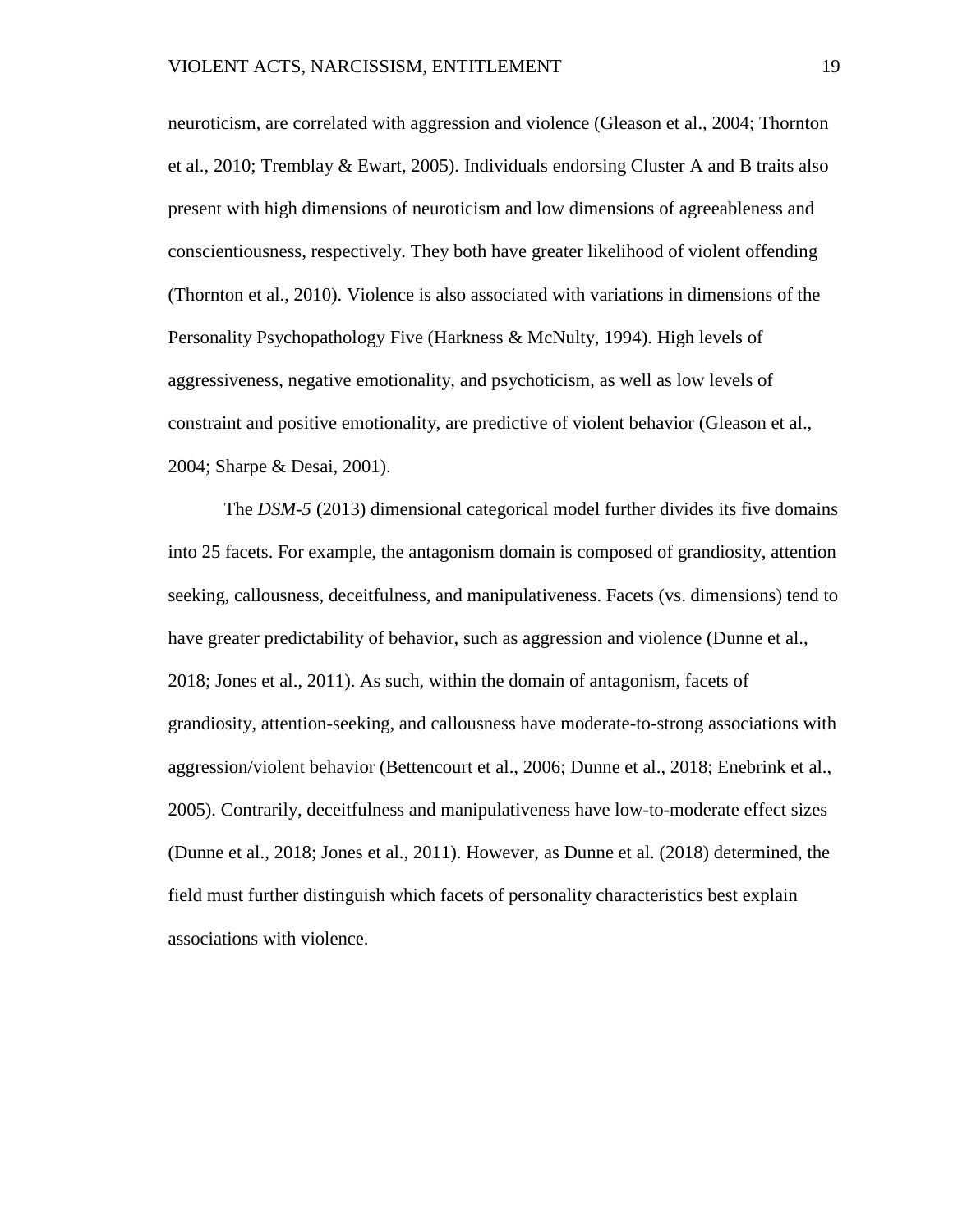#### <span id="page-26-0"></span>**Narcissism**

#### *Definition and Prevalence*

Narcissism has been heavily linked with aggression and violent/sexual offending (Baumeister et al., 2002; Baumeister et al., 1996**;** Bushman & Baumeister, 1998; Barry et al., 2007; Hanson et al., 2018; Kosson et al., 1997; Lawrence, 2006; Papps & O'Carroll, 1998; Washburn et al., 2004). Approximately 3% of all offenders (vs. 0.5% of the general population) are diagnosed with narcissistic personality disorder (Johnson et al., 2000; Torgersen, 2005). Several studies conclude offenders with narcissistic personality disorder (i.e., previously labeled antisocial-narcissistic cluster) to have extensive criminal careers that are likely the result of both sexual and violent recidivism (Blackburn & Coid, 1999; Eher et al., 2010; Hepper et al., 2014; Kosson et al., 1997; Pettersen et al., 2020). More specifically, narcissistic offenders are likely to have repeated criminal behavior and contact with police/arrests; to have sexually assaulted children and adults; and to have violently assaulted others while using a weapon (Barry et al., 2007; Eher et al., 2010; Kosson et al., 1997; Pettersen et al., 2020; Vaughn et al., 2008). Further, narcissism has been found prevalent across the lifespan, particularly during adolescence and early adulthood (Barry et al., 2007; Hepper et al., 2014; Johnson et al., 2000; Vaughn et al., 2008).

Narcissism is a multidimensional clinical construct, ranging from normal/healthy to pathological/disordered (Aslinger et al., 2018). The construct was originally identified as a grandiose/exaggerated sense of self (Raskin & Terry, 1988). It is now known to include areas of self-esteem, interpersonal relationships, empathy, acknowledgement of abilities, and accountability (Hartwell-Walker, 2016). Most individuals possess a healthy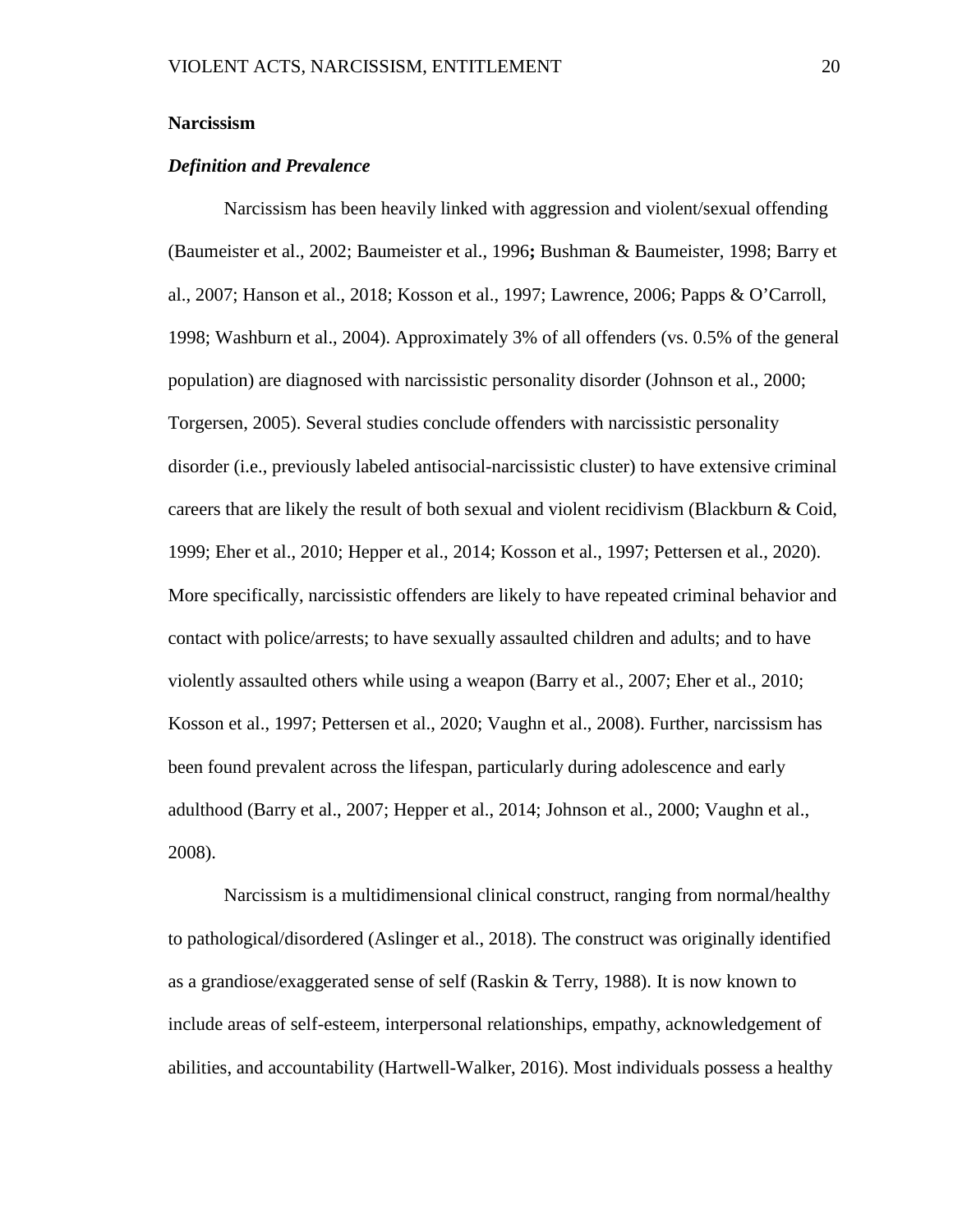level of narcissism which allows them to develop a positive self-concept, set appropriate boundaries with others, and take responsibility for their actions. The severity of narcissism depends on the appropriateness in which developmental tasks are met. When these tasks are not met, a pathological level of narcissism is developed, arguably as a coping mechanism (Miller et al., 2017; Pincus & Lukowitsky, 2010; Schmidt, 2019). Narcissistic personality disorder makes up the most severe end of the narcissism spectrum. It is characterized by a grandiose sense of self, exaggerated need for admiration from others, arrogance, sense of uniqueness and entitlement, lack of empathy, and tendency to exploit others (APA, 2013).

#### *Facets and Violence*

Pathological narcissism is further expanded into two prototypical presentations: grandiosity and vulnerability (Pincus & Roche, 2011). It is associated with problems in areas of functioning, however not in a pervasive manner as in narcissistic personality disorder (Dashineau et al., 2019; Roche et al., 2013). Narcissistic grandiosity, which is the most studied and common manifestation, is characterized by arrogance, manipulation of others, and a sense of entitlement. Narcissistic vulnerability is characterized by social withdrawal and emotional dysregulation, as a result of self-enhancement and entitled expectations not being met (Miller et al., 2011). Both presentations are found to share facets of antagonism (i.e., grandiosity, attention-seeking, callousness, deceitfulness, and manipulativeness) and entitlement that allow individuals to use self-enhancement, validation, and defensiveness to maintain their positive self-image (Krizan & Herlache, 2018; Miller et al., 2017).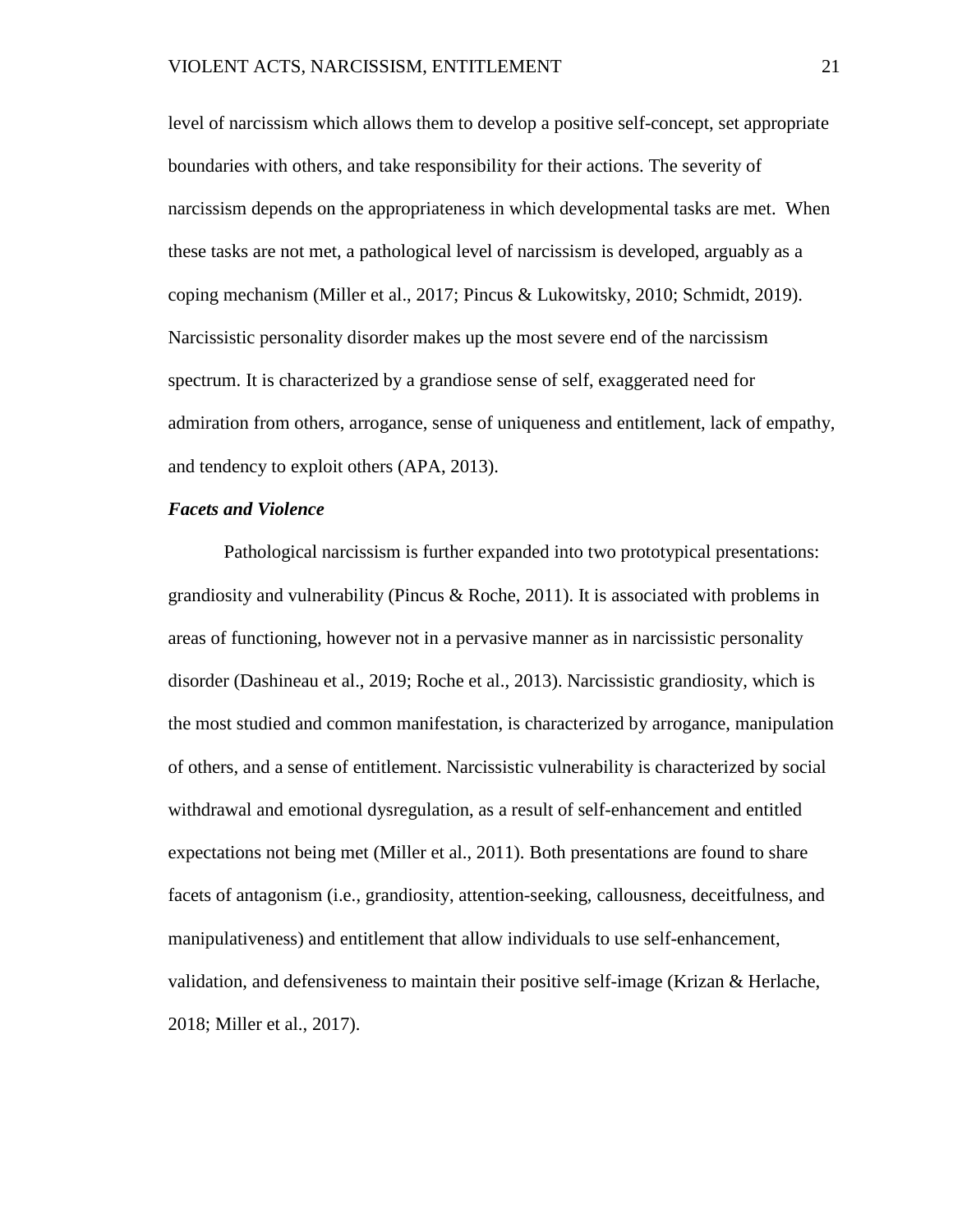Specific facets of narcissism are associated with violent offending (Barry et al., 2007; Hepper et al., 2014). Narcissistic individuals are specifically likely to react aggressively in situations they perceive to be humiliating, socially rejecting, or challenging of their self-esteem (Emmelkamp & Kamphuis, 2007). Most individuals on the pathological side of the spectrum tend to maintain psychological health and emotional stability (Miller & Campbell, 2008). However, their violent tendency aligns well with Bauemeister et al.'s (1996) original explanation of physical violence among narcissists, explaining it to be a result of a threatened ego and use of favorable self-appraisals.

#### *Empathy*

A lack of empathy, or inability to understand others' perspectives/emotional experiences (Hastings et al., 2006**),** has been most established to correlate with antisocial behavior and violent offending (Day et al., 2010; Hepper et al., 2014; Jolliffe & Farrington, 2007; Miller & Eisenberg, 1988). For example, Hepper et al. (2014) found offenders with pathological narcissism to also have low cognitive and affective empathy. Observed level of empathy was also found to be more indicative of offender status than was self-reported aggressive attitudes among a sample of offenders and nonoffenders (Robinson et al., 2007). It is hypothesized that a lack of empathy for others allows narcissistic individuals to follow through with violent acts as a means of obtaining personal gratification/validation (Gurtman, 1992; Hepper et al., 2014).

#### *Antagonism*

Grandiosity and attention seeking have classically described narcissism (Kernberg, 1995). As such, the extent of the literature linking narcissism with violence revolves around these facets (Bettencourt et al, 2006; Bushman & Baumeister, 1998;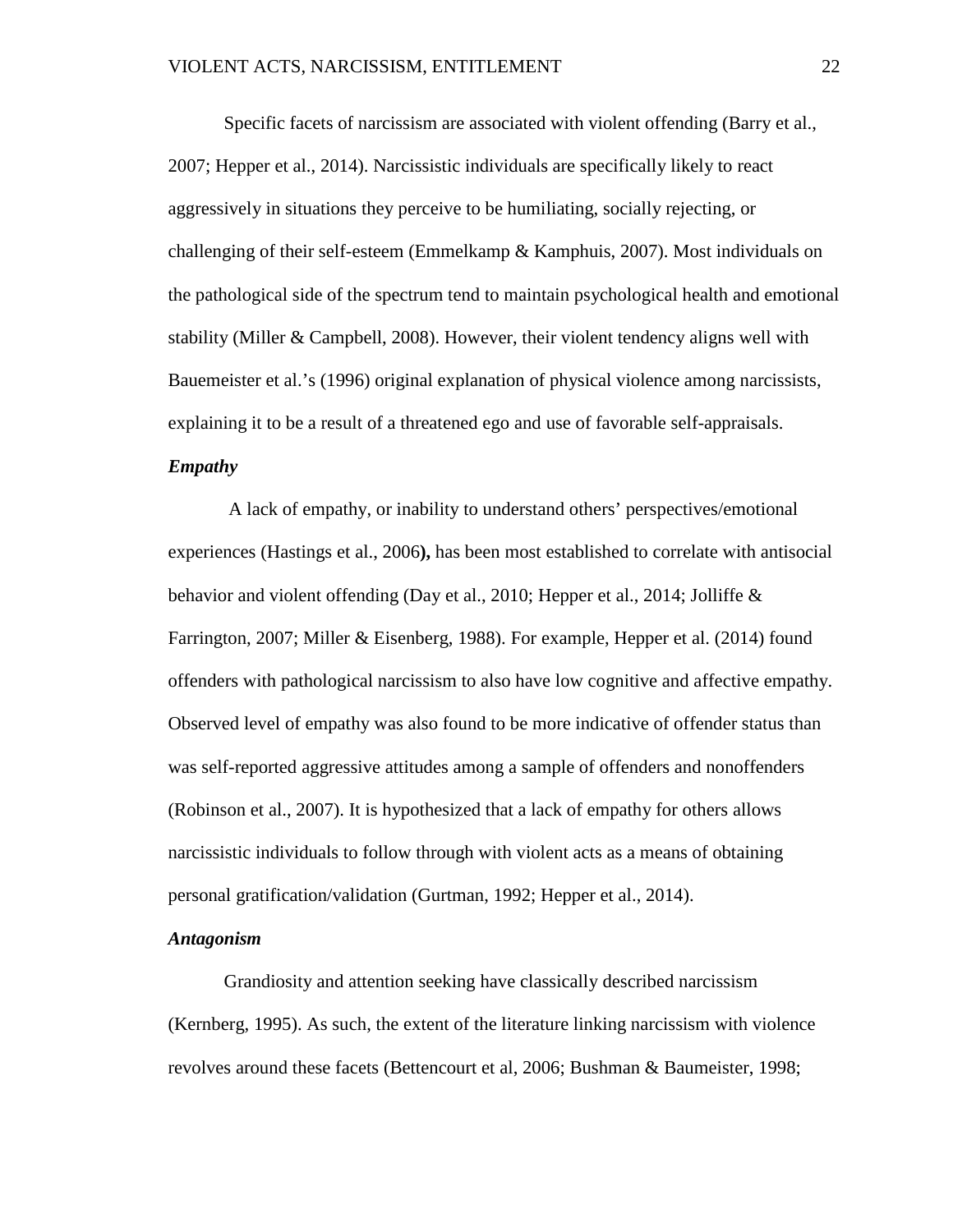Bushman et al., 2003; Thomaes et al., 2008; Wink, 1991). Grandiosity and attention seeking are especially predictive and considered risk factors for violence in situations where individuals feel provoked (Dunne et al., 2018). Narcissistic individuals are thought to have an unstable self-esteem and to be hypersensitive to criticism from others. They thus use grandiosity and peer attention to validate/stabilize their self-esteem, and often use violence if they perceive their self-concept to continue being attacked (Baumeister et al., 1996; Bushman & Baumeister, 1998).

Callousness (i.e., lack of concern for others and sole engagement of instrumental relationships) is also predictive of violent/sexual recidivism (Hanson et al., 2018; Mann et al., 2010). Literature on callousness as a lone facet (or "callous/unemotional traits") explains that callousness develops during adolescence and remains stable into adulthood (Blonigen et al., 2005; Dadds et al., 2005). It also begins to be associated with violent/criminal behavior during childhood/adolescence (Enebrink et al., 2005; Frick et al., 2003). Callousness is also closely tied with psychopathy and its link to repeated violent offending (Asscher et al., 2011; DeLisi, 2009; Dhingra & Boduszek, 2013; Edens et al., 2007; Hare, 1991; Leistico et al., 2008; Olver, Neumann, et al., 2018; Reidy et al., 2015; Wilson & Yardley, 2013). Therefore, this facet could be a driving force for the prevalence of instrumental and opportunistic violence among psychopathic offenders (Dhingra & Boduszek, 2013; Knight & Guay, 2006; Knight & Sims-Knight, 2003; Porter et al., 2000).

#### *Deceitfulness and Manipulativeness*

Literature on deceitfulness and manipulativeness as facets of narcissism defined under these terms is scarce (Dunne et al., 2018). As such, empirical support for these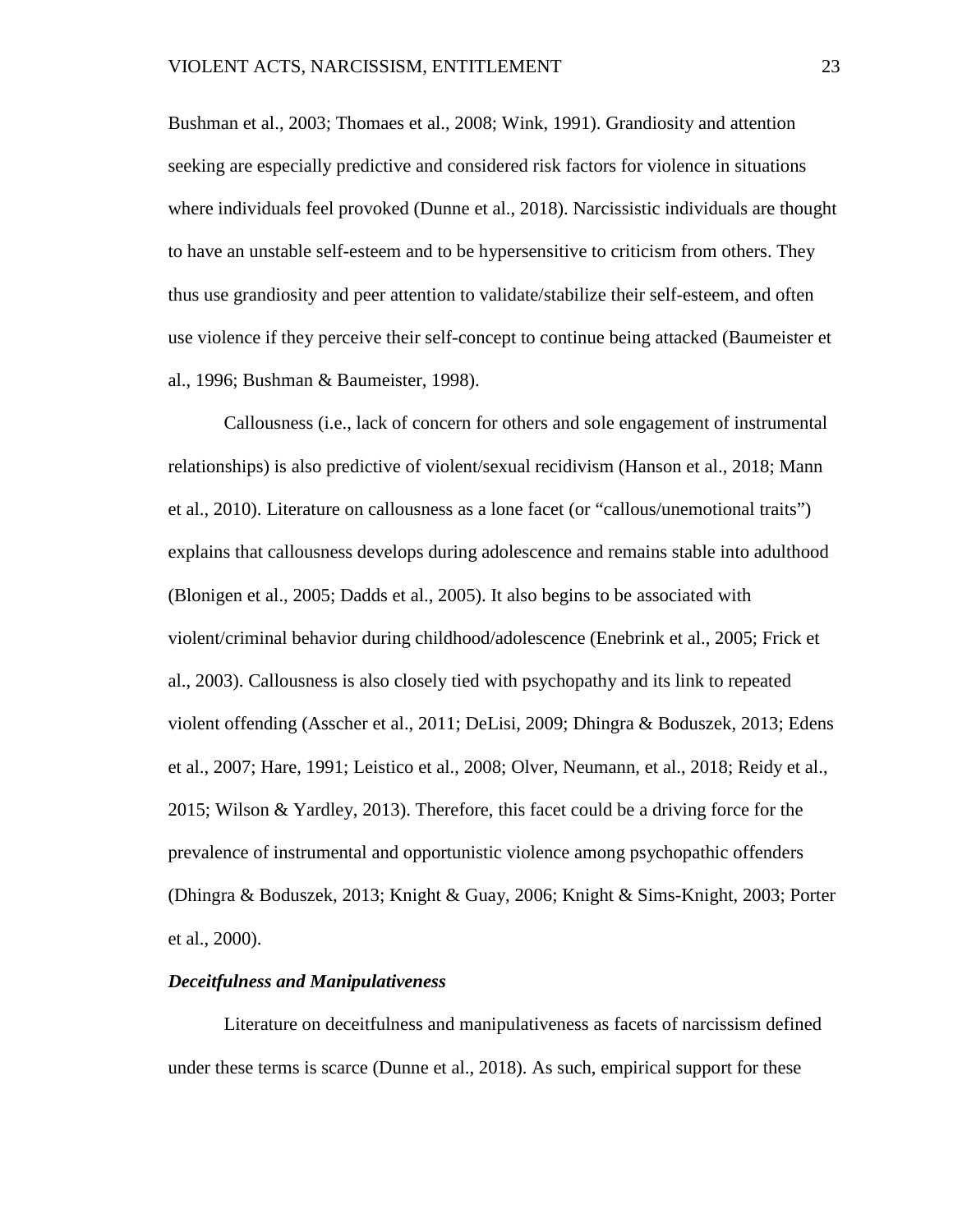facets comes from proxy literature that associates low levels of straightforwardness (i.e., not being honest in expression) with violent behavior (Dunne et al., 2018; Miller et al., 2012; O'Boyle et al., 2015). Straightforwardness has also been linked to psychopathy and its relation to violence (Hare & Neumann, 2008).

#### *Exploitiveness and Exhibition*

Studies using the Narcissism Personality Inventory (NPI; Raskin & Terry, 1988) consider exploitiveness and exhibition (i.e., self-enhancement among others), as well as entitlement, to be the most maladaptive facets of narcissism **(**Barry et al., 2007; Raskin & Terry, 1988). For example, exploitiveness is highly related to bullying (e.g., perpetration of physical violence; Ang et al., 2010). High NPI scores on these facets are also predictive of criminal activity and recidivism within 2 years (Barry et al., 2007).

As seen, literature on facets of narcissism and their relation to violent offending remains scarce. Most facet-level empirical support combines facets of narcissism with other constructs, primarily psychopathy (Dunne et al., 2018). However, this mixing of constructs can be confusing and misleading. For example, individuals could endorse facets of narcissism (i.e., deceitfulness, callousness) that are empirically linked with psychopathy, yet without meeting full criteria for psychopathy. These individuals also can be engaging in as much violent offending as would psychopathic individuals, yet as the result of different internal/external motives (Baumeister et al., 1996; Bushman & Baumeister, 1998; Emmelkamp & Kamphuis, 2007). As such, further research is needed on the relation among facets of narcissism and violent offending to help the field better understand causes of violence and differences among personalities.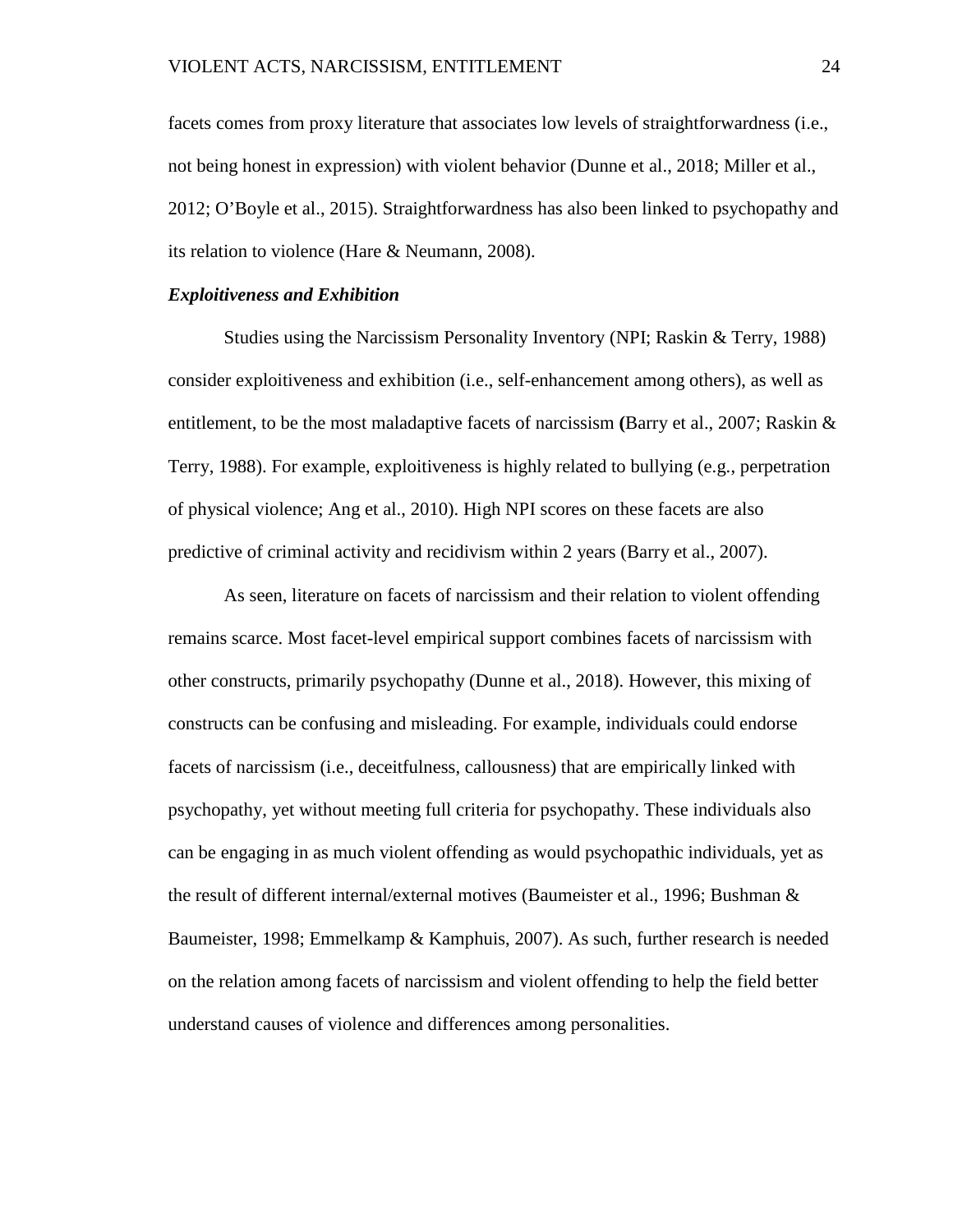#### <span id="page-31-0"></span>**Entitlement**

#### *Definition and Prevalence*

Entitlement is considered a facet of narcissism. Like narcissism, entitlement has a spectrum of healthy to unhealthy. Healthy entitlement is associated with assertiveness, self-worth, and awareness of unjust situations. However, unhealthy entitlement reflects a willingness to disrespect and exploit the rights of others (Nadkarni et al., 2009). Unhealthy entitlement is further divided into three variations: active, passive, and revenge entitlement. Active entitlement describes individuals who have expectations for how others should treat them, yet they do not have a sense of being special or unique. Passive entitlement refers to expectations of others following social norms and having an obligation to assist those in need. Revenge entitlement focuses on individuals who expect retribution from those who have hurt them without forgiving them (Żemojtel-Piotrowska, 2016).

High levels of unhealthy entitlement are common among male violent and sex offenders (Beech & Mann, 2002; Cairns, 1993; Parkinson, 2017; & Pemberton & Wakeling, 2009). Prison studies show inmates have mixed levels of active, passive, and revenge entitlement (Piotrowska, 2019; Żemojtel-Piotrowska, 2016). Men with unhealthy levels of entitlement are also prone to enacting gender roles in a dysfunctional manner (Hill & Fischer, 2001; Schwartz & Tylka, 2008). They tend to perceive sexual harassment of women and heterosexual rape more favorably than other men, and have a higher tendency to react aggressively or violently when their entitled expectations are not met (Monick, 2006). They appear to have reduced awareness of physiological/psychological changes (e.g., becoming angry) in situations when these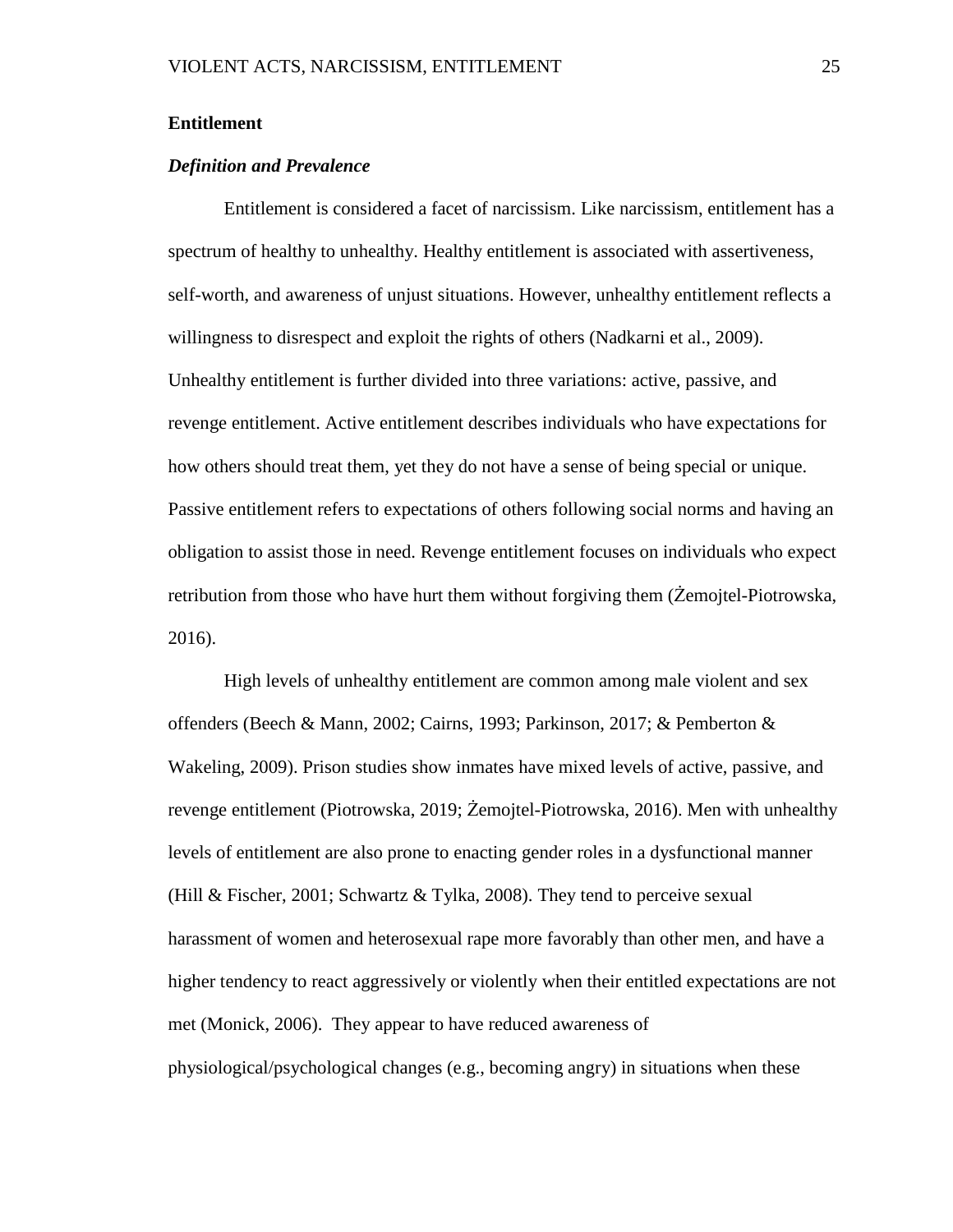expectations are violated (McDermott et al., 2012). Although women can also hold entitled beliefs, they tend to perpetrate less violence than men (Alvarez & Bachman, 2008; Madfis, 2014).

#### *Sex Offending*

Most of the literature on entitlement and criminality revolves around sex offending (Beech & Mann, 2002; Cairns, 1993; Hepper et al., 2014; Mann et al., 2010; Pemberton & Wakeling, 2009; Walters et al., 2015; Ward et al., 1997). Sex offenders commonly hold beliefs of sexual and masculine entitlement, such as the expectations that they are deserving of sex with any desired individual (Hanson & Harris, 2001; Hill & Fisher, 2001; Pemberton & Wakeling, 2009). These beliefs have been identified as a criminogenic need for sexual offending as they are often associated with sexual assaults against women and children (Beech & Mann, 2002; Cairns, 1993; Mann et al., 2010; Parkinson, 2017; Pemberton & Wakeling, 2009). According to the narcissistic reactance model (Baumeister et al., 2002; Bushman et al., 2003), sexual offending may occur as the result of entitled individuals having a grandiose self-worth and, thus, a belief that they (vs. others) have a superior right to have sexual relations with whomever they choose. When their egotistic self-view is threatened, they are then likely to react in a sexually aggressive manner (e.g., rape/assault; Baumeister et al., 2002; Bushman et al., 2003; Pemberton & Wakeling, 2009).

However, sex offenders also have a general sense of entitlement that is predictive of their repeated offending (Mills et al., 2004; Walters et al., 2015; Ward et al., 1997). For example, Mills et al. (2004) found incarcerated sex offenders with a similar level of general or antisocial entitlement as non-sex offenders to have a greater history of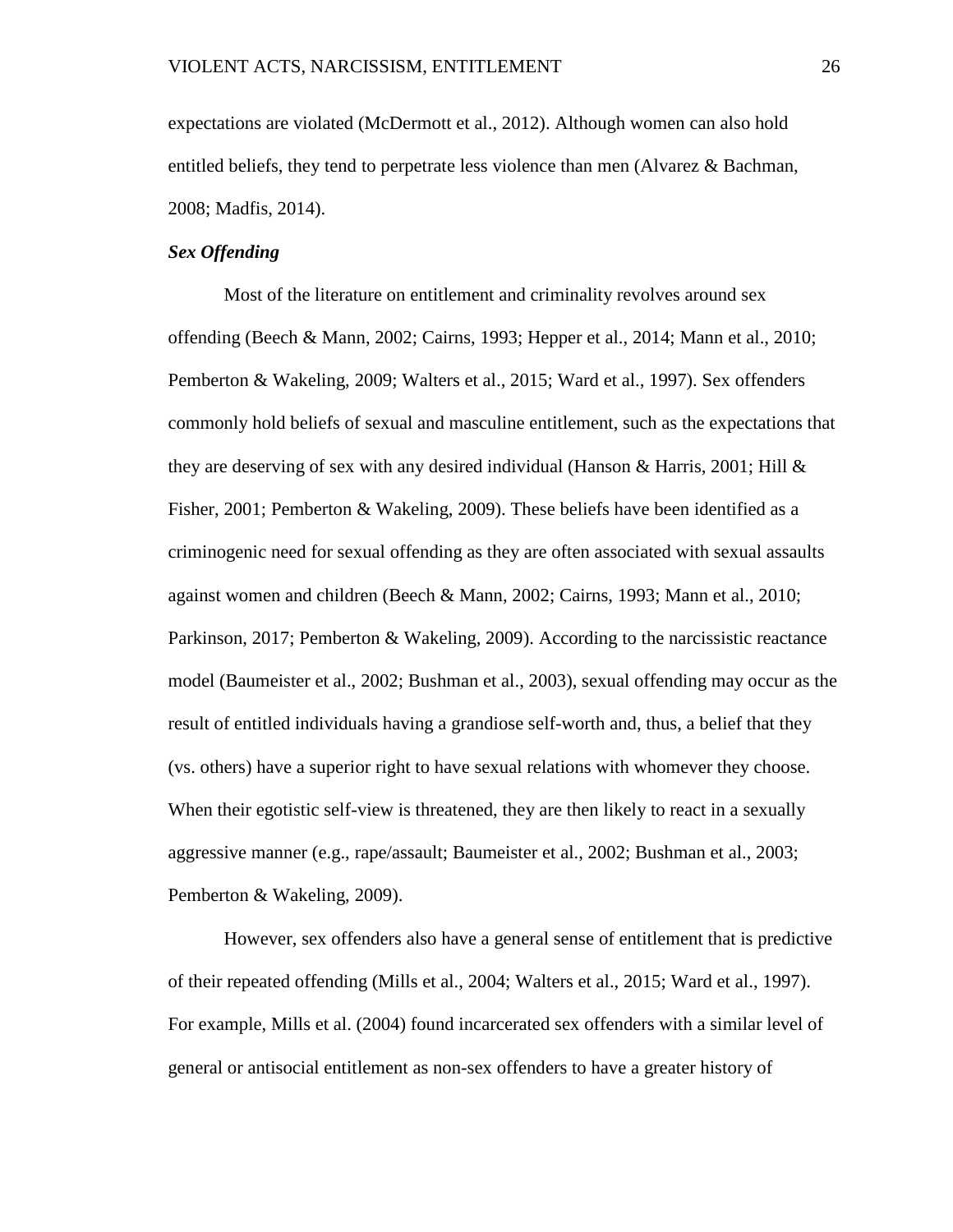previous sentences. Overall, entitled sex offenders (vs. non-entitled sex offenders) were also highly associated with having other criminal thinking patterns and to be more likely to reoffend (Walters et al., 2015).

#### *Violent Offending*

Entitled men tend to perpetrate the majority of violent offenses (Alvarez & Bachman, 2008; Bouffard, 2010; Jewkes et al., 2011; Madfis, 2014; Parkinson, 2017; Richardson et al., 2017). Although women can also hold entitled beliefs, such as those related to race, they do not react violently at the same rate as that of men (Madfis, 2014). An example of this discrepancy is mass murder, which is disproportionately committed by white men holding beliefs of white entitlement (Fox & Levin, 1998; Humes et al., 2011; Madfis, 2014). As Wise (2005) explained, white entitlement is the expectation of constant progression resulting from having a privileged status. It becomes threatened when chances of success are perceived to diminish because of others, such as through affirmative action laws (McKinney, 2005). Violence at the level of mass murder is then an attempt to regain a lost sense of masculinity, superiority, and power (Madfis, 2014).

Entitlement also influences the perpetration of domestic violence (Eisler et al., 2000; Monick, 2006; Vass & Gold, 1995). Similar to Wise (2005), Kimmel (2013) coined the term *aggrieved entitlement,* which references the anger some men feel when their expected patriarchal or culturally superior privileges are denied or threatened. In instances of domestic violence, women are perceived as threatening their perpetrators' power and egotistic views of themselves (Baumeister et al., 1996; Eisler et al., 2000; Vass & Gold, 1995). This threat elicits anger and violence, again as a means of restoring power (McDermott et al., 2012).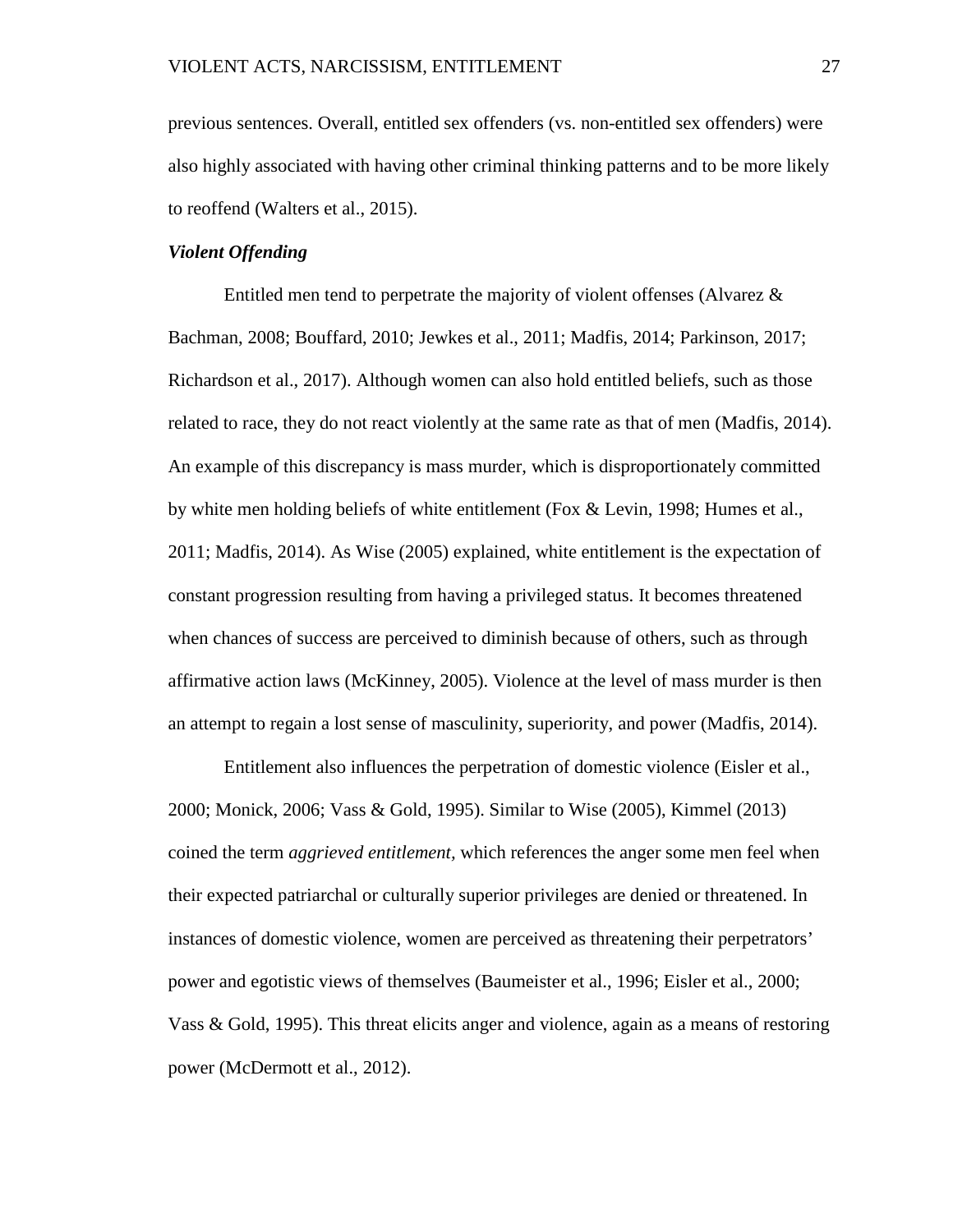Prison studies also show violent offenders to have high levels of entitlement (Baumeister et al., 2000; Fisher & Hall, 2011; Hepper et al., 2014). Level of entitlement is often predictive of an individual's adjustment to prison life and future recidivism (Walters, 2002). An inmate's level of entitlement is evident with complaint filing in prison, where select inmates make up the majority of complaints without grounds (Piotrowski & Jurek, 2019). Prisoners' high levels of active and passive entitlement are believed to allow them to demand their rights from others (e.g., guards), while often violating social justice norms (Piotrowska, 2019; Żemojtel-Piotrowska, 2016). Incarcerated violent offenders with entitled beliefs are also more likely to engage in violence when their entitled beliefs are violated (Fisher & Hall, 2011). Violence is said to be used to compensate for feelings of anger that arise from perceived violation of rights (Fisher & Hall, 2011; Keulen et al., 2016).

Of the facets of narcissism, entitlement is one of the most predictive of violent offending. Whereas other facets like manipulativeness may be socially maladaptive, entitlement appears to be the driving force that allows individuals to break the law to get ahead and achieve their goals (Hepper et al., 2014). Some literature describes it as the most antisocial component of pathological narcissism and associates it with having a lack of empathy (Hepper et al., 2014; Miller & Campbell, 2008).

#### <span id="page-34-0"></span>**Treatment Completion**

Although entitlement is predictive of violent offending, literature on its predictiveness for repeated offending remains inconclusive (Mann et al., 2010). Most of the literature involves prison studies (e.g., Baumeister et al., 2000; Fisher & Hall, 2011; Mills et al., 2004) or sex offenders (e.g., Hill & Fisher, 2001; Pemberton & Wakeling,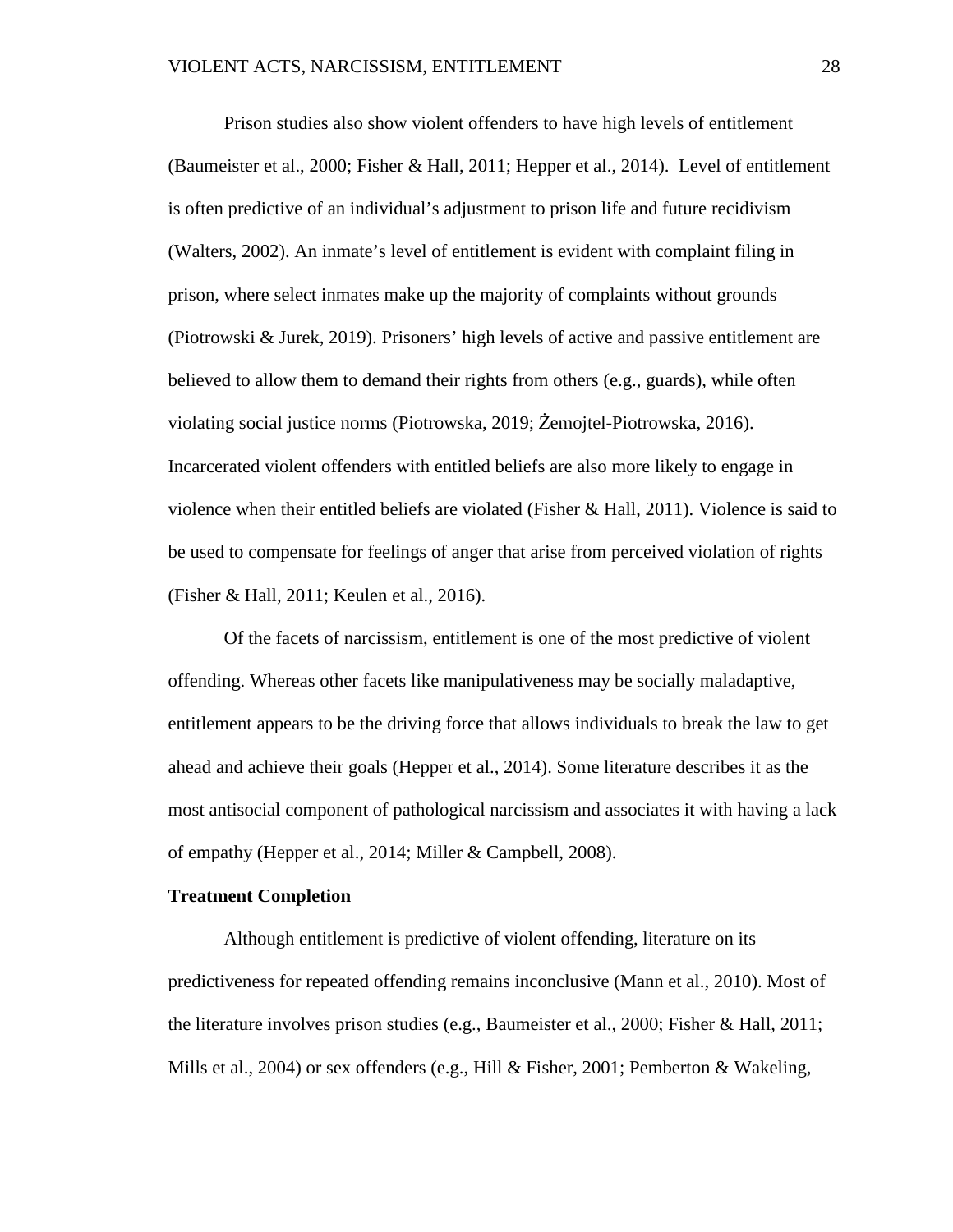2009; Walter et al., 2015). Although some studies show high levels of entitlement to be predictive of reoffending, a stronger literature base on offenders' continued engagement in violent acts while in the community and in forensic treatment is needed (Walter et al., 2015).

High level of entitlement may also be a barrier for forensic treatment success that focuses on reducing risk of reoffending if the offender has no desire to change and is motivated to continue offending. As Żemojtel-Piotrowska (2016) found, offenders tend to have a high sense of active entitlement which reflects a readiness for self-improvement, yet only for desired areas that forensic treatment may not include. For example, men with domestic-violence offenses who unsuccessfully terminated forensic treatment continued to have entitled beliefs. These beliefs included having a higher status than their partners that should be respected and their violence being a reasonable response to their partners' actions. In comparison, those who successfully completed treatment had beliefs that their violence was their responsibility (Catlett et al., 2010).

Literature is mixed regarding the efficacy of forensic treatment (Babcock et al., 2004; Jackson et al., 2003). However, meta-analytic evidence shows that treatment based in cognitive-behavioral therapy that focuses on altering criminal beliefs, such as entitlement, effectively reduces risk of reoffending (Banse et al., 2013). On the contrary, prison programs that tend to focus solely on reducing reactive criminal thinking (i.e., violence as a reaction to another's actions) rather than on proactive criminal thinking (i.e., entitlement) is ineffective in reducing reoffending (Walters, 2009). As such, entitlement was proposed as a criminogenic need. Reduction of entitled beliefs appears to be an effective strategy for forensic therapy (Fisher et al., 2008).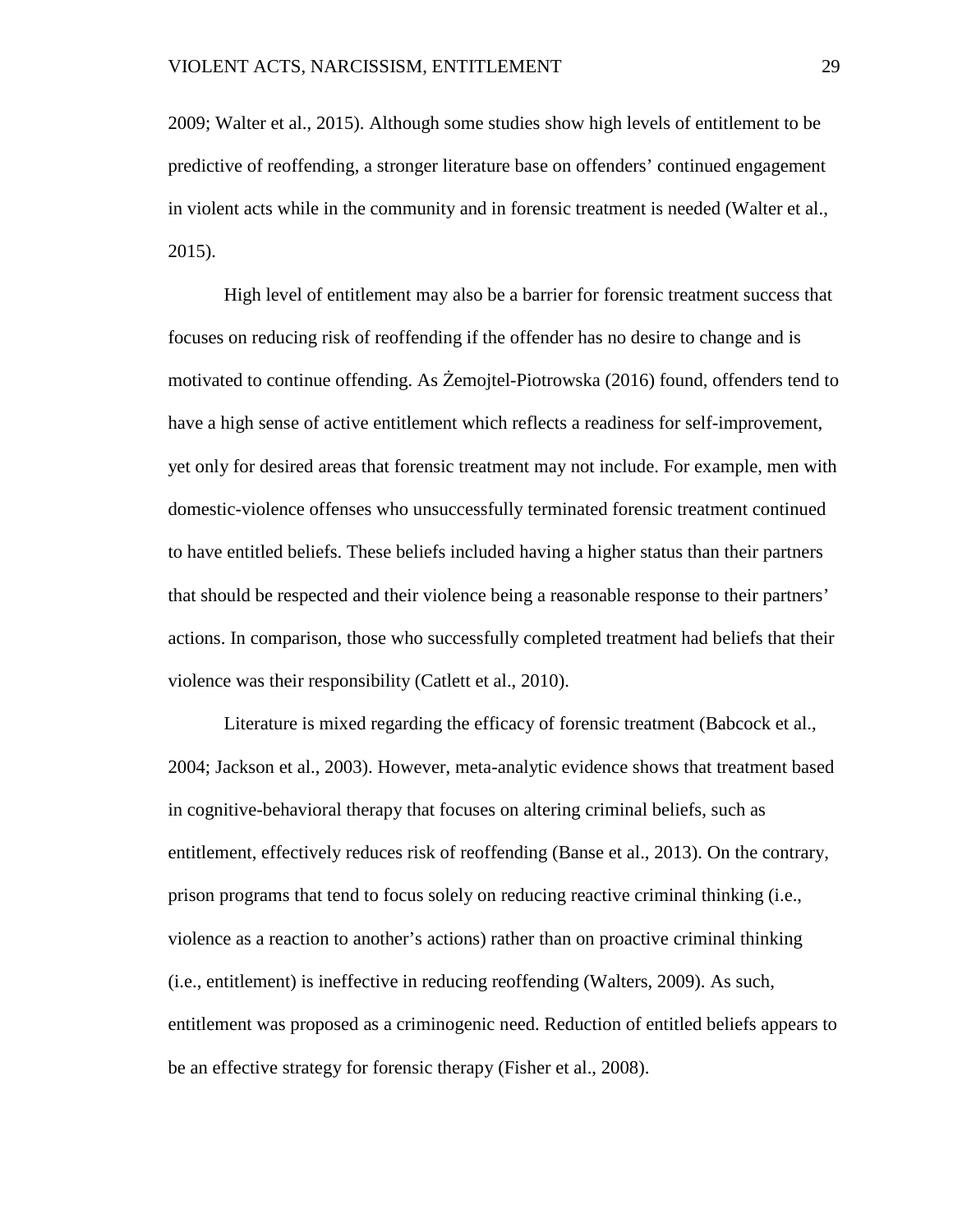Further research is needed to identify the influence of forensic outpatient treatment on repeated violent activity. Although the literature highlights a strong relationship between holding entitled beliefs and perpetration of violence (e.g., domestic violence, sexual assault, mass murder), it is unclear whether entitlement is predictive of continuous violent offending or general offending (i.e., parole violations; Baumeister et al., 2009; Fisher & Hall, 2011; Hepper et al., 2014). The effects of pathological levels of narcissism and entitlement on completion of treatment also need to be further explored to distinguish whether successful treatment completion from forensic therapy that alters criminal beliefs, such as entitled beliefs, is successful in reducing offenders' engagement in repeated violent acts (Banse et al., 2013). Altering entitled beliefs may reduce perceptions of the ego being threatened that, as explained in the narcissistic reactance model, leads narcissistic offenders to feel violated and enact violence to restore their power and positive self-image (Baumeister et al., 1996; Bushman et al., 2003).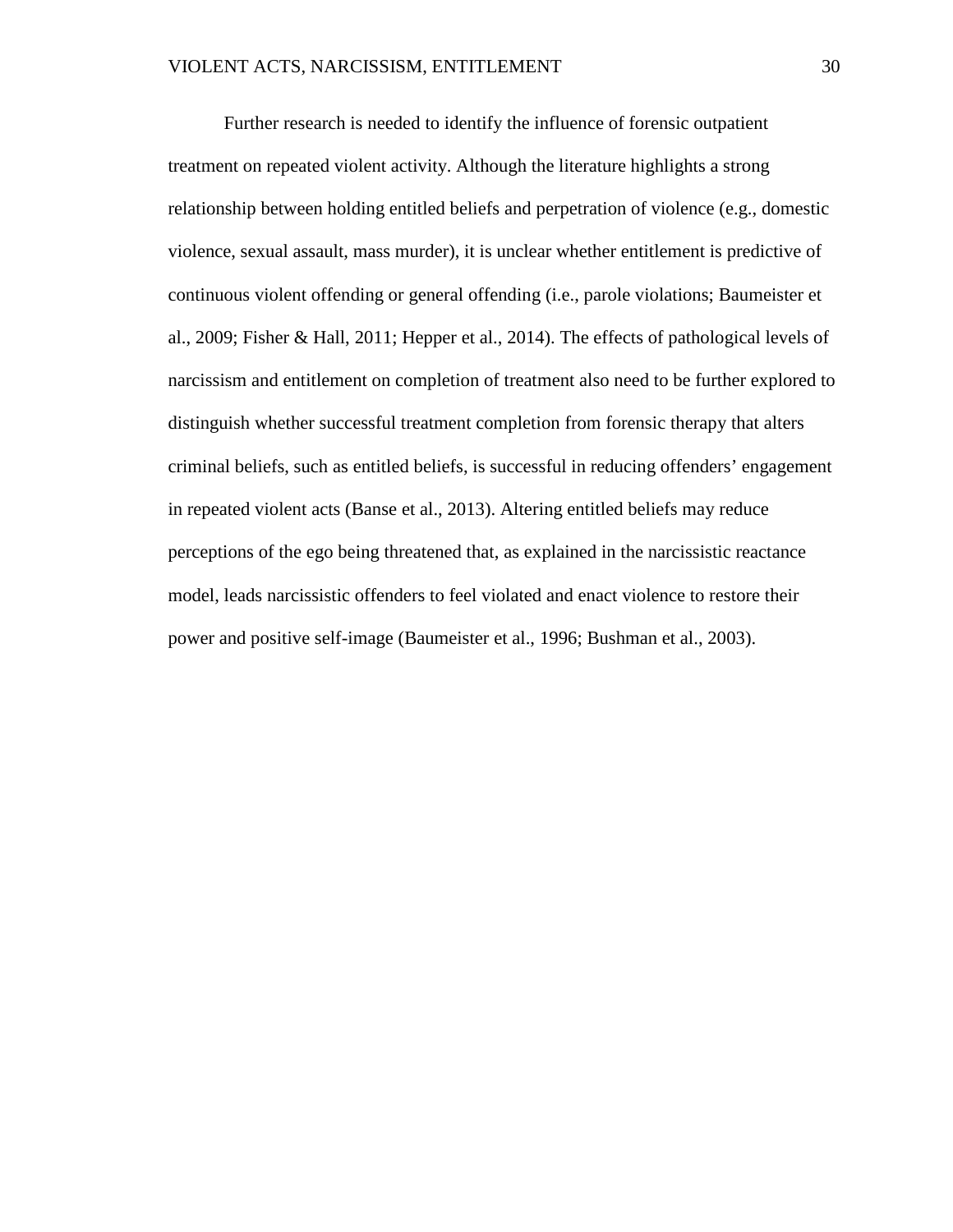### **CHAPTER 3: METHOD**

This quantitative study used archival data to examine the degree to which narcissism and entitlement determine treatment completion and engagement in violent activity among individuals who were referred for forensic outpatient services upon being indicated of, convicted of, and/or referred for an assessment of their violence by the court. Participants' narcissism and entitlement scores were obtained from baseline Millon Clinical Multiaxial Inventory, 3rd or 4th editions (MCMI-III/IV) assessments. Treatment success was obtained from forensic treatment program clinical records. Engagement in violent activity was also obtained from clinical records outlining violence history prior to initial date of service.

### **Participants**

Participants included adults who were referred to attend an outpatient forensic treatment services center in an urban area within the northeastern United States. This treatment center provides forensic evaluation and treatment to violent and sexual offenders. Treatment focused on altering criminal thinking (e.g., entitled beliefs), attitudes, and behaviors, as well as understanding and managing disordered personality traits (e.g., lack of empathy) related to violent offending. Participants included individuals from the treatment center who were referred to forensic outpatient services upon being indicated or convicted of a violent offense, and/or referred by the court for an assessment of their violence.

## **Inclusion Criteria**

To be included in the study, participants had to be older than the age of 18 years, have completed an MCMI-III or MCMI-IV during their initial evaluation, and been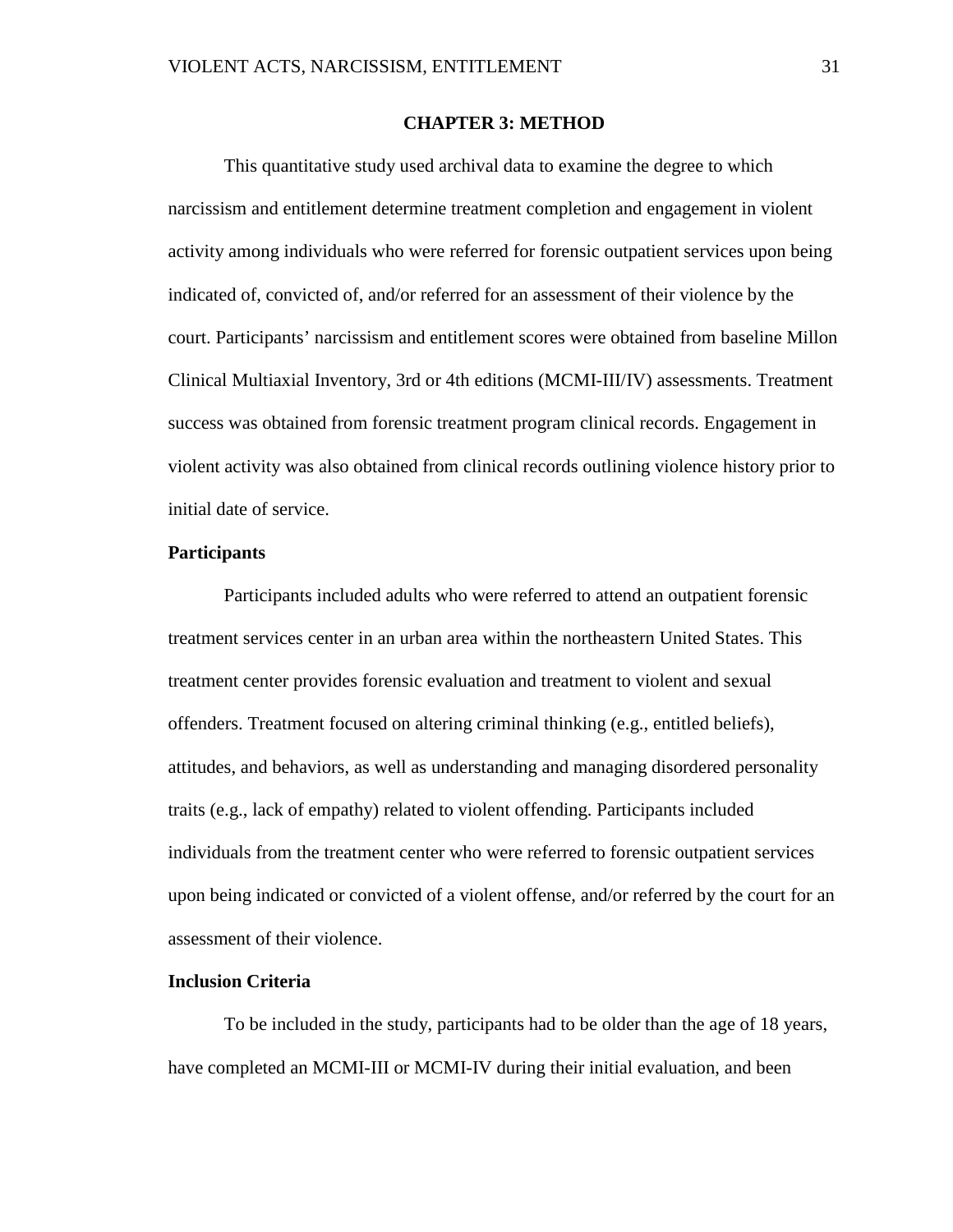enrolled at the forensic treatment services center between 2012 to 2020. The offense for which participants were referred to forensic services had to be violent in nature, including rape, aggravated indecent assault, child sexual assault, simple or aggravated assault. There were no exclusion criteria if inclusion criteria were met.

### **Screening**

Archived data from clinical records at the forensic treatment services center were reviewed to identify those who met inclusion criteria. Data were reviewed for type of violent offense, initial and end dates of service, and provision of MCMI-III or -IV scores. **Measure**

# *The Millon Clinical Multiaxial Inventory-III/IV (MCMI-III/IV; Millon et al., 2009, 2015)*

The MCMI-III and -IV are designed to capture the presence of symptoms of personality disorders and other clinical syndromes within the 4th and 5th editions of the *DSM*. The MCMI-III has 175 items containing 14 personality scales, 10 clinical syndrome scales, and 42 Grossman Facet scales. The Grossman Facet scales are subscales of the personality scales that identify the most salient domains of each personality scale and account for differences in overall personality presentation (Millon, et al., 2009). The MCMI-IV contains 195 items measuring 15 personality scales, 10 clinical syndrome scales, and 45 Grossman Facet scales (Millon et al., 2015). Validity scales for both editions account for under/overreporting of symptoms, social desirability, and inconsistency in responding. Base rate (BR) scores greater than 60 indicate a presence of a personality style that may typically be adaptive. BR scores between 75 and84 indicate the presence of a personality type that may be problematic. BR scores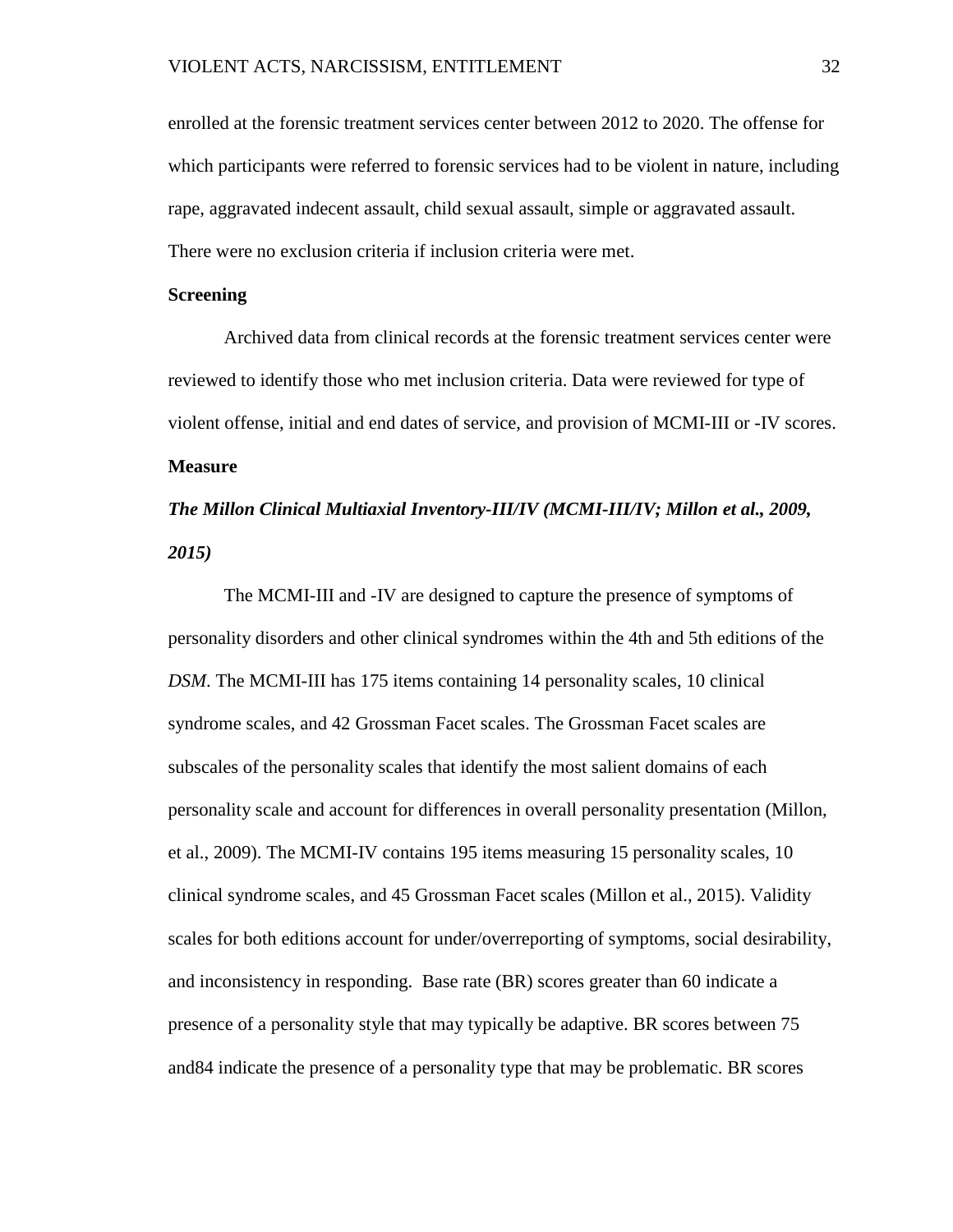greater than 85 indicate presence of a personality disorder that is impairing functioning. For the Grossman Facet scales, BR scores above 65 are implicated for clinical use (Millon et al., 2009, 2015).

MCMI-III/IV are normed among a clinical and nonclinical population. Internal consistency for the MCMI-III ranges for the personality scales (Cronbach's alpha = .66 - .89) and clinical syndrome scales (Cronbach's alpha = .71-.89; Millon et al., 2009). For the MCMI-IV, internal consistency is captured for the personality scales (Cronbach's alpha  $=$  .84), clinical syndrome scales (Cronbach's alpha  $=$  .83), and Grossman Facet scales (Cronbach's alpha = .80; Millon et al., 2015). Both MCMI-III/IV have been deemed valid and reliable among forensic populations (McCann, 2002; Millon et al., 2009, 2015).

This study measured narcissism through elevated scores (i.e., BR 75+) on the narcissistic personality scale (Cronbach's alpha = .67 -.75). Entitlement was measured through elevation (i.e., BR 65+) on the "Interpersonally Exploitive" Grossman Facet subscale (Cronbach's alpha = .74; Millon et al., 2009, 2015).

### **Constructs of Interest**

### *Violent Offending*

A violent offense included sexual or physical assault on a child or adult. To be indicated for a violent offense referred to individuals who were accused of committing said offense, such as by Children and Youth Services, yet were not convicted of it by a court of law. Individuals under investigation for an offense were indicated for their offenses. To be convicted of a violent offense referred to individuals who were found guilty of their offenses by a court of law. For the purposes of this study, all participants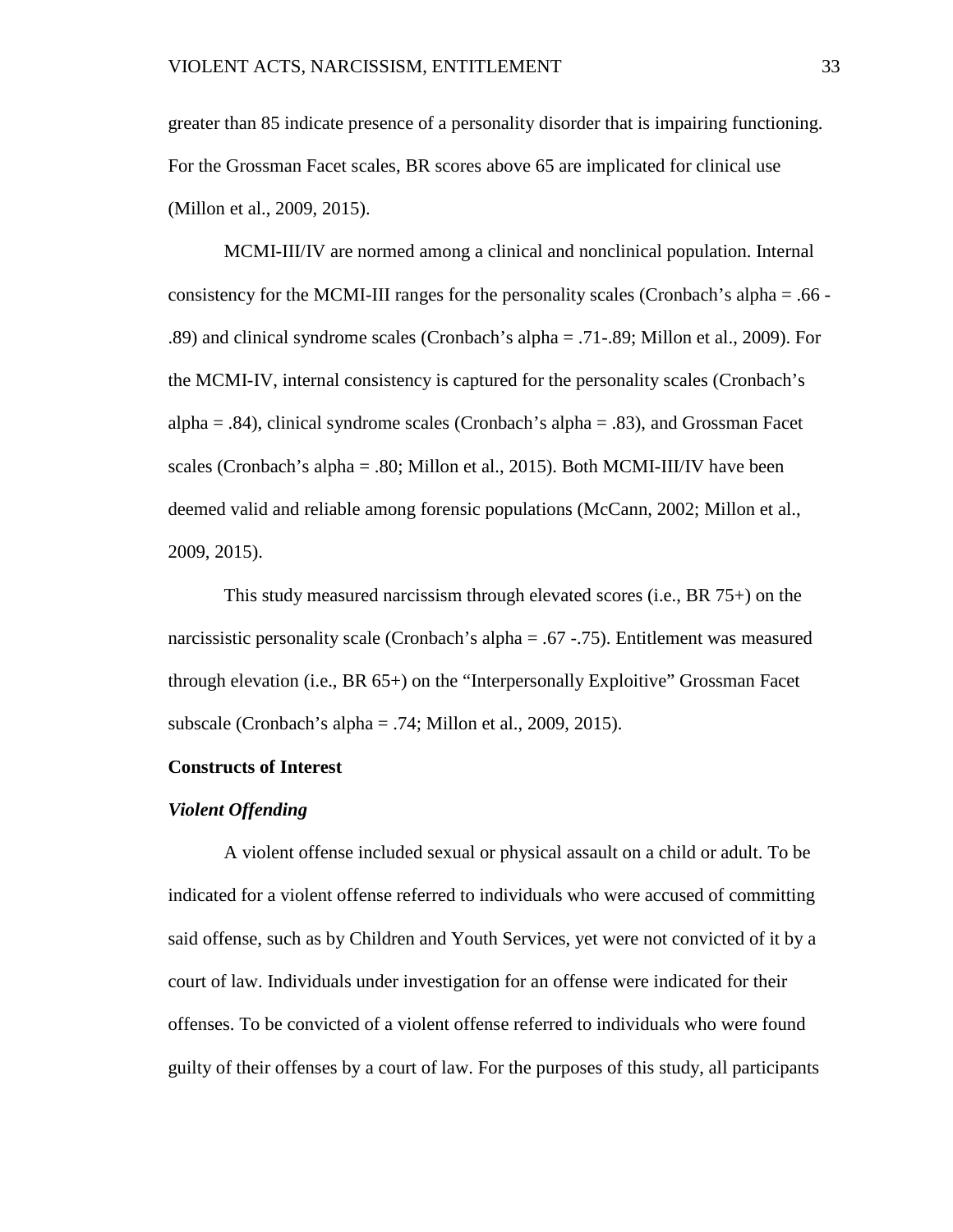had at least one violent offense, for which they were indicated for, convicted of, and/or referred for an assessment of their violence by the court. This information was reflected in the data acquired from the forensic treatment services center that originated from referral information sent to them from the Department of Corrections and/or Children and Youth Services. Data were used to screen participants for eligibility into the study.

### *Treatment Completion*

Successful treatment completion was defined as the termination of treatment as a result of adequate acquisition of treatment concepts and minimal risk of reoffending, as determined by the treatment provider.

Unsuccessful treatment completion was defined as premature treatment termination, as determined by the treatment provider. Reasons for premature termination included treatment refusal, lack of attendance, incarceration, treatment noncompliance, and voluntary premature leave. Termination because of treatment refusal referred to patients who attended only their initial evaluation session and refused to continue the forensic treatment they were referred to complete, per assessment of their violence. A lack of attendance referred to two or more consecutive, non-excused absences, per agency attendance policy. Treatment noncompliance referred to failure to follow agency rules. Voluntary premature leave referred to patients who announced they were terminating treatment before meeting grounds for successful treatment completion. Discharge reasons were determined by the treatment provider in discharge paperwork. Reasons for discharge were reflected in data obtained from the forensic treatment services center.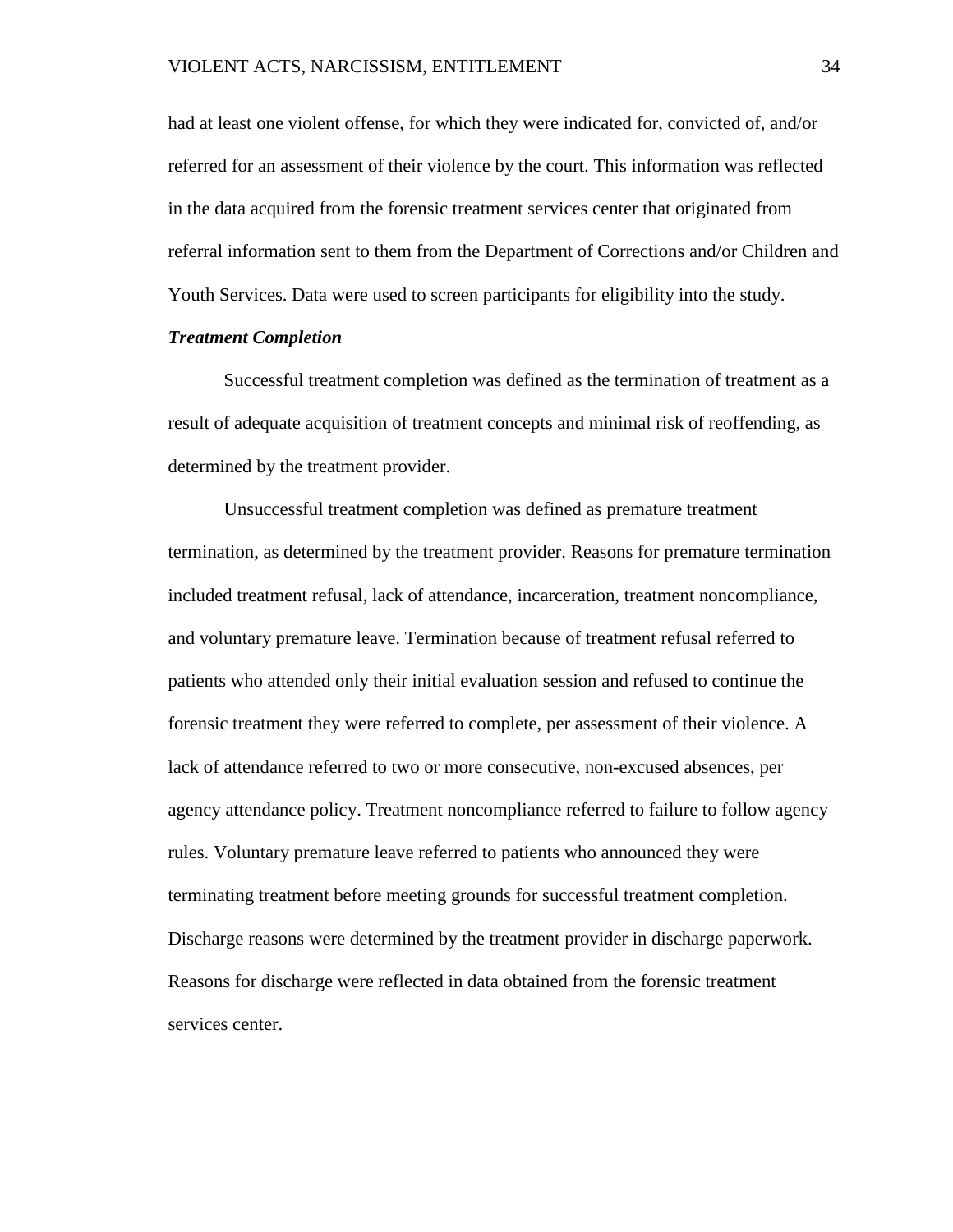### **Procedures**

Archival data were gathered from clinical records from the forensic treatment services center. Data included MCMI-III/IV scores, discharge summaries, violence history, and demographics (i.e., age, race, gender). Data were then entered into a password-protected Microsoft Excel spreadsheet and deidentified by replacing patient names with a code consisting of their first initial and last three letters of their last name. Data were organized in order of participant deidentifiable code, initial and final dates of services, treatment completion status, and violent offense information. Data were then transferred to SPSS, a data analysis software, for statistical analyses.

### **Statistical Analyses**

SPSS was used to analyze all data. Descriptive analyses were conducted on sample demographic variables. These included participants' age, biological sex, race, and court status (i.e., convicted or indicated of a charge), as well as their offending dynamics (e.g., nature of violence, victim type). Means and standard deviations were calculated for continuous variables. Frequencies were calculated for categorical variables. Frequency distributions were also examined to identify the degree to which the dependent variables were normally distributed. Analyses of variance (ANOVA) were used to assess all four hypotheses. An examination of the bivariate correlations between the independent, dependent, and demographic variables was used to identify instances of multicollinearity.

For Hypothesis 1, a one-way ANOVA was used to examine the mean differences on the continuous dependent variable of entitlement, as measured by the MCMI-III or MCMI-IV Interpersonally Exploitive scale, between participants who committed one, two to nine, and 10 or more prior violent acts.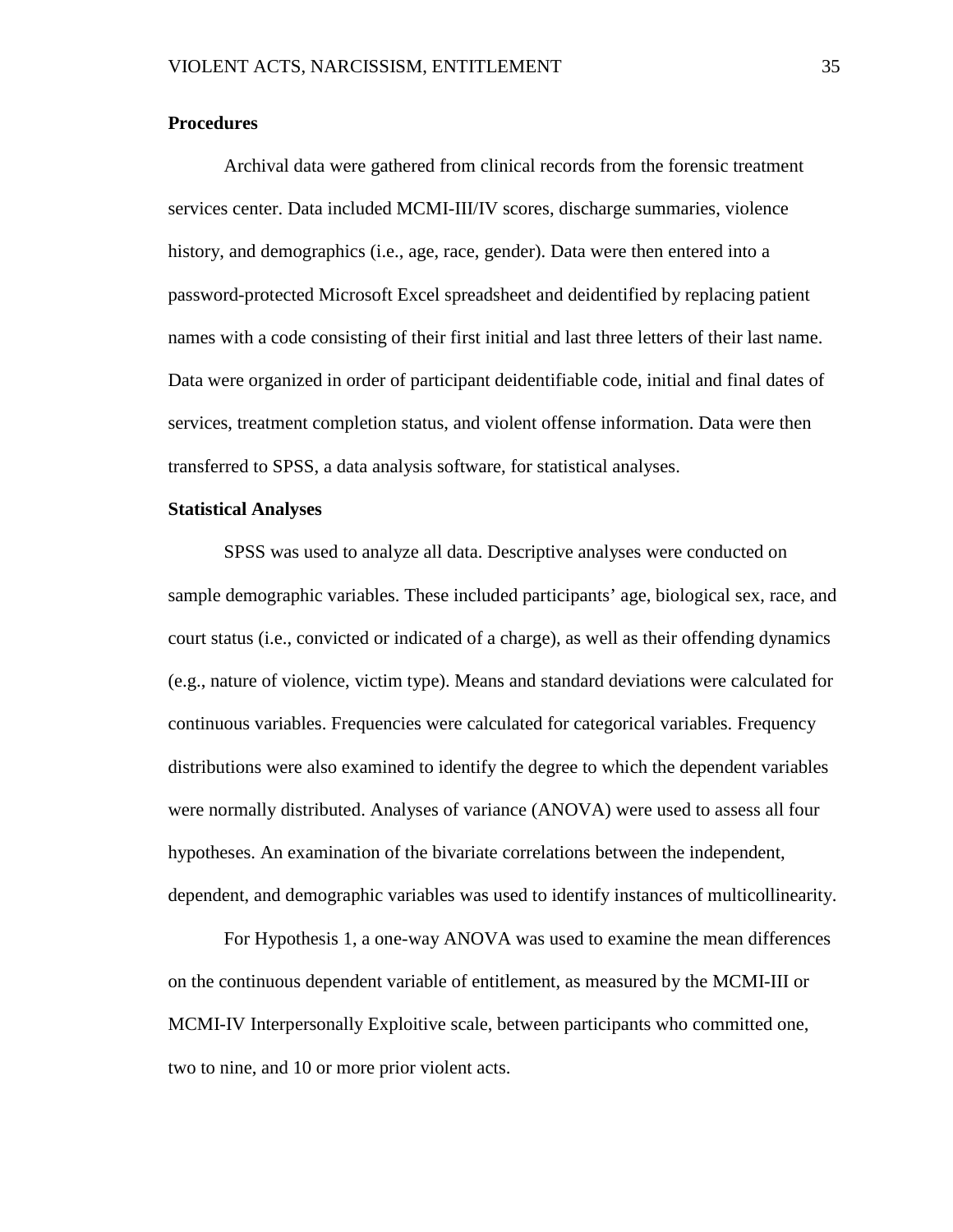For Hypothesis 2, a one-way ANOVA was used to examine the mean differences on the continuous dependent variable of narcissism, as measured by the MCMI-III or MCMI-IV Narcissism scale, between participants who committed one, two to nine, and 10 or more prior violent acts.

For Hypothesis 3, a one-way ANOVA was used to examine the mean differences on entitlement between participants who were successful or unsuccessful in completing treatment.

For Hypothesis 4, a one-way ANOVA was used to examine the mean differences on narcissism between participants who were successful or unsuccessful in completing treatment.

Additionally, bivariate correlations were used for the exploratory analyses to evaluate the relationship between the Central Eight risk factors (i.e., criminal history; antisocial personality traits; antisocial cognitions; lack of involvement with family/relationships; substance abuse; involvement in prosocial activity; procriminal friends; and lack of involvement with school or work; Andrews & Bonta, 2010) and narcissism, and entitlement.

### **Power**

Assuming a moderate effect size, with an alpha of .05, a sample size of 121 was estimated to be necessary to achieve statistical power of .80 (Cohen, 1988).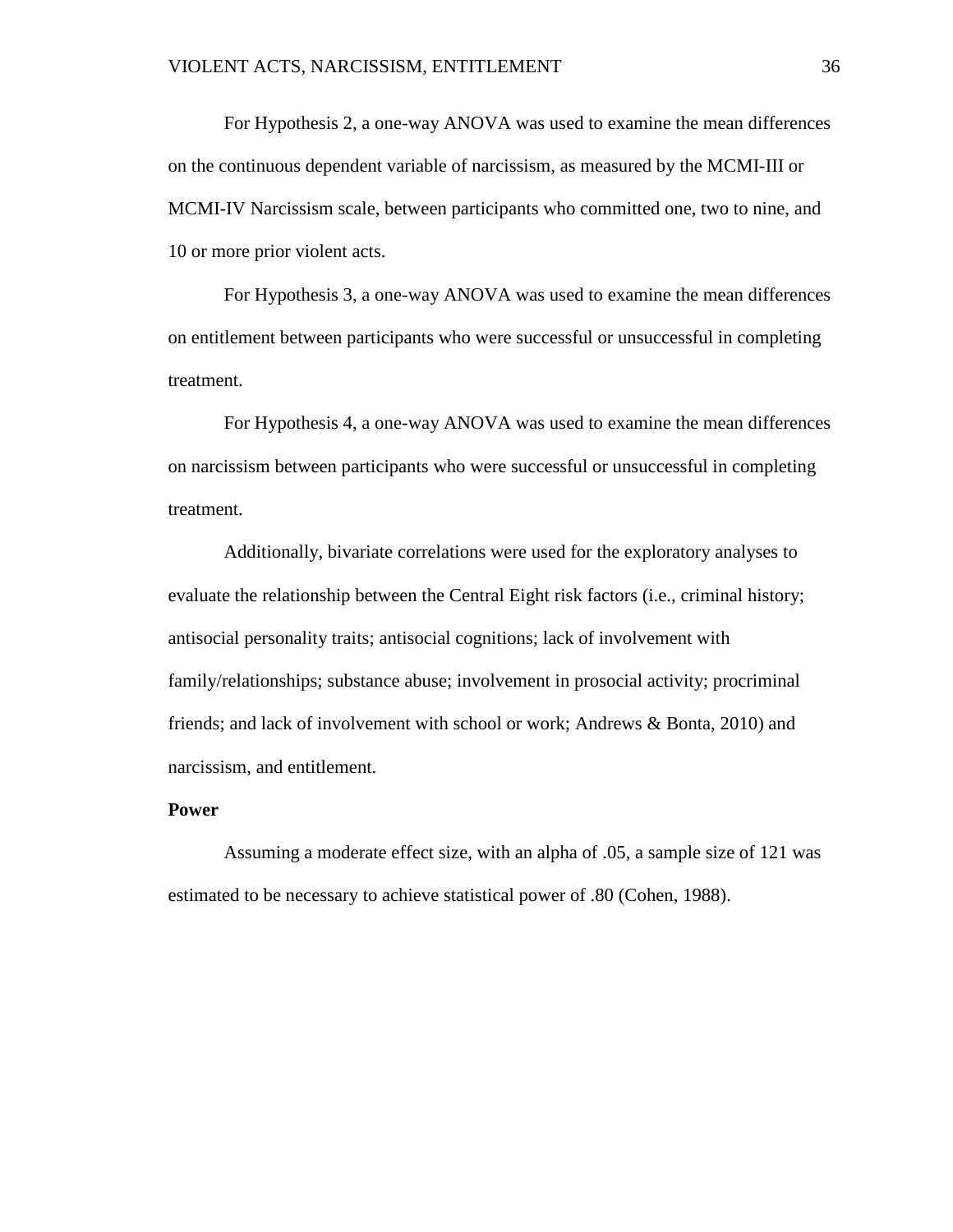### **CHAPTER 4: RESULTS**

# **Participant Demographics**

A total of 105 individuals were identified as eligible for the study. Most participants (69%) identified as male (vs. 32% female). Participants also ranged in age from 19 to 59 years old, with an average age of 34 years  $(SD = 9.47)$ ; see Table 1). Fiftyseven percent of the sample identified as White, while 27% identified as Latino/Hispanic, 12% identified as Black, 2% identified as Asian, and 2% identified as biracial. In addition, 56 (53.3%) participants were convicted of violent charges, and 28 (27%) were "indicated," meaning they were under investigation and awaiting a court decision for their crime. Twenty-one (20%) participants were neither convicted nor indicated for their violent acts. Further, 51% did not have additional history of nonviolent charges (e.g., drug-related charges, burglary), while 50% were also previously convicted of nonviolent charges.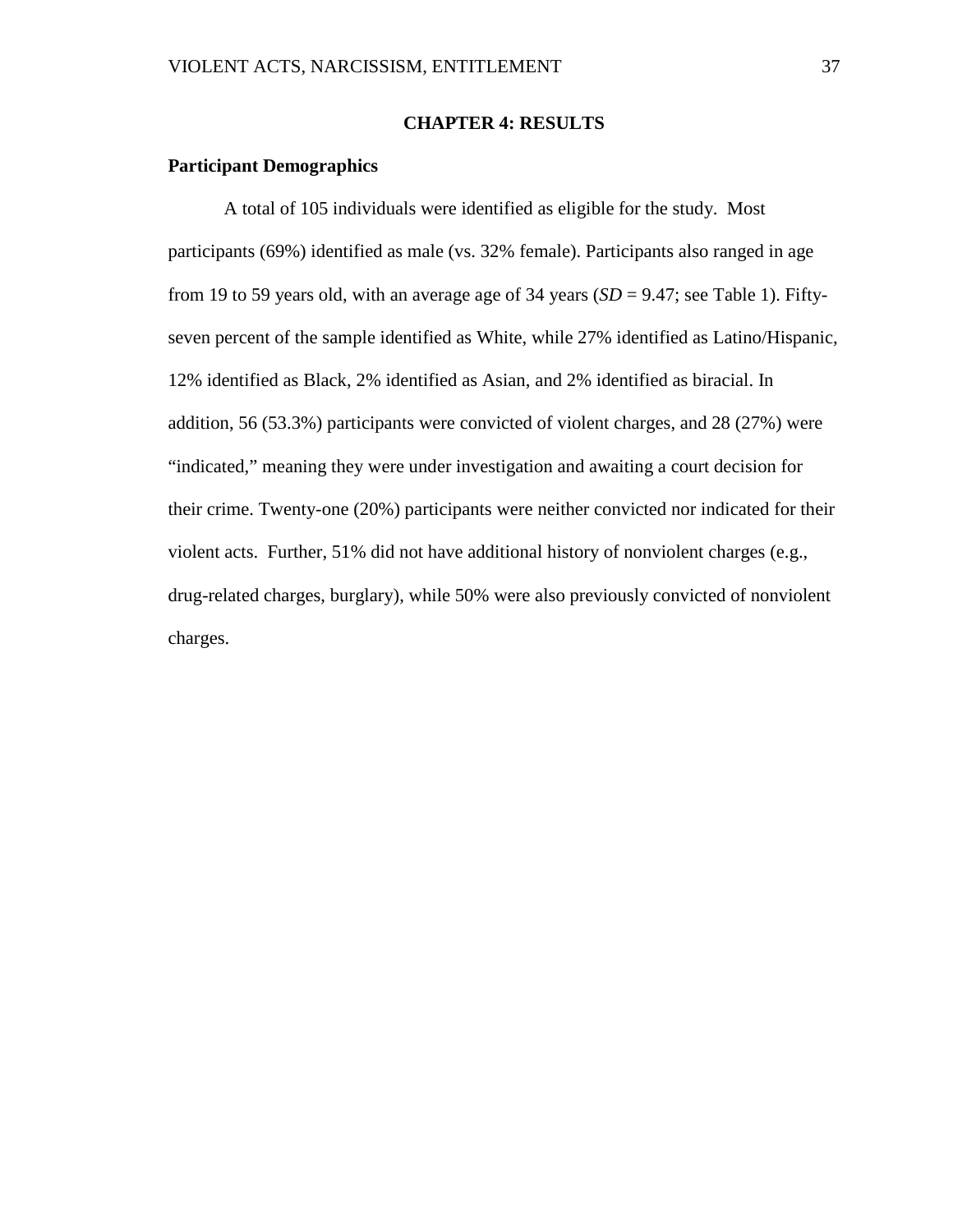# **Table 1**

| Variable           | M(SD)        | $N(\%)$   |
|--------------------|--------------|-----------|
| Age (years)        | 34.26 (9.47) |           |
| Biological sex     |              |           |
| Male               |              | 72 (68.6) |
| Female             |              | 33 (31.4) |
| Race               |              |           |
| White              |              | 60(57.1)  |
| Latino/Hispanic    |              | 28 (26.7) |
| <b>Black</b>       |              | 13 (12.4) |
| Asian              |              | 2(1.9)    |
| <b>Biracial</b>    |              | 2(1.9)    |
| Violent charges    |              |           |
| Convicted          |              | 56 (53.3) |
| Indicated          |              | 28 (26.7) |
| None               |              | 21(20)    |
| Nonviolent charges |              |           |
| None               |              | 53 (50.5) |
| Convicted          |              | 52 (49.5) |

*Sample Demographics*

On average, participants had committed 6.31 (*SD* = 3.6; see Table 2) violent acts by the time of their initial evaluation at the forensic treatment services center. Forty-nine percent of participants committed 10 or more violent acts, 42% committed between two to nine acts, and 13% committed only one act. Additionally, most participants (54%) engaged in purely physical violence (e.g., physical abuse, physical assault); 30% committed a mix of physically and sexually violent acts; and 16% solely committed sexual violence (e.g., rape, sexual abuse, voyeuristic acts, creating nonconsensual pornographic content.). Further, most violent acts (70%) were perpetrated on children, while only 31% were against adults. Almost all participants (98%) knew their victims (e.g., spouse, offspring, siblings, peers), and only two (1.9%) participants solely perpetrated on unknown victims. Lastly, most participants (56%) did not admit to perpetrating the violent act for which they were being evaluated for at the forensic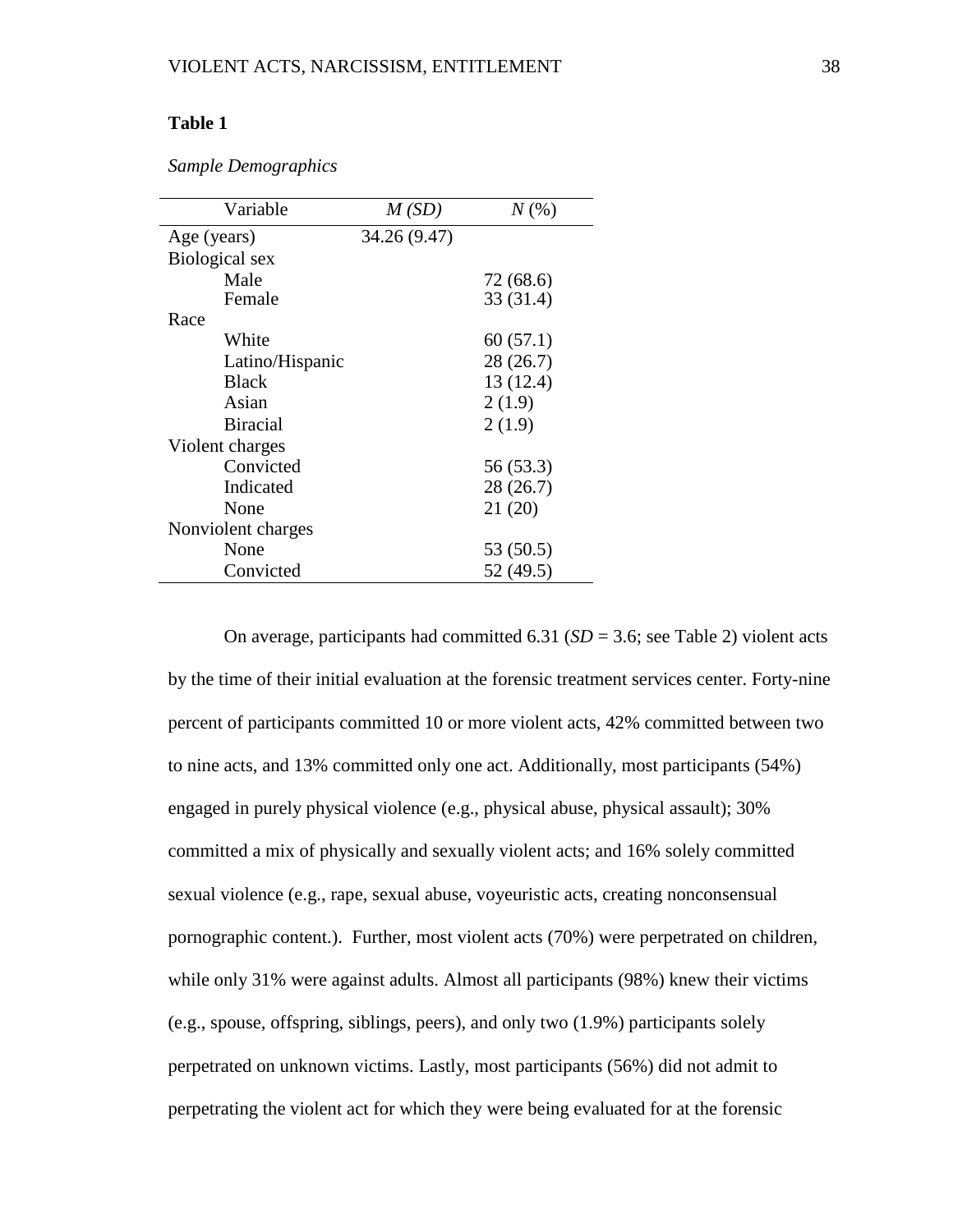treatment services center. Twenty-four percent admitted to part of their crime (e.g.,

minimized details, admitted to portions of their offense), and 20% admitted to the entirety

of their offense.

# **Table 2**

*Sample Violence* 

| Variable                   | M(SD)     | $N(\%)$   |
|----------------------------|-----------|-----------|
| Number of violent acts     | 6.31(3.6) |           |
| $10+$                      |           | 47 (44.8) |
| $2 - 9$                    |           | 44 (41.9) |
|                            |           | 14(13.3)  |
| Nature of violence         |           |           |
| Physical                   |           | 57 (54.3) |
| Physical/Sexual            |           | 31(29.5)  |
| Sexual                     |           | 17(16.2)  |
| Type of victims            |           |           |
| Child                      |           | 73 (69.5) |
| Adult                      |           | 32(30.5)  |
| <b>Relation to victims</b> |           |           |
| Unknown                    |           | 2(1.9)    |
| Known                      |           | 103(98.1) |
| Admitting violence         |           |           |
| N <sub>0</sub>             |           | 59 (56.2) |
| Some                       |           | 25(23.8)  |
| Yes                        |           | 21 (20.0) |

The sample scored an average of  $36.22$  ( $SD = 35.68$ ) on the Millon Clinical Multiaxial Inventory, 3rd or 4th edition (MCMI-III/IV) entitlement scale (i.e., Interpersonally Exploitive subscale), and  $64.54$  ( $SD = 18.28$ ; see Table 3) on the MCMI-III/IV narcissism scale. Seventy-two percent of participants did not endorse entitlement as a clinically relevant trait, meaning their scores fell below clinical threshold (i.e., base rate [BR] score < 65), while 28% had clinically relevant entitlement scores (i.e., BR score 65+). Similarly, 82% of the sample had subclinical narcissism scores (i.e., BR score < 60). Twelve participants (12%) endorsed presence of narcissistic personality disorder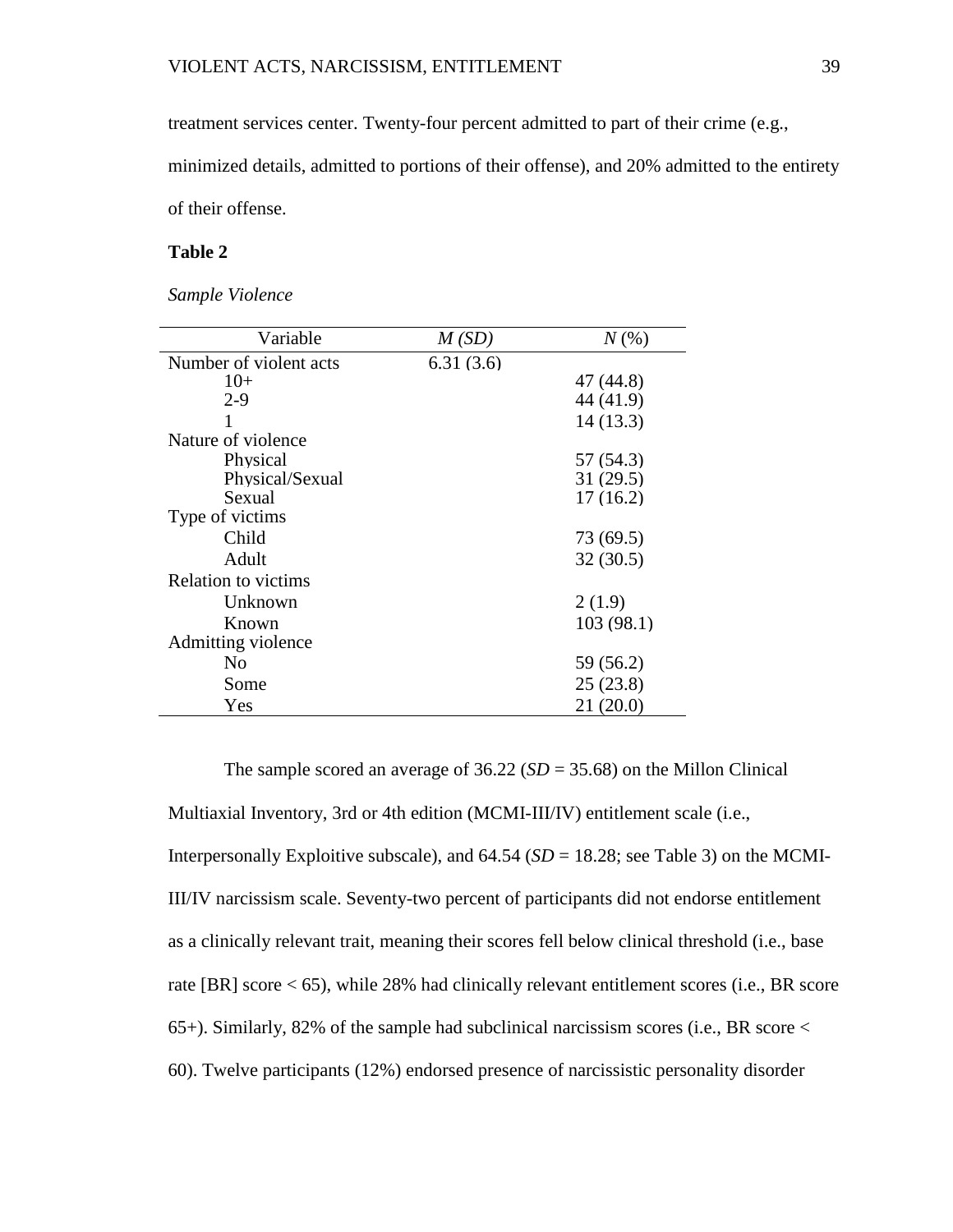(i.e., BR score of 85+), indicating narcissism to be impairing their daily functioning, and seven (7%) participants endorsed presence of narcissistic traits that may be problematic (i.e., BR score of 75-84).

Further, 75% of participants were unsuccessfully discharged from the forensic treatment services center as a result of refusing treatment, having poor attendance, being noncompliant with program rules, and/or being incarcerated. Treatment refusal included participants who were referred to forensic services for an assessment of their violence and refused to continue with enrollment of forensic therapy, after it was recommended on their evaluation. Three participants (3%) did not complete treatment for "other," nonpenalizing reasons (e.g., referred to higher level of care). Contrastingly, 22% of the sample successfully completed treatment. Successful treatment completion meant participants who successfully completed forensic therapy (i.e., at the discretion of their clinician) and those who were solely court mandated to the forensic treatment services center for an assessment of their violence yet completed all necessary steps. The average time spent in treatment was 4.78 months (*SD =* 7.95; see Table 3).

On average, participants endorsed 3.89 (*SD* = 7.95) of the Central Eight risk factors. Ninety-six participants (91%) were described as endorsing antisocial personality traits (e.g., impulsivity, lack of empathy, aggressiveness), and 72 (69%) endorsed antisocial cognitions (e.g., antilaw/law enforcement attitudes, justifications for criminal acts, belief that crime is rewarding; Andrews & Bonta, 2010). Sixty-two participants (59%) were reported to have minimal involvement with family/close relationships, and 17% were involved with pro-criminal friends (e.g., gang involvement). Fifty-two (50%) participants endorsed criminal history (prior to index offense) and had poor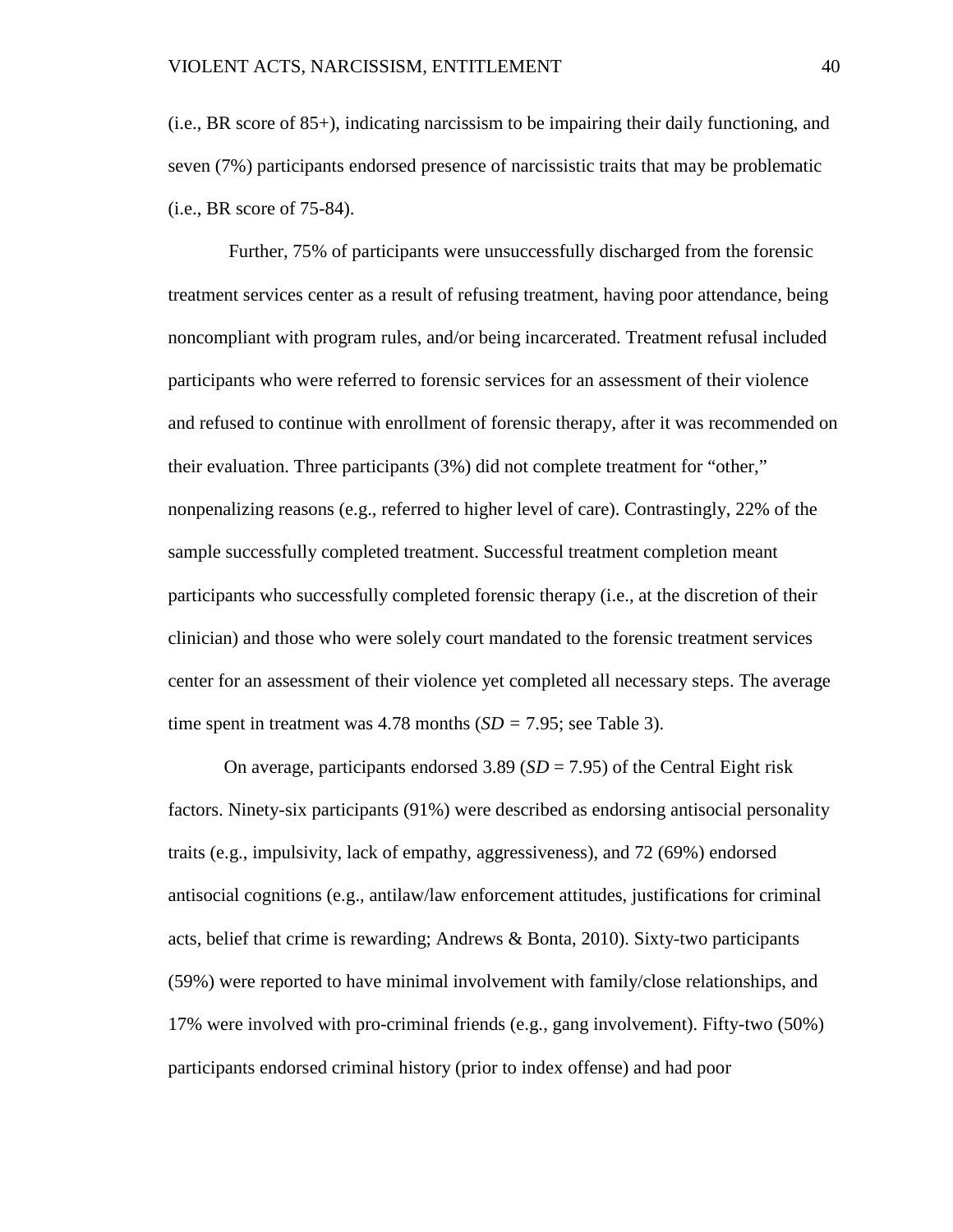occupational/educational involvement. Lastly, 46 (44%) participants endorsed current substance use, and 8 (8%) participants endorsed involvement in prosocial activity (e.g., church activities).

# **Table 3**

*Study Variables*

| Variable                          | M(SD)         | $N(\%)$   |
|-----------------------------------|---------------|-----------|
| Entitlement                       | 36.22 (35.68) |           |
| Sub-clinical threshold            |               | 76 (72.4) |
| Clinically relevant               |               | 29(27.6)  |
| Narcissism                        | 64.54 (18.28) |           |
| Sub-clinical threshold            |               | 86 (81.9) |
| Disorder present                  |               | 12(11.4)  |
| Trait present                     |               | 7(6.7)    |
| <b>Treatment success</b>          |               |           |
| Unsuccessful                      |               | 79 (75.2) |
| Successful                        |               | 23(21.9)  |
| Other                             |               | 3(2.9)    |
| Treatment duration (months)       | 4.78 (7.95)   |           |
| Central Eight risk factors        | 3.89(1.44)    |           |
| Antisocial personality traits     |               | 96(91.4)  |
| Antisocial cognitions             |               | 72 (68.6) |
| Family/relationships (lack of     |               | 62(59.0)  |
| involvement)                      |               |           |
| Criminal history                  |               | 52 (49.5) |
| School/work (lack of involvement) |               | 52 (49.5) |
| Substance abuse                   |               | 46(43.8)  |
| Pro-criminal friends              |               | 18(17.1)  |
| Leisure (involvement in pro-      |               | 8(7.6)    |
| social activity)                  |               |           |

As previously stated, one-way ANOVAs were used to analyze the four primary hypotheses. All required assumptions for ANOVA were met, including independence of cases, normality, and homogeneity of variance.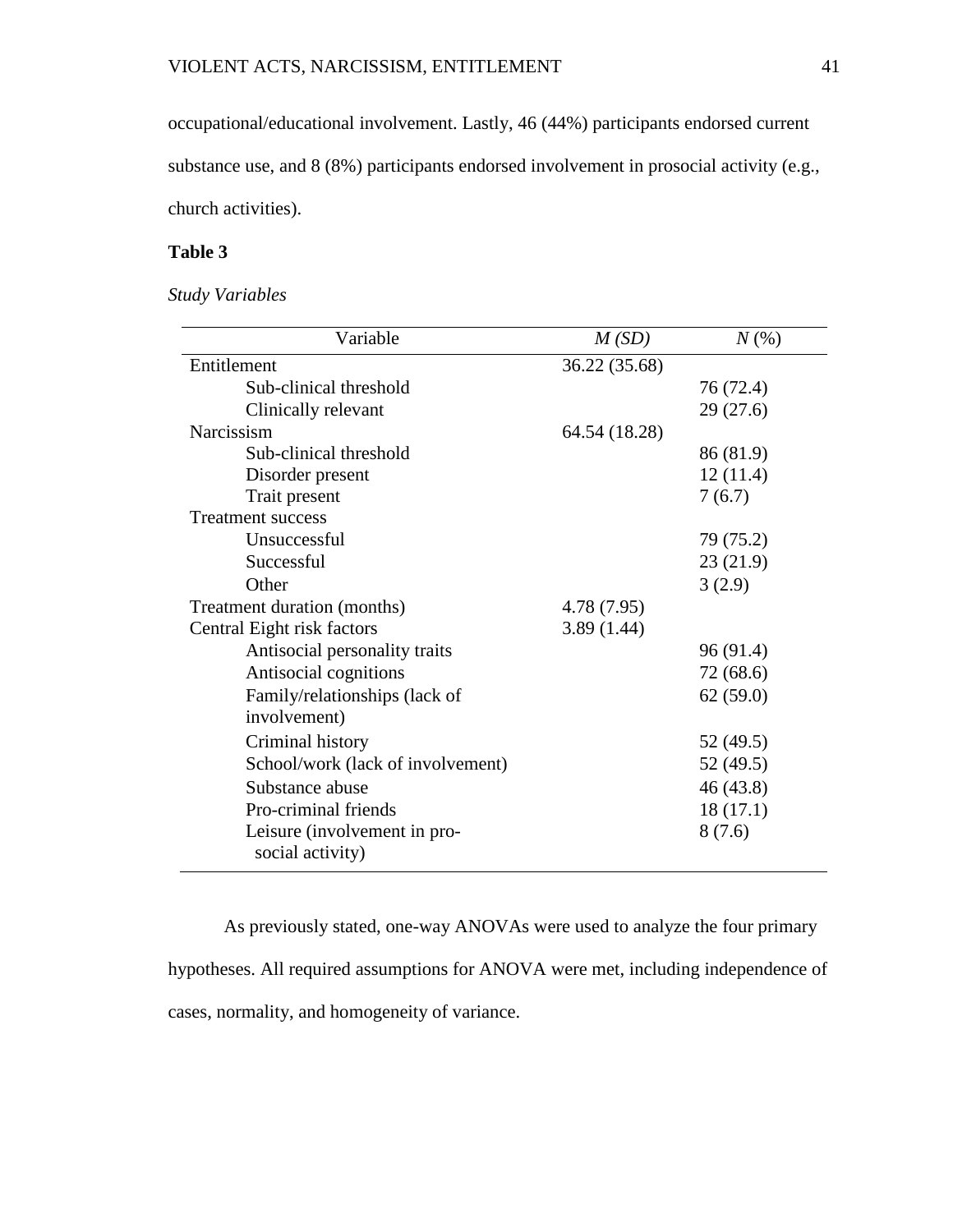## **Hypothesis 1**

Individuals with more than one violent act will have significantly higher mean entitlement scores on the MCMI-III/IV entitlement subscale than individuals with one violent act.

A one-way ANOVA was conducted among three groups: individuals with one violent act, individuals with two to nine violent acts, and individuals with 10 or more violent acts. The analysis was conducted among three groups to achieve more equal group sizes. Findings revealed no significant mean difference between entitlement scores for participants who engaged in one ( $M = 35.64$ ;  $SD = 39.39$ ), two to nine ( $M = 36.30$ ; *SD* = 34.13), or 10 or more (*M* = 36.32; *SD* = 35.68) violent acts, *F*(2, 104) = .002, *p* = .998.

Approximately 20% of the sample was neither indicated nor convicted of a violent charge. To determine whether these individuals impacted the study's original outcomes, a separate set of ANOVAs were ran, removing these individuals from the sample  $(n = 83)$ . For Hypothesis 1, the ANOVA was not significant,  $F(2, 83) = .585$ ,  $p =$ 560.

#### **Hypothesis 2**

Individuals with more than one violent act will have significantly higher mean narcissism scores on the MCMI-III/IV narcissism scale than individuals with one violent act.

As described earlier, a one-way ANOVA was again conducted among three groups: individuals with one violent act, individuals with 2 to 9 violent acts, and individuals with 10 or more violent acts to achieve more equal group sizes. Findings revealed no significant mean difference among narcissism scores between participants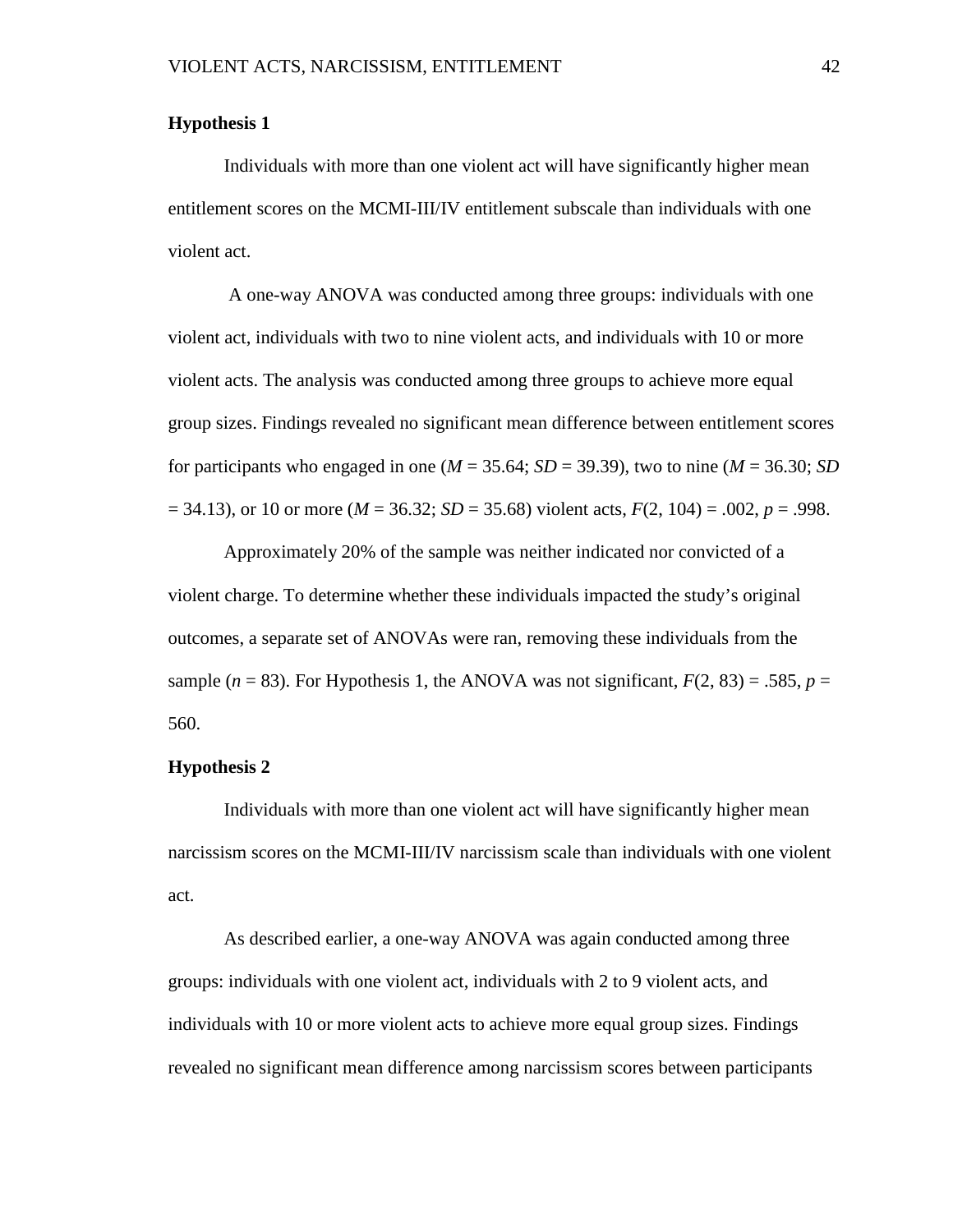who engaged in one ( $M = 60.36$ ;  $SD = 18.65$ ), two to nine ( $M = 65.73$ ;  $SD = 20.52$ ), or 10 or more ( $M = 64.68$ ;  $SD = 16.01$ ) violent acts,  $F(2, 104) = .456$ ,  $p = .635$ .

A separate ANOVA was again conducted, removing individuals who were not indicated/convicted of violent charges from the sample (*n* = 83). Findings were not significant,  $F(2, 83) = .568$ ,  $p = .569$ .

## **Hypothesis 3**

Individuals who had unsuccessful treatment completion will have significantly higher mean scores on the MCMI-III/IV entitlement subscale than individuals who had successful treatment completion.

A one-way ANOVA revealed no significant mean difference among entitlement scores between participants who successfully  $(M = 31.35; SD = 31.54)$  and unsuccessfully ( $M = 37.59$ ;  $SD = 36.82$ ) completed treatment,  $F(1, 104) = .547$ ,  $p = .461$ . **Hypothesis 4**

Individuals who had unsuccessful treatment completion will have significantly higher mean scores on the MCMI-III/IV narcissism scale than individuals who had successful treatment completion.

A one-way ANOVA revealed no significant mean differences between narcissism scores among participants who successfully  $(M = 63.91; SD = 19.33)$  and unsuccessfully  $(M = 64.72; SD = 18.09)$  completed treatment,  $F(1, 104) = .035, p = .853$ .

### **Exploratory Analysis**

Bivariate correlations were conducted to examine the relationship between the Central Eight risk factors (i.e., total number of factors endorsed; endorsement of each individual factor) and number of violent acts, treatment success, narcissism scores, and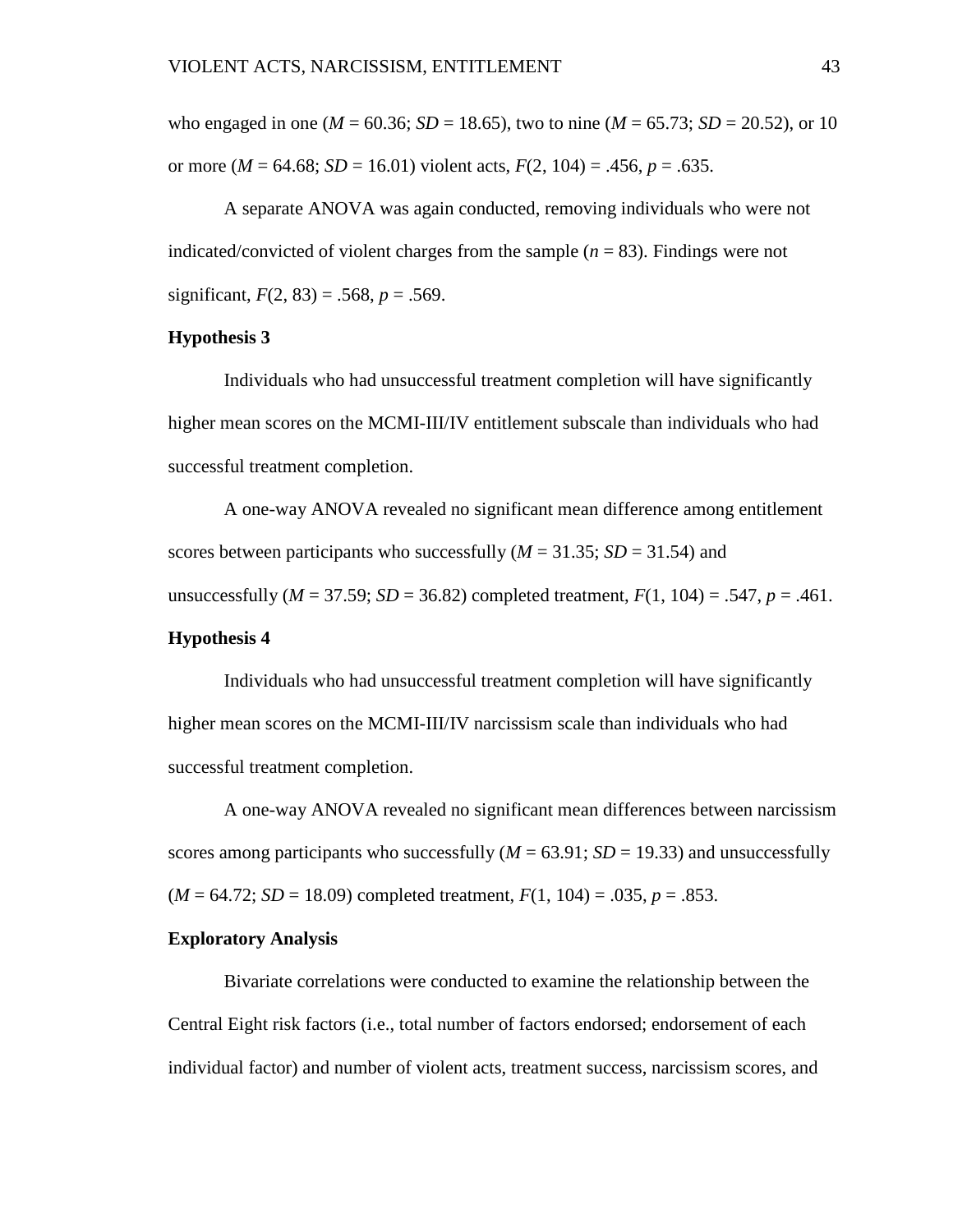entitlement scores. Significant positive correlations were found between number of violent acts and the total number of endorsed Central Eight risk factors (i.e., how many of the Central Eight risk factors an individual endorsed),  $R = .198$ ,  $p > .05$ , as well as number of violent acts and presence of antisocial cognitions,  $R = .218$ ,  $p > .05$ . Significant negative correlations were found between treatment success and antisocial personality traits,  $R = -0.249$ ,  $p > 0.05$ . Significant negative correlations were also found between treatment success and antisocial cognitions,  $R = -0.237$ ,  $p > 0.05$ . Contrastingly, a significant positive correlation was revealed among treatment success and involvement in prosocial activity,  $R = .195$ ,  $p > .05$  (see Table 4). Further, significant correlations were found between narcissism scores and presence of antisocial cognitions,  $R = .254$ ,  $p > .01$ , as well as entitlement scores and total number of endorsed Central Eight risk factors,  $R =$ .293,  $p > 0.01$ .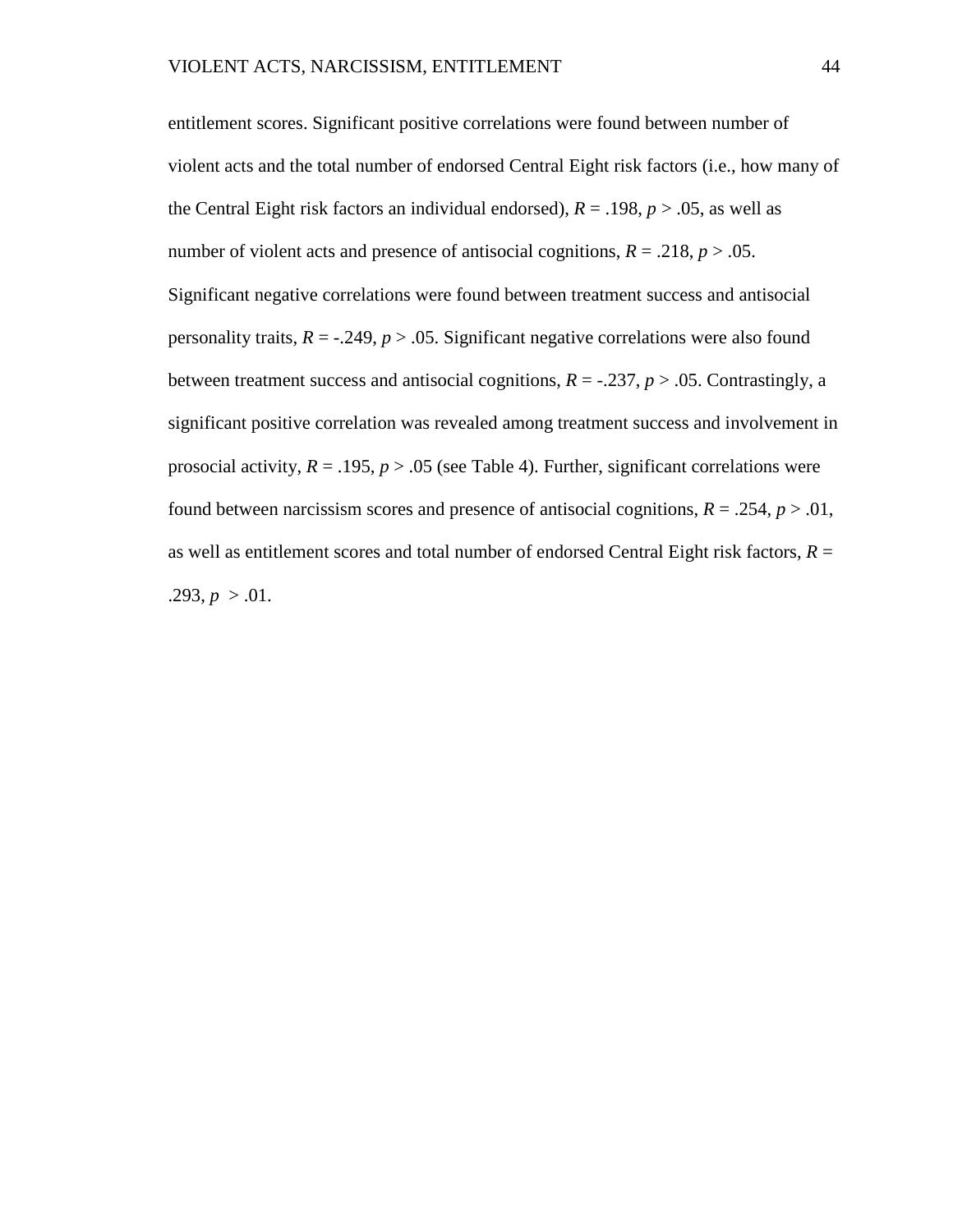# **Table 4**

# *Bivariate Correlational Matrix of Central 8 Risk Factors and Dependent Variables*

|                      | <b>Central 8 Factors</b> |                      |               |                |                |                |                |                |                |                |                |
|----------------------|--------------------------|----------------------|---------------|----------------|----------------|----------------|----------------|----------------|----------------|----------------|----------------|
| Variable             | $#$ Viol<br>Acts         | Tx<br><b>Success</b> | Total<br>C8RF | 1 <sup>a</sup> | 2 <sup>b</sup> | 3 <sup>c</sup> | 4 <sup>d</sup> | $5^{\text{e}}$ | 6 <sup>f</sup> | 7 <sup>g</sup> | 8 <sup>h</sup> |
| #Violent<br>acts     | $\mathbf{1}$             |                      |               |                |                |                |                |                |                |                |                |
| Treatment<br>success | $-.107$                  | 1                    |               |                |                |                |                |                |                |                |                |
| Total #<br>C8RF      | .198*                    | $-.054$              | $\mathbf{1}$  |                |                |                |                |                |                |                |                |
| 1 <sup>a</sup>       | .128                     | $-.018$              | $.569**$      | 1              |                |                |                |                |                |                |                |
| 2 <sup>b</sup>       | .188                     | $-.249*$             | $.212*$       | .099           | 1              |                |                |                |                |                |                |
| 3 <sup>c</sup>       | $.218*$                  | $-.237*$             | $.475**$      | .137           | .086           | $\mathbf{1}$   |                |                |                |                |                |
| 4 <sup>d</sup>       | .012                     | $-.058$              | .458**        | .156           | .049           | .145           | 1              |                |                |                |                |
| $5^{\text{e}}$       | .070                     | .020                 | $.379**$      | $-.105$        | .137           | $.308**$       | $.283**$       | 1              |                |                |                |
| 6 <sup>f</sup>       | $-.037$                  | $-.018$              | .538**        | $.200*$        | $-.105$        | .137           | $.308**$       | $.283**$       | $\mathbf{1}$   |                |                |
| 7 <sup>g</sup>       | $-.182$                  | $.195*$              | $-.002$       | .003           | $-.169$        | $-.192*$       | $-.131$        | $-.053$        | .003           | 1              |                |
| 8 <sup>h</sup>       | .153                     | .182                 | $.418**$      | $.200*$        | .065           | .102           | .006           | $-.006$        | $-.068$        | $-.109$        | 1              |

*Note.* a Criminal history

**b** Antisocial personality traits

c Antisocial cognitions

d Pro-criminal friends

e Lack of involvement in family/relationships

f Lack of quality/performance in school/occupation

g Involvement in prosocial activity/leisure

h Substance abuse (current)

\*\* *p* < .01 \* *p* < .05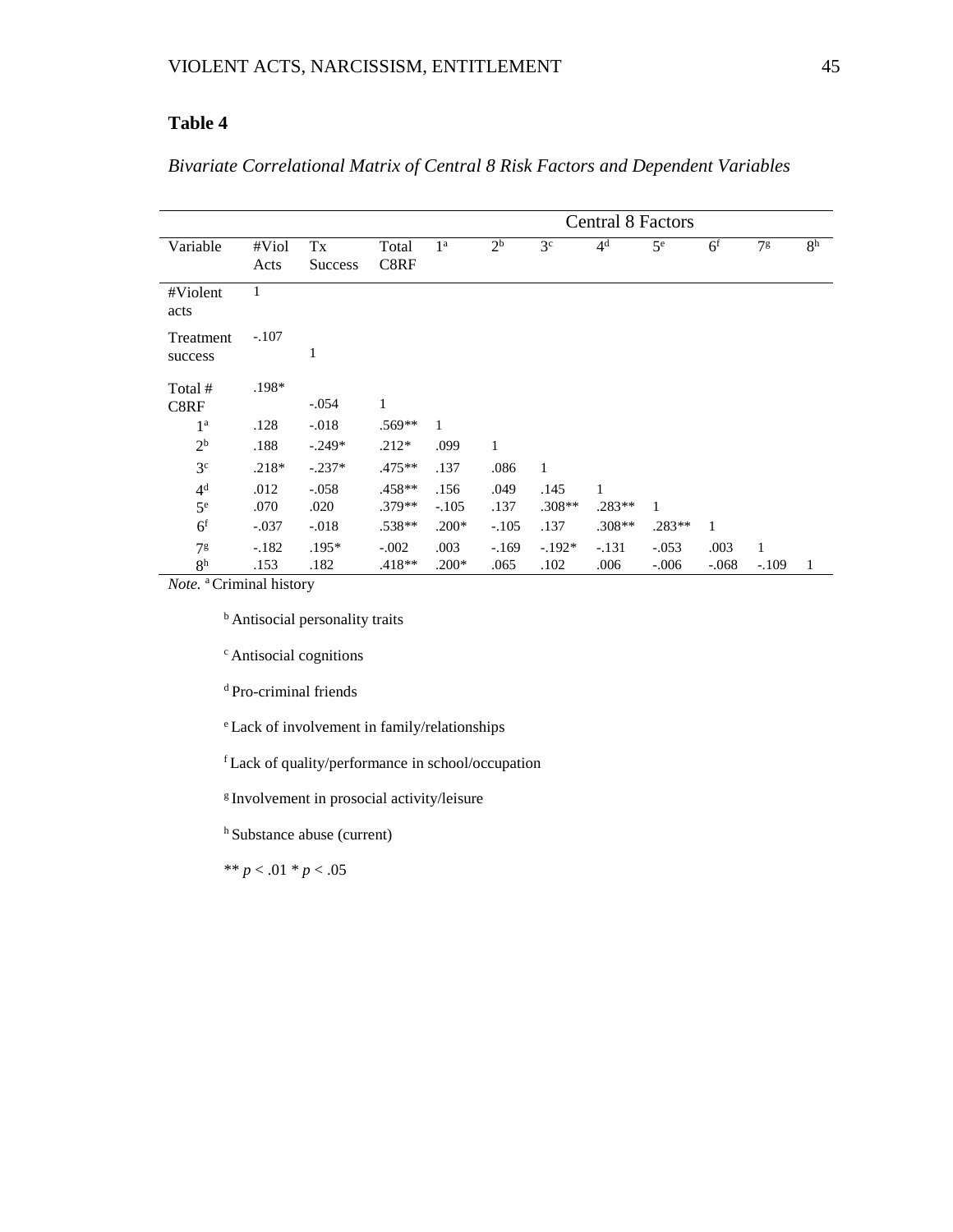### **CHAPTER 5: DISCUSSION**

### **Interpretation and Implication**

Findings did not support the study's primary hypotheses, signifying differences between entitlement and narcissism scores among individuals with history of multiple (vs. one) acts of violence. These findings differed from previous literature linking repeated violent/sexual offending with presence of narcissism (e.g., Blackburn & Coid, 1999; Eher et al., 2010; Hepper et al., 2014; Kosson et al., 1997; Pettersen et al., 2020) and entitled beliefs (Mills et al., 2004; Walters, 2002; Walters et al., 2015; Ward et al., 1997). Results also did not support hypotheses proposing differences in entitlement and narcissism scores among unsuccessful (vs. successful) treatment completion. These findings also varied from forensic therapy literature relating differences in criminal and entitled beliefs to treatment effectiveness (Banse et al., 2013; Catlett et al., 2010; Fisher et al., 2008; Walters, 2009).

Several factors may have explained the study's null findings. First, a substantial difference in group sizes for both dependent variables (i.e., number of violent acts; treatment success) could have impacted the robustness of the analysis of variance (ANOVA). For example, only 14 of 105 participants engaged in one violent act, compared to 91 remaining participants. To address this discrepancy, three groups were created (i.e., 1, 2-9, 10+ violent acts); however, the group sizes remained relatively unequal. Similarly, more than 75% of the sample fell under the factor of unsuccessful treatment completion, thus again forcing uneven comparisons between groups. Secondly, most of the sample fell below the clinical thresholds for both narcissism and entitlement, meaning they did not endorse pathological levels of narcissism and/or entitlement. This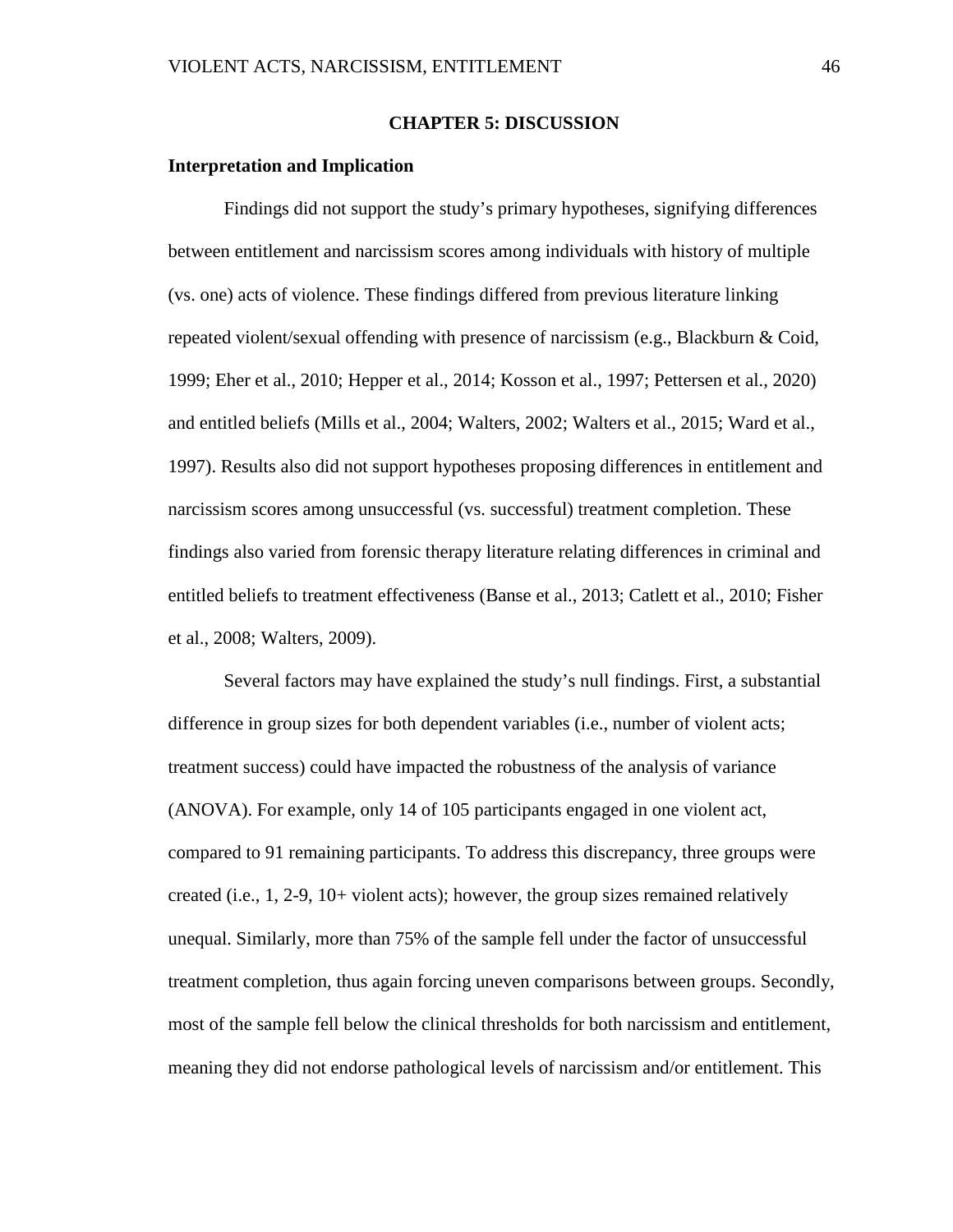discrepancy again led to uneven between-groups comparisons, as well as a limited number of individuals who were of primary interest for the study's hypotheses (i.e., those who met clinical threshold and thus pathological levels of entitlement and narcissism, and diagnosis of narcissistic personality disorder). Interestingly, 11% of the sample did meet criteria for narcissistic personality disorder, a percentage higher than the typical 3% prevalence rate generally found among offenders (e.g., Johnson et al., 2000; Torgersen, 2005).

This study's results added support for literature that highlights discrepancies among reporting rates of violent offenses. Descriptive statistics concluded only 80% of the sample to have been convicted or indicated of a violent charge by the court. However, 100% of the sample underwent a screening process to be included in the study. Therefore, all participants were concluded, by a licensed psychologist with expertise in forensic psychology, to have committed violence, and/or to have themselves admitted to previous engagement in violent acts during their initial evaluation. Discrepancy among conviction rates, offenders' self-reports of offending, and victim reports has been previously found to predominate in cases of domestic violence (Finkelhor et al., 2013; Sumner et al., 2015). Although not conclusive, one should note that 98% of the sample in the current study perpetrated on known victims, often including spouses and offspring. As such, future research must continue studying the offending dynamics of this hidden population of non-convicted violent offenders. Of note, excluding the 20% of the sample who were not convicted/indicated of violent charges from statistical equations did not alter this study's original findings.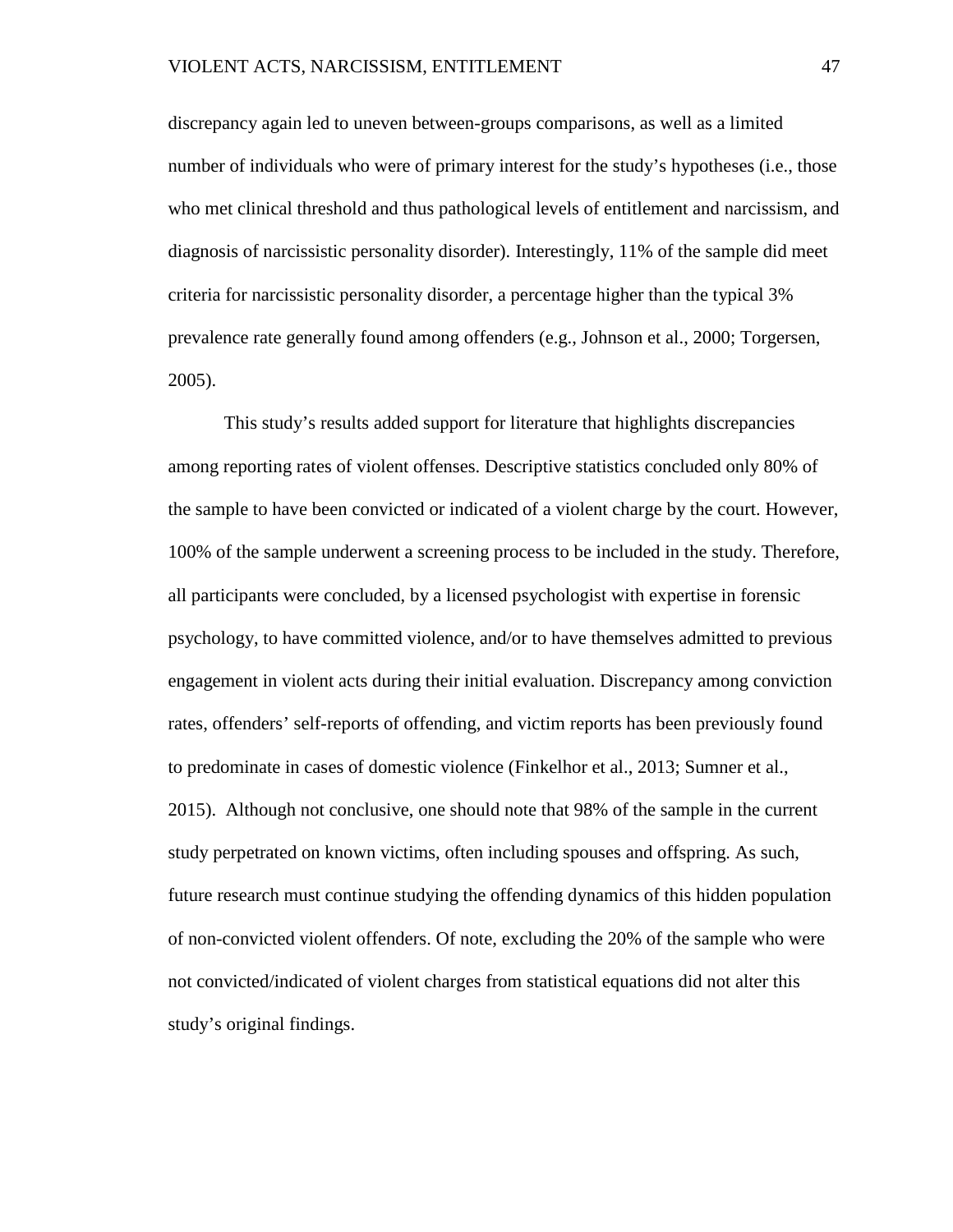### *Central Eight Risk Factors*

Exploratory analyses supported the Central Eight risk factors as predictors of violent offending (Andrews & Bonta, 2010; Bonta & Andrews, 2017). More specifically, the total number of Central Eight risk factors was positively associated with violent acts, suggesting that individuals who endorsed more Central Eight risk factors had also engaged in a greater number of violent acts. Thus, greater presence of Central Eight risk factors was also likely to increase one's risk of reoffending (Bonta & Andrews, 2017; Bonta et al., 2014).

The Central Eight risk factor of involvement in prosocial activity had a positive association with treatment success. As such, individuals who engaged in prosocial activity had significantly greater treatment success. This finding supported literature on dynamic factors, such that they could be altered through psychological treatment (Andrews & Bonta, 2010; Bonta et al., 2014). Of note, only a small percentage of the sample (7.6%) engaged in prosocial leisure activities.

Additionally, significant associations were found among the Central Eight risk factors and the independent variables. Higher narcissism scores were correlated with presence of antisocial cognitions (see Table 4), suggesting narcissistic individuals to likely have antisocial beliefs (i.e., procriminal/antilaw beliefs; Andrews & Bonta, 2010). These associations supported literature on a dimensional conceptualization of personality in which overlap was found among diagnostic classification and presentation among personality-disordered individuals (Dunne et al., 2018). Higher entitlement scores were associated with total number of endorsed Central Eight risk factors, suggesting individuals with a greater sense of entitlement also presented with more Central Eight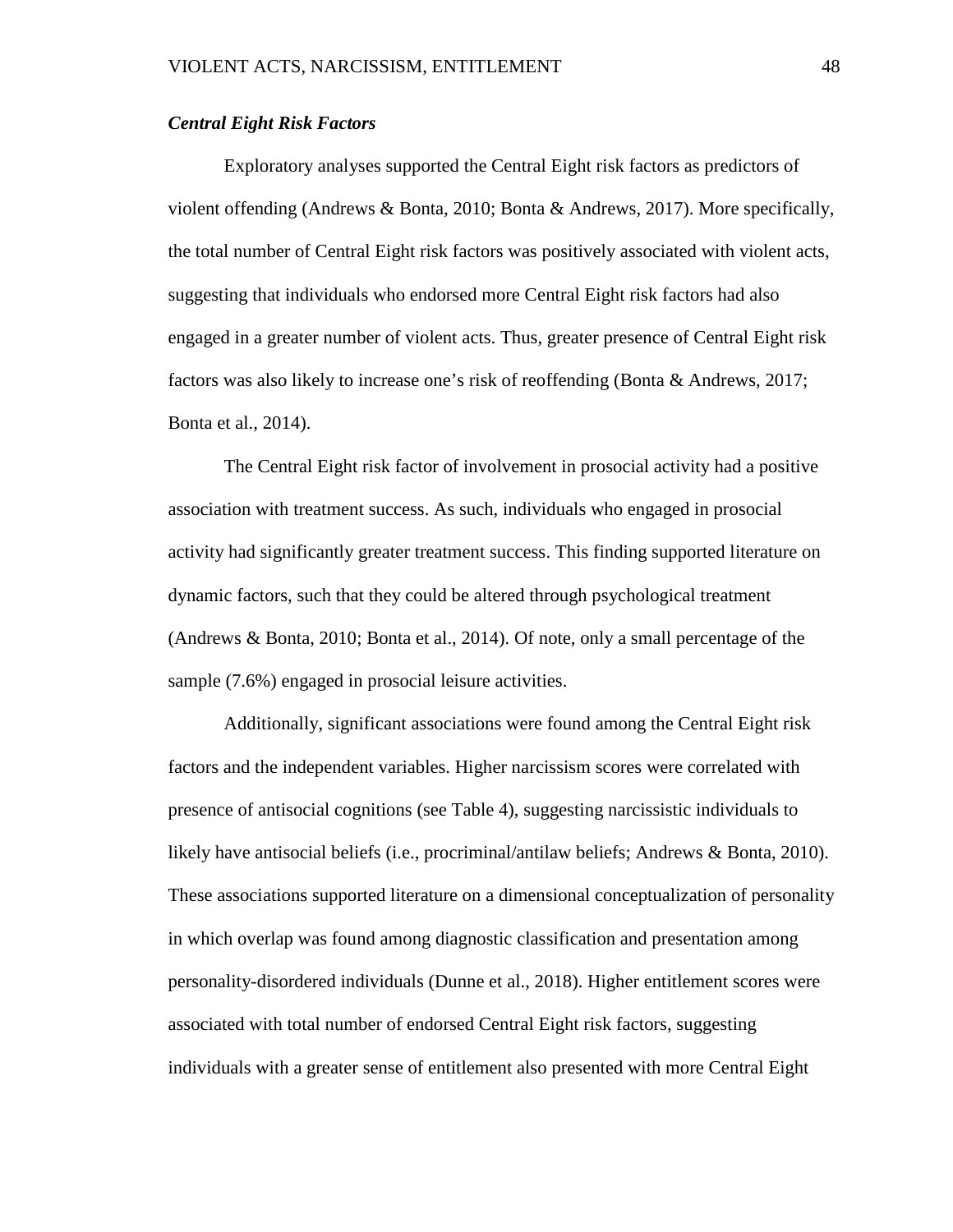risk factors. This association may have subtly supported previous propositions that suggested entitlement to be a psychologically meaningful risk factor, like the Central Eight (e.g., Fisher & Hall, 2011; Mann et al., 2010). Perhaps entitlement was not predictive of violent/sexual offending as a lone construct, but it may have increased offending risk when in tandem with other risk factors. Although this finding is inconclusive, it gives way for future studies to look at entitlement as a criminogenic need, in union with other factors.

#### *Antisociality*

 $\overline{a}$ 

Exploratory analyses also revealed significant associations among antisocial cognitions and violent acts. As such, individuals with antisocial beliefs<sup>[1](#page-55-0)</sup> were shown to have engaged in more violent acts. This finding added to the literature base concluding antisocial traits to be a predictor of violent offending/reoffending (Andrews & Bonta, 2010; Bonta & Andrews, 2017; Bonta et al., 2014; Eisenberg et al., 2019; Emmelkamp & Kamphuis, 2007). "Antisocial cognitions" was also the only Central Eight risk factor that was significantly associated with violent acts, by itself. This association provided some support to Eisenberg et al.'s (2019) proclamation that an antisocial pattern of behavior was the strongest predictor of general and violent recidivism. Although the study looked at number of violent acts instead of recidivism rates (e.g., reincarceration, rearrest), the constructs were similar, as both describe repeated episodes of physical/sexual violence.

Further, negative associations were also found among treatment success and both antisocial cognitions and antisocial personality traits (see Table 4). Individuals with both antisocial beliefs and antisocial traits tended to unsuccessfully complete treatment,

<span id="page-55-0"></span> $<sup>1</sup>$  As described by their clinician in initial evaluation at forensic program.</sup>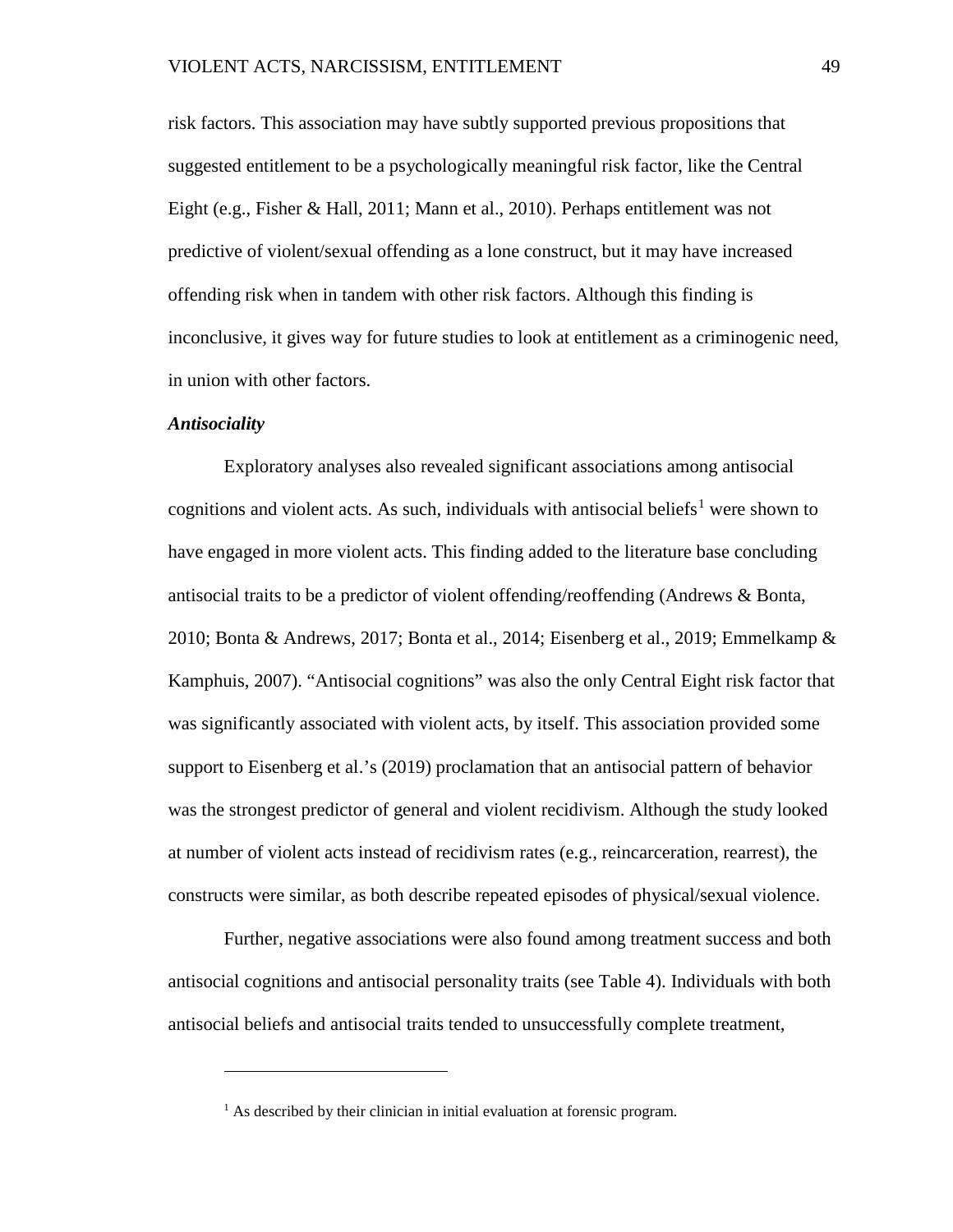supporting literature that antisocial individuals had poor treatment success rates, especially regarding sex-offender-specific and domestic violence treatments (Carr, 2014; Galietta et al., 2010; Olver et al., 2011). Antisocial cognitions and personality traits were again the only two Central Eight risk factors that were individually significantly associated with lack of treatment success. These associations aligned with previous studies showing antisocial personality disorder to have been more predictive of treatment failure than other risk factors (e.g., Chang & Saunders, 2002; Langevin, 2006; Larochelle et al., 2010).

Research has also shown that low motivation and inflexible belief systems were specific reasons for poor treatment success and tended to be present among antisocial individuals (Catlett et al., 2010; Galietta, et al., 2010; Wooditch et al., 2014; Żemojtel-Piotrowska, 2016). As Galietta et al. (2010) explained, rigid belief systems led to emotional deficits for antisocial individuals (e.g., experiencing lower distress over the typical stressors for which people seek therapy). Further, the mandated nature of treatment was another contributing factor for minimal motivation/engagement in treatment as it goes against antisocial beliefs of refuting authority and asserting control (Andrews & Bonta, 2010; Galietta et al., 2010). However, prior research (e.g., Festinger et al., 2002) has demonstrated individuals with antisocial personality disorder may achieve greater treatment success when provided with more intensive and structured supervision and interventions.

Overall, this study's most applicable findings were those reflecting a relationship between antisociality and violent acts/treatment noncompletion, and an association between narcissism and antisocial cognitions. The former supported the risk-need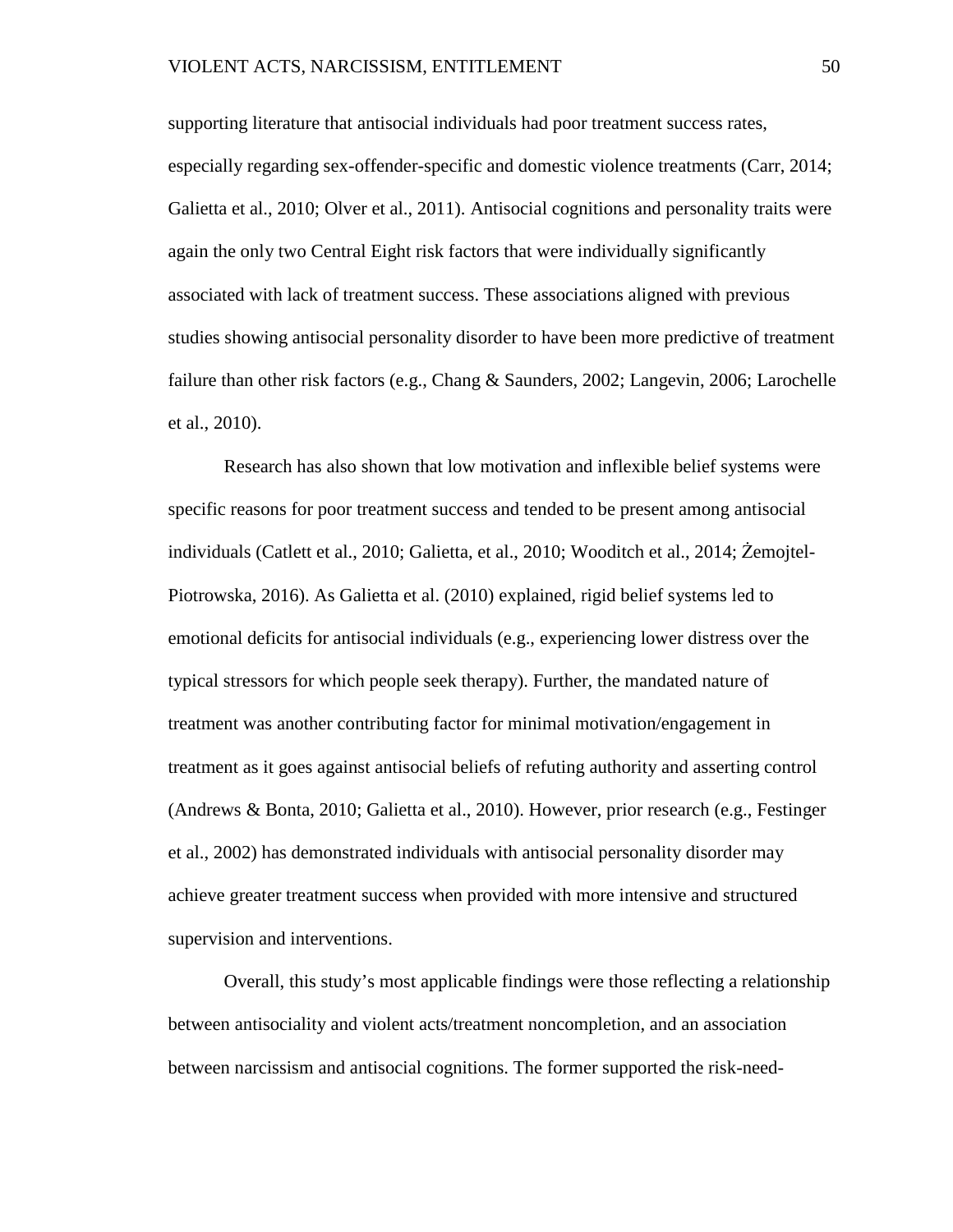responsivity model (Andrews & Bonta, 2010; Bonta & Andrews, 2017) as a guideline for treatment, suggesting that specific interventions need to match the individual needs of offenders. As such, future screening and assessment need to be done at the start of treatment to identify specific presence of antisocial traits/beliefs and accommodate treatment accordingly. One suggestion is to increase supervision for antisocial patients (Festinger et al., 2002). Perhaps an adaptation of Dialectical Behavior Therapy (DBT) could be appropriate, as it would address intense supervision needs and emotional deficits (Galietta et al., 2010). Adjusting treatment needs will ultimately, theoretically, decrease recidivism/engagement in violent acts.

The latter finding supported the dimensional conceptualization of personality for interpretation of personality functioning. It showed overlap among antisociality and narcissism. As such, it may be useful for treatment providers to identify and tailor treatment for individuals with specific disordered-personality traits, regardless of diagnostic classification. Use of assessments measuring facets of personality, such as the Millon Clinical Multiaxial Inventory (MCMI), might be used to inform future evaluations for treatment of offenders.

### **Limitations**

One of the study's main limitations was its archival nature. It allowed for disproportionate comparison groups to be formed, limiting the study's ability to measure differences between narcissistic and entitled individuals and those who met subclinical threshold for these conditions.

The archival nature of this study also limited the number of demographic variables that were available for study to only those present in initial evaluation records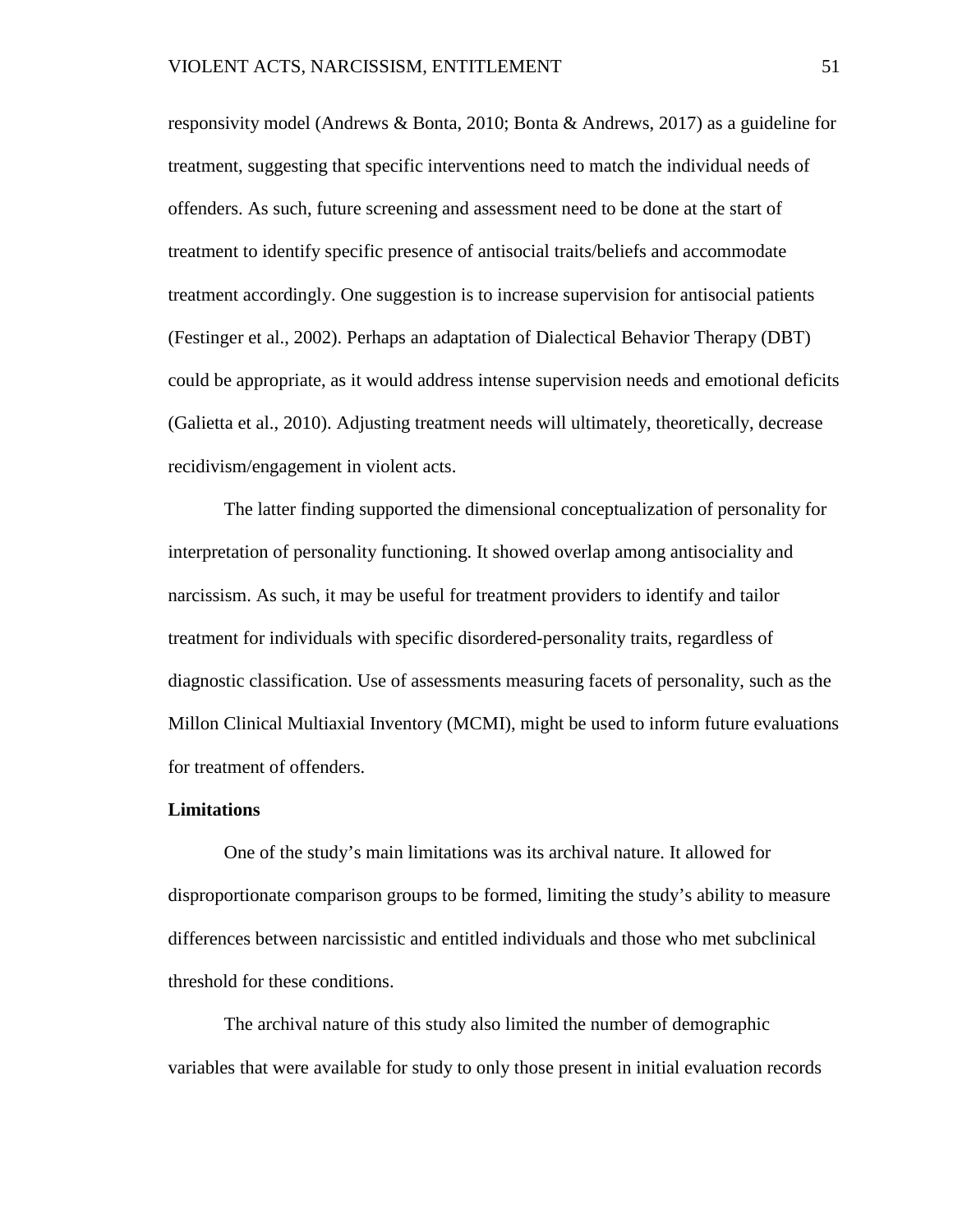(i.e., age, race, gender). As such, unmeasured client characteristics may have impacted or potentially moderated the study's results. For example, socioeconomic status (SES) has been previously found to influence violence rates (Chen et al., 2016; McMahon et al., 2013; Voisin & Neilands, 2010). The findings of the current study probably reflected a mainly low SES sample because of the impoverished, urban nature of the study's setting and a presumed likelihood of middle- and upper-class individuals seeking alternate treatment options.

SES is also likely to have impacted treatment completion. Although forensic therapy is typically funded by government agencies (i.e., Department of Corrections [DOC] or Children & Youth Services), financial aid may not have lasted the entirety of the required duration for successful treatment completion. For example, DOC typically funds 1 year of sex offender treatment, yet successful completion requires at least 2 years. This funding pattern typically leaves offenders having to self-pay and/or use their medical insurance for the remainder of treatment. The available time individuals had for treatment may have been affected by SES and related factors, such as employment restraints. As such, individuals with high SES may have had an advantage over those with low SES to successfully complete treatment.

This study was also unable to consider key differences between perpetration of community versus domestic violence. Literature on domestic violence recognizes several factors that tend to contribute to violence perpetration. These factors include beliefs about oneself, desire for power/control, and gender dynamics (e.g., Neal & Edwards, 2017; Wagers et al., 2021). Due to the often intentional and continuous nature of domestic violence, perpetrators' offending dynamics probably differ from those of community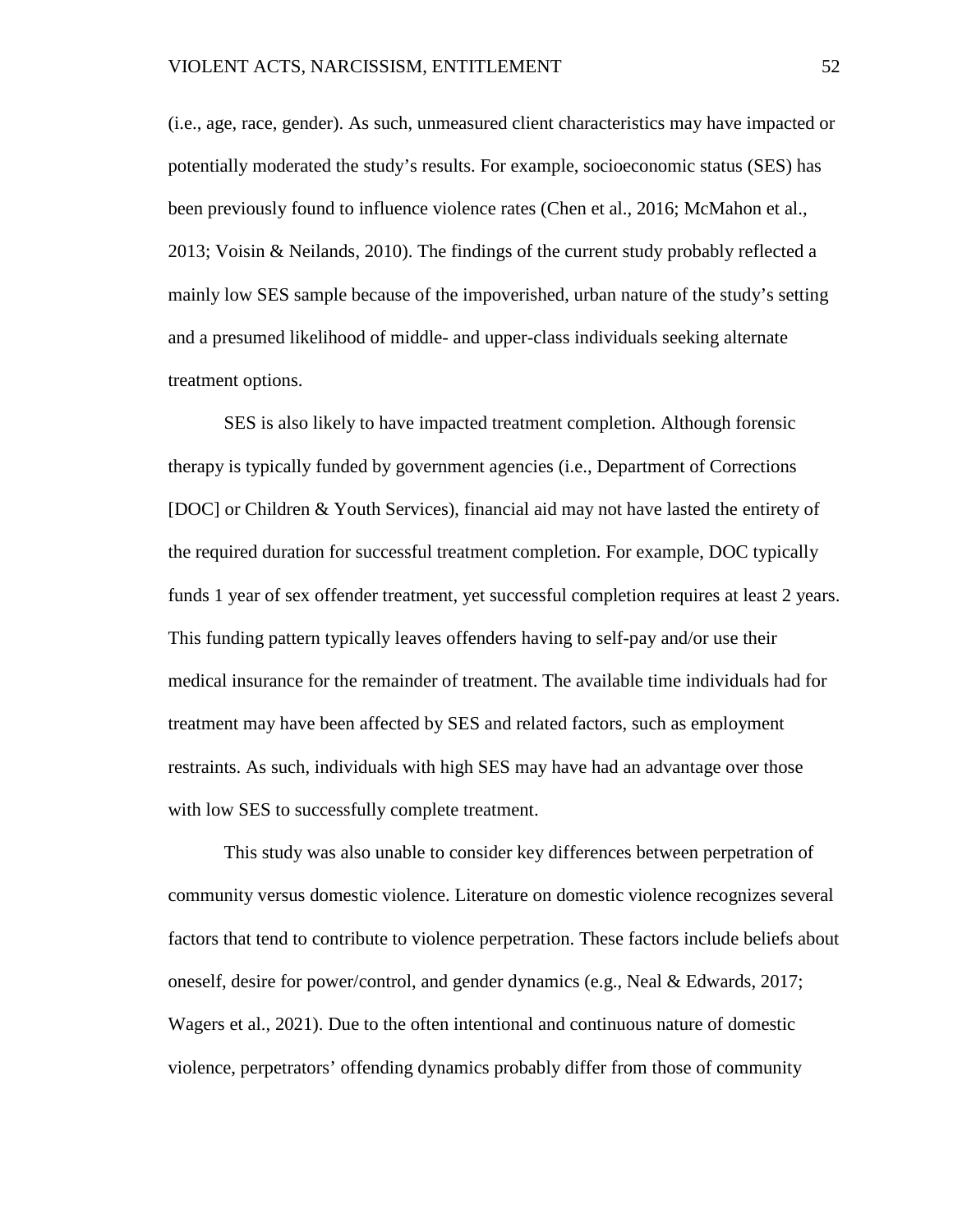violence perpetrators, whose offenses are often sporadic and reactive. Psychological or emotional abuse is also typically intertwined in domestic physical and sexual violence and, thus, should be considered in studies of violence perpetration (Gondolf et al., 2002). Due to the retrospective nature of this study, measurement of these additional factors was limited. Aspects of participants' offending dynamics were captured during initial evaluations; however, it could not be done in a uniform fashion or measured across time for change. Insight regarding offending dynamics is also typically discovered by both patients and clinicians throughout time in treatment and can perhaps differ from original presentations seen in the initial evaluation. Again, this information was not readily available for this study.

The study's design also limited its ability to measure variables that may have influenced both treatment completion and engagement in violent acts dynamically. For example, the Central Eight risk factors were solely considered as static because they could not be compared at different time points. As such, their influence on current risk was limited, and the effectiveness of treatment on altering these factors also could not be determined.

Another limitation was the sole use of the MCMI to measure narcissism and entitlement. Both the MCMI-III and -IV are reliable, valid, and widely used measures of personality that have been used extensively in correctional populations because of their admissibility to the court (McCann, 2002; Millon et al., 2009, 2015). The Grossman Facet subscales are also a reliable and valid categorization of facets of personality measurement (Millon et al., 2009, 2015). However, the subscales that together make up the narcissism scale tend to mainly capture a grandiose presentation (Millon et al., 2015).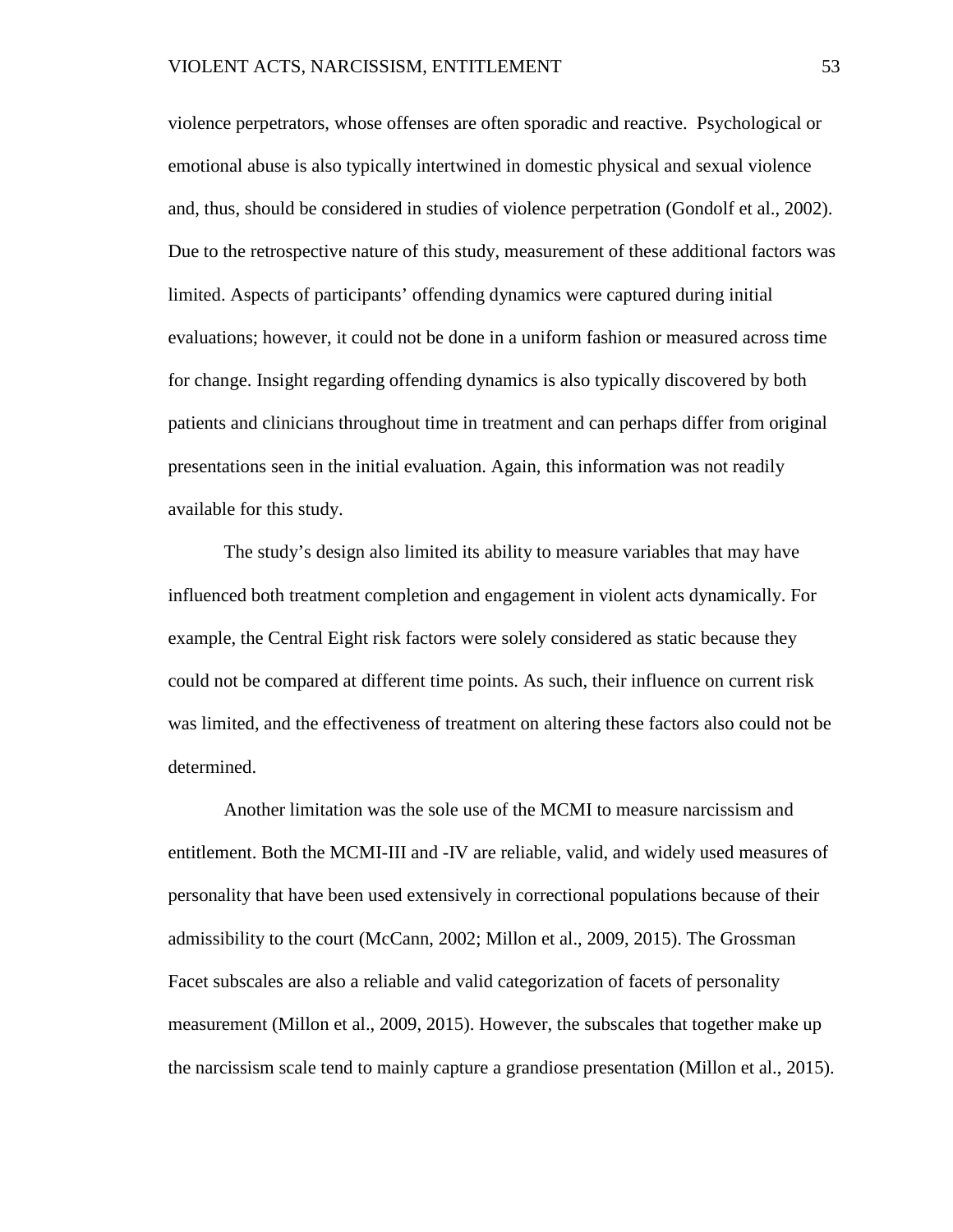The scale does not sufficiently measure vulnerable narcissistic presentations. As such, use of alternate measures, such as the Pathological Narcissism Inventory (Pincus et al., 2009**)** may have measured both grandiose and vulnerable narcissistic presentations present in the sample.

Similarly, the MCMI Interpersonally Exploitive subscale, used to measure entitlement in this study, may have captured only aspects of entitlement. It specifically measures one's expectations of receiving "special favors without reciprocation" and the use of others to serve one's own needs (Millon et al., 2015). However, it fails to capture specific entitled beliefs, such as those pertaining to ownership of others (as seen in domestic violence cases, e.g., Baumeister et al., 1996; Eisler et al., 2000; McDermott et al., 2012; Vass & Gold, 1995) or right to engage in desired sexual acts (as seen in sexoffending populations, e.g., Hanson & Harris, 2001; Hill & Fisher, 2001; Pemberton & Wakeling, 2009). As such, use of measures that capture entitlement more in depth, such as the Entitlement Attitudes Questionnaire (EAQ; Żemojtel-Piotrowska et al., 2017), which measures active, passive, and revenge entitlement, may have more accurately measured a spectrum of entitlement that was possibly represented within the sample in the current study. Again, the archival nature of the study predisposed the sole use of the MCMI for measurement of narcissism and entitlement.

Finally, the study used a single-treatment program, thereby reducing its generalizability and external validity. There may have also been logistical barriers and subjectivity among who was given an MCMI within the treatment program. For example, certain providers (e.g., DOC.) may not have been willing to pay for individuals to receive a full evaluation at intake (i.e., full battery including personality assessment). The type of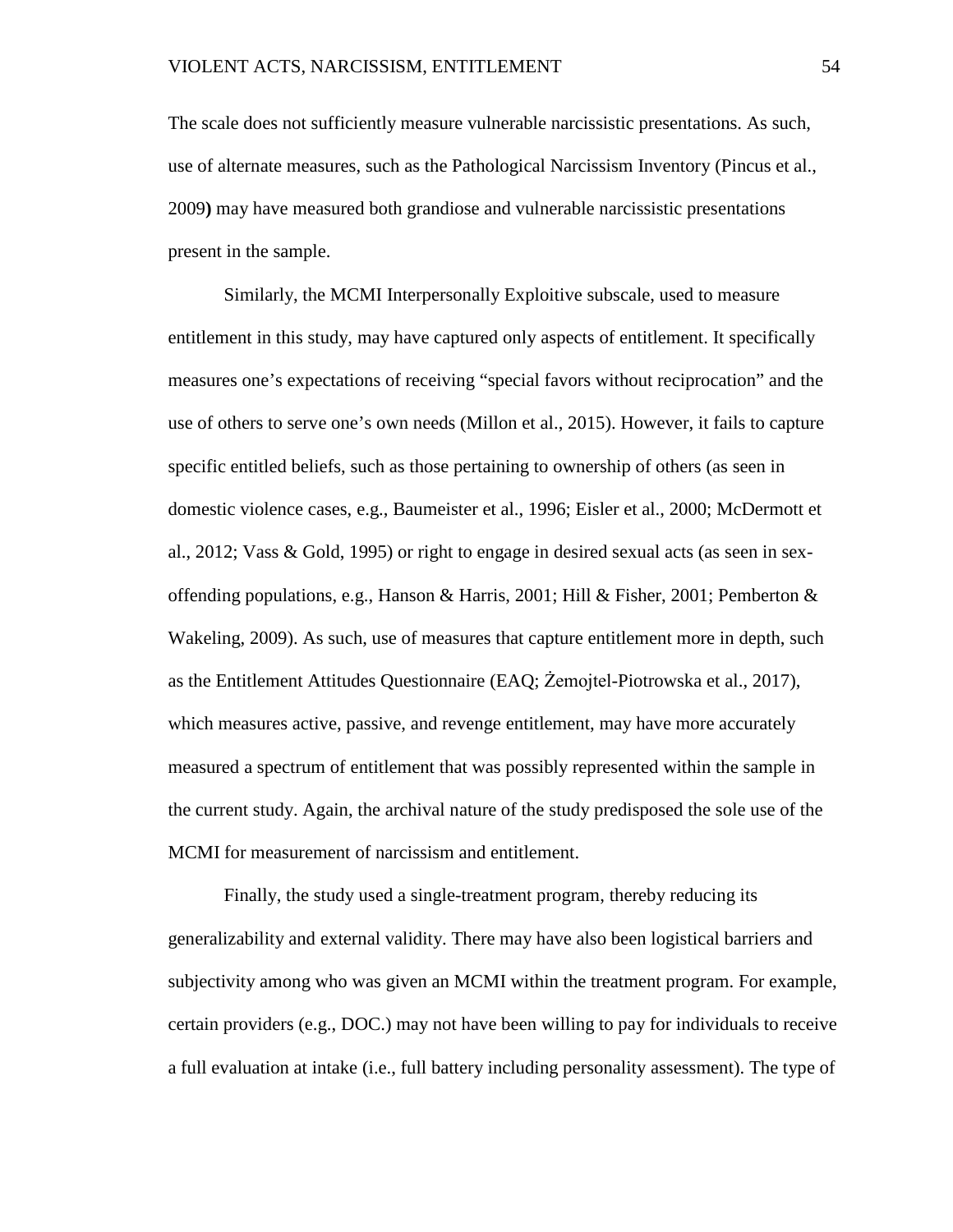personality assessment given to an individual (e.g., MCMI vs. Personality Assessment Inventory [PAI]) was also up to the discretion of the treatment providers. Logistical barriers and provider subjectivity may have then limited the pool of eligible participants, as many individuals who were treated at this center met all criteria, except for having MCMI scores.

### **Future Directions**

Future research may consider replicating this study's hypotheses prospectively and longitudinally. This research would then entail selecting comparable group sizes among individuals who meet clinical threshold for narcissism and entitlement and those who do not. The constructs of entitlement and narcissism can also be further studied through addition of scales, such as the EAQ, to measure various types of entitlement and the PNI to measure various narcissistic presentations. These scales could be given at different time points to measure if time in treatment affects rigidity of held entitled beliefs. Demographic factors, such as SES, that may have potential moderating effects could also be analyzed to determine if they significantly affect the primary relationships between narcissism and entitlement, and violent acts and treatment completion. Prospective studies can also further analyze the dynamic nature of some of the Central Eight risk factors to allow for their measurement across various time points in treatment.

Further study of the similarities between constructs among antisociality and narcissism is also necessary. Future studies may benefit from additional analysis of these constructs, perhaps along a spectrum rather than a categorical fashion, in comparison to engagement in violent acts and/or successful treatment completion. In addition, future research on the use of DBT for individuals not only meeting criteria for APD but also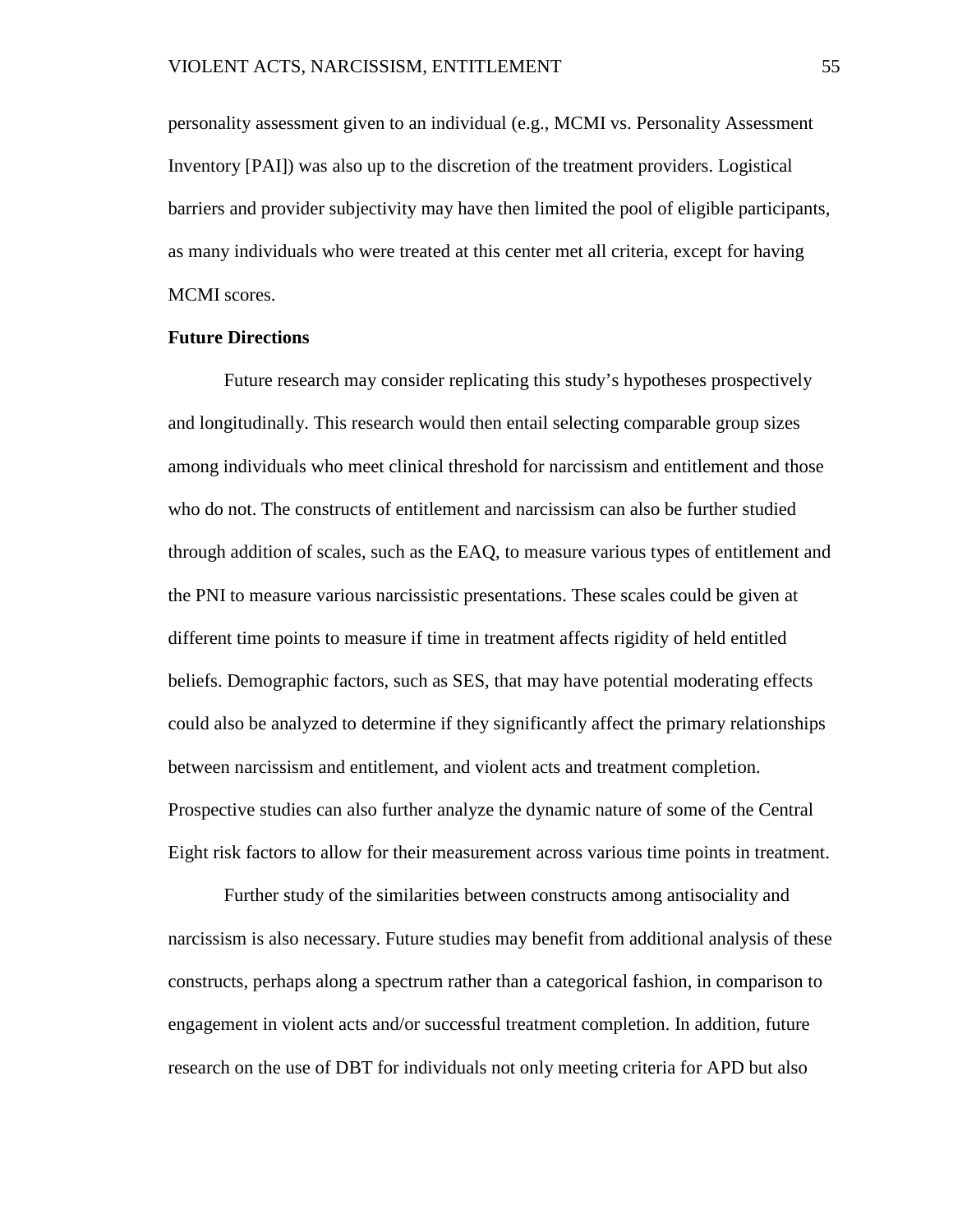being within a spectrum of antisocial cognitions and personality traits may also be warranted.

Incorporation of qualitative questions in addition to self-report is also suggested in future studies of repeated violent offending. Many individuals' violent acts may not have led to an arrest or conviction. As such, they may go unknown to treatment providers and parole agents. This information may be better captured through individuals' selfreports (e.g., target interviews, focus groups). Qualitative research can also add to literature on interpersonal and domestic violence by eliminating the sole focus on convicted violent offenders and measurement of recidivism through specific conviction and rearrest rates. Qualitative research can also be an avenue to gather clinician insight onto perpetrators' offending dynamics. This insight can help the field further understand and prevent repeated domestic violence perpetration.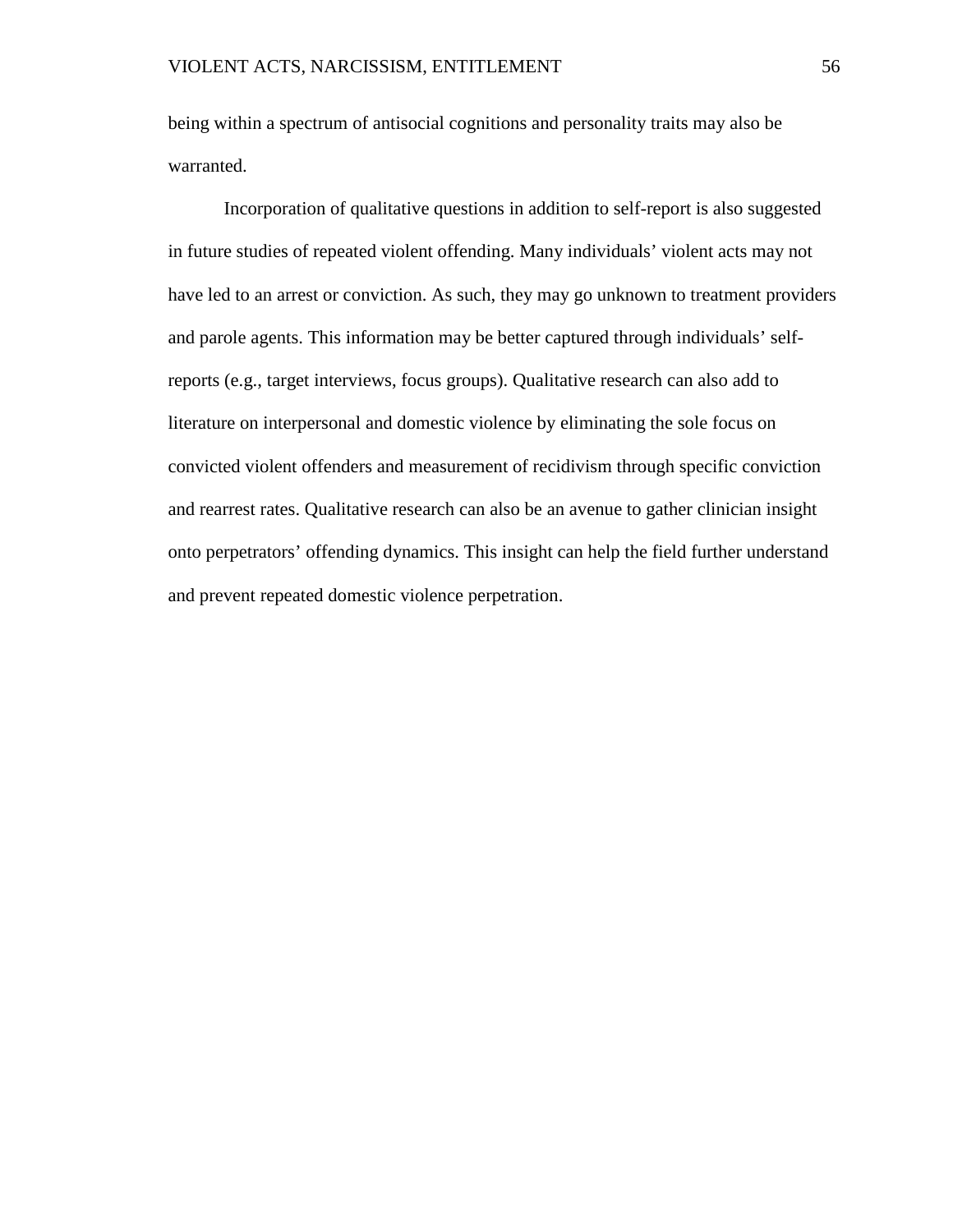### **REFERENCES**

Alvarez, A., & Bachman, R. (2008). *Violence: The enduring problem.* Sage.

- American Psychiatric Association. (2013). *Diagnostic and statistical manual of mental disorders* (5th ed.).<https://doi.org/10.1176/appi.books.9780890425596>
- Andrews, D. A., & Bonta, J. (2010). *The psychology of criminal conduct.* Anderson Publishing.

Ang, R. P., Ong, E. Y., Lim, J. C., & Lim, E. W. (2010). From narcissistic exploitativeness to bullying behavior: The mediating role of approval-ofaggression beliefs. *Social Development, 19*(4), 721-735. <https://doi.org/10.1111/j.1467-9507.2009.00557.x>

Aslinger, E. N., Manuck, S. B., Pilkonis, P. A., Simms, L. J., & Wright, A. G. C. (2018). Narcissist or narcissistic? Evaluation of the latent structure of narcissistic personality disorder. *Journal of Abnormal Psychology,127*(5)*,* 496–502. [https://doi.org/10.1037/abn0000363](https://psycnet.apa.org/doi/10.1037/abn0000363)

Asscher, J. J., van Vugt, E. S., Stams, G. J., Dekovic, M., Eichelsheim, V. I., & Yousfi, S. (2011). The relationship between juvenile psychopathic traits, delinquency and (violent) recidivism: A meta-analysis. *Journal of Child Psychology and Psychiatry*, *52*(11), 1134-1143.<https://doi.org/10.1111/j.1469-7610.2011.02412.x>

Babcock, J. C., Green, C. E., & Robie, C. (2004). Does batterers' treatment work? A meta-analytical review of domestic violence treatment. *Clinical Psychology Review, 23*(8), 1023–1053. <https://doi.org/10.1016/j.cpr.2002.07.001>

Banse, R., Koppehele-Gossel, J., Kistemaker, L. M., Werner, V. A., & Schmidt, A. F.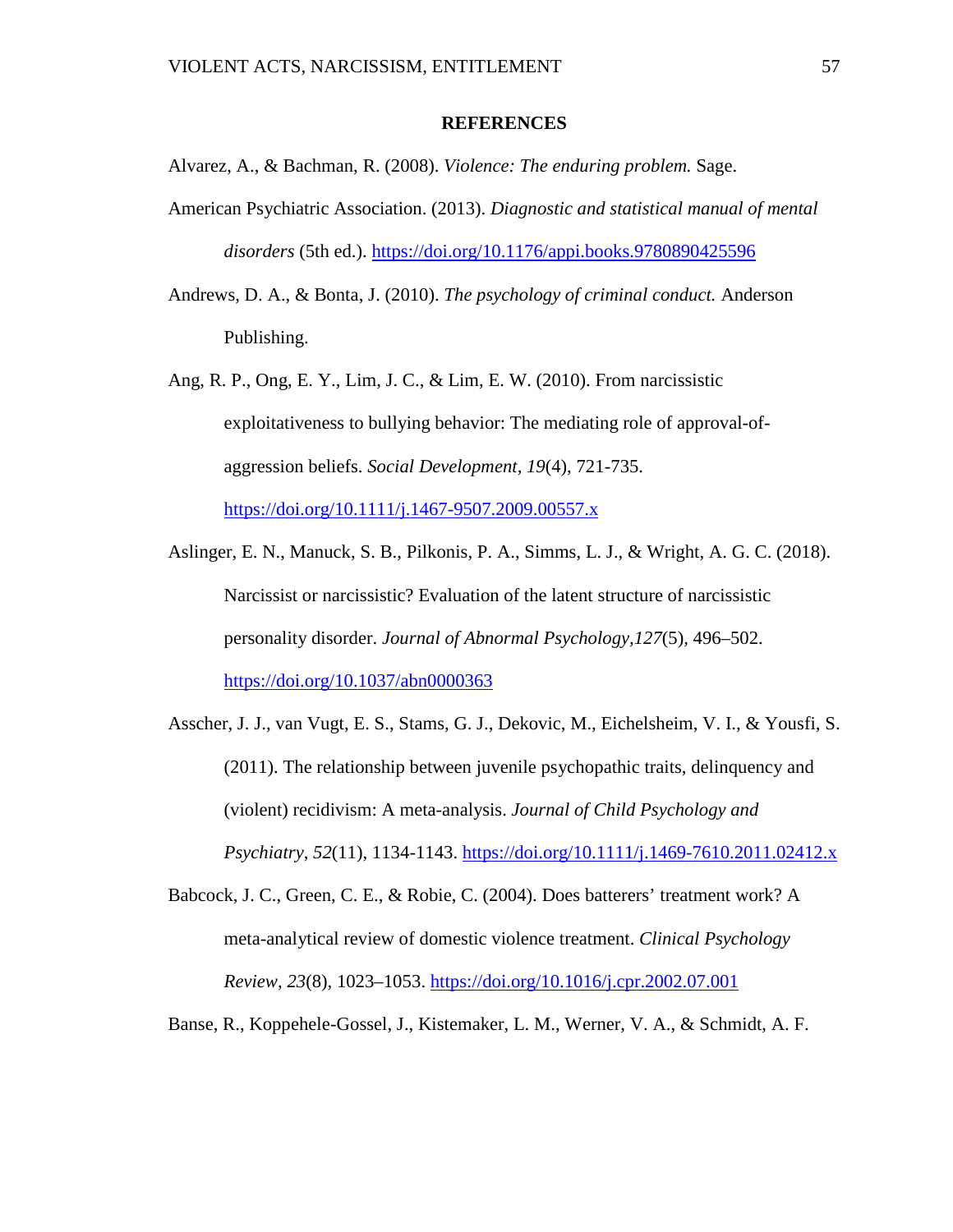(2013). Pro-criminal attitudes, intervention, and recidivism. *Aggression and Violent Behavior*, *18*(6), 673–685.<https://doi.org/10.1016/j.avb.2013.07.024>

- Barry, C. T., Frick, P. J., Adler, K. K., & Grafeman, S. J. (2007). The predictive utility of narcissism among children and adolescents: Evidence for a distinction between adaptive and maladaptive narcissism. *Journal of Child and Family Studies, 16*(4), 508-521. [https://doi.org/10.1007/s10826-006-9102-5](https://psycnet.apa.org/doi/10.1007/s10826-006-9102-5)
- Baumeister, R. F., Bushman, B. J., & Campbell, W. K. (2000). Self-esteem, narcissism, and aggression: Does violence result from low self-esteem or from threatened egotism? *Current Directions in Psychological Science*, *9*(1), 26–29.

<https://doi.org/10.1111/1467-8721.00053>

- Baumeister, R. F., Catanese, K. R., & Wallace, H. M. (2002). Conquest by force: A narcissistic reactance theory of rape and sexual coercion. *Review of General Psychology, 6*(1), 92–135.<https://doi.org/10.1037/1089-2680.6.192>
- Baumeister, R. F., Smart, L., & Boden, J. M. (1996). Relation of threatened egotism to violence and aggression: The dark side of high self-esteem. *Psychological Review, 103*(1), 5–33. [https://doi.org/10.1037/0033-295X.103.1.5](https://doi.apa.org/doi/10.1037/0033-295X.103.1.5)
- Beech, A., & Mann, R. (2002). Recent developments in the assessment and treatment of sexual offenders. In J. McGuire (Ed.), *Offender rehabilitation and treatment: Effective programs and policies* (pp. 259–287). Wiley.
- Beech, A. R., Wakeling, H. C., Szumski, F., & Freemantle, N. (2016). Problems in the measurement of dynamic risk factors in sexual offenders. *Psychology, Crime & Law, 22*(1–2), 68–83. [https://doi.org/10.1080/1068316x.2015.1109095.](https://doi.org/10.1080/1068316x.2015.1109095)
- Beggs, S. (2010). Within-treatment outcome among sexual offenders: A review.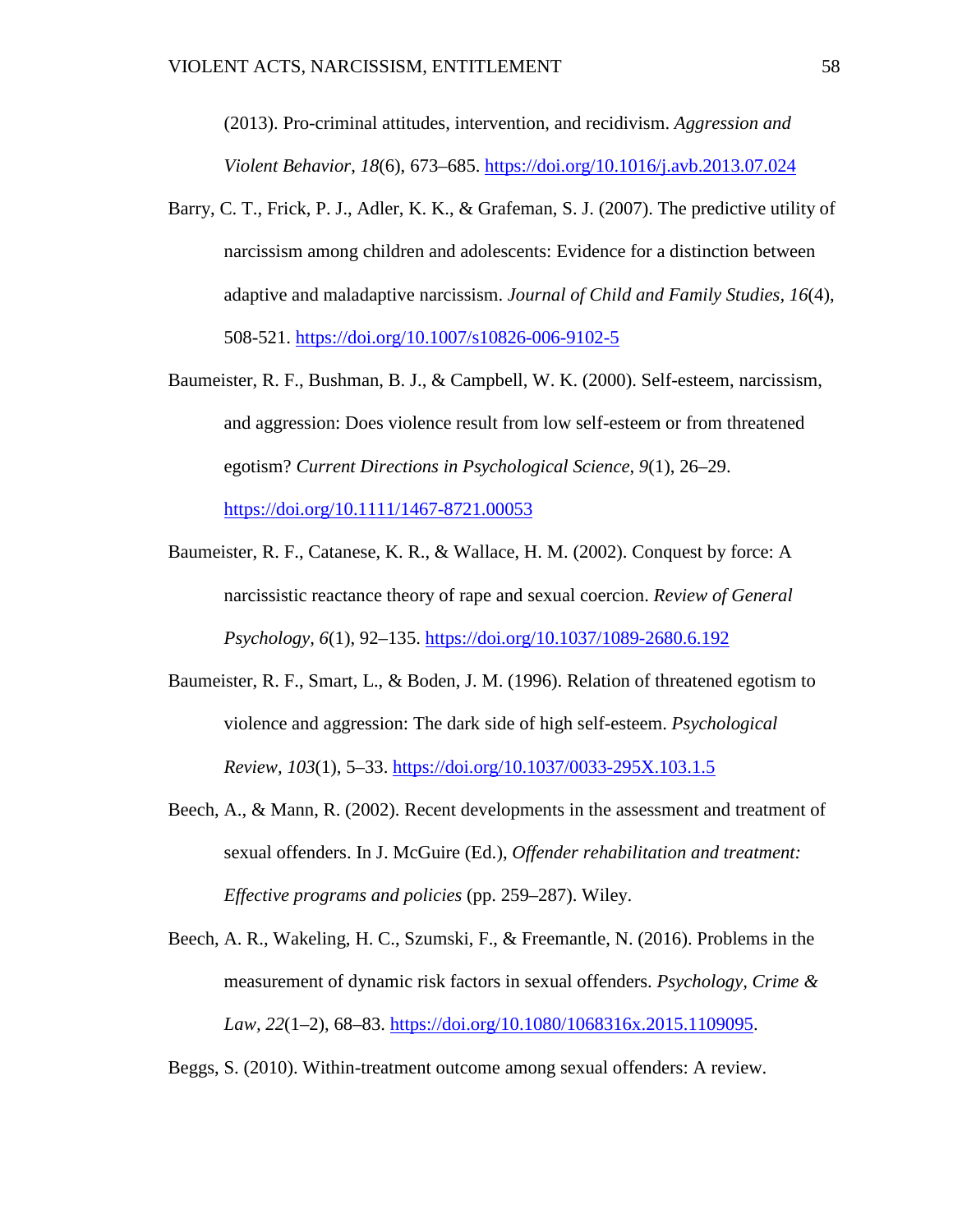*Aggression and Violent Behavior, 15*(5), 369–379.

<https://doi.org/10.1016/j.avb.2010.06.005>

- Bettencourt, B. A., Talley, A., Benjamin, A. J., & Valentine, J. (2006). Personality and aggressive behavior under provoking and neutral conditions: A meta-analytic review. *Psychological Bulletin, 132*(5), 751–777. [https://doi.org/10.1037/0033-](https://doi.org/10.1037/0033-2909.132.5.751) [2909.132.5.751](https://doi.org/10.1037/0033-2909.132.5.751)
- Blackburn, R., & Coid, J. W. (1999). Empirical clusters of DSM–III personality disorders in violent offenders. *Journal of Personality Disorders,13*, 18–34. <https://doi.org/10.1521/pedi.1999.13.1.18>
- Blonigen, D. M., Hicks, B. M., Krueger, R. F., Patrick, C. J., & Iacono, W. G. (2005). Psychopathic personality traits: Heritability and genetic overlap with internalizing and externalizing psychopathology. *Psychological Medicine, 35*(5), 637– 648. <https://doi.org/10.1017/S0033291704004180>
- Bonta, J. L., & Andrews, D. A. (2017). *The psychology of criminal conduct* (6th ed.). Routledge.
- Bonta, J., Blais, J., & Wilson, H. A. (2014). A theoretically informed meta-analysis of the risk for general and violent recidivism for mentally disordered offenders. *Aggression and Violent Behavior, 19*(3), 278-287. <https://doi.org/10.1016/j.avb.2014.04.014>
- Bouffard, L. A. (2010). Exploring the utility of entitlement in understanding sexual aggression. *Journal of Criminal Justice*, *38*(5), 870–879. <https://doi.org/10.1016/j.jcrimjus.2010.06.002>
- Bourke, M. L., Fragomeli, L., Detar, P. J., Sullivan, M. A., Meyle, E., & Riordan, M.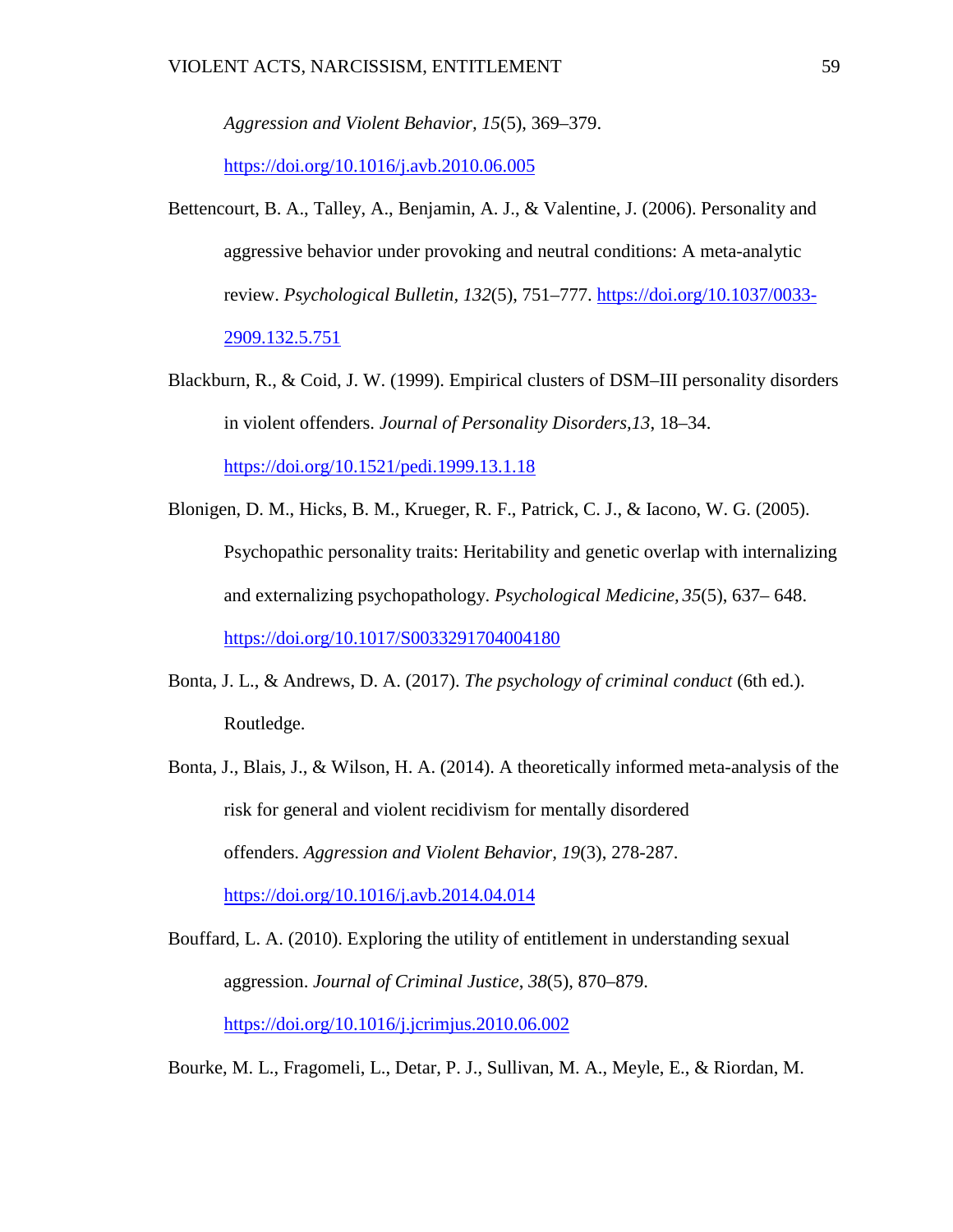(2015). The use of tactical polygraph with sex offenders*. Journal of Sexual Aggression, 21*(3), 354–367.<https://doi.org/10.1080/13552600.2014.886729>

Bourke, M. L., & Hernandez, A. E. (2009). The "Butner Study" redux: A report of the incidence of hands-on child victimization by child pornography offenders. *Journal of Family Violence, 24*(3), 183–191. [https://doi.org/10.1007/s10896](https://doi.org/10.1007/s10896%E2%80%90008%E2%80%909219%E2%80%90y)‐008‐9219‐y

Breiding, M. J., Smith, S. G., Basile, K. C., Walters, M. L., Chen, J., & Merrick, M. T. (2014). Prevalence and characteristics of sexual violence, stalking, and intimate partner violence victimization--National Intimate Partner and Sexual Violence Survey, United States, 2011. *Morbidity and Mortality Weekly Report: Surveillance Summaries*, *63*(8), 1–18.

Bureau of Justice Statistics. (n.d.). *The measures of recidivism.* 

[https://www.bjs.gov/recidivism/templates/definition.cfm.](https://www.bjs.gov/recidivism/templates/definition.cfm)

Bureau of Justice Statistics. (2018, May 23). *5 Out of 6 were arrested within 9 years of their release.* https://bjs.ojp.gov/content/pub/press/18upr9yfup0514pr.pdf.

Bureau of Justice Statistics (2021, February 18). *Violent crime.* 

<https://bjs.ojp.gov/topics/violent-crime>

Bushman, B. J., & Baumeister, R. F. (1998). Threatened egotism, narcissism, self-esteem, and direct and displaced aggression: Does self-love or self-hate lead to violence? *Journal of Personality and Social Psychology, 75*(1), 219–229. <https://doi.org/10.1037/0022-3514.75.1.219>

Bushman, B. J., Bonacci, A. M., van Dijk, M., & Baumeister, R. F. (2003). Narcissism,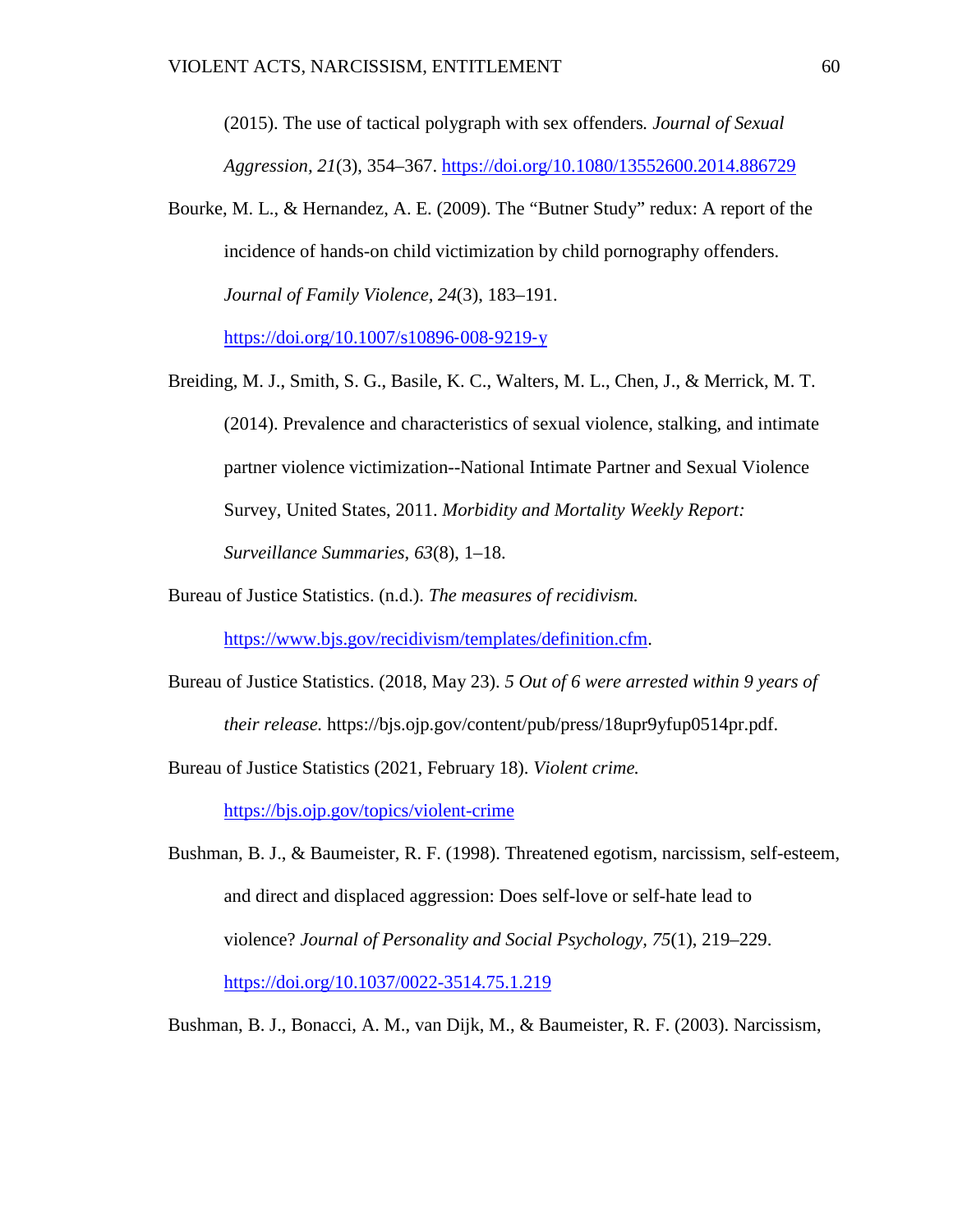sexual refusal, and aggression: Testing and narcissistic reactance model of sexual coercion. *Journal of Personality and Social Psychology, 84*(5), 1027–1040. <https://doi.org/10.1037/0022-3514.84.5.1027>

- Cairns, K. V. (1993). Sexual entitlement and sexual accommodation: Implications for female and male experience of sexual coercion. *The Canadian Journal of Human Sexuality, 2*(4), 203–213.
- Carr, W. A. (2014). The impact of personality disorders on legally supervised community treatment: A systematic literature review. *Community Mental Health Journal, 50*(6), 664-672. [https://doi.org/10.1007/s10597-013-9649-8](https://psycnet.apa.org/doi/10.1007/s10597-013-9649-8)
- Casey, S. (2016). Dynamic risk and sexual offending: The conundrum of assessment. *Psychology, Crime & Law, 22*(1–2), 104–123. <https://doi.org/10.1080/1068316X.2015.1111366>
- Catlett, B. S., Toews, M. L., & Walilko, V. (2010). Men's gendered constructions of intimate partner violence as predictors of court-mandated batterer treatment drop out. *American Journal of Community Psychology*, *45*(1), 107-123.

<https://doi.org/10.1007/s10464-009-9292-2>

- Centers for Disease Control and Prevention. (2021, February 5). *Preventing sexual violence.* <https://www.cdc.gov/violenceprevention/sexualviolence/fastfact.html>
- Chang, H., & Saunders, D. G. (2002). Predictors of attrition in two types of group programs for men who batter. *Journal of Family Violence, 17*(3), 273-292. [https://doi.org/10.1023/A:1016057328929](https://psycnet.apa.org/doi/10.1023/A:1016057328929)
- Chen, P., Voisin, D. R., & Jacobson, K. C. (2016). Community violence exposure and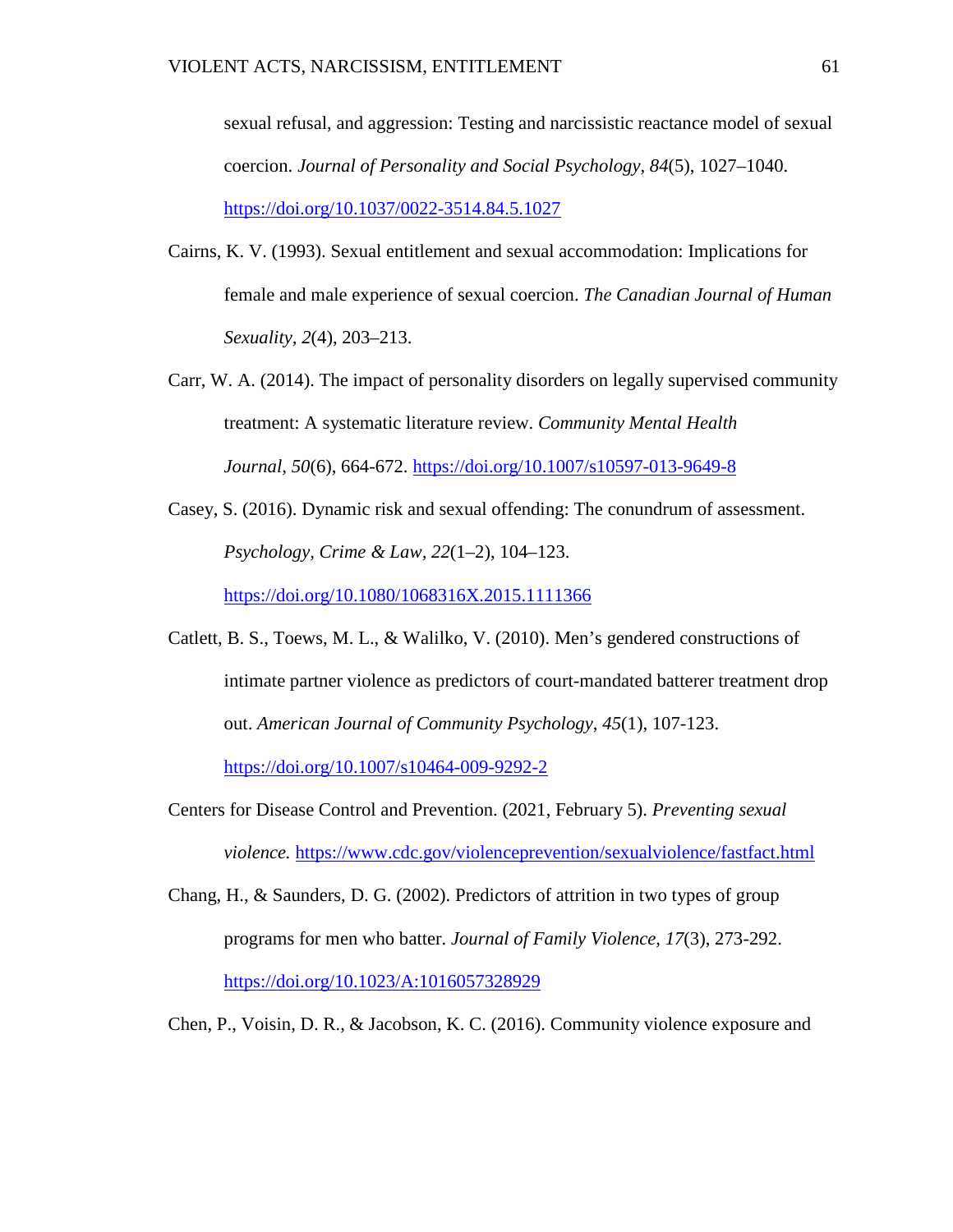adolescent delinquency: Examining a spectrum of promotive factors. *Youth & Society, 48*(1)*,* 33-57. [https://doi.org/10.1177/0044118X13475827](https://psycnet.apa.org/doi/10.1177/0044118X13475827)

- Cleckley, H. (1941). *The mask of sanity: An attempt to clarify some issues about the socalled psychopathic personality.* C.V. Mosby.
- Cleckley, H. (1976). *The mask of sanity: An attempt to clarify some issues about the socalled psychopathic personality* (5<sup>th</sup> ed). C.V. Mosby.
- Cohen, J. (1988). Statistical power analysis for the behavioral sciences (2nd ed.). Routledge.<https://doi.org/10.4324/9780203771587>
- Coid, J., Yang, M., Tyrer, P., Roberts, A., & Ullrich, S. (2006). Prevalence and correlates of personality disorder in Great Britain. *The British Journal of Psychiatry, 188*(5), 423–431.<https://doi.org/10.1192/bjp.188.5.423>
- Coid, J. W. (2002). Personality disorders in prisoners and their motivation for dangerous and disruptive behaviour. *Criminal Behaviour and Mental Health, 12*(3), 209– 226.<https://doi.org/10.1002/cbm.497>
- Collins, R. E. (2010). The effect of gender on violent and nonviolent recidivism: A metaanalysis. *Journal of Criminal Justice, 38*(4), 675-684. [https://doi.org/10.1016/j.jcrimjus.2010.04.041](https://psycnet.apa.org/doi/10.1016/j.jcrimjus.2010.04.041)
- Cornell, D. G., Warren, J., Hawk, G., Stafford, E., Oram, G., & Pine, D. (1996). Psychopathy in instrumental and reactive violent offenders. *Journal of Consulting and Clinical Psychology*, *38*(4), –790.

[https://doi.org/10.1037/0022-006X.64.4.783](https://psycnet.apa.org/doi/10.1037/0022-006X.64.4.783)

Costa, P. T., Jr., & McCrae, R. R. (1990). Personality disorders and the five-factor model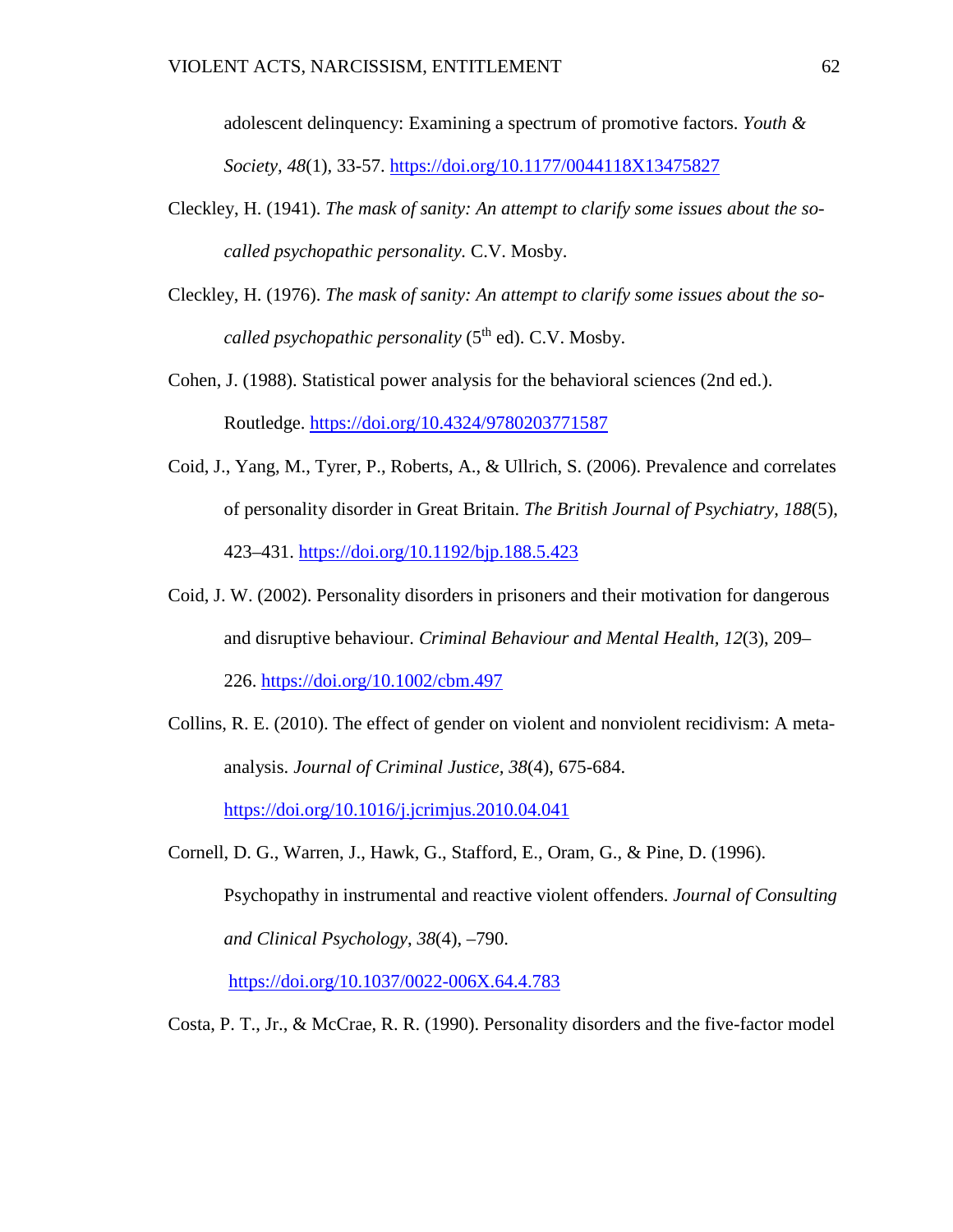of personality. *Journal of Personality Disorders, 4*(4), 362–371.

<https://doi.org/10.1521/pedi.1990.4.4.362>

Craissati, J., & Blundell, R. (2013). A community service for high-risk mentally disordered sex offenders: A follow-up study. *Journal of Interpersonal Violence, 28*(6), 1178-1200. [https://doi.org/10.1177/0886260512468235](https://doi.org/10.1177%2F0886260512468235)

Craissati, J., Webb, L., & Keen, S. (2008). The relationship between developmental variables, personality disorder, and risk in sex offenders. *Sexual Abuse: Journal of Research and Treatment, 20*(2), 119-138.

[https://doi.org/10.1177/1079063208317464](https://doi.org/10.1177%2F1079063208317464)

- Dadds, M. R., Fraser, J., Frost, A., & Hawes, D. J. (2005). Disentangling the underlying dimensions of psychopathy and conduct problems in childhood: A community study. *Journal of Consulting and Clinical Psychology, 73*(3), 400–410. [https://doi.org/10.1037/0022-006X.73.3.400](https://psycnet.apa.org/doi/10.1037/0022-006X.73.3.400)
- Daly, K., & Bouhours, B. (2010). Rape and attrition in the legal process: A comparative analysis of five countries. *Crime and Justice, 39*(1), 565–650. <https://doi.org/10.1086/653101>
- Dashineau, S. C., Edershile, E. A., Simms, L. J., & Wright, A. G. C. (2019). Pathological narcissism and psychosocial functioning. *Personality Disorders: Theory, Research, and Treatment, 10*(5), 473–478. [https://doi.org/10.1037/per0000347](https://psycnet.apa.org/doi/10.1037/per0000347)

Day, A., Casey, S., & Gerace, A. (2010). Interventions to improve empathy awareness in sexual and violent offenders: Conceptual, empirical, and clinical issues. *Aggression and Violent Behavior,15*(3), 201–208.

[https://doi.org/10.1016/j.avb.2009.12.003](https://psycnet.apa.org/doi/10.1016/j.avb.2009.12.003)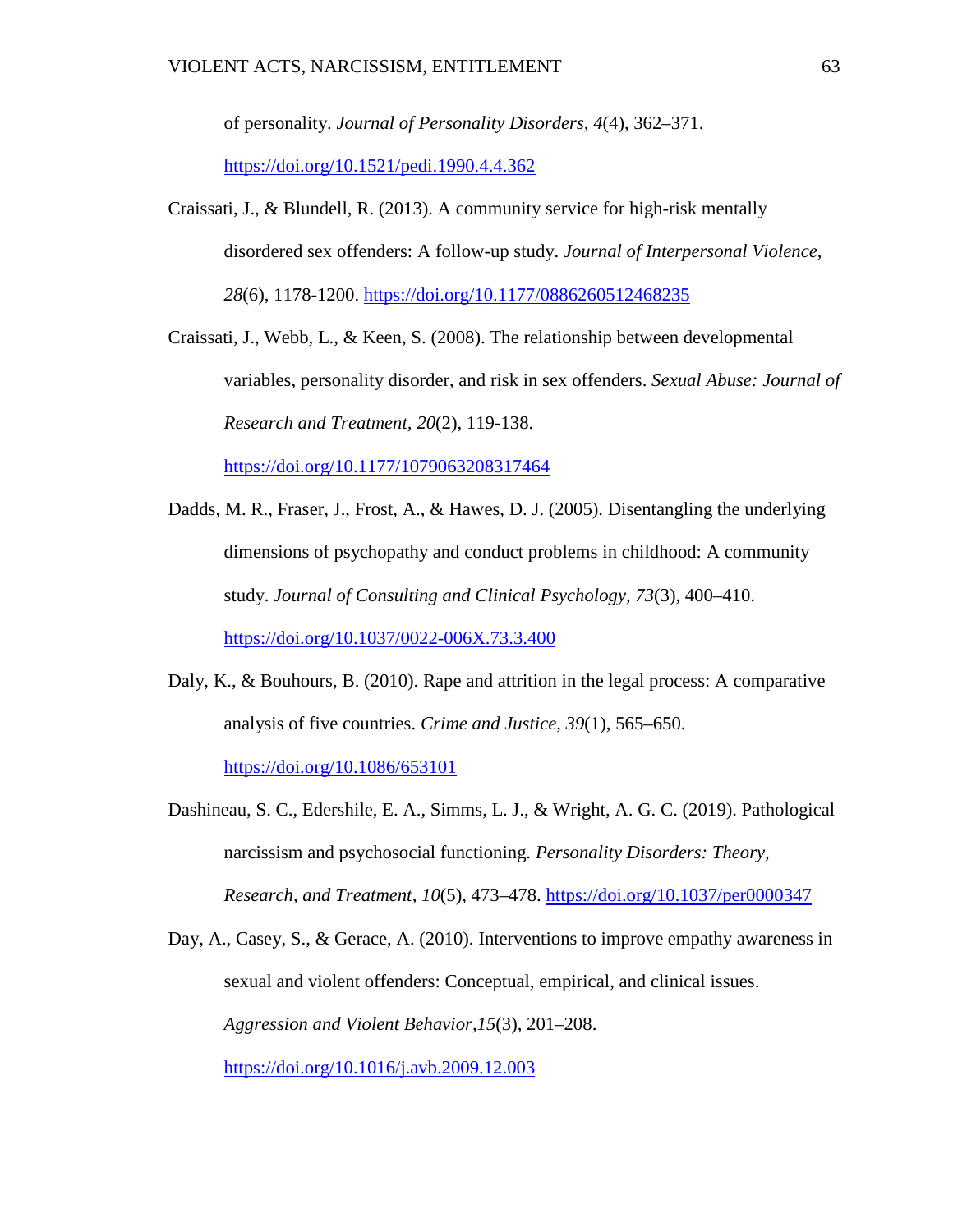- de Keulen, V. M. E., Bernstein, D. P., Vanstipelen, S., Vogel, V., Lucker, T. P. C., Slaats, M., Hartkoorn, M., & Arntz, A. (2016). Schema modes in criminal and violent behaviour of forensic cluster BPD patients: A retrospective and prospective study. *Legal & Criminological Psychology*, *21*(1), 56–76. <https://doi.org/10.1111/lcrp.12047>
- Declercq, F., Willemsen, J., Audenaert, K., & Verhaeghe, P. (2012). Psychopathy and predatory violence in homicide, violent, and sexual offences: Factor and facet relations. *Legal & Criminological Psychology*, *17*(1), 59–74. <https://doi.org/10.1348/135532510X527722>
- DeLisi, M. (2009). Psychopathy is the unified theory of crime. *Youth Violence and Juvenile Justice*, *7*(3), 256–273.<https://doi.org/10.1177/1541204009333834>
- Dhingra, K., & Boduszek, D. (2013). Psychopathy and criminal behaviour: A psychosocial research perspective. *Journal of Criminal Psychology*, *3*(2), 83–107. <https://doi.org/10.1108/JCP-06-2013-0014>
- Dunne, A. L., Gilbert, F., & Daffern, M. (2018). Elucidating the relationship between personality disorder traits and aggression using the new *DSM-5* dimensionalcategorical model for personality disorder. *Psychology of Violence, 8*(5), 615-629. [https://doi.org/10.1037/vio0000144](https://psycnet.apa.org/doi/10.1037/vio0000144)

Dunsieth, N. W., Jr., Nelson, E. B., Brusman-Lovins, L. A., Holcomb, J. L., Beckman, D., Welge, J. A., Roby, D., Taylor, P., Jr., Soutullo, C. A., & McElroy, S. L. (2004). Psychiatric and legal features of 113 men convicted of sexual offenses. *The Journal of Clinical Psychiatry, 65*(3), 293-300. [https://doi.org/10.4088/JCP.v65n0302](https://psycnet.apa.org/doi/10.4088/JCP.v65n0302)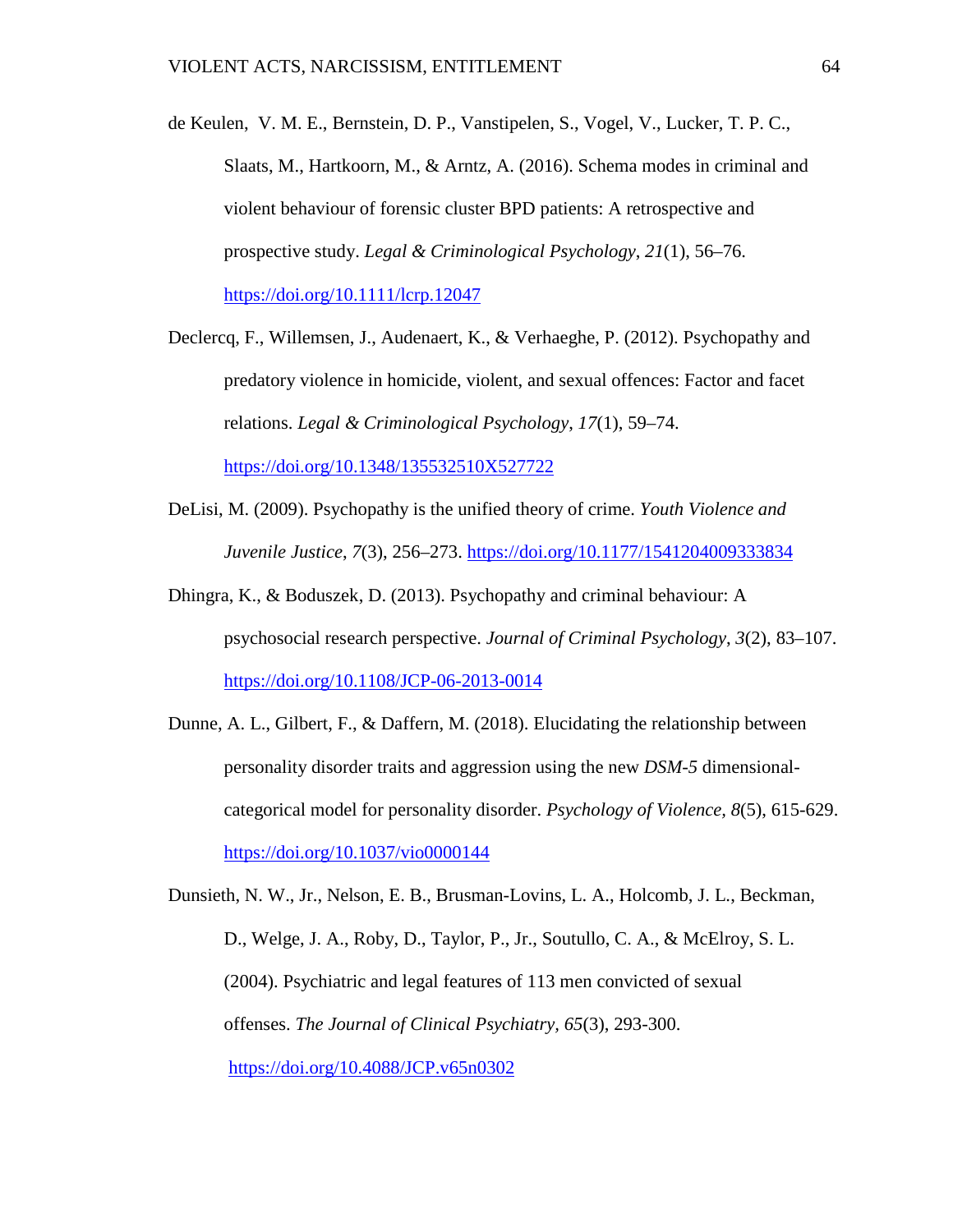- Dutton, D. G. (2002). The neurobiology of abandonment homicide. *Aggression and Violent Behavior, 7*(4), 407–421. [https://doi.org/10.1016/S1359-1789\(01\)00066-0](https://doi.org/10.1016/S1359-1789(01)00066-0)
- Edens, J. F., Campbell, J. S., & Weir, J. M. (2007). Youth psychopathy and criminal recidivism: A meta-analysis of the psychopathy checklist measures. *Law and Human Behavior*, *31*(1), 53-75.<https://doi.org/10.1007/s10979-006-9019-y>
- Edens, J. F., Marcus, D. K., Lilienfeld, S. O., & Poythress, N. G., Jr. (2006). Psychopathic, not psychopath: Taxometric evidence for the dimensional structure of psychopathy. *Journal of Abnormal Psychology, 115*(1), 131-144. <https://doi.org/10.1037/0021-843X.115.1.131>
- Eher, R., Rettenberger, M., & Schilling, F. (2010). Stable dynamic risk factors in child sexual abusers: The incremental predictive power of narcissistic personality traits beyond the Static-99/Stable-2007 priority categories on sexual reoffense. *Sex Offender Treatment, 5*(1), 1-12.
- Ehrensaft, M. K., Cohen, P., & Johnson, J. G. (2006). Development of personality disorder symptoms and the risk for partner violence. *Journal of Abnormal Psychology, 115*(3), 474-483. [https://doi.org/10.1037/0021-843X.115.3.474](https://psycnet.apa.org/doi/10.1037/0021-843X.115.3.474)
- Eisenberg, M. J., van Horn, J. E., Dekker, J. M., Assink, M., van der Put, C. E., Hendriks, J., & Stams, G. J. J. M. (2019). Static and dynamic predictors of general and violent criminal offense recidivism in the forensic outpatient population: A metaanalysis. *Criminal Justice and Behavior, 46*(5), 732-750.

[https://doi.org/10.1177/0093854819826109](https://psycnet.apa.org/doi/10.1177/0093854819826109)

Eisler, R. M., Franchina, J. J., Moore, T. M., Honeycutt, H. G., & Rhatigan, D. L. (2000).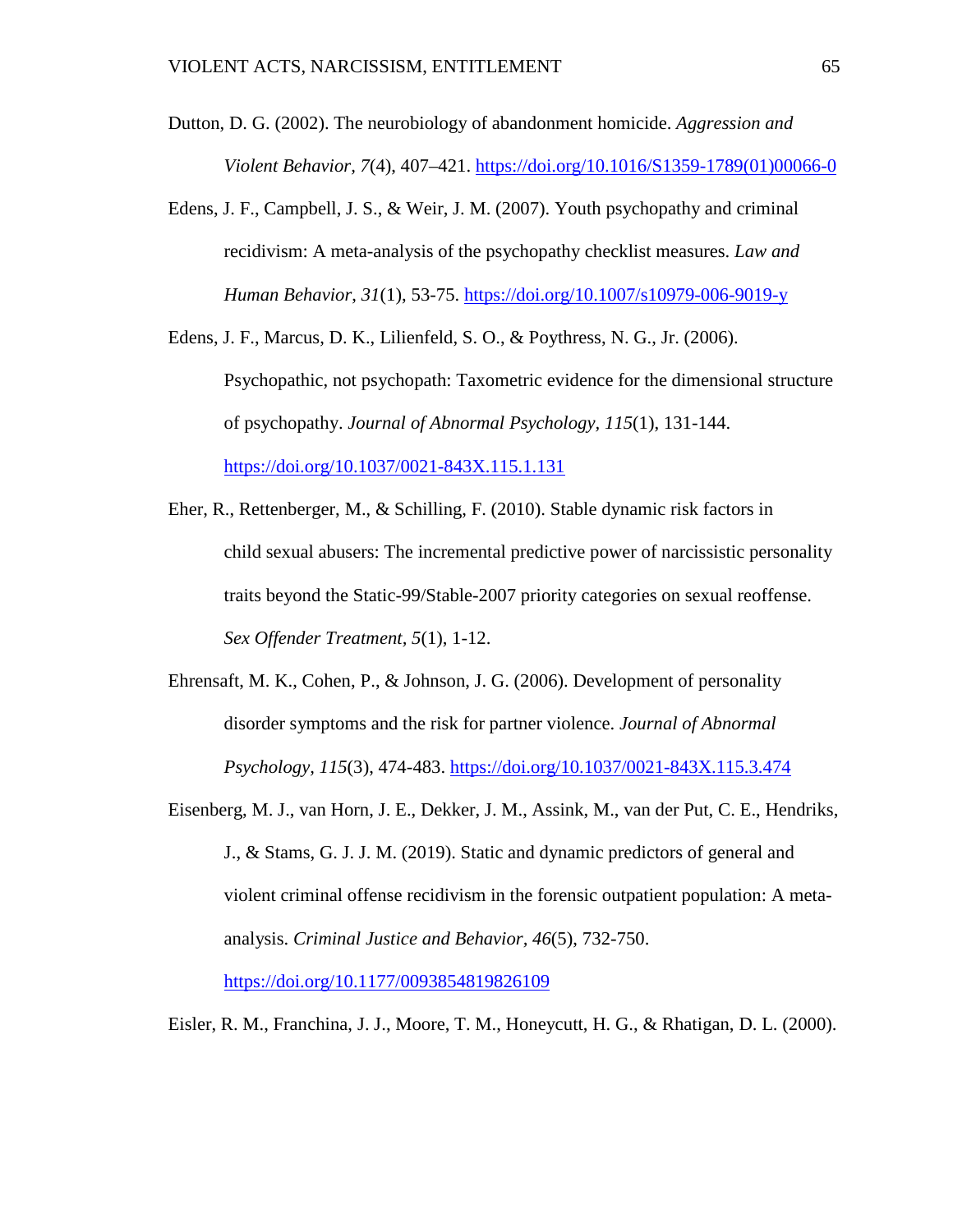Masculine gender role stress and intimate abuse: Effects of gender relevance of conflict situations on men's attributions and affective responses. *Psychology of Men & Masculinity, 1*(1), 30–36.<https://doi.org/10.1037/1524-9220.1.1.30>

Emmelkamp, P.M.G., & Kamphuis, J.H. (2007). *Personality disorders*. Psychology Press. <https://doi.org/10.4324/9781315824406>

Enebrink, P., Andershed, H., & Långström, N. (2005). Callous-unemotional traits are associated with clinical severity in referred boys with conduct problems. *Nordic Journal of Psychiatry, 59*(6)*,* 431-440.

<https://doi.org/10.1080/08039480500360690>

- Fahlgren, M. K., Kleiman, E. M., Puhalla, A. A., & McCloskey, M. S. (2017). Age and gender effects in recent violence perpetration. *Journal of Interpersonal Violence*, *35*(17–18), 3513–3529. <https://doi.org/10.1177/0886260517709803>
- Farrington, D., Ttofi, M., Crago, R., & Coid, J. (2014). Prevalence, frequency, onset, desistance and criminal career duration in self-reports compared with official records. *Criminal Behaviour and Mental Health. 24*(4), 241-253. <https://doi.org/10.1002/cbm.1930>
- Farrington, D. P. (1989) Self-reported and official offending from adolescence to adulthood. In M. W. Klein (Ed.), *Cross-national research in self-reported crime and delinquency* (pp. 399–423). Springer.
- Fazel, S., & Danesh, J. (2002). Serious mental disorder in 23,000 prisoners: A systematic review of 62 surveys. *The Lancet, 359*(9306), 545-550. [https://doi.org/10.1016/S0140-6736\(02\)07740-1](https://doi.org/10.1016/S0140-6736(02)07740-1)

Federal Bureau of Investigation (n.d). *2017 Crime in the United States*.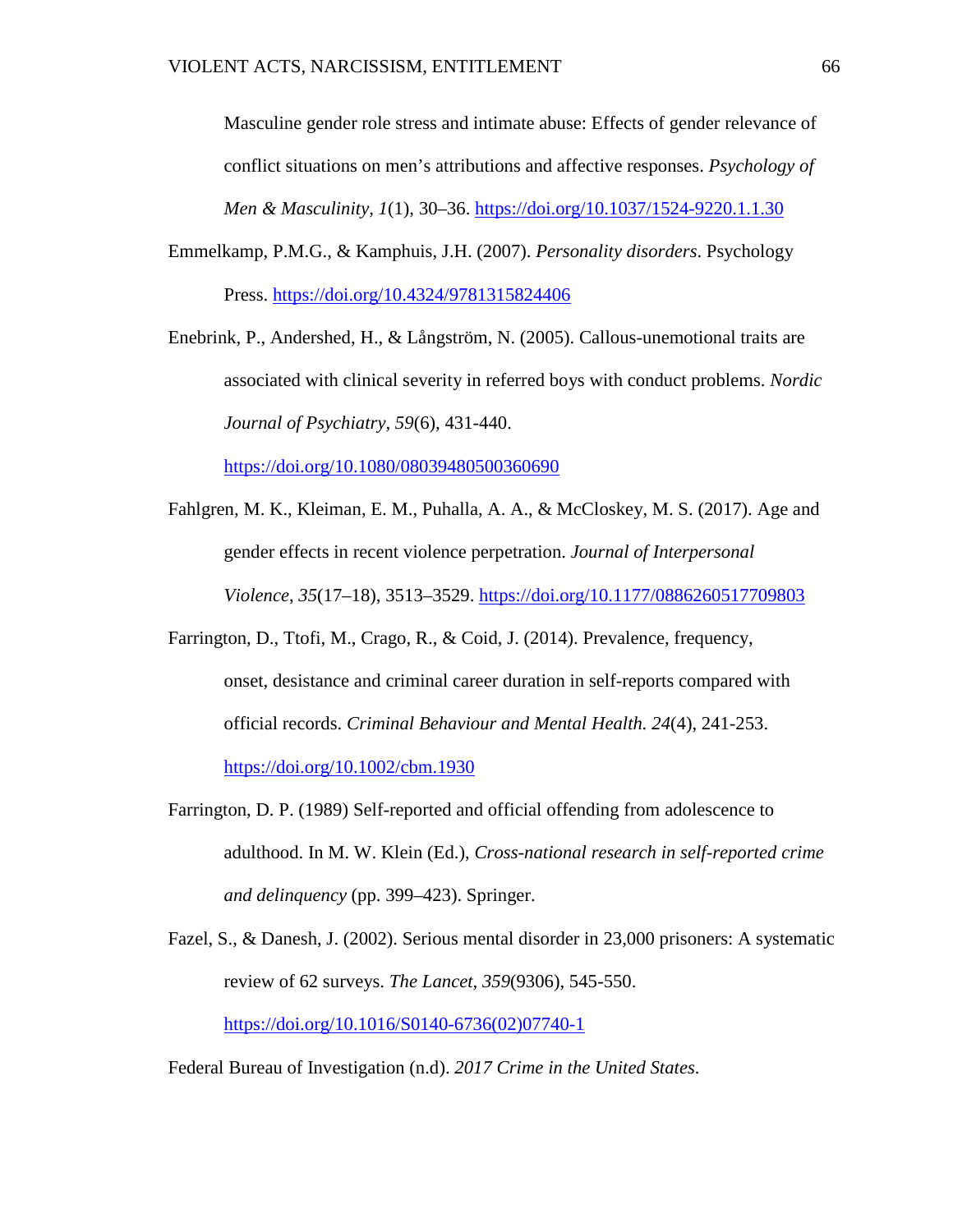[https://ucr.fbi.gov/crime-in-the-u.s/2017/crime-in-the-u.s.-2017/topic-](https://ucr.fbi.gov/crime-in-the-u.s/2017/crime-in-the-u.s.-2017/topic-pages/property-crime)

[pages/property-crime](https://ucr.fbi.gov/crime-in-the-u.s/2017/crime-in-the-u.s.-2017/topic-pages/property-crime)

Federal Bureau of Prisons (2021 December 25). *Offenses.* 

[https://www.bop.gov/about/statistics/statistics\\_inmate\\_offenses.jsp](https://www.bop.gov/about/statistics/statistics_inmate_offenses.jsp)

Festinger, D. S., Marlowe, D. B., Lee, P. A., Kirby, K. C., Bovasso, G., & McLellan, A. T. (2002). Status hearings in drug court: When more is less and less is more. *Drug and Alcohol Dependence, 68*(2), 151–157.

[https://doi.org/10.1016/S03768716\(02\)00187-4](https://doi.org/10.1016/S03768716(02)00187-4)

- Finkelhor, D., Turner, H. A., Shattuck, A., & Hamby, S. L. (2013). Violence, crime, and abuse exposure in a national sample of children and youth: An update. *JAMA Pediatrics, 167*(7), 614-621. <https://doi.org/10.1001/jamapediatrics.2013.42>
- Fisher, S., & Hall, G. (2011). "If you show a bit of violence they learn real quick": Measuring entitlement in violent offenders. *Psychiatry, Psychology and Law*, *18*(4), 588–598.<https://doi.org/10.1080/13218719.2010.543398>
- Fisher, S., Hall, G., & Beven, J. (2008). Dionysius's brutal sense of entitlement: Plato's contribution to criminogenic needs. *Psychology, Crime & Law, 14(5)*, 451–459. <https://doi.org/10.1080/10683160801950713>
- Fox, J. A., & Levin, J. (1998). Multiple homicide: Patterns of serial and mass murder. *Crime and Justice, 23*(1), 407–55. <https://doi.org/10.1086/449274>
- Francia, C. A., Coolidge, F. L., White, L. A., Segal, D. L., Cahill, B. S., & Estey, A. J. (2010). Personality disorder profiles in incarcerated male rapists and child molesters. *American Journal of Forensic Psychology, 28*(3), 55-68.

Frase, R. S., Roberts, J. V., Hester, R., & Mitchell, K. L. (2015). *Criminal history*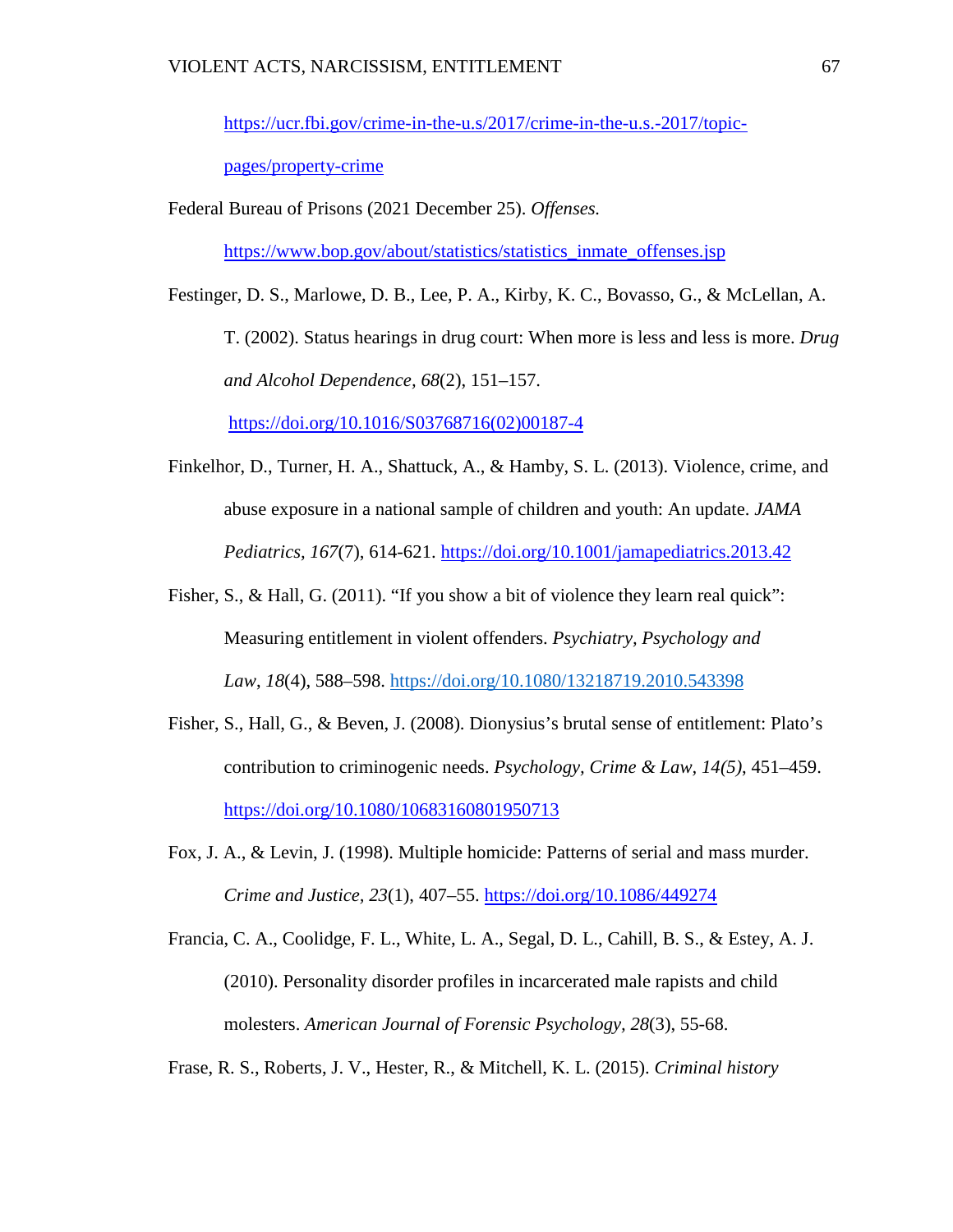*enhancements sourcebook*. Robina Institute of Criminal Law and Criminal Justice.

- Frick, P. J., Cornell, A. H., Barry, C. T., Bodin, S. D., & Dane, H. E. (2003). Callousunemotional traits and conduct problems in the prediction of conduct problem severity, aggression, and self-report of delinquency. *Journal of Abnormal Child Psychology, 31*(1), 457–470.<https://doi.org/10.1023/A:1023899703866>
- Galietta, M., Fineran, V., Fava, J., & Rosenfeld, B. (2010). Antisocial and psychopathic individuals. In D. McKay, J. S. Abramowitz, & S. Taylor (Eds.), *Cognitivebehavioral therapy for refractory cases: Turning failure into success* (pp. 385– 405). American Psychological Association.<https://doi.org/10.1037/12070-018>
- Gannon, T. A., & Ward, T. (2014). Where has all the psychology gone? A critical review of evidence-based psychological practice in correctional settings. *Aggression and Violent Behavior, 19*(4), 435-446. [https://doi.org/10.1016/j.avb.2014.06.006](https://psycnet.apa.org/doi/10.1016/j.avb.2014.06.006)
- Gleason, K. A., Jensen-Campbell, L. A., & Richardson, D. S. (2004). Agreeableness as a predictor of aggression in adolescence. *Aggressive Behavior, 30*(1), 43-61. [https://doi.org/10.1002/ab.20002](https://psycnet.apa.org/doi/10.1002/ab.20002)
- Gondolf, E. W., Heckert, D. A., & Kimmel, C. M. (2002). Nonphysical abuse among batterer program participants. *Journal of Family Violence*, *17*(4), 293–314. <https://doi.org/10.1023/A:1020304715511>
- Guay, J. P., Ruscio, J., Knight, R. A., & Hare, R. D. (2007). A taxometric analysis of the latent structure of psychopathy: Evidence for dimensionality. *Journal of Abnormal Psychology*, *116*(4), 701–716.

[https://doi.org/10.1037/0021-843X.116.4.701](https://doi.apa.org/doi/10.1037/0021-843X.116.4.701)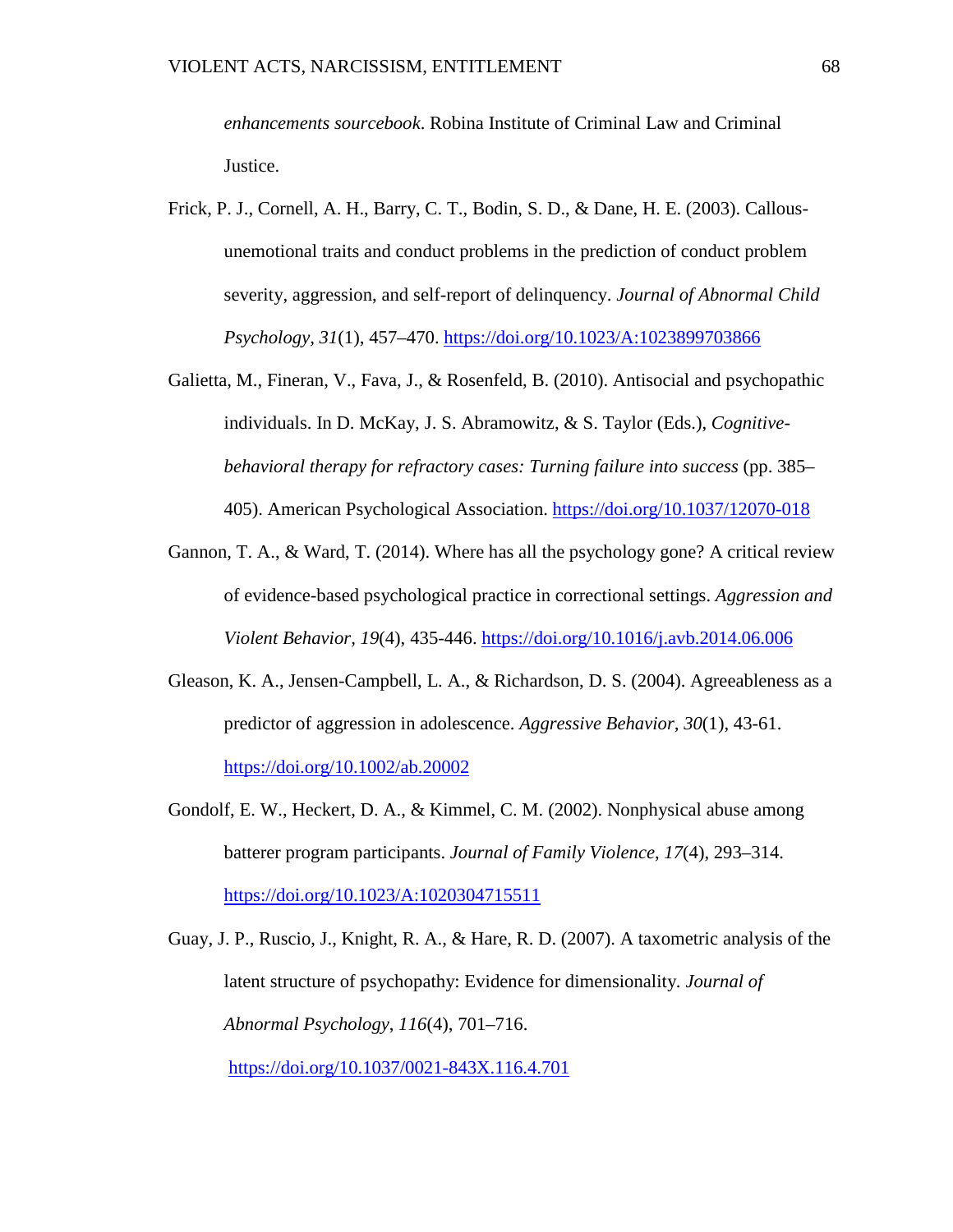- Gurtman, M. B. (1992). Construct validity of interpersonal personality measures: The interpersonal circumplex as a nomological net. *Journal of Personality and Social Psychology, 63*(1), 105–118. [https://doi.org/10.1037/0022-3514.63.1.105](https://psycnet.apa.org/doi/10.1037/0022-3514.63.1.105)
- Hanson, R. K., & Harris, A. J. (2001). A structured approach to evaluating change among sexual offenders. *Sexual Abuse: A Journal of Research and Treatment, 13*(2), 105–122. [https://doi.org/10.1023/A:1026600304489.](https://doi.org/10.1023/A:1026600304489)
- Hanson, R. K., Harris, A. J. R., Scott, T.-L., & Helmus, L. (2018 January 31). *Assessing the risk of sexual offenders on community supervision: The Dynamic Supervision Project*. Public Safety Canada.

[https://www.publicsafety.gc.ca/cnt/rsrcs/pblctns/ssssng-rsk-sxl-ffndrs/index](https://www.publicsafety.gc.ca/cnt/rsrcs/pblctns/ssssng-rsk-sxl-ffndrs/index-en.aspx)[en.aspx](https://www.publicsafety.gc.ca/cnt/rsrcs/pblctns/ssssng-rsk-sxl-ffndrs/index-en.aspx)

- Hare, R. D. (1991). *The Hare Psychopathy Checklist-Revised (PCL-R*). Multi-Health Systems.
- Hare, R. D. (1996). Psychopathy: A clinical construct whose time has come. *Criminal Justice and Behavior, 23*(1), 25-54.

<https://doi.org/10.1177/0093854896023001004>

- Hare, R. D. (2003). *Manual for the Hare Psychopathy Checklist-Revised* (2nd ed.). Multi-Health Systems.
- Hare, R. D., & Neumann, C. S. (2008). Psychopathy as a clinical and empirical construct. *Annual Review of Clinical Psychology, 4*(1), 217–246.

<https://doi.org/10.1146/annurev.clinpsy.3.022806.091452>

Harkness, A. R., & McNulty, J. L. (1994). The personality psychopathology five (PSY-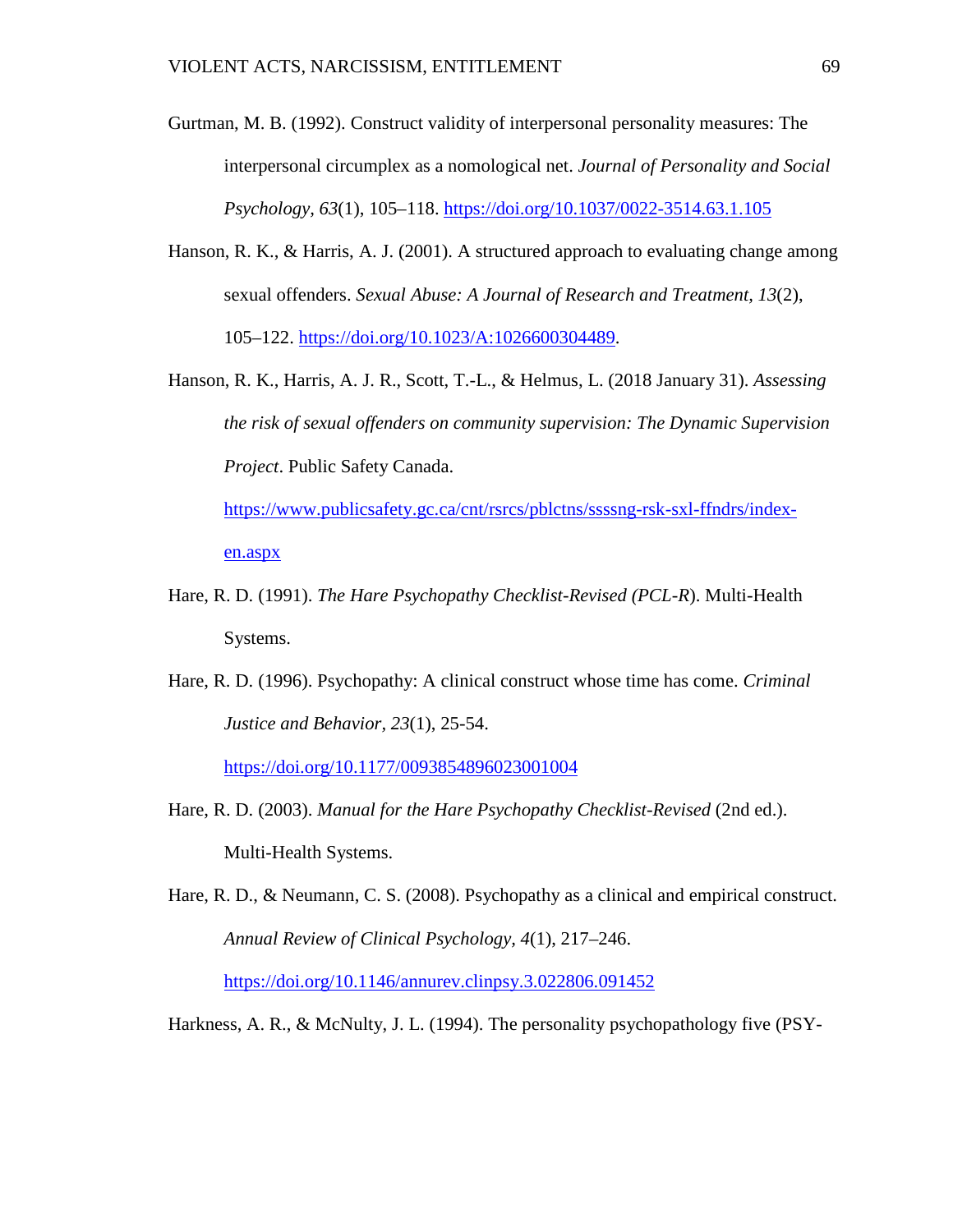5): Issues from the pages of a diagnostic manual instead of a dictionary. In S. Strack & M. Lorr (Eds.), *Differentiating normal and abnormal personality* (pp. 291–315). Springer.

- Harris, G. T., Rice, M. E., & Cormier, C. A. (1991). Psychopathy and violent recidivism. *Law and Human Behavior, 15*(6), 625-637. [https://doi.org/10.1007/BF01065856](https://psycnet.apa.org/doi/10.1007/BF01065856)
- Hart, S. D., & Hare, R. D. (1997). Psychopathy: Assessment and association with criminal conduct. In D. M. Stoff & J. Breiling (Eds.), *Handbook of antisocial behaviour (*pp. 22-35). John Wiley and Sons.
- Hartwell-Walker, M. (2016 May 17). Narcissistic personality disorder vs. normal narcissism. *Psych central*. [https://psychcentral.com/lib/narcissistic-personality](https://psychcentral.com/lib/narcissistic-personality-disorder-vs-normal-narcissism#1)[disorder-vs-normal-narcissism#1](https://psychcentral.com/lib/narcissistic-personality-disorder-vs-normal-narcissism#1)
- Hastings, P. D., Zahn-Waxler, C., & McShane, K. (2006). We are, by nature, moral creatures: Biological bases of concern for others. In M. Killen & J. Smetana (Eds.), *Handbook of moral development* (pp. 483-516). Lawrence Erlbaum Associates.
- Heffernan, R., Wegerhoff, D., & Ward, T. (2019). Dynamic risk factors: Conceptualization, measurement, and evidence. *Aggression and Violent Behavior, 48*(1), 6-16.<https://doi.org/10.1016/j.avb.2019.06.004>
- Helmus, L. M. (2018). Sex offender risk assessment: Where are we and where are we going? *Current Psychiatry Reports, 20*(6).

<https://doi.org/10.1007/s11920-018-0909-8>

Hemphill, J. F., Hare, R. D., & Wong, S. (1998). Psychopathy and recidivism: A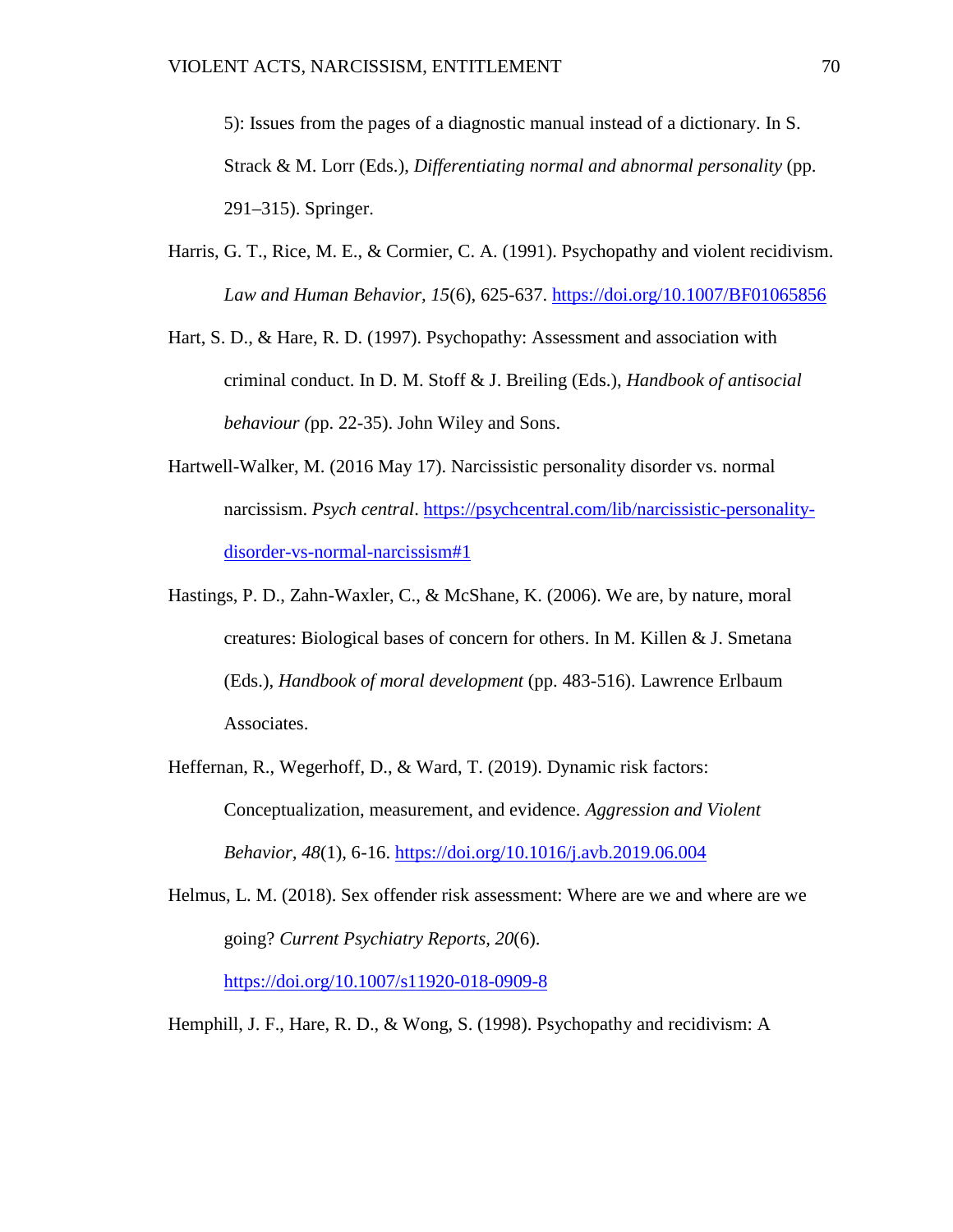review. *Legal and Criminological Psychology, 3*(1), 139-170.

<https://doi.org/10.1111/j.2044-8333.1998.tb00355.x>

- Henning, K., Jones, A., & Holdford, R. (2003). Treatment needs of women arrested for domestic violence: A comparison with male offenders. *Journal of Interpersonal Violence, 18*(8), 839-856. [https://doi.org/10.1177/0886260503253876](https://psycnet.apa.org/doi/10.1177/0886260503253876)
- Hepper, E. G., Hart, C. M., Meek, R., Cisek, S., & Sedikides, C. (2014). Narcissism and empathy in young offenders and non-offenders. *European Journal of Personality, 28*(2), 201-210. [https://doi.org/10.1002/per.1939](https://psycnet.apa.org/doi/10.1002/per.1939)
- Hester, R. (2019). Prior record and recidivism risk. *American Journal of Criminal Justice, 44*(3), 353-375.<https://doi.org/10.1007/s12103-018-9460-8>
- Hill, M. S., & Fischer, A. R. (2001). Does entitlement mediate the link between masculinity and rape-related variables? *Journal of Counseling Psychology, 48*(1), 39–50. [https://doi.org/10.1037/0022-0167.48.1.39](https://doi.apa.org/doi/10.1037/0022-0167.48.1.39)
- Humes, K. R., Jones, N. A., & Ramierez, R. R. (2011, March). *Overview of race and Hispanic origin: 2010.* United States Census Bureau. <https://www.census.gov/prod/cen2010/briefs/c2010br-02.pdf>
- Hunt, K., Iaconetti, M., & Maass, K. (2019, January). *Recidivism Among Federal Violent Offenders*. United States Sentencing Commission. [https://www.ussc.gov/sites/default/files/pdf/research-and-publications/research](https://www.ussc.gov/sites/default/files/pdf/research-and-publications/research-publications/2019/20190124_Recidivism_Violence.pdf)[publications/2019/20190124\\_Recidivism\\_Violence.pdf](https://www.ussc.gov/sites/default/files/pdf/research-and-publications/research-publications/2019/20190124_Recidivism_Violence.pdf)
- James, N. (2018, June 20). *Recent violent crime trends in the United States.*

Congressional Research Services.

<https://crsreports.congress.gov/product/pdf/R/R45236/4>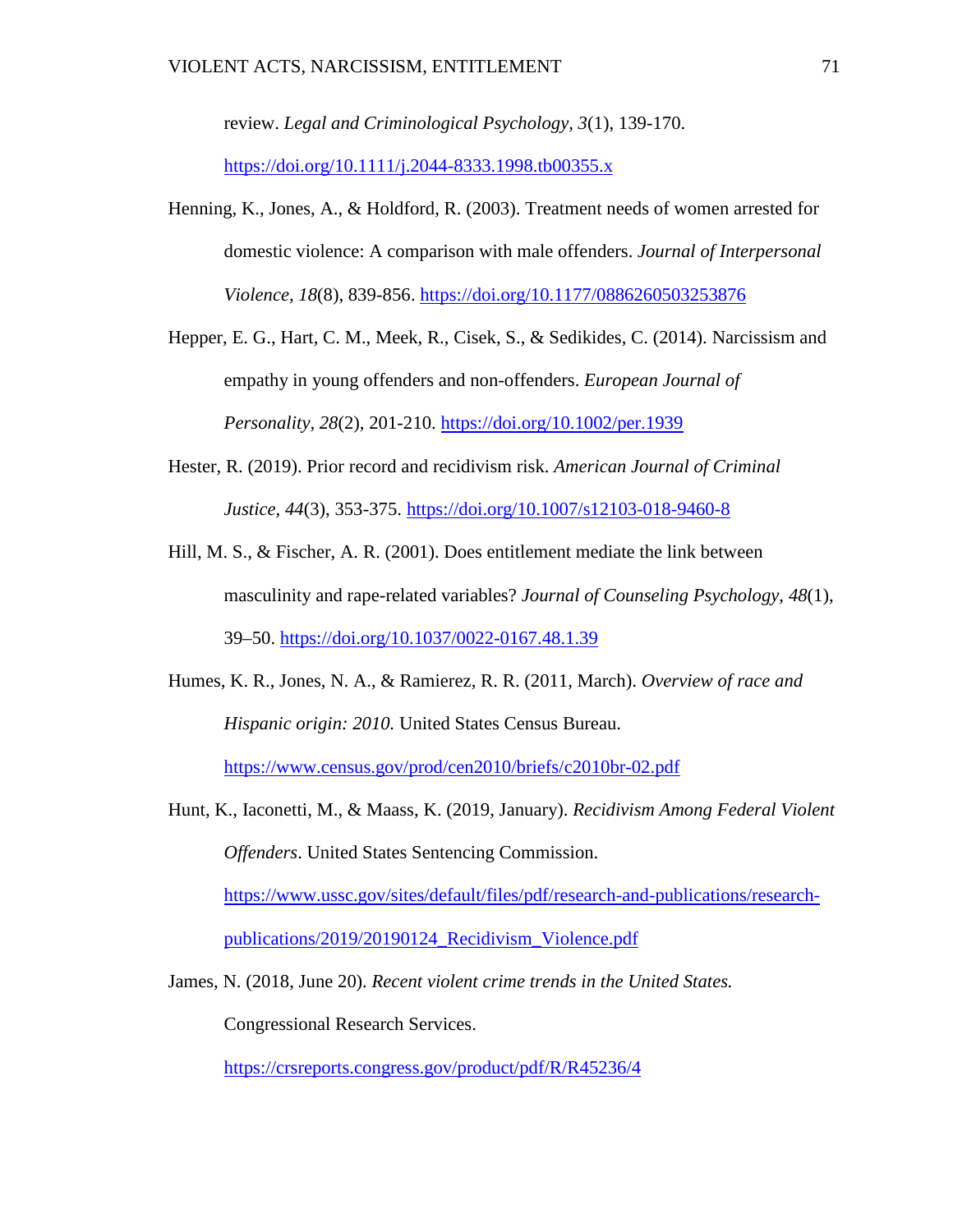Jackson, S., Feder, L., Forde, D. R., Davis, R. C., Maxwell, C. D., & Taylor, B. G. (2003, June). *Batter intervention programs: Where do we go from here?* U.S. Department of Justice, Office of Justice Programs, National Institute of Justice. <https://www.ojp.gov/pdffiles1/nij/195079.pdf>

- Jamieson, L., & Taylor, P. J. (2004). A reconviction study of special (high security) hospital patients. *British Journal of Criminology, 44*(5), 783–802. <https://doi.org/10.1093/bjc/azh054>
- Jewkes, R., Sikweyiya, Y., Morrell, R., & Dunkle, K. (2011). Gender inequitable masculinity and sexual entitlement in rape perpetration South Africa: Findings of a cross-sectional study. *PLoS ONE, 6*(12), 1–11. <https://doi.org/10.1371/journal.pone.0029590>
- Johnson, J. G., Cohen, P., Smailes, E., Kasen, S., Oldham, J. M., Skodol, A. E., & Brook, J. S. (2000). Adolescent personality disorders associated with violence and criminal behavior during adolescence and early adulthood. *American Journal of Psychiatry, 157*(9), 1406-1412.<https://doi.org/10.1176/appi.ajp.157.9.1406>
- Jolliffe, D., & Farrington, D. P. (2007). Examining the relationship between low empathy and self-reported offending. *Legal and Criminological Psychology, 12*(2), 265– 286. [https://doi.org/10.1348/135532506X147413](https://psycnet.apa.org/doi/10.1348/135532506X147413)
- Jones, S. E., Miller, J. D., & Lynam, D. R. (2011). Personality, anti-social behavior, and aggression: A meta-analytic review. *Journal of Criminal Justice, 39(4)*, 329–337. <https://doi.org/10.1016/j.jcrimjus.2011.03.004>
- Kernberg, O. F. (1995). *Borderline conditions and pathological narcissism.* Jason Aronson Publishers.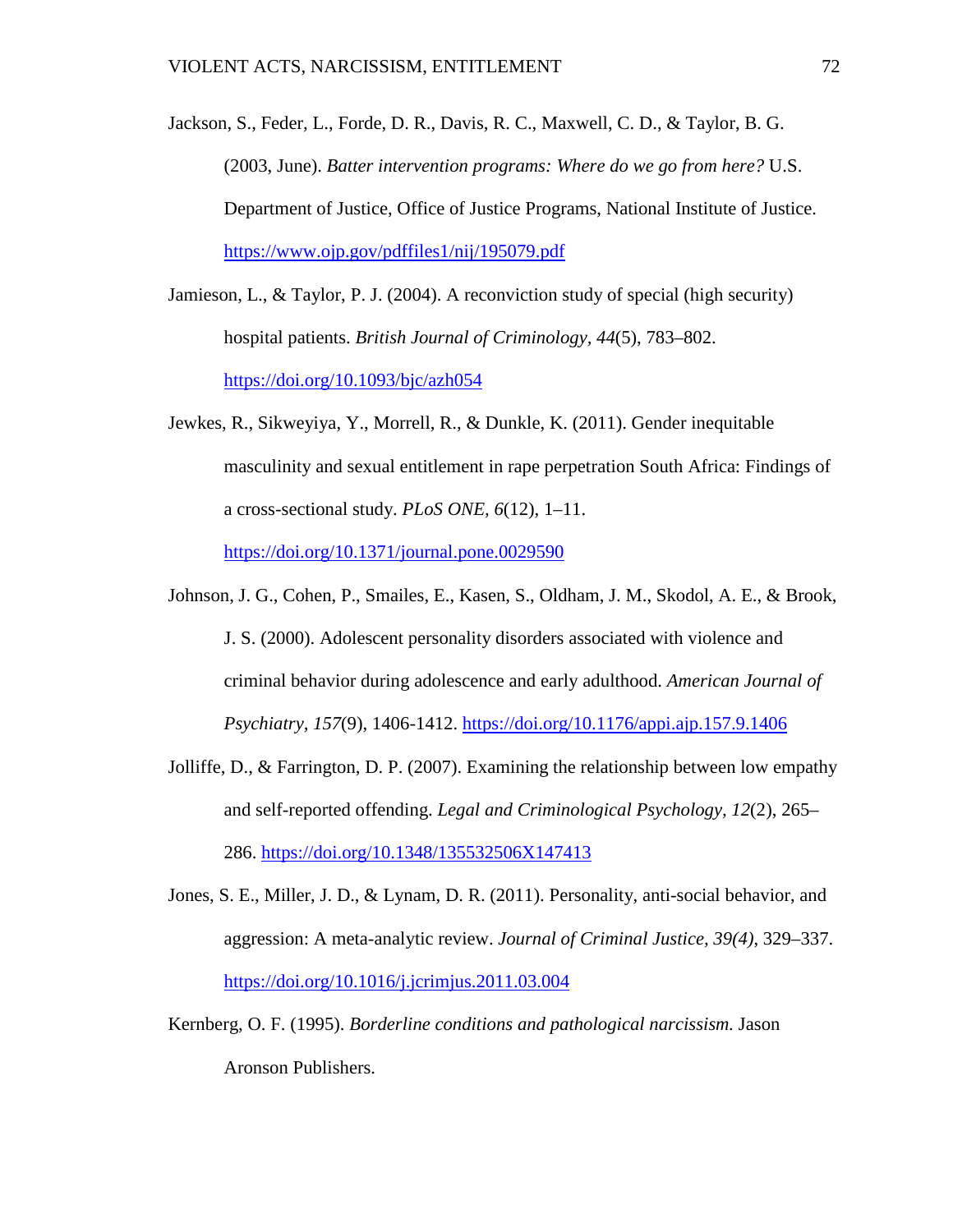- Kimmel, M. (2013). *Angry white men: American masculinity at the end of an era*. Nation Books.
- Klepfisz, G., Daffern, M., & Day, A. (2016). Understanding dynamic risk factors for violence. *Psychology, Crime & Law, 22*(1–2), 124–137. <https://doi.org/10.1080/1068316X.2015.1109091>
- Knight, R. A., & Guay, J .P. (2006). The role of psychopathy in sexual coercion against women. In C. J. Patrick (Ed.), *Handbook of psychopathy* (pp. 512-532). Guilford Press.
- Knight, R. A., & Sims-Knight, J. E. (2003). The developmental antecedents of sexual coercion against women: Testing alternative hypotheses with structural equation modelling. *Annals of the New York Academy of Sciences*, *989*(1), 72-85. <https://doi.org/10.1111/j.1749-6632.2003.tb07294.x>
- Kosson, D. S., Kelly, J. C., & White, J. W. (1997). Psychopathy-related traits predict selfreported sexual aggression among college men. *Journal of Interpersonal Violence, 12*(2), 241–254. [https://doi.org/10.1177/088626097012002006](https://psycnet.apa.org/doi/10.1177/088626097012002006)
- Krizan, Z., & Herlache, A. D. (2018). The narcissism spectrum model: A synthetic review of narcissistic personality. *Personality and Social Psychology Review, 22*(1), 3–31. [https://doi.org/10.1177/1088868316685018](https://doi.org/10.1177%2F1088868316685018)
- Krueger, R. F., & Markon, K. E. (2014). The role of the *DSM-5* personality trait model in moving toward a quantitative and empirically based approach to classifying personality and psychopathology. *Annual Review of Clinical Psychology, 10*(1)*,* 477–501. <https://doi.org/10.1146/annurev-clinpsy-032813-153732>

Krugg, E. G., Mercy, J.A., Dahlberg, L. L., & Zwi, A. B. (2002). World report on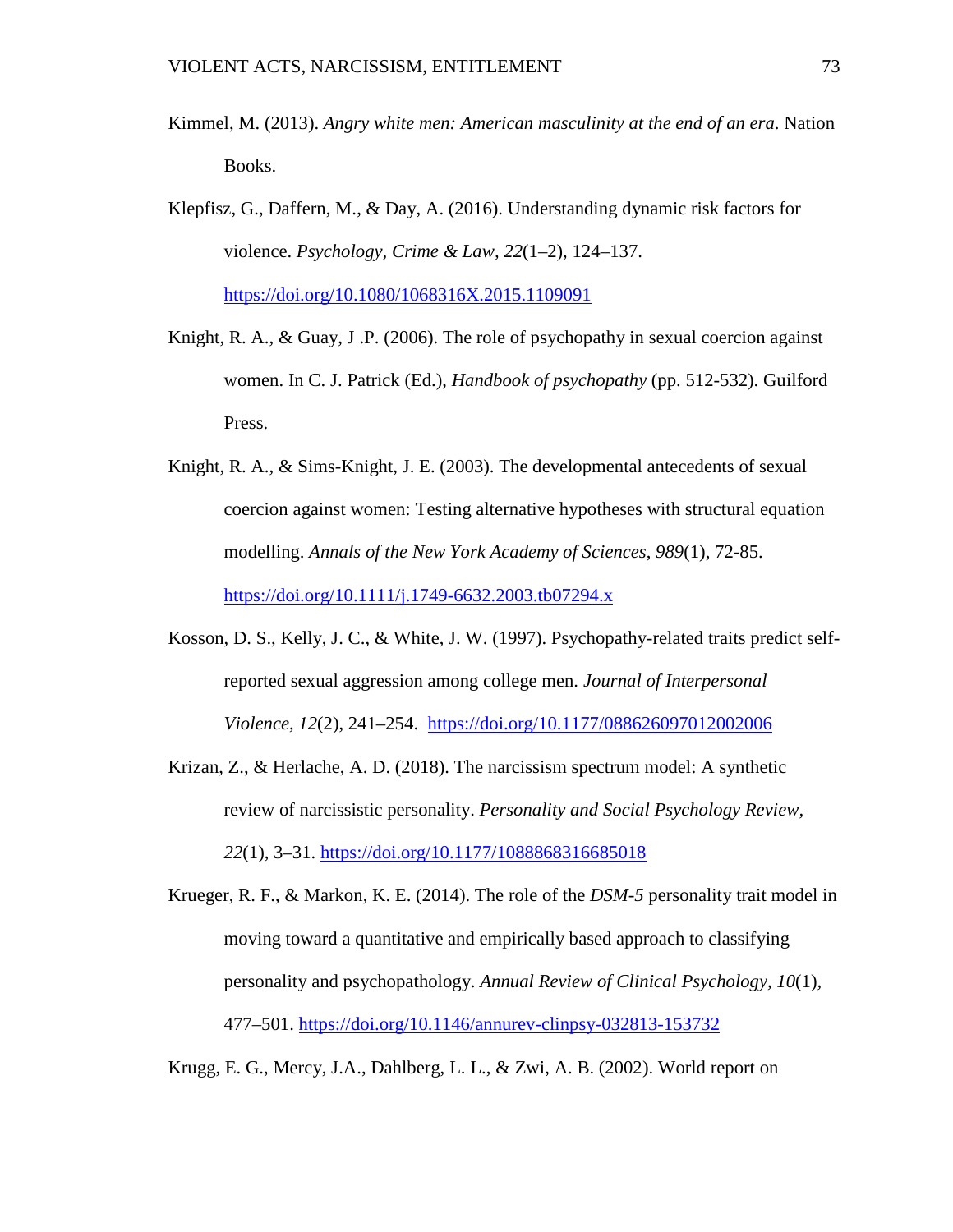violence and health. *Public Health, 360*(9339), 1083-1088.

[https://doi.org/10.1016/S0140-6736\(02\)11133-0](https://doi.org/10.1016/S0140-6736(02)11133-0)

- Kyckelhahn, T., & Cooper, T. (2017, March). *The past predicts the future: Criminal history and recidivism of federal offenders.* United States Sentencing Commission. [https://www.ussc.gov/sites/default/files/pdf/research](https://www.ussc.gov/sites/default/files/pdf/research-and-publications/research-publications/2017/20170309_Recidivism-CH.pdf)[and-publications/research-publications/2017/20170309\\_Recidivism-CH.pdf](https://www.ussc.gov/sites/default/files/pdf/research-and-publications/research-publications/2017/20170309_Recidivism-CH.pdf)
- Kyckelhahn, T., & Herbst, E. (2018, May). *The criminal history of federal offenders.* United States Sentencing Commission.

[https://www.ussc.gov/sites/default/files/pdf/research-and-publications/research-](https://www.ussc.gov/sites/default/files/pdf/research-and-publications/research-publications/2018/20180517_criminal-history.pdf)

[publications/2018/20180517\\_criminal-history.pdf](https://www.ussc.gov/sites/default/files/pdf/research-and-publications/research-publications/2018/20180517_criminal-history.pdf)

Langevin, R. (2006). Acceptance and completion of treatment among sex offenders. *International Journal of Offender Therapy and Comparative Criminology, 50*(4), 402–417. [https://doi.org/10.1177/0306624X06286870](https://psycnet.apa.org/doi/10.1177/0306624X06286870)

Langevin, R., Curnoe, S., Fedoroff, P., Bennett, R., Langevin, M., Peever, C., Pettica, R., & Sandhu, S. (2004). Lifetime sex offender recidivism: A 25year followup study. *Canadian Journal of Criminology and Criminal Justice, 46*(5), 531–552. <https://doi.org/10.3138/cjccj.46.5.531>

Larochelle, S., Diguer, L., Laverdière, O., Gamache, D., Greenman, P. S., & Descôteaux, J. (2010). Psychological dimensions of antisocial personality disorder as predictors of psychotherapy noncompletion among sexual offenders. *Bulletin of the Menninger Clinic, 74*(1), 1-28. [https://doi.org/10.1521/bumc.2010.74.1.1](https://psycnet.apa.org/doi/10.1521/bumc.2010.74.1.1)

Larsson, H., Tuvblad, C., Rijsdijk, F. V., Andershed, H., Grann, M., & Lichtenstein, P.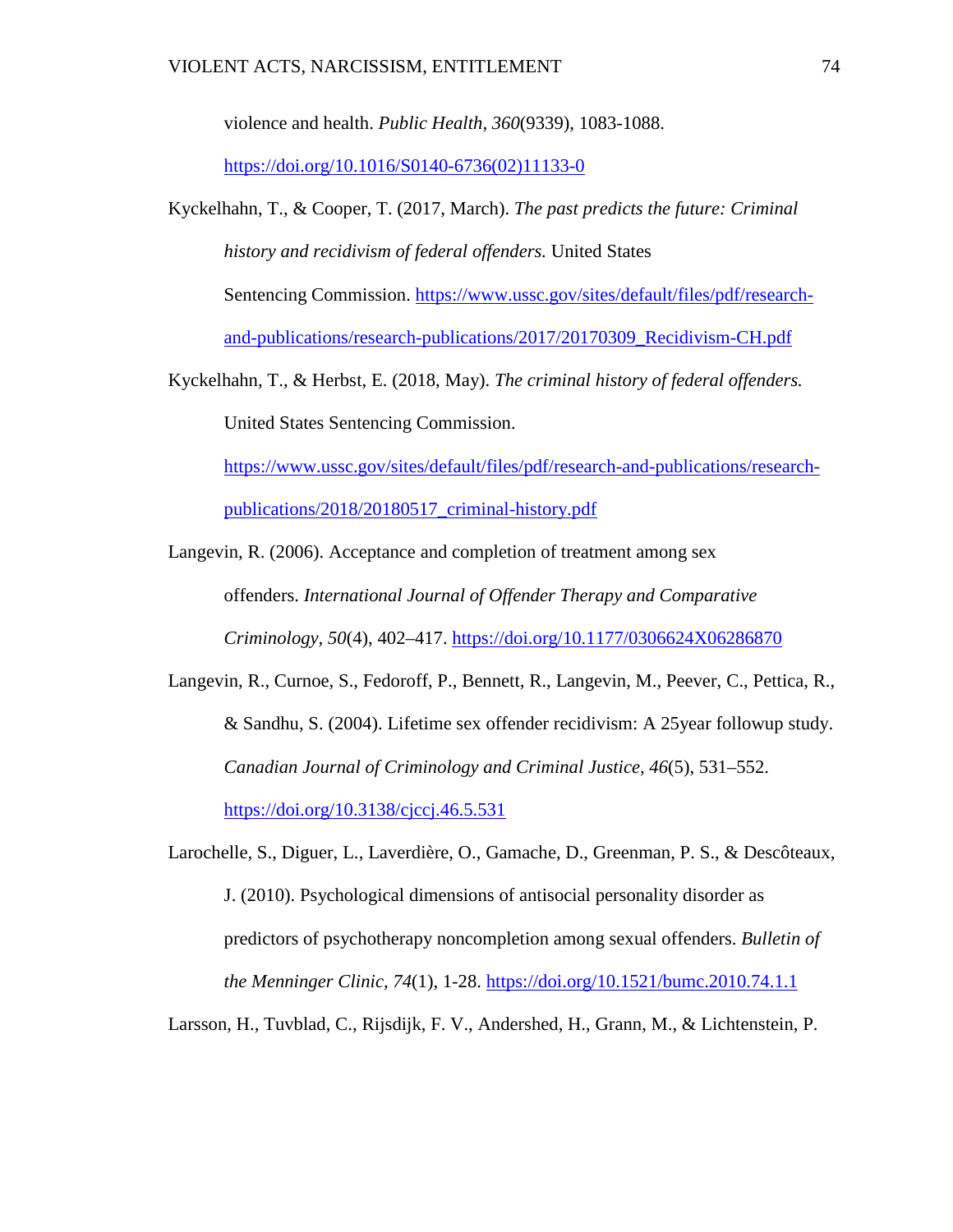(2006). A common genetic factor explains the association between psychopathic personality and antisocial behavior. *Psychological Medicine*, *37*(1), 15–26. <https://doi.org/10.1017/S003329170600907X>

- Lawrence, C. (2006). Measuring individual responses to aggression-triggering events: Development of the Situational Triggers of Aggressive Responses (STAR) scale. *Aggressive Behavior, 32*(3), 241–252. [https://doi.org/10.1002/ab.20122](https://psycnet.apa.org/doi/10.1002/ab.20122)
- Leistico, A.-M. R., Salekin, R. T., DeCoster, J., & Rogers, R. (2008). A large-scale meta-analysis relating the Hare measures of psychopathy to antisocial conduct. *Law and Human Behavior*, *32*(1), 28-45.

<https://doi.org/10.1007/s10979-007-9096-6>

- Lipsey, M. W., & Cullen, F. T. (2007). The effectiveness of correctional rehabilitation: A review of systematic reviews. *Annual Review of Law and Social Science, 3*(1), 297–320. [https://doi.org/10.1146/annurev.lawsocsci.3.081806.112833.](https://doi.org/10.1146/annurev.lawsocsci.3.081806.112833)
- Lynam, D. R., Caspi, A., Moffitt, T. E., Loeber, R., & Stouthamer-Loeber, M. (2007). Longitudinal evidence that psychopathy scores in early adolescence predict adult psychopathy. *Journal of Abnormal Psychology, 116*(1), 155–165. <https://doi.org/10.1037/0021-843X.116.1.155>
- Madfis, E. (2014). Triple entitlement and homicidal anger: An exploration of the intersectional identities of American mass murderers. *Men and Masculinities*, *17*(1), 67–86.<https://doi.org/10.1177/1097184X14523432>

Manguno-Mire, G. M., Coffman, K. L., DeLand, S. M., Thompson, J. W., Jr., & Myers,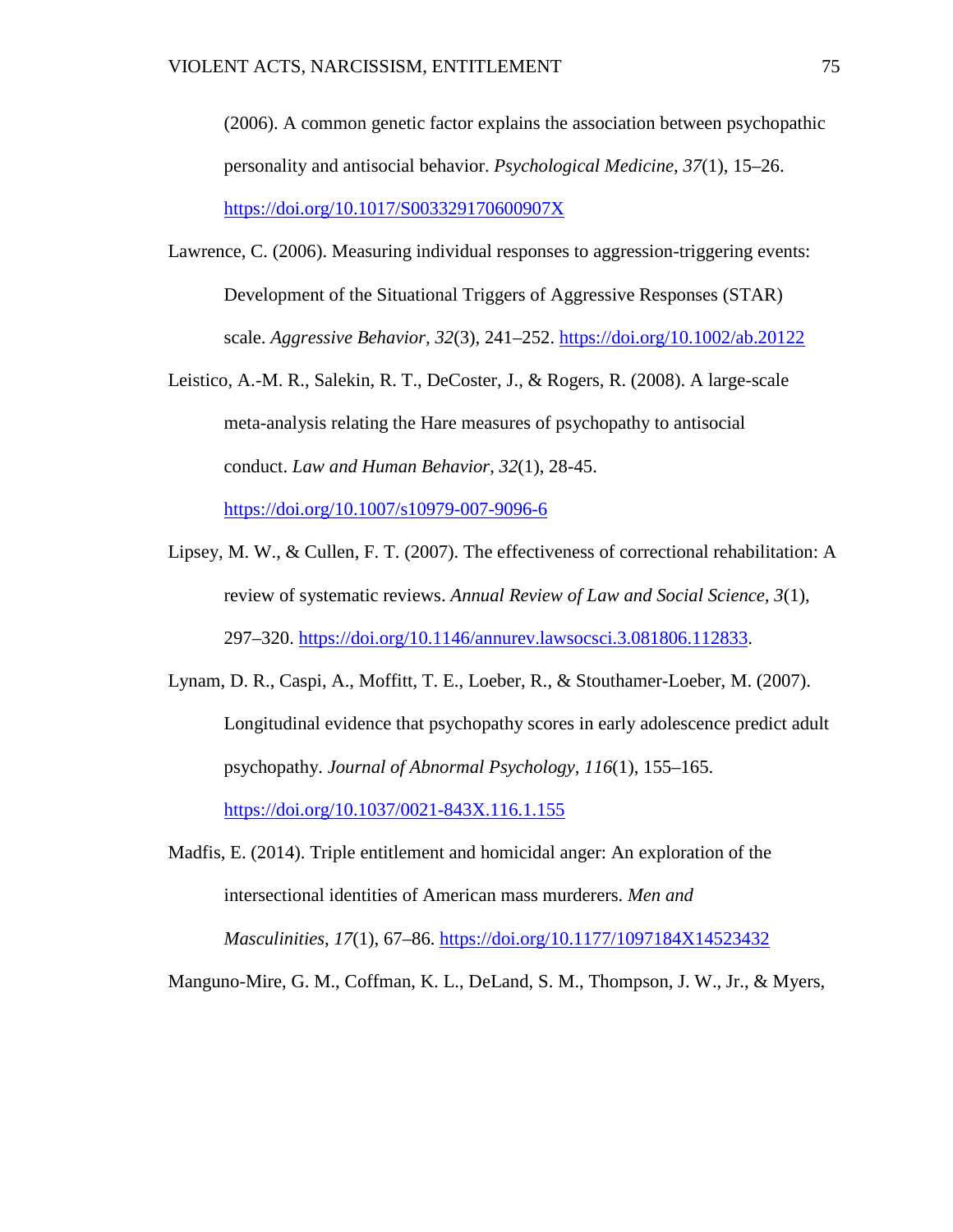L. (2014). What factors are related to success on conditional release/discharge? Findings from the New Orleans Forensic Aftercare Clinic: 2002-2013. *Behavioral Sciences & the Law, 32*(5), 641–658.<https://doi.org/10.1002/bsl.2138>

- Mann, R. E., Hanson, R. K., & Thornton, D. (2010). Assessing risk for sexual recidivism: Some proposals on the nature of psychologically meaningful risk factors. *Sexual Abuse: Journal of Research and Treatment, 22*(2), 191-217. [https://doi.org/10.1177/1079063210366039](https://doi.org/10.1177%2F1079063210366039)
- Marshall, W. L., & Barbaree, H. E. (1988). The long-term evaluation of a behavioral treatment program for child molesters. *Behaviour Research and Therapy, 26*(6), 499–511. [https://doi.org/10.1016/0005-7967\(88\)90146-5](https://psycnet.apa.org/doi/10.1016/0005-7967(88)90146-5)
- McCann, J. T. (2002). Guidelines for forensic application of the MCMI-III. *Journal of Forensic Psychology Practice, 2*(3), 55-69.

[https://doi.org/10.1300/J158v02n03\\_04](https://doi.org/10.1300/J158v02n03_04)

McDermott, R. C., Schwartz, J. P., & Trevathan-Minnis, M. (2012). Predicting men's anger management: Relationships with gender role journey and entitlement. *Psychology of Men & Masculinity*, *13*(1), 49–64. <https://doi.org/10.1037/a0022689>

McKinney, K. D. (2005). *Being white: Stories of race and racism*. Routledge.

McMahon, S. D., Todd, N. R., Martinez, A., Coker, C., Sheu, C. F., Washburn, J., & Shah, S. (2013). Aggressive and prosocial behavior: Community violence, cognitive, and behavioral predictors among urban African American youth. *American Journal of Community Psychology, 51*(3)*,* 407-421. <https://doi.org/10.1007/s10464-012-9560-4>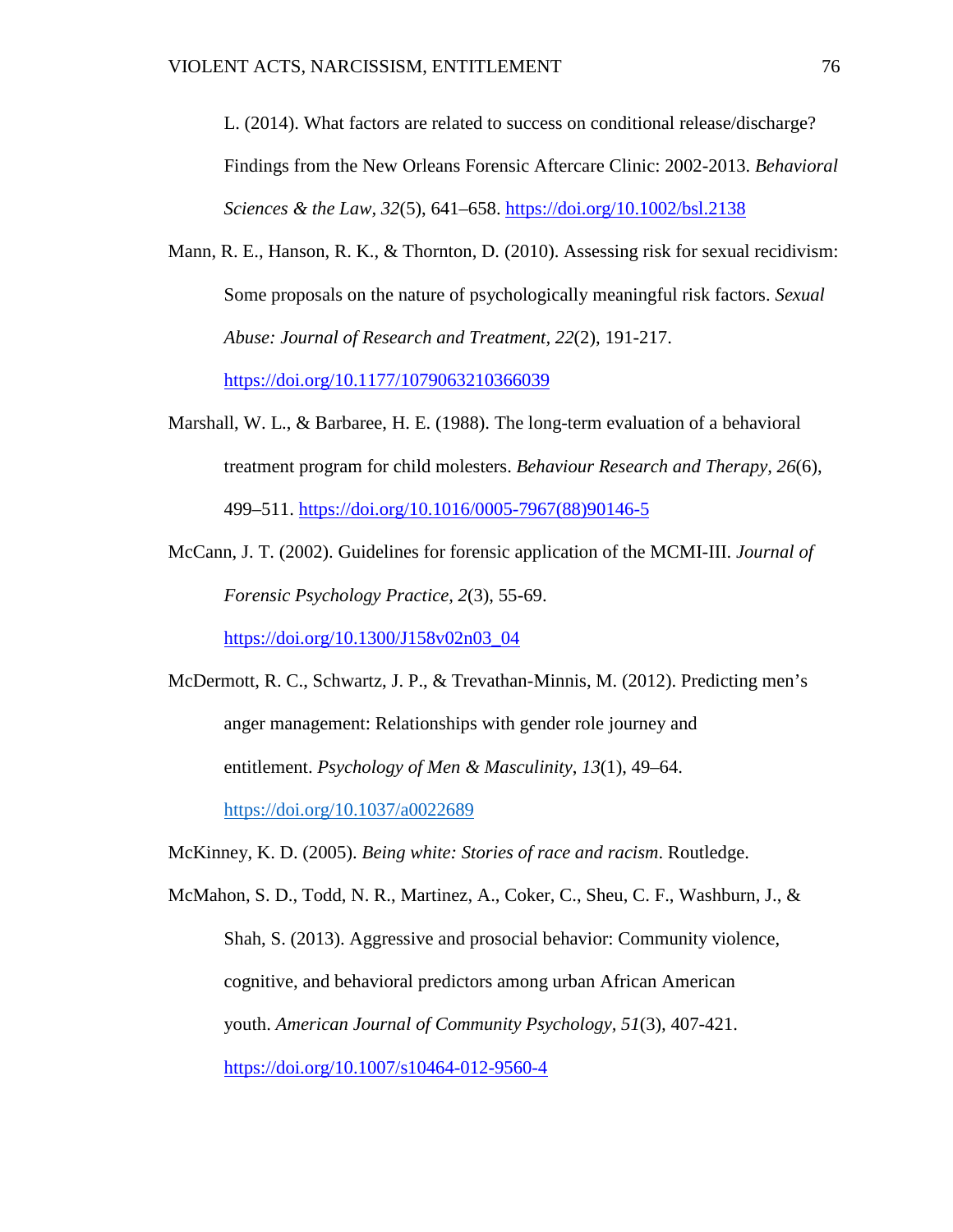- Meloy, J. R. (1997). The psychology of wickedness: Psychopathy and sadism. *Psychiatric Annals, 27*(9), 630–633. <https://doi.org/10.3928/0048-5713-19970901-10>
- Mersky, J. P., Topitzes, J., & Reynolds, A. J. (2012). Unsafe at any age: Linking childhood and adolescent maltreatment to delinquency and crime. *Journal of Research in Crime and Delinquency, 49*(2), 295-318. [https://doi.org/10.1177/0022427811415284](https://doi.org/10.1177%2F0022427811415284)
- Messina, N., Grella, C., Burdon, W., & Prendergast, M. (2007). Childhood adverse events and current traumatic distress: A comparison of men and women drugdependent prisoners. *Criminal Justice and Behavior, 34*(11), 1385-1401. [https://doi.org/10.1177/0093854807305150](https://psycnet.apa.org/doi/10.1177/0093854807305150)
- Miller, J. D., & Campbell, W. K. (2008). Comparing clinical and social-personality conceptualizations of narcissism*. Journal of Personality, 76*(3), 449–476. <https://doi.org/10.1111/j.1467-6494.2008.00492.x>
- Miller, J. D., Hoffman, B. J., Gaughan, E. T., Gentile, B., Maples, J., & Keith Campbell, W. (2011). Grandiose and vulnerable narcissism: A nomological network analysis. *Journal of Personality*, *79*(5), 1013–1042. <https://doi.org/10.1111/j.1467-6494.2010.00711.x>
- Miller, J. D., Lynam, D. R., Hyatt, C. S., & Campbell, W. K. (2017). Controversies in narcissism. *Annual Review of Clinical Psychology, 13*(1), 291–315. <https://doi.org/10.1146/annurev-clinpsy-032816-045244>
- Miller, J. D., Zeichner, A., & Wilson, L. F. (2012). Personality correlates of aggression: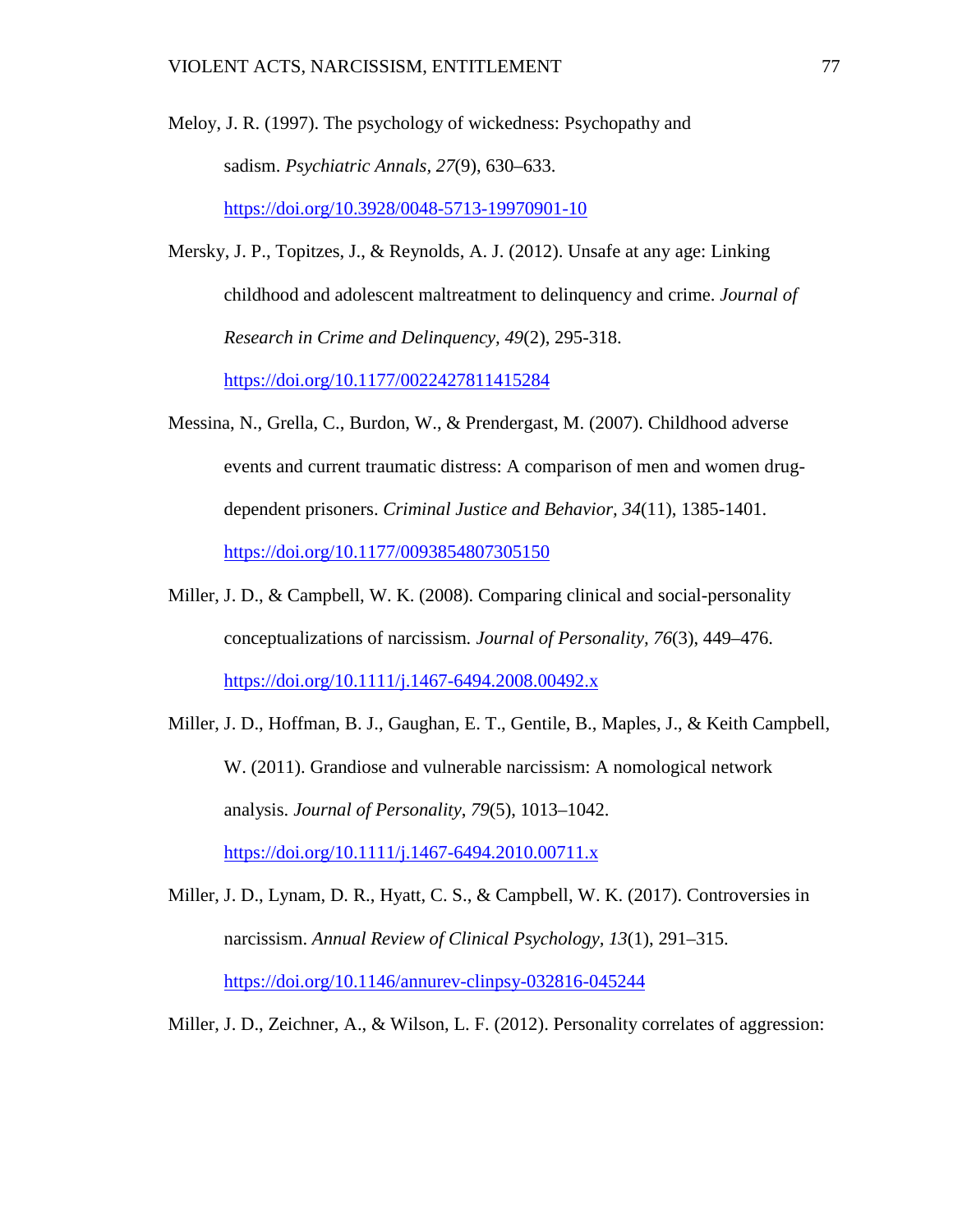Evidence from measures of the five-factor model, UPPS model of impulsivity, and BIS/BAS. *Journal of Interpersonal Violence, 27*(14), 2903–2919. [https://doi.org/10.1177/0886260512438279](https://doi.org/10.1177%2F0886260512438279)

- Miller, P. A., & Eisenberg, N. (1988). The relation of empathy to aggressive and externalizing/antisocial behavior. *Psychological Bulletin, 103*(3), 324– 344. [https://doi.org/10.1037/0033-2909.103.3.324](https://psycnet.apa.org/doi/10.1037/0033-2909.103.3.324)
- Millon, T., Davis, R., Grossman, S., & Millon, C. (2009). *MCMI-III: Millon Clinical Multiaxial Inventory-III Manual* (3rd ed.). Pearson.
- Millon, T., Grossman, S., & Millon, C. (2015). *MCMI-IV: Millon Clinical Multiaxial Inventory-IV Manual* (4<sup>th</sup> ed.). Pearson
- Mills, J. F., Anderson, D., & Kroner, D. G. (2004). The antisocial attitudes and associates of sex offenders. *Criminal Behaviour and Mental Health, 14*(2), 134–145. <https://doi.org/10.1002/cbm.578>
- Monick, E. (2006). *Potency: Masculine aggression as a path to the soul.* Inner City Books.
- Nadkarni, L., Steil, J. M., Malone, J., & Sangrestano, L. M. (2009). *The sense of entitlement: The development of a self-report scale.* [Unpublished manuscript].
- Neal, A. M., & Edwards, K. M. (2017). Perpetrators' and victims' attributions for IPV: A critical review of the literature. *Trauma, Violence, & Abuse, 18*(3), 239–267. <https://doi.org/10.1177/1524838015603551>
- Nilsson, T., Wallinius, M., Gustavson, C., Anckarsäter, H., & Kerekes, N. (2011). Violent recidivism: A long-time follow-up study of mentally disordered offenders. *PloS ONE, 6*(10), 1-9. <https://doi.org/10.1371/journal.pone.0025768>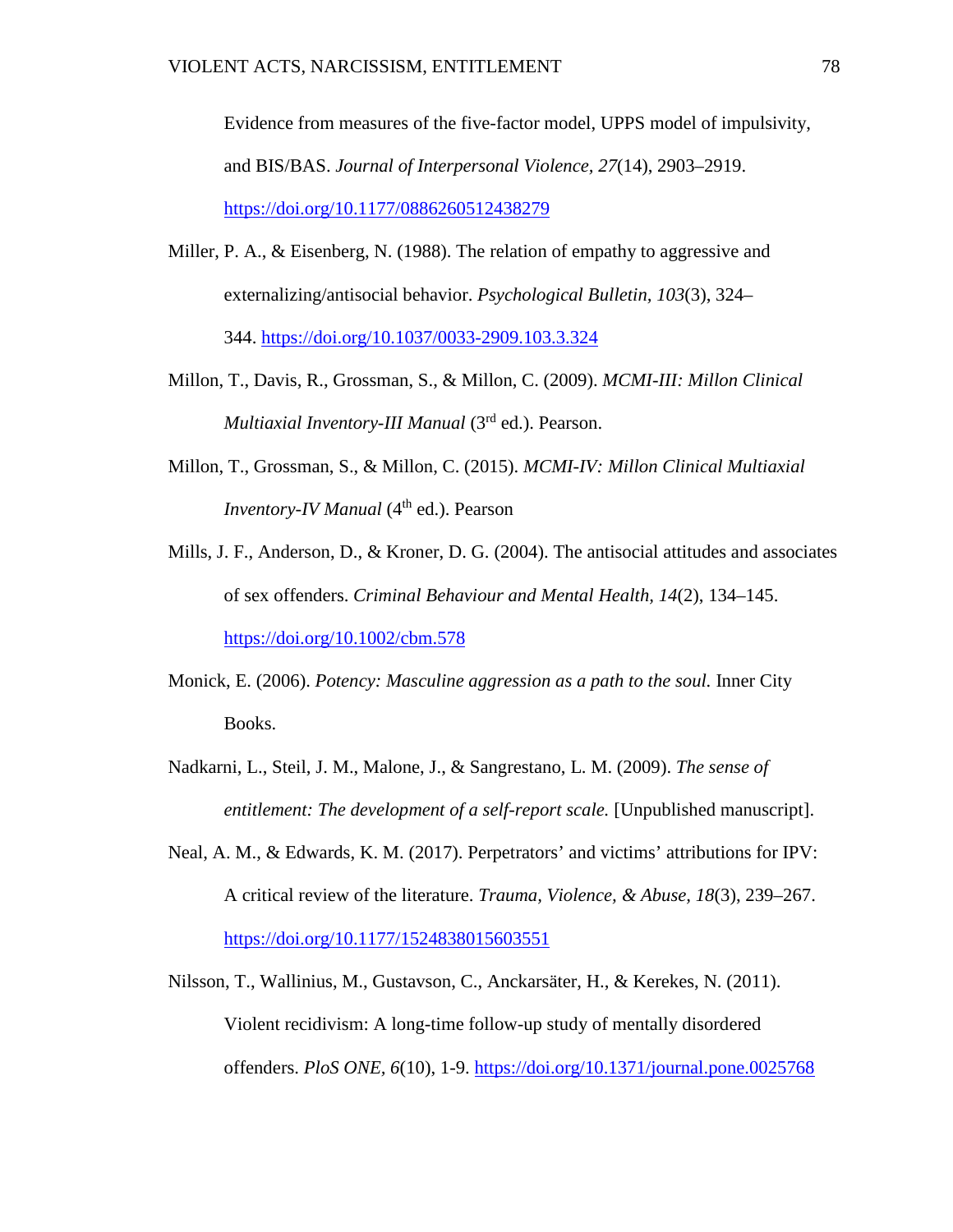O'Boyle, E. H., Forsyth, D. R., Banks, G. C., Story, P. A., & White, C. D.

(2015). A meta-analytic test of redundancy and relative importance of the dark triad and five-factor model of personality. *Journal of Personality, 83*(6), 644–664. <https://doi.org/10.1111/jopy.12126>

- Olver, M. E., Kingston, D. A., Nicholaichuk, T. P., & Wong, S. C. (2014). A psychometric examination of treatment change in a multisite sample of treated Canadian federal sexual offenders. *Law and Human Behavior, 38*(6), 544–559. <https://doi.org/10.1037/lhb0000086>
- Olver, M. E., Mundt, J. C., Thornton, D., Beggs Christofferson, S. M., Kingston, D. A., Sowden, J. N., Nicholaichuk, T. P., Gordon, A., & Wong, S. C. P. (2018). Using the Violence Risk Scale-Sexual Offense version in sexual violence risk assessments: Updated risk categories and recidivism estimates from a multisite sample of treated sexual offenders. *Psychological Assessment, 30*(7), 941–955. <https://doi.org/10.1037/pas0000538>
- Olver, M. E., Neumann, C. S., Sewall, L. A., Lewis, K., Hare, R. D., & Wong, S. C. P. (2018). A comprehensive examination of the psychometric properties of the Hare Psychopathy Checklist-Revised in a Canadian multisite sample of indigenous and non-indigenous offenders. *Psychological Assessment, 30*(6), 779–792.

<https://doi.org/10.1037/pas0000533>

Olver, M. E., Stockdale, K. C., & Wormith, J. S. (2011). A meta-analysis of predictors of offender treatment attrition and its relationship to recidivism. *Journal of Consulting and Clinical Psychology, 79*(1), 6-21. [https://doi.org/10.1037/a0022200](https://psycnet.apa.org/doi/10.1037/a0022200)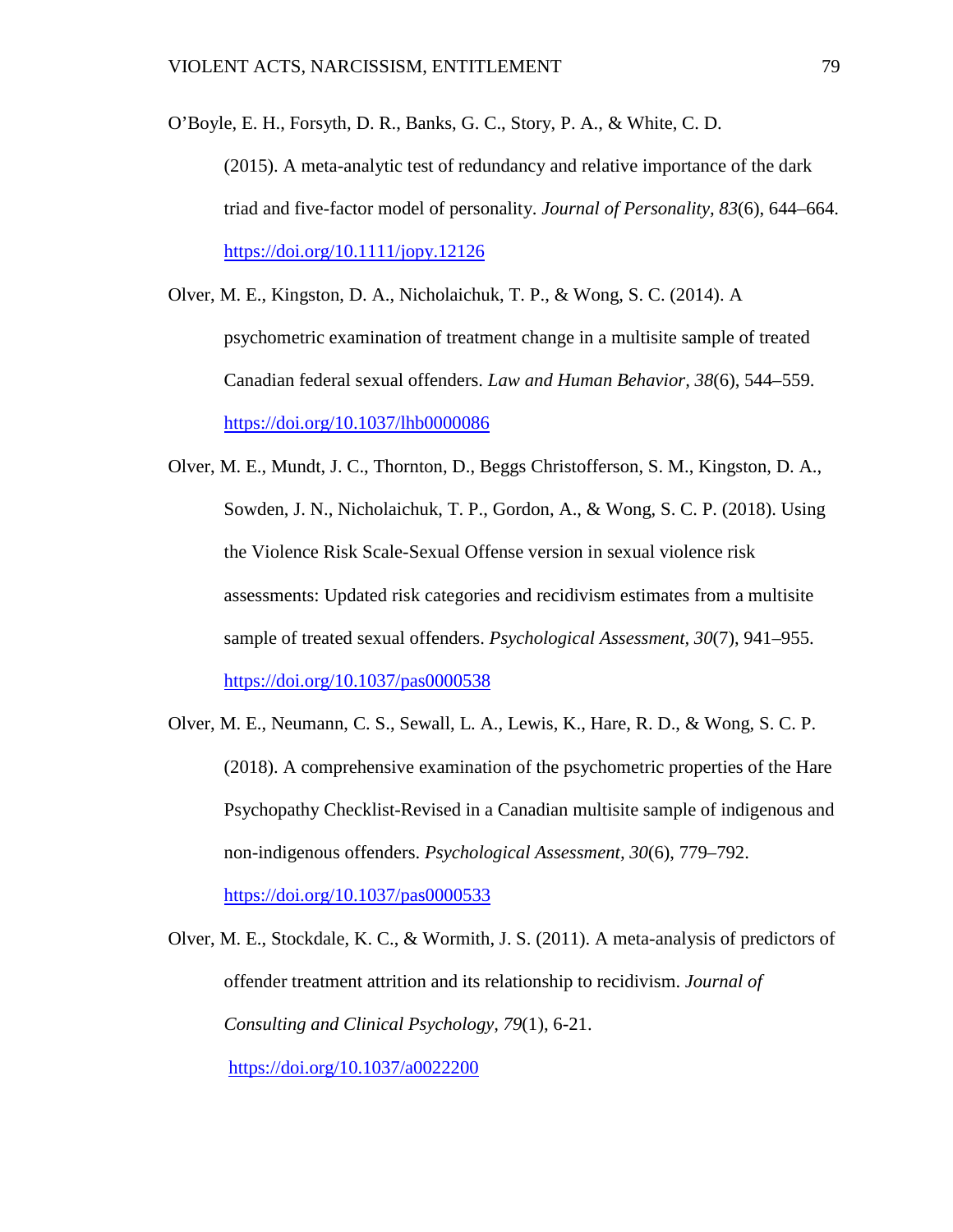Olver, M. E., Stockdale, K. C., & Wormith, J. S. (2014). Thirty years of research on the Level of Service Scales: A meta-analytic examination of predictive accuracy and sources of variability. *Psychological Assessment, 26*(1), 156-176. [https://doi.org/10.1037/a0035080](https://psycnet.apa.org/doi/10.1037/a0035080)

Papps, B. P., & O'Carroll, R. E. (1998). Extremes of self-esteem and narcissism and the experience and expression of anger and aggression. *Aggressive Behavior, 24*(6), 421–438. [https://doi.org/10.1002/\(SICI\)1098-2337\(1998\)24:6<421::AID-](https://psycnet.apa.org/doi/10.1002/(SICI)1098-2337(1998)24:6%3C421::AID-AB3%3E3.0.CO;2-3)[AB3>3.0.CO;2-3](https://psycnet.apa.org/doi/10.1002/(SICI)1098-2337(1998)24:6%3C421::AID-AB3%3E3.0.CO;2-3)

Parkinson, D. (2017). Intimate partner sexual violence perpetrators and entitlement. In L. McOrmond-Plummer, J. Y. Levy-Peck, & P. Easteal (Eds.), *Perpetrators of intimate partner sexual violence: A multidisciplinary approach to prevention, recognition, and intervention* (pp. 44–54). Routledge.

Pemberton, A. E., & Wakeling, H. C. (2009). Entitled to sex: Attitudes of sexual offenders. *Journal of Sexual Aggression, 15*(3), 289–303.

<https://doi.org/10.1080/13552600903097212>

Pettersen, C., Nunes, K. L., Kostiuk, N., Jung, S., & Atlas, M. (2020). Explicit and implicit self-esteem, narcissism, and recidivism risk in a sample of men who have sexually offended against children. *Archives of Sexual Behavior, 49*(4), 1319–

1332. [https://doi.org/10.1007/s10508-019-01598-6](https://psycnet.apa.org/doi/10.1007/s10508-019-01598-6)

Piotrowska, A. (2019). Relation of inmates' entitlement to identification with criminal groups, narcissism and readiness for self-improvement. *Current Issues in Personality Psychology, 7*(3), 252-263.<https://doi.org/10.5114/cipp.2019.89169>

Piotrowski, A., & Jurek, P. (2019). A preliminary adaptation and validation of the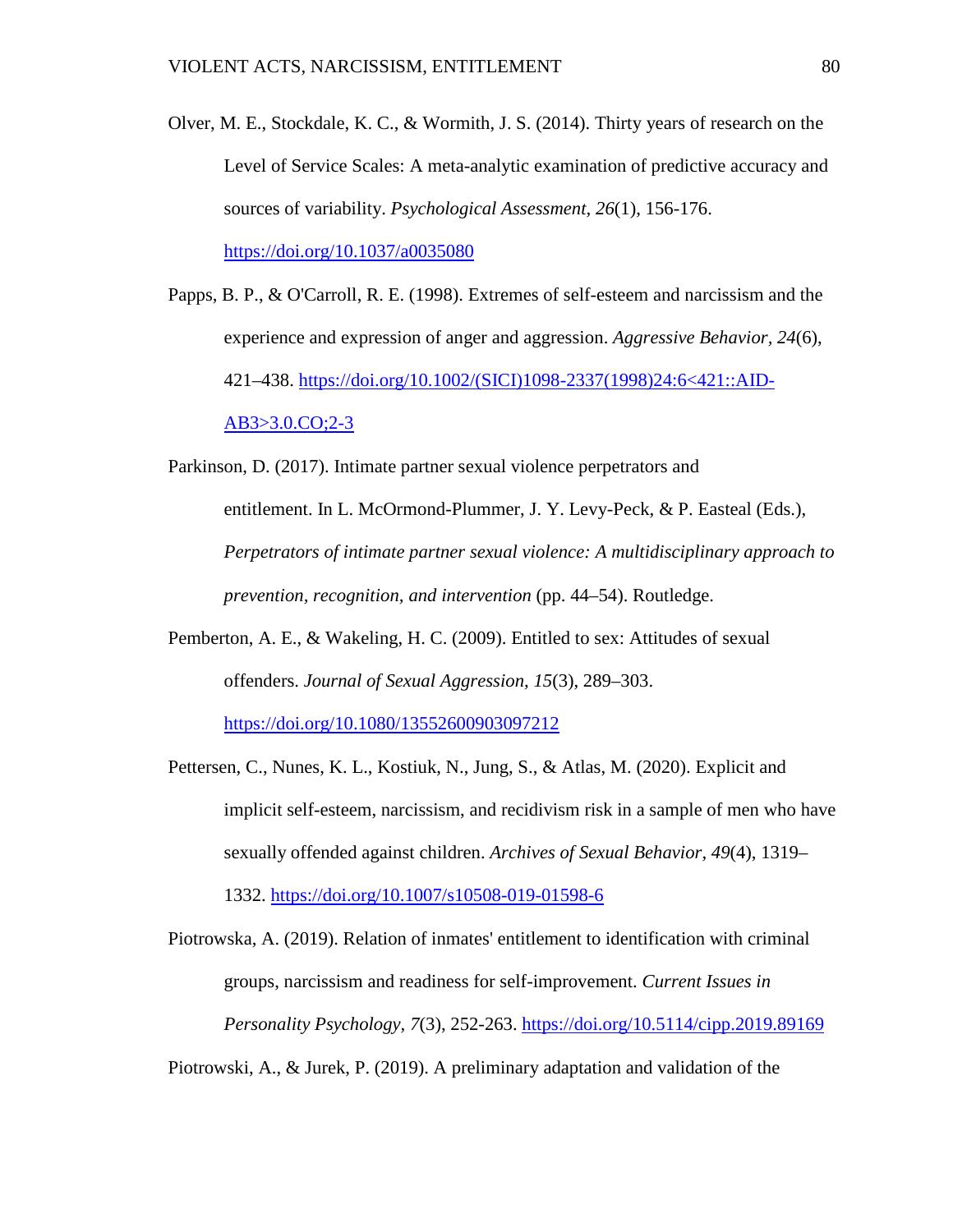Overwork Climate Scale by Mazzetti, Schaufeli, Guglielmi and Depolo. *Medycyna Pracy, 70*(1), 177–188.<https://doi.org/10.13075/mp.5893.00771>

- Pincus, A. L., Ansell, E. B., Pimentel, C. A., Cain, N. M., Wright, A. G. C., & Levy, K. N. (2009). Initial construction and validation of the Pathological Narcissism Inventory. *Psychological Assessment, 21*(3), 365–379. [https://doi.org/10.1037/a0016530](https://psycnet.apa.org/doi/10.1037/a0016530)
- Pincus, A. L., & Lukowitsky, M. R. (2010). Pathological narcissism and narcissistic personality disorder. *Annual Review of Clinical Psychology, 6*(1)*,* 421-446. <https://doi.org/10.1146/annurev.clinpsy.121208.131215>
- Pincus, A. L., & Roche, M. J. (2011). Narcissistic grandiosity and narcissistic vulnerability. In W. K. Campbell & J. D. Miller (Eds.), *Handbook of narcissism and narcissistic personality disorder* (pp. 331-340). Guilford Press.
- Planty, M., Langton, L., Krebs, C., Berzofsky, M., & Smiley-McDonald**,** H. **(**2013). *Female victims of sexual violence, 1994-2010.* Bureau of Justice Statistics. <https://bjs.ojp.gov/content/pub/pdf/fvsv9410.pdf>
- Porter, S., Fairweather, D., Drugge, J., Hervé, H., Birt, A., & Boer, D. P. (2000). Profiles of psychopathy in incarcerated sexual offenders. *Criminal Justice and Behavior, 27*(2), 216–233. [https://doi.org/10.1177/0093854800027002005](https://psycnet.apa.org/doi/10.1177/0093854800027002005)
- Prentky, R. A., Lee, A. F., Knight, R. A., & Cerce, D. (1997). Recidivism rates among child molesters and rapists: A methodological analysis. *Law and Human Behavior, 21*(6), 635–659.<https://doi.org/10.1023/A:1024860714738>

Raskin, R., & Terry, H. (1988). A principal-components analysis of the Narcissistic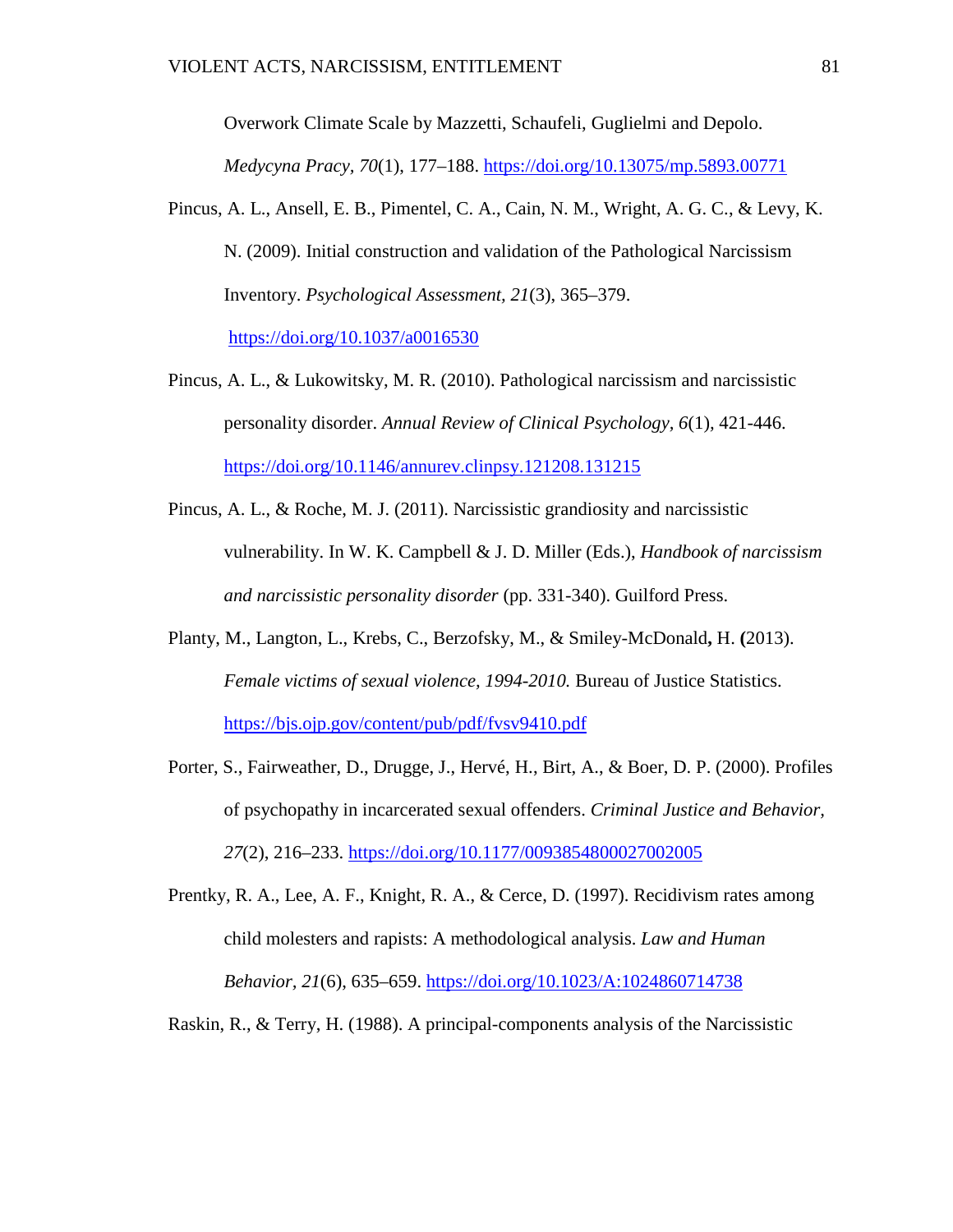Personality Inventory and further evidence of its construct validity. *Journal of Personality and Social Psychology, 54*(5), 890–902. [https://doi.org/10.1037/0022-3514.54.5.890](https://psycnet.apa.org/doi/10.1037/0022-3514.54.5.890)

Reidy, D. E., Kearns, M. C., DeGue, S., Lilienfeld, S. O., Massetti, G., & Kiehl, K.A. (2015). Why psychopathy matters: Implications for public health and violence prevention. *Aggression and Violent Behavior, 24*(1)*,* 214–225. <https://doi.org/10.1016/j.avb.2015.05.018>

- Rice, M. E., Harris, G. T., Lang, C., & Cormier, C. A. (2006). Violent sex offenses: How are they best measured from official records? *Law and Human Behavior, 30*(4), 525–541. [https://doi.org/10.1007/s10979-006-9022-3](https://doi.apa.org/doi/10.1007/s10979-006-9022-3)
- Richardson, E. W., Simons, L. G., & Futris, T. G. (2017). Linking family-of-origin experiences and perpetration of sexual coercion: College males' sense of entitlement. *Journal of Child and Family Studies, 26*(3), 781–791. <https://doi.org/10.1007/s10826-016-0592-5>
- Robinson, R., Roberts, W. L., Strayer, J., & Koopman, R. (2007). Empathy and emotional responsiveness in delinquent and non-delinquent adolescents. *Social Development, 16*(3), 555–579. [https://doi.org/10.1111/j.1467-9507.2007.00396.x](https://psycnet.apa.org/doi/10.1111/j.1467-9507.2007.00396.x)
- Roche, M. J., Pincus, A. L., Lukowitsky, M. R., Ménard, K. S., & Conroy, D. E. (2013). An integrative approach to the assessment of narcissism. *Journal of Personality Assessment, 95*(3), 237–248.<https://doi.org/10.1080/00223891.2013.770400>
- Schmidt, A. (2019). Kernberg ve Kohut'un Narsisistik Kişilik Bozukluğu Kuramlarının Karşılaştırması [Comparison of Kernberg's and Kohut's theory of narcissistic personality disorder]. *Turk Psikiyatri Dergisi, 30*(2), 137-141.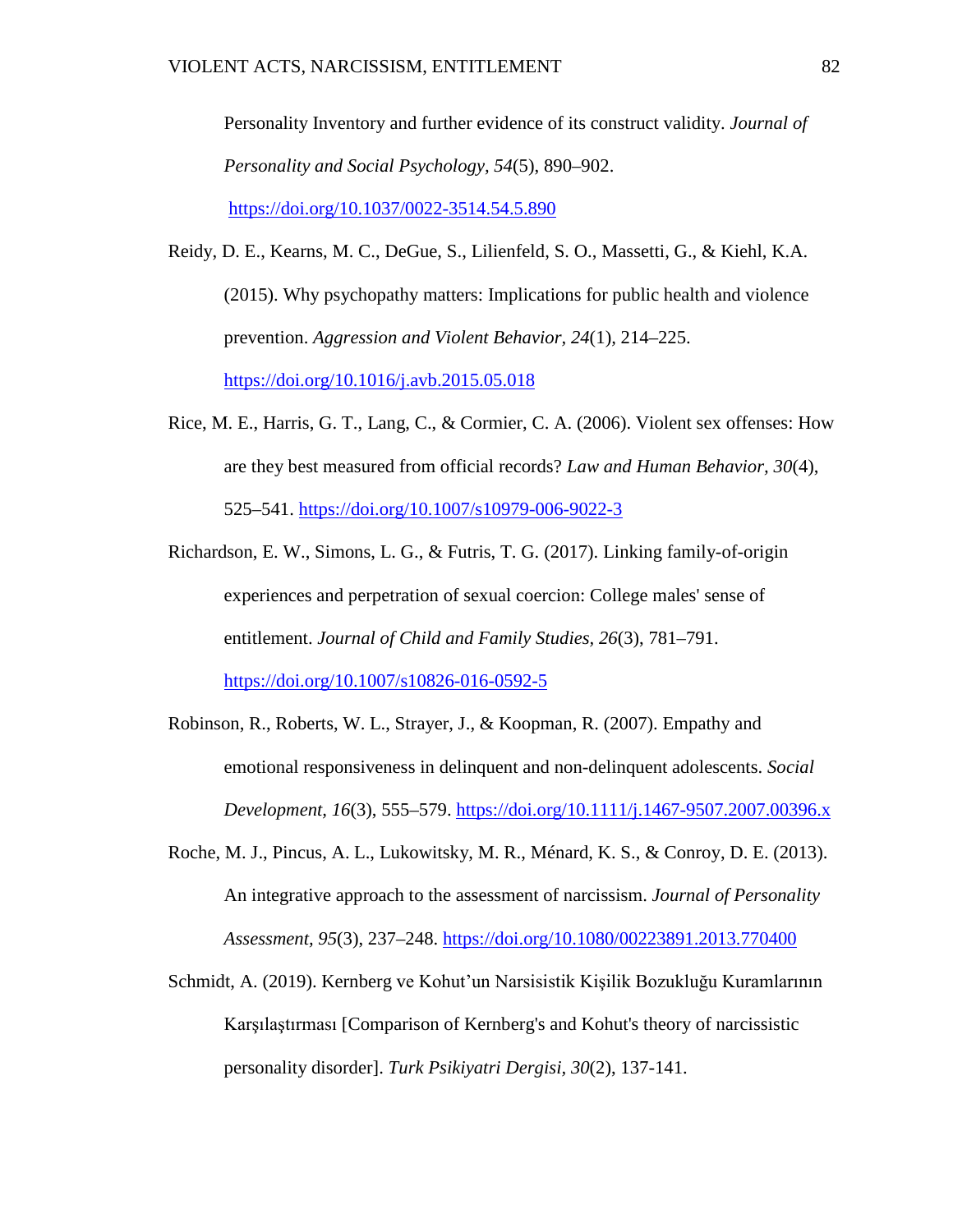<https://doi.org/10.5080/u23484>

- Schwartz, J. P., & Tylka, T. L. (2008). Exploring entitlement as a moderator and mediator of the relationship between masculine gender role conflict and men's body esteem. *Psychology of Men & Masculinity, 9*(2), 67–81. <https://doi.org/10.1037/1524-9220.9.2.67>
- Scurich, N., & John, R. (2019). The dark figure of sexual recidivism. *Behavioral Sciences & the Law, 37*(2), 158-175.<https://doi.org/10.1002/bsl.2400>
- Serin, R. C., & Amos, N. L. (1995). The role of psychopathy in the assessment of dangerousness. *International Journal of Law and Psychiatry, 18*(2), 231–238. [https://doi.org/10.1016/0160-2527\(95\)00008-6](https://doi.org/10.1016/0160-2527(95)00008-6)
- Sharpe, J. P., & Desai, S. (2001). The revised NEO Personality Inventory and the MMPI-2 Psychopathology Five in the prediction of aggression. *Personality and Individual Differences, 31*(4), 505–518. [https://doi.org/10.1016/S0191-](https://doi.org/10.1016/S0191-8869(00)00155-0) [8869\(00\)00155-0](https://doi.org/10.1016/S0191-8869(00)00155-0)
- Shepherd, S. M., Campbell, R. E., & Ogloff, J. R. P. (2018). Psychopathy, antisocial personality disorder, and reconviction in an Australian sample of forensic patients. *International Journal of Offender Therapy and Comparative Criminology, 62*(3), 609–628. [https://doi.org/10.1177/0306624X16653193](https://psycnet.apa.org/doi/10.1177/0306624X16653193)
- Singleton, N., Meltzer, H., Gatward, R., Coid, J., & Deasy, D. (1998). *Psychiatric morbidity among prisoners: Summary report*. Office for National Statistics. [http://www.antoniocasella.eu/archipsy/Singleton\\_1998.pdf](http://www.antoniocasella.eu/archipsy/Singleton_1998.pdf)

Sumner, S.A., Mercy, J.A., Dahlberg, L.L., Hillis, S.D., Klevens, J., & Houry, D. (2015).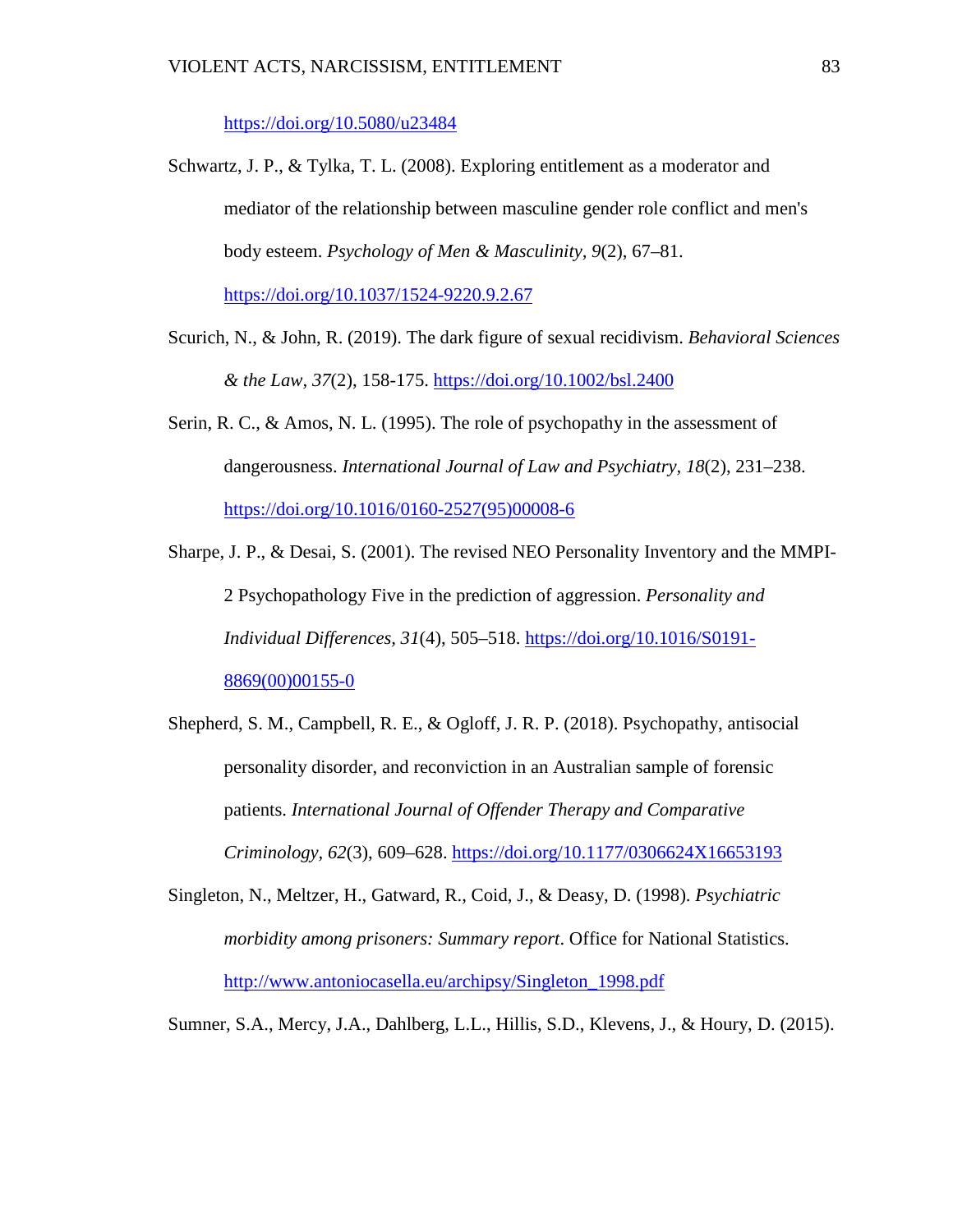Violence in the United States: Status, challenges, and opportunities. *JAMA, 314*(5), 478-488.<https://doi.org/10.1001/jama.2015.8371>

Theobald, D., Farrington, D. P., Loeber, R., Pardini, D. A., & Piquero, A. R. (2014). Scaling up from convictions to self-reported offending. *Criminal Behaviour and Mental Health, 24*(4), 265–276.<https://doi.org/10.1002/cbm.1928>

Thomaes, S., Bushman, B. J., Stegge, H., & Olthof, T. (2008). Trumping shame by blasts of noise: Narcissism, self-esteem, shame, and aggression in young adolescents. *Child Development, 79*(6), 1792-1801. <https://doi.org/10.1111/j.1467-8624.2008.01226.x>

- Thornton, A. J. V., Graham-Kevan, N., & Archer, J. (2010). Adaptive and maladaptive personality traits as predictors of violent and nonviolent offending behavior in men and women. *Aggressive Behavior, 36*(3), 177-186. <https://doi.org/10.1002/ab.20340>
- Timmerman, I. G. H., & Emmelkamp, P. M. G. (2001). The prevalence and comorbidity of Axis I and Axis II pathology in a group of forensic patients. *International Journal of Offender Therapy and Comparative Criminology, 45*(6)*,* 198 –213. <https://doi.org/10.1521/pedi.2011.25.6.842>
- Torgersen, S. (2005). Epidemiology. In J. M. Oldham, A. E. Skodol, & D. S. Bender (Eds.), *The American Psychiatric Publishing textbook of personality disorders* (pp. 129–141). American Psychiatric Publishing.

Tremblay, P. F., & Ewart, L. A. (2005). The Buss and Perry Aggression Questionnaire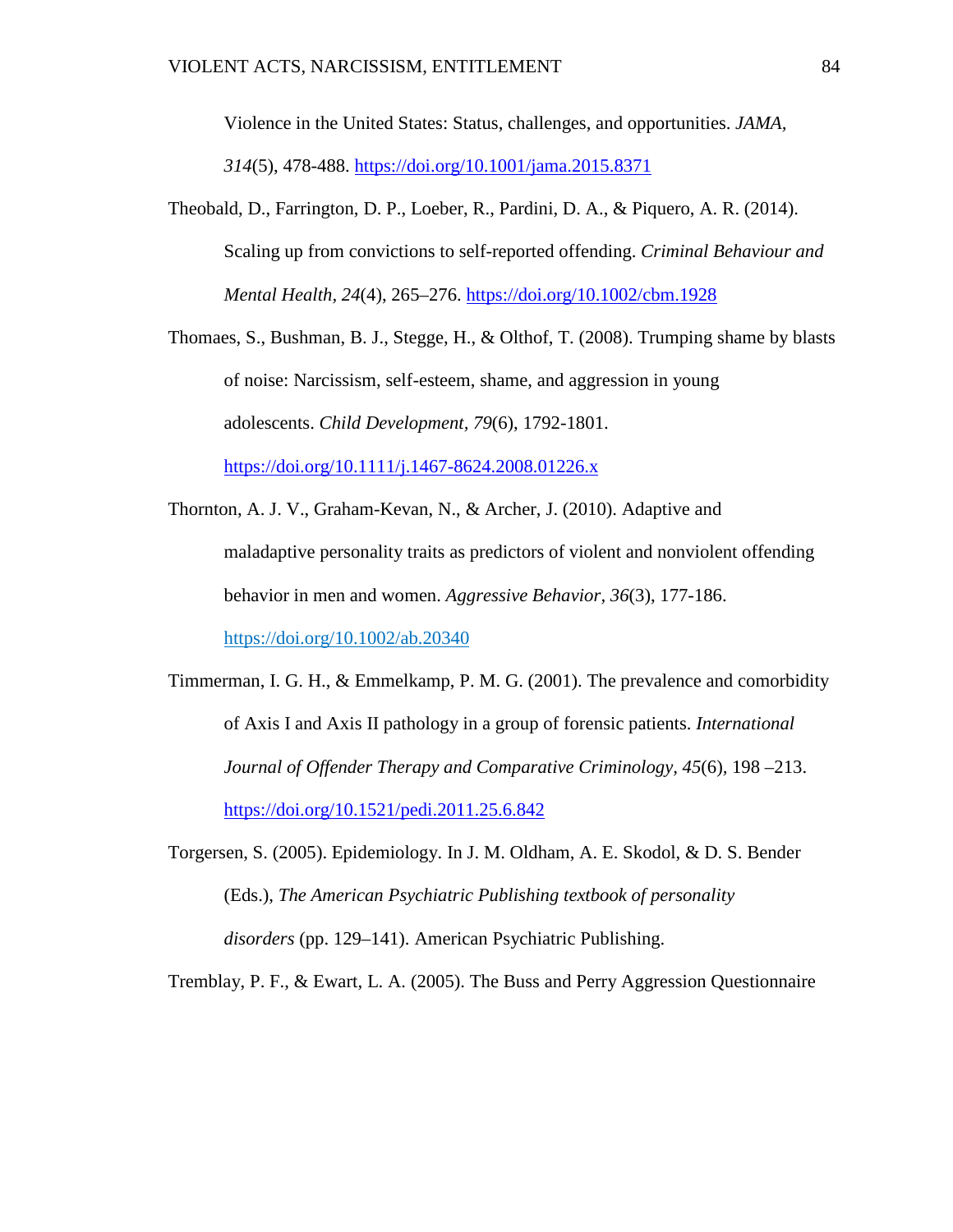and its relations to values, the Big Five, provoking hypothetical situations, alcohol consumption patterns, and alcohol expectancies. *Personality and Individual Differences, 38*(2), 337–346. [https://doi.org/10.1016/j.paid.2004.04.012](https://psycnet.apa.org/doi/10.1016/j.paid.2004.04.012)

Ulmer, J., Painter-Davis, N., & Tinik, L. (2016). Disproportional imprisonment of Black and Hispanic males: Sentencing discretion, processing outcomes, and policy structures. *Justice Quarterly, 33*(4), 642–681.

<https://doi.org/10.1080/07418825.2014.958186>

- U.S. Department of Health & Human Services, Administration for Children and Families, Administration on Children, Youth and Families, Children's Bureau. (2020, January 15). *Child maltreatment 2018.* Administration for Children and Families. <https://www.acf.hhs.gov/cb/report/child-maltreatment-2018>
- van den Berg, J. W., Smid, W., Schepers, K., Wever, E., van Beek, D., Janssen, E., & Gijs, L. (2018). The predictive properties of dynamic sex offender risk assessment instruments: A meta-analysis. *Psychological Assessment, 30*(2), 179-191. <https://doi.org/10.1037/pas0000454>
- Vass, J. J., & Gold, S. R. (1995). Effects of feedback on emotion in hypermasculine males. *Violence and Victims, 10*(3), 217–226.
- Vaughn, M. G., Litschge, C., DeLisi, M., Beaver, K. M., & McMillen, C. J. (2008). Psychopathic personality features and risks for criminal justice system involvement among emancipating foster youth. *Children and Youth Services Review, 30*(10), 1101–1110. [https://doi.org/10.1016/j.childyouth.2008.02.001](https://psycnet.apa.org/doi/10.1016/j.childyouth.2008.02.001)

Voisin, D. R., & Neilands, T. B. (2010). Community violence and health risk factors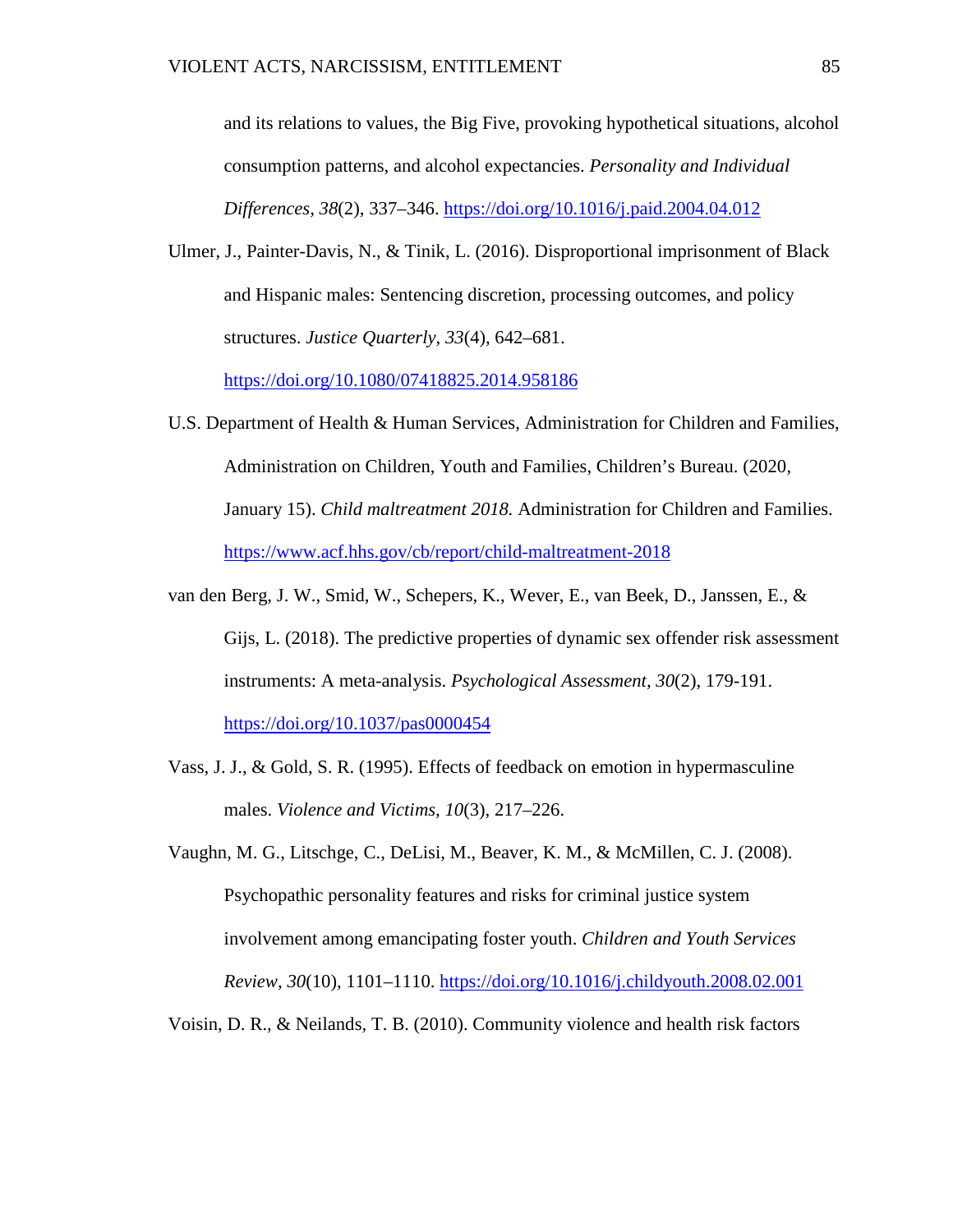among adolescents on Chicago's Southside: Does gender matter? *Journal of Adolescent Health, 46*(6), 600-602.

<https://doi.org/10.1016/j.jadohealth.2009.11.213>

- Wagers, S. M., Wareham, J., & Sellers, C. S. (2021). Testing the validity of an internal power theory of interpersonal violence. *Journal of Interpersonal Violence, 36*(15– 16), 7223–7248.<https://doi.org/10.1177/0886260519834092>
- Walters, G. D. (2002). The Psychological Inventory of Criminal Thinking Styles (PICTS): A review and meta-analysis. *Assessment, 9*(3), 278–291.

<https://doi.org/10.1177/1073191102009003007>

Walters, G. D. (2009). Anger management training in incarcerated male offenders: Differential impact on proactive and reactive criminal thinking. *The International Journal of Forensic Mental Health, 8*(3), 214–217.

[https://doi.org/10.1080/14999010903358995](https://psycnet.apa.org/doi/10.1080/14999010903358995)

- Walters, G. D., Deming, A., & Casbon, T. (2015). Predicting recidivism in sex offenders with the Psychological Inventory of Criminal Thinking Styles (PICTS). *Assessment*, *22*(2), 167–177. <https://doi.org/10.1177/1073191114539384>
- Ward, T., & Beech, A. R. (2004). The etiology of risk: A preliminary model. *Sexual Abuse: A Journal of Research and Treatment, 16*(4), 271–284. <https://doi.org/10.1023/B:SEBU.0000043323.75071.5f>
- Ward, T., Hudson, S. M., Johnston, L., & Marshall, W. L. (1997). Cognitive distortions in sex offenders: An integrative review. *Clinical Psychology Review*, *17*(5), 479– 507. [https://doi.org/10.1016/S0272-7358\(97\)81034-3](https://doi.org/10.1016/S0272-7358(97)81034-3)

Washburn, J. J., McMahon, S. D., King, C. A., Reinecke, M. A., & Silver, C. (2004).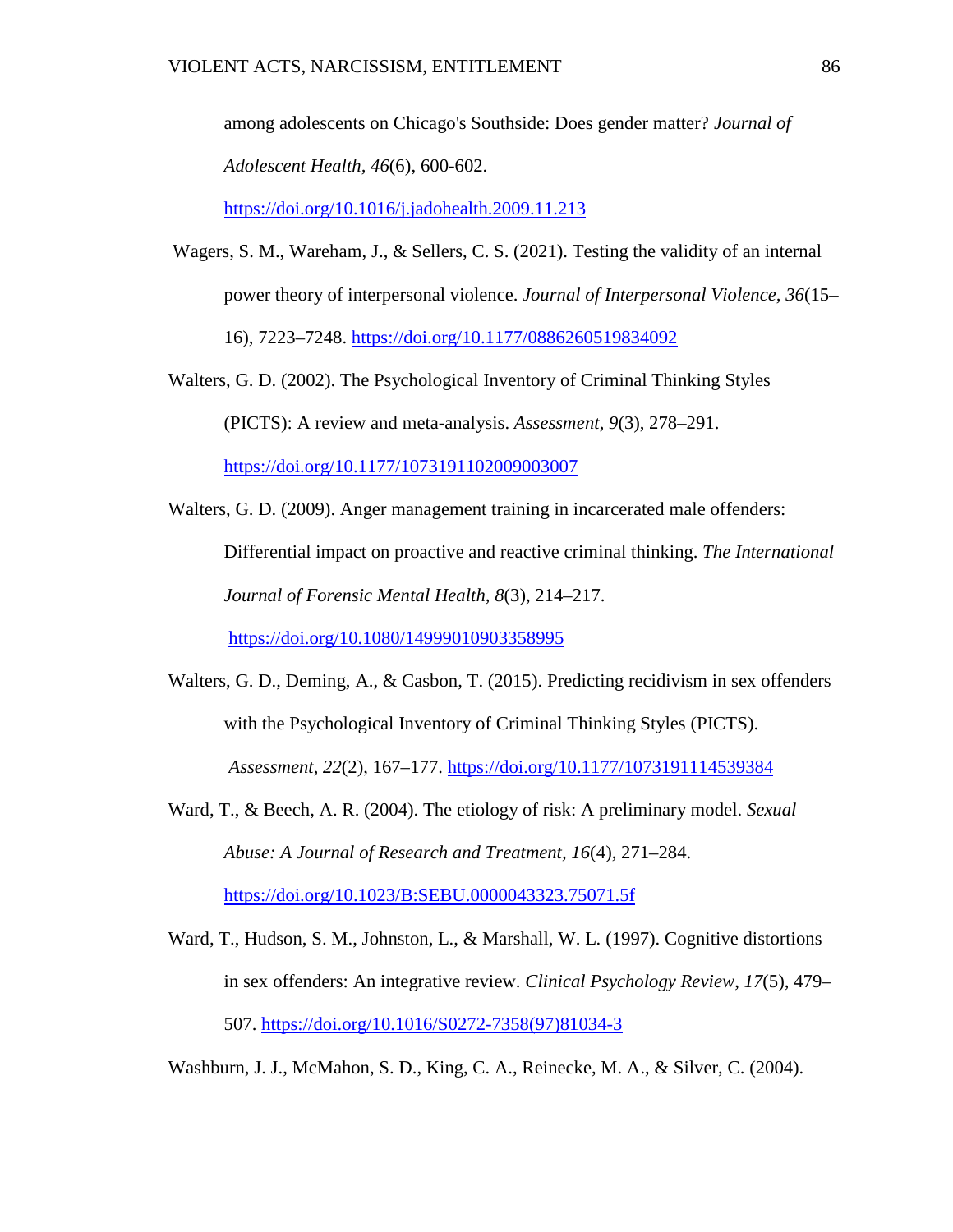Narcissistic features in young adolescents: Relations to aggression and internalizing symptoms. *Journal of Youth and Adolescence, 33*(3), 247–260. <https://doi.org/10.1023/B:JOYO.0000025323.94929.d9>

- Widiger, T. A., Cadoret, R., Hare, R., Robins, L., Rutherford, M., Zanarini, M., Alterman, A., Apple, M., Corbitt, E., Forth, A., Hart, S., Kultermann, J., Woody, G., & Frances, A. (1996). *DSM—IV* antisocial personality disorder field trial. *Journal of Abnormal Psychology, 105*(1), 3–16. <https://doi.org/10.1037/0021-843X.105.1.3>
- Williamson, S., Hare, R. D., & Wong, S. (1987). Violence: Criminal psychopaths and their victims. *Canadian Journal of Behavioural Science / Revue Canadienne Des Sciences Du Comportement*, *19*(4), 454–462.<https://doi.org/10.1037/h0080003>
- Wilson, D., & Yardley, E. (2013). The psychopathy of a Victorian serial killer: Integrating micro and macro levels of analysis. *Journal of Criminal Psychology*, *3*(1), 19–30.<https://doi.org/10.1108/20093821311307730>
- Wink, P. (1991). Two faces of narcissism. *Journal of Personality and Social Psychology, 61*(4), 590–597. [https://doi.org/10.1037/0022-3514.61.4.590](https://psycnet.apa.org/doi/10.1037/0022-3514.61.4.590)
- Wise, T. (2005). *White like me: Reflections on race from a privileged son.* Soft Skull Press.

Wooditch, A., Tang, L. L., & Taxman, F. S. (2014). Which criminogenic need changes are most important in promoting desistance from crime and substance use? *Criminal Justice and Behavior, 41*(3), 276-299. [https://doi.org/10.1177/0093854813503543](https://doi.org/10.1177%2F0093854813503543)

World Health Organization, United Nations Office on Drugs and Crime, & United